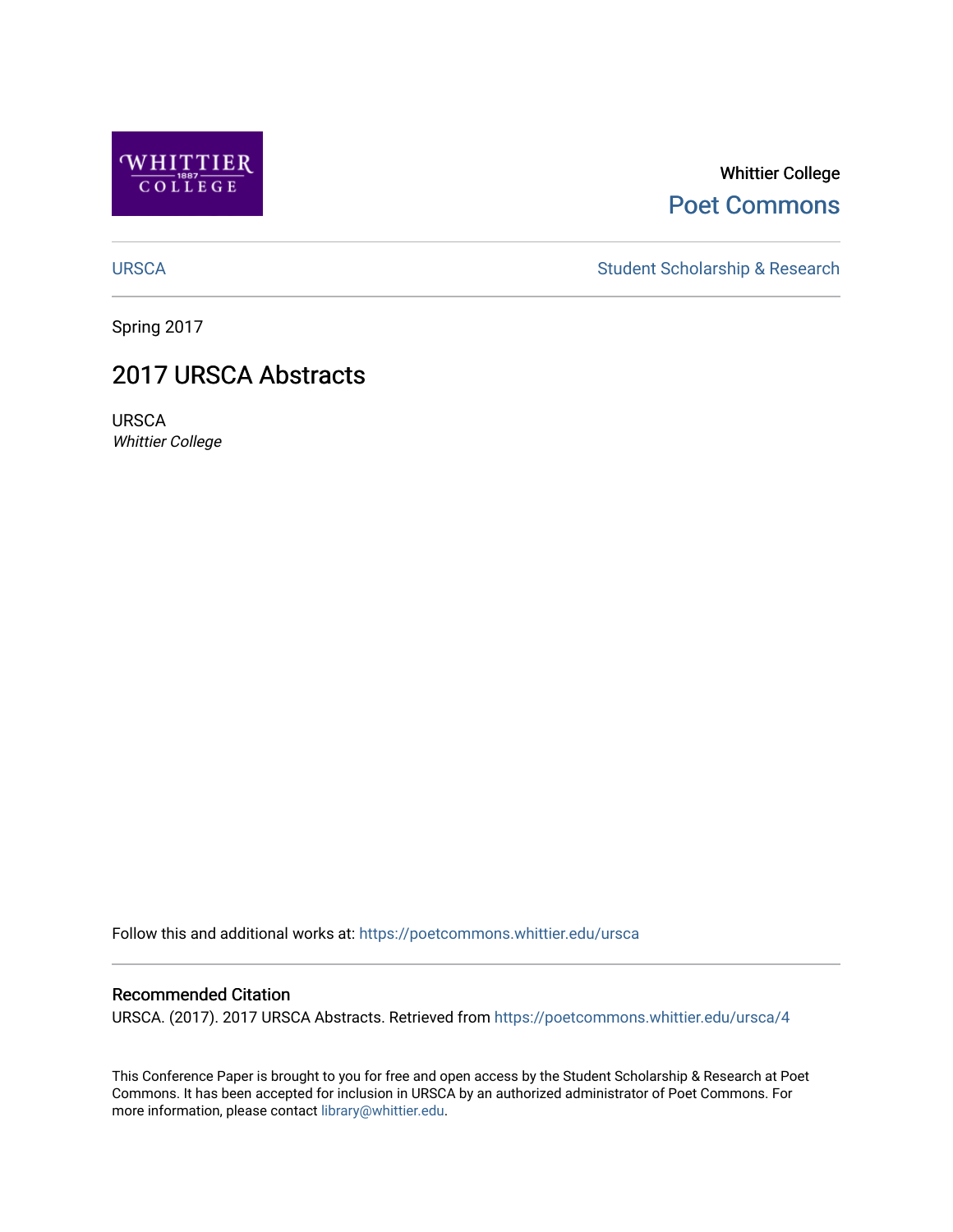# **2017 URSCA Abstracts**

# **Jessica Acosta**

### Botánicas and the Intersectionality of the Latino/a Identity in Southern California

This paper makes sense of the connection between culture, the Southern Californian Latino/a identity, and botánicas. Botánicas are spiritual stores that sell herbal remedies, charms and other religious objects that can be used for religious ceremonies or for spiritual protection. It is rooted in the religion of Santeria and Catholicism, and there is a heavy emphasis on saints and the spiritual dominion they control. There is a connection between the perception of botánicas and how a person's culture and creencias manipulate that relationship. I use the the Spanish word "creencias" to specifically describe beliefs that have been instilled since childhood because of strong cultural connections to Latin America. Thus, my research question is: How are botánicas connected to the creencias of Latinos in Southern California? The purpose of this study is to examine the correlation between the Latino identity and the various healing methods done in botánicas. I will also be examining the life of my great grandmother, as she was a very spiritual woman who provided people with advice on herbal remedies, as well as interviewing eight people on their perceptions and or experiences with botanicas, creencias, and Latin American healing practices. The examination of interview data showed that the key variables are change in perception based on generational differences, distinctions between spirituality and religion, the supernatural, gendered characteristics, and tradition. By examining how these variables from my ethnographic data connect to other literature sources, this study will illustrate the connection between my personal experiences, others' experiences in botánicas, and how creencias are still manifested in modern Latino/a life through the relationship between religion, culture, and identity.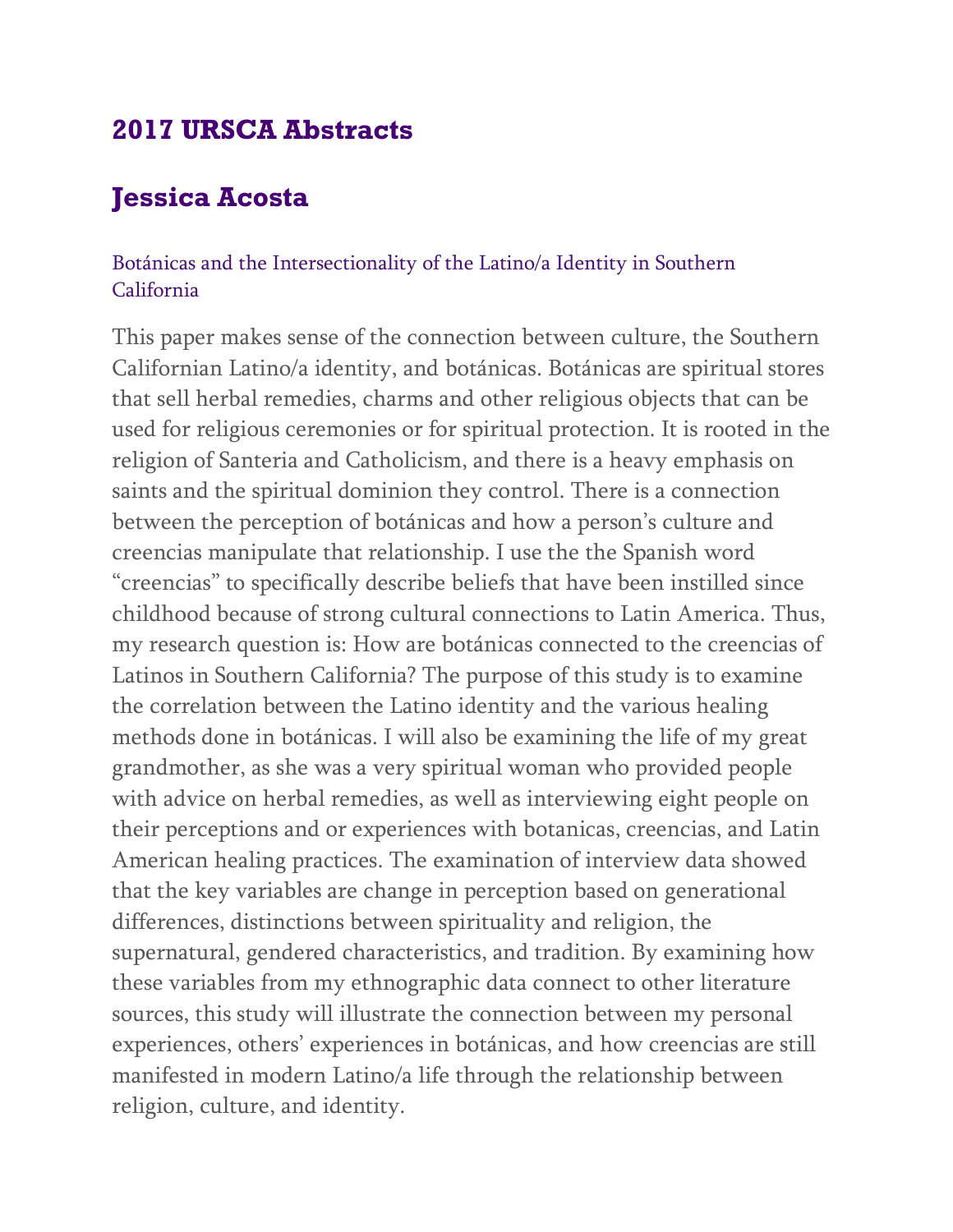# **Jessica Adachi**

### Ethnic Socialization and Identity Development of Minority Adolescents

This literature review aims to examine the relationship between ethnic socialization and identity development of minority adolescents. Previous research indicates that minority adolescents who positively identify with their ethnic identity show higher levels of psychological well-being in self-esteem. Additionally, a positive ethnic identity can also serve as a protective factor against discriminatory encounters. This research review seeks to identify the ways in which parents socialize their children ethnically, and the effects of familial ethnic socialization on adolescents' identity development. In reviewing the current literature on this topic, research findings reveal that while cultural socialization and preparation for bias messages are both associated with positive ethnic identity, promotion of mistrust messages can hinder the development of adolescents' ethnic identity. Due to the increase in ethnic diversity, and the current political climate, ethnic socialization is an essential component of minority adolescents' sense of belonging and contributor of self-esteem.

# **Rachel Alhanati**

### Are Diseases More Prevalent in Purebreds or Crossbreeds? A Meta-Analysis

Since the Stone Age, people have been taking care of dogs. The dogs started by snatching up garbage from campsites, then grew to become man's best friend. Now, dogs are domesticated pets, bred for various behaviors, keen senses, and key physical characteristics. But with this, many health issues have arisen. On the other hand, mutts or mixed bred dogs have emerged and been outliving these so called "perfect" purebreds. Therefore, we will be analyzing different primary literature's data to determine if diseases are more prevalent in purebreds or mutts. Also, we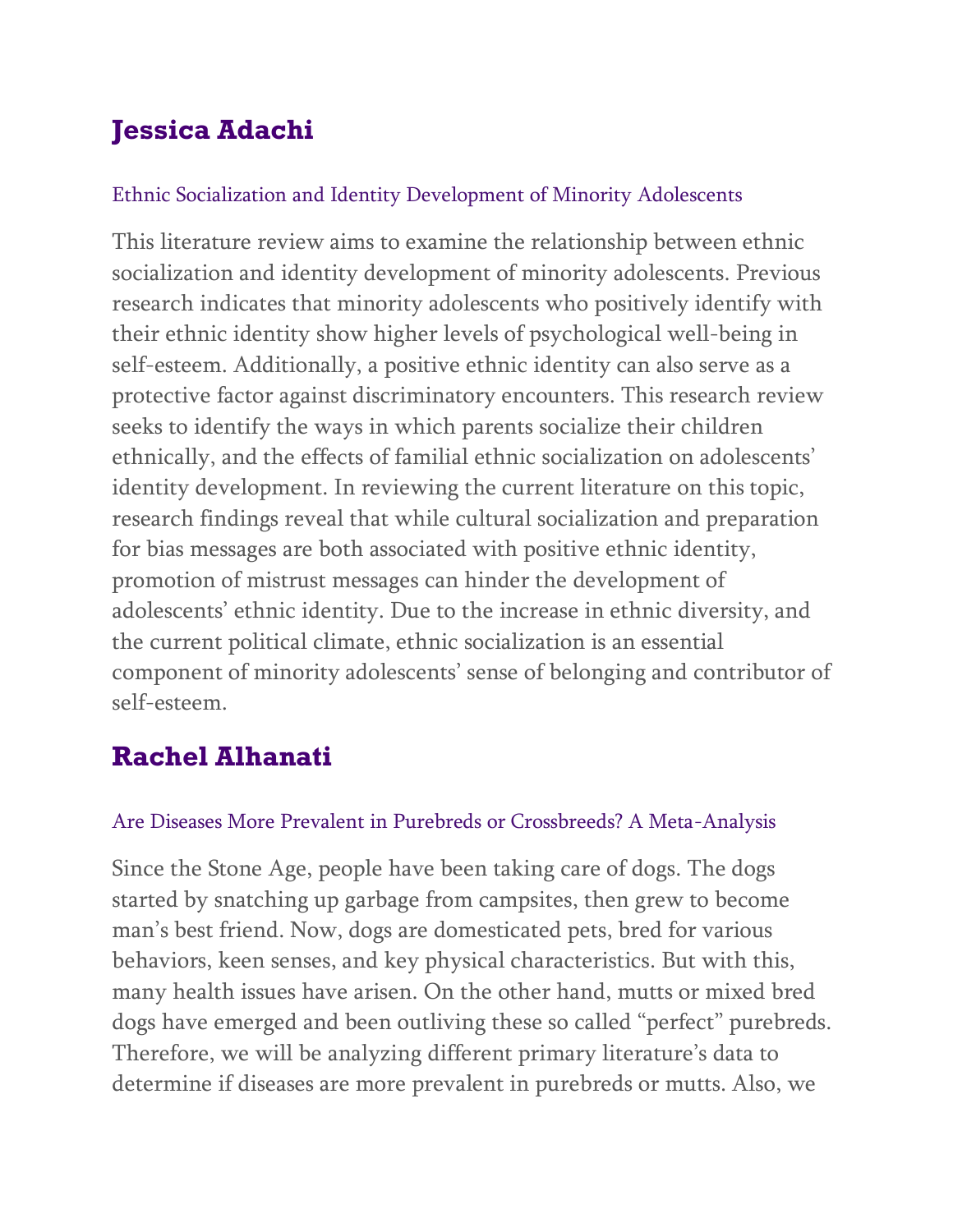will be looking at if this is linked to genetic diversity. As well, we will be looking at the longevity of purebreds and crossbreeds compared to the prevalence of disease. We, then, will be comparing large and small popular breeds to see if disease affects them individually. Lastly, we will determine if popular breed specific data differ from purebreds as a whole. The data collected will be from primary literature sources to determine the results and they will be no more than 25 years old. The diseases we are focusing on are lymphoma, mast cell tumors, cancer, hip dysplasia, heart disease, spinal disease, and inherited diseases. As well, we will be surveying peers at Whittier College to determine if the information we concluded changes their thinking on what dog to get, a purebred or mutt. Studies have shown that purebreds have had more problems throughout their life due to inbreeding. Striving for certain looks has created a smaller gene pool for purebred puppies, meaning the chances of mutated genes being expressed are increased. Crossbreds have a much larger gene pool; therefore, the likelihood of mutations are reduced. Though, they don't always show a perfect bill of health, they seem to have less issues with wellness and longevity compared to purebreds. Our collected data correlates with these statements. The mutts are seen to have less problems and live longer than purebreds. Also, popular large purebreds are more prone to diseases causing early death compared to purebreds as a whole. Therefore, cross breeds are the better type of dog to have health wise.

# **Ishmerai Angeles**

The Roles of Socioeconomic Disparities, Diet Patterns and Physical Inactivity Impacting Hispanic/Latina Woman Residing in the U.S., Influencing Breast Cancer Development

The American Cancer Society estimates that by the end of the year of 2017, about 40,610 women will cease to live from breast cancer. This is equivalent to about 1 in every 8 U.S. women to develop cancer over her lifetime! One of the most common forms of cancer affecting U.S.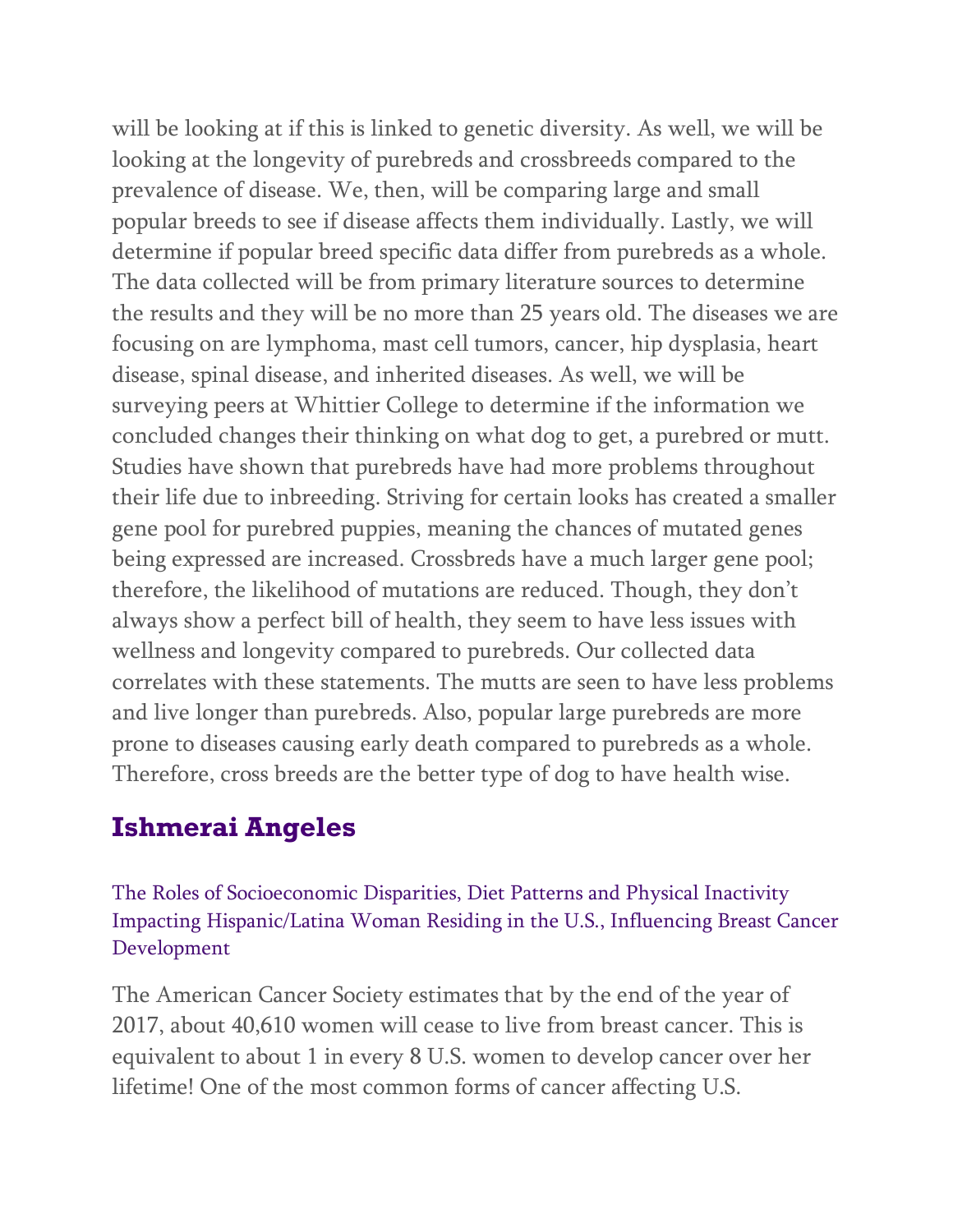Hispanic/Latina women today is Adenocarcinoma, best known as breast cancer. Several studies have demonstrated that different risk factors may contribute towards the development of breast cancer in Hispanic/Latina women. Three risk factors identified to contribute to the development of breast cancer between the ages of 30-70 are socioeconomic disparities, diet patterns, and physical inactivity. The purpose of this meta-analysis review will demonstrate how these three factors have influenced the rise of increased incidents of breast cancer among Hispanic/Latina women residing in the United States of America. In the study conducted by Junghyun Kim, we found that these women struggle to deal with fear of being socially stigmatized due to the permanent alterations made to their body resulting in disruption of their social life, changes in intimate relationships, and emotional issues with their families potentially responding to their treatment. Overall this support influences either a positive or negative effect in the quality of life of these women.

# **Ishmerai Angeles**

### La Religión en el Cine Mexicano y la Reforma Constitucional para Promover un Estado Lico y el Derecho a Profesar Creencias

El objetivo principal de este ensayo es de destacar el papel que juega la producción mexicana Miércoles de Ceniza (año 1958) en el debate de la religiosidad en México y la cuestión del Estado laico. Miércoles de Ceniza, al igual que otros filmes producidos en México a partir de los años 50 hasta el presente, aborda la cuestión del desencanto y caída de la fe en la religión y sobre todo la Iglesia católica, a partir de una fábula que se desarrolla en la época de la lucha de los Cristeros. Muchas de estas películas han sido medios en cómo la iglesia católica está perdiendo fieles por la cantidad de abusos, sobre todo de tipo sexual, que sus sacerdotes han estado practicando durante muchos años y que han empezado a salir a la luz gracias a las denuncias y juicios iniciados por las víctimas. La pérdida de fieles católicos ha hecho proliferar un sinnúmero de creencias y este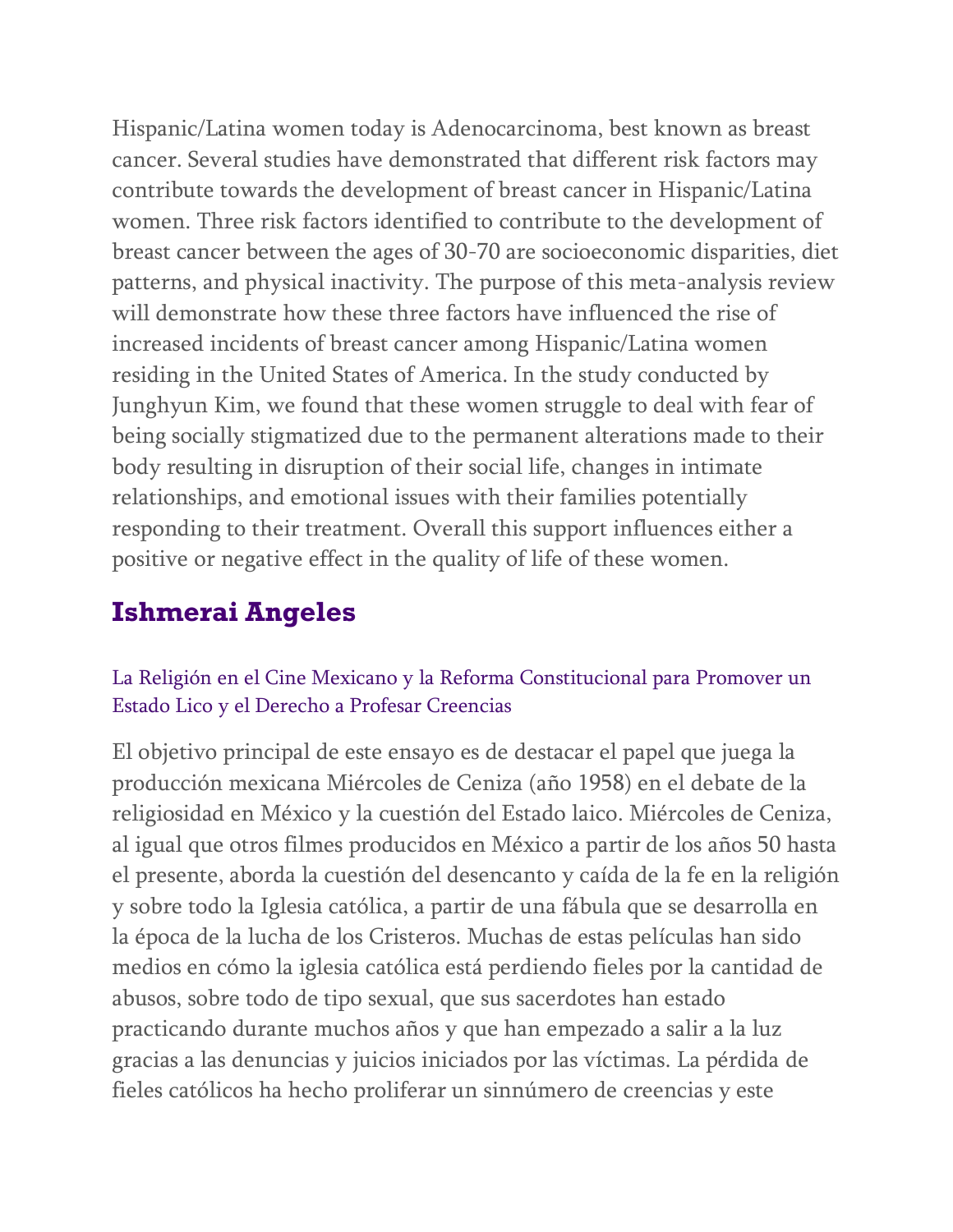fenómeno religioso se ha convertido en parte fundamental en la vida diaria de muchos individuos en México, así como en otras partes del mundo Por ello la cuestión del estado laico es una consecuencia de estos malestares, debido a que la gente comienza primero a afiliarse a otras religiones y, una vez formados estos grupos, reclaman la participación legal, jurídica, en la sociedad mexicana. De tal modo que vivir bajo un Estado laico es esencial para poder asegurar los derechos y libertades de cada persona con el propósito de respetar las diversidades de creencias religiosas. Miércoles de Ceniza fue, de cierto modo, paradigmática en cuanto a plantear estos problemas, ligados a su vez a un trasfondo de corrupción que llega hasta el día de hoy (prostitución, trata de blancas, narcotráfico y abuso sexual por parte de los sacerdotes). Desde un punto de vista político, cultural, y religioso este film tiene un rol importante el cine mexicano dejando huella y marcando una nueva era en estos últimos tiempos apoyando, de algún modo, la revisión de la constitución política del país, modificada en el año 1992 para poder darles un amparo a todos aquellos que deciden cambiar de una religión a otra.

# **Gracie Aragon**

#### Religious Identity or Oppression: The French Ban on Face Covering

My research poster will focus on the French Ban of Face Covering in France and will compare how the hijab is looked at in the United States, in Muslim communities, and in France. Multiple countries have proposed bans on the wearing of hijabs/headscarves; however, my research will include France and the act that prohibits veils covering the face in public spaces. The proposed bans in these various countries range from multiple claims--one being that religious symbols should not be allowed to be expressed in public circumstances and another because imposing women to cover their face is deemed to be sexist. Because of stereotypes claiming women who practice veiling are terrorists or harmful, the government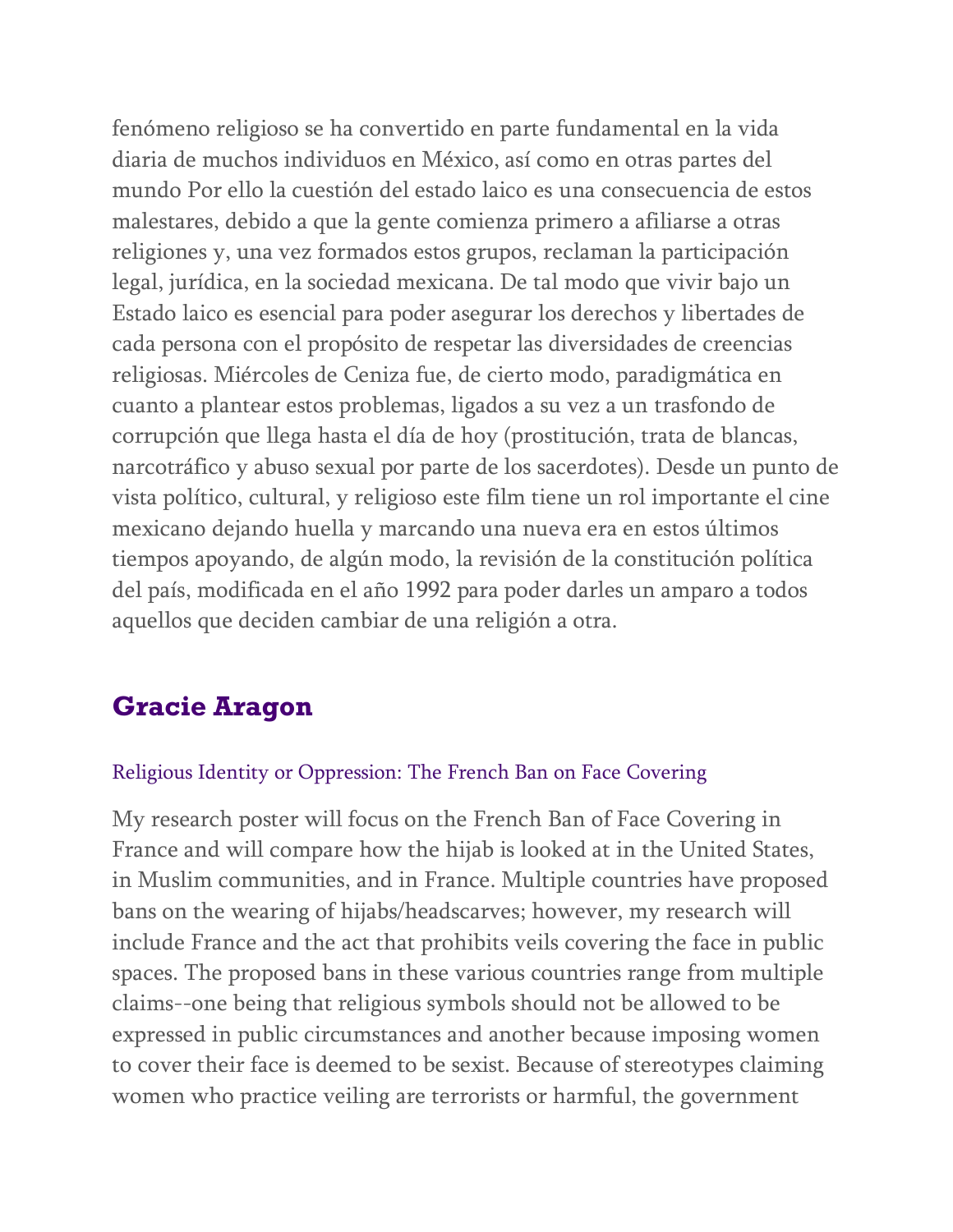feels that these women should assimilate to social norms of traditional France. My goal is to educate society about the history and significant roles of traditional Muslim veiling and how it has become an important symbol or focus of controversy. On account of my aim to educate society, I will also acknowledge Western feminists who view veiling as a symbol of oppression and system of patriarchy.

# **Jasmine Arce**

### Cognitive Impairment and the Correlation to Patients with Multiple Sclerosis: A Meta-Analysis

Multiple Sclerosis (MS) is an autoimmune disease which affects the human body's central nervous system. The damage to the central nervous system affects the patient's cognitive function and may lead to signs of impairment. Usually cognitive impairment occurs in almost half of multiple sclerosis patients and gradually progresses over time. According to evidence, patients affected encounter issues dealing with emotional, memory and critical thinking complications. In this meta-analysis, 10 studies were examined to compare patients' emotions, memory and critical thinking functions. There seems to be a decline in cognitive function with those healthy patients living with multiple sclerosis. However, further studies need to be conducted to see the long-term permanent damage and the correlation to MS.

# **Krissy Arechiga**

### Measuring the Shades of Grey: Intangible Assets in the Pharmaceutical Industry

Tobin's Q is the ratio of a firm's market value to the replacement cost of its assets. Empirical studies have tried to explain Q by examining what causes this large discrepancy between a firm's listed market value to its book value. This paper explores the relationship between various measures of intangible assets and the market value of young biopharmaceutical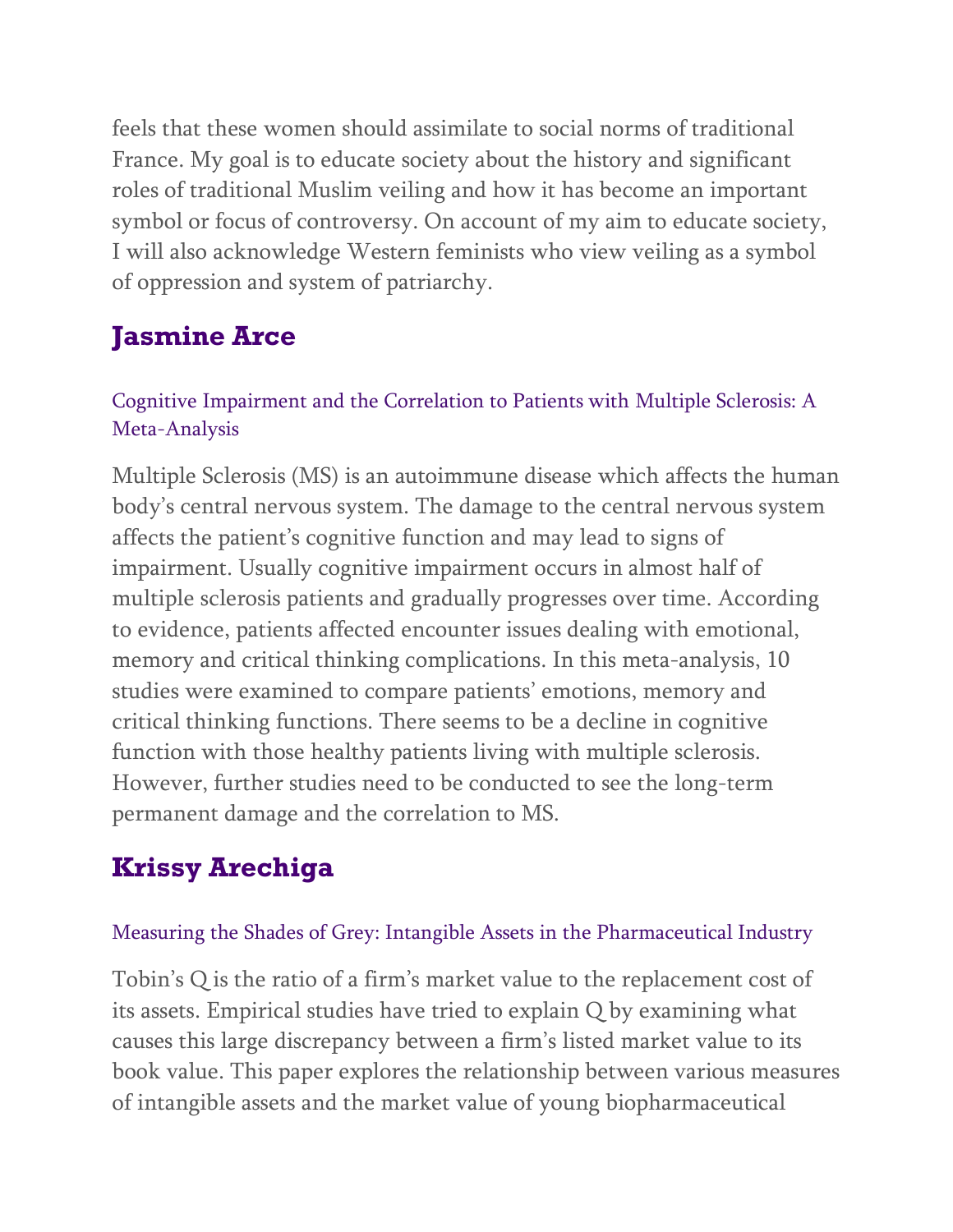firms. Drawing on a sample of 447 newly incorporated biopharmaceutical companies, we provide empirical evidence that acquisitions, strategic alliances, clinical trials, branding, and technological specialization are important drivers of corporate market value. Our model explains 30% of the variation in Tobin's q.

### **Reannen Arevalo**

#### Nitrogen Enrichment Allow Alien Species to Outcompete Coastal Sage Scrub

Plant restoration is important for preserving the biodiversity of an area and sustaining the life around it. Coastal sage scrub, also known as CSS, is one of the many plant species that is slowly disappearing due to many different factors. CSS requires nitrogen and it is an important component for it to grow and be stabilized. But researchers have found that nitrogen can have some negative effects to the CSS community. Nitrogen is a key element that controls species composition, diversity, and dynamics of plants and it is being affected by many things such as agriculture, combustion of fossil fuels, and many other human activities. The human activity that is happening all around us, in general, is increasing both the availability and the mobility of nitrogen all over and the negative effects that it is having are how the coastal sage scrub community competes with invasive or alien species, as well as affecting restoration. The methods that are used to measure the levels of nitrogen are different because researchers measure the nitrogen in the air and the fertilizer. We expected to find that with the increasing amount of nitrogen that is found in the plant species, there will be both negative and positive effects on the survival rate of CSS, how it competes with invasive or alien species, and its restoration. The results that researchers found, were consistent with the hypothesis of having both negative and positive effects on CSS and this is important because CSS provides a habitat for many different species to live, as well as it being one of the few species to thrive in certain environments. This is something that can help researchers rebuild habitats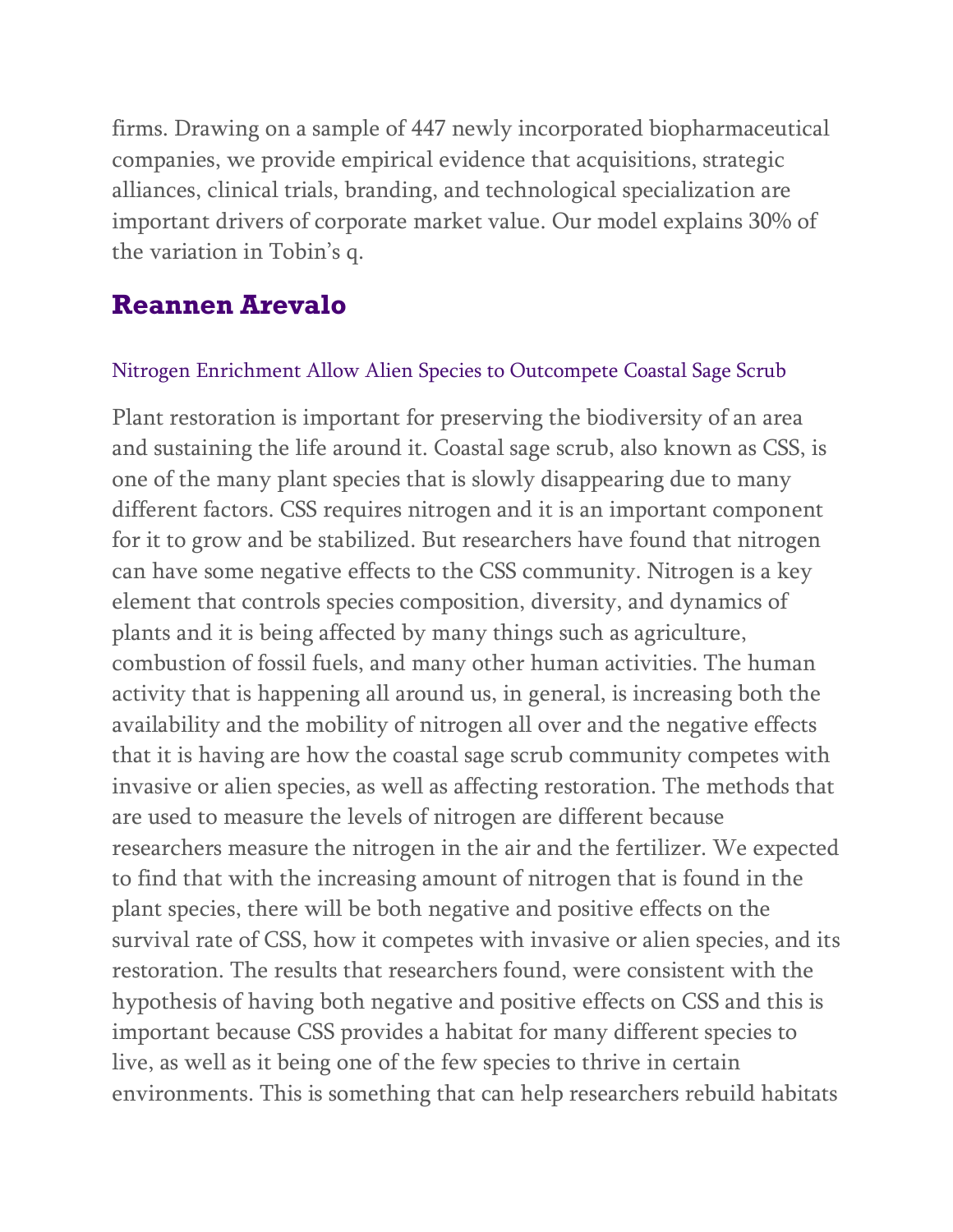and restore endangered species but, some of the weaknesses in this experiment are limiting both the availability and the mobility of nitrogen all over, as well as limiting the disturbances form alien or invasive species.

# **Giovanna Bacon**

### A Meta-Analysis on How Stress and Physical Characteristics Impact the Immune System

Stress is believed to have a distinct influence over the pathogenicity of various communicable diseases. This psychosomatic strain can predispose animals and humans to infectious agents greatly. Body symmetry and other defining physical features are indicative, as they emphasize an organism's developmental triumph. Some unique and enhancing characteristics can mark an individual as a superior choice for a mate; this concept is also known as selective breeding. Studies conducted on animals have indicated that less appealing or attractive physical attributes can mark an organism as further vulnerable to certain disorders. Particular traits can affect their social ranking and status as well. Those who are more dominant in their community have lower levels of stress compared to those inferior. Stress can be caused by specific physical characteristics and result in an increase of susceptibility to infection due to these features possibly hindering their immune system. Individual's response to chronic stress can overall impair their immune response and contributes to the development and progression of some types of ailments since stress can directly impede our physiology. Thus, there is feasibly a direct correlation between certain traits and our immune system's function. Analysis of animals shows that less attractive and even asymmetrical physical features can make an organism more susceptible to infection. Various journals were collected and inspected to find out the affect certain traits can have on an animal's' immune system. Majority of the journals examined appear to support the idea that symmetry and beauty are more than just aesthetic.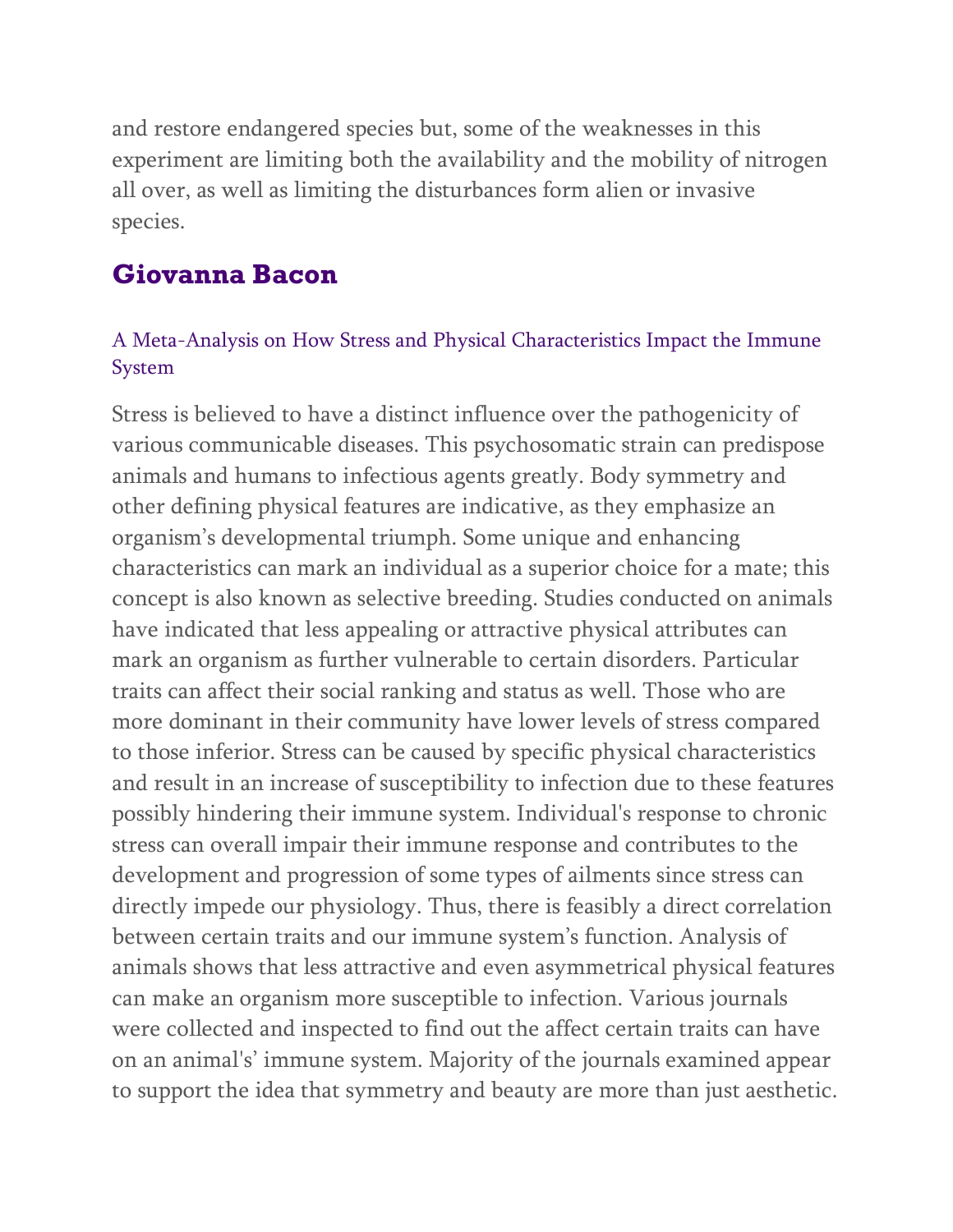Physical attractiveness is simply ingrained in our biology. And understanding the relationship between physical characteristics and in what way they can inhibit our immune system can be applied to developing new clinical and treatment policies.

### **Kelsi Bailey**

#### Sea Hare Phylogeny

There are 80 known species of sea hares (Mollusca: Gastropoda: Anaspidea), but their exact phylogenetic relationship remains unresolved. Current phylogenetic hypotheses for Anaspidea shows Akera is sister to the rest of the Anaspidea, based on mitochondrial genes (Medina & Walsh, 2000; Medina et al, 2001). Using nuclear genes, we are trying to determine if in fact Akera are related to Anaspidea or not. Knowing the phylogenic relationship of sea hares helps determine common ancestors and shows how each organism is more related to another. From this, we can predict how species evolved traits, and hypothesize how and why they evolved those traits. The goal of this experiment is to reconstruct a resolved, and well-support phylogeny of the relationships between sea hare species. Genes Cytochrome c oxidase I (CO1), 12S ribosomal DNA, 16S ribosomal RNA, 18S ribosomal RNA, 28S ribosomal RNA, and Histone H3 were chosen as they are useful in the study of phylogeny. As nuclear genes, 18S, 28S, and H3a are important in reconstruction phylogenies, due to the fact that nuclear genes evolve slower and are able to tell us the difference between families, and subfamilies, making constructing a phylogenic tree more accurate. Mitochondrial genes CO1, 12S, and 16S (Medina & Walsh, 2000), however, evolve faster, and are able to tell us the difference between different species. We used polymerase chain reaction to amplify gene sequences CO1, 12S, 16S, 18S, 28S, and H3. We aligned the sequences of all six genes, using the DNA sequencing aligning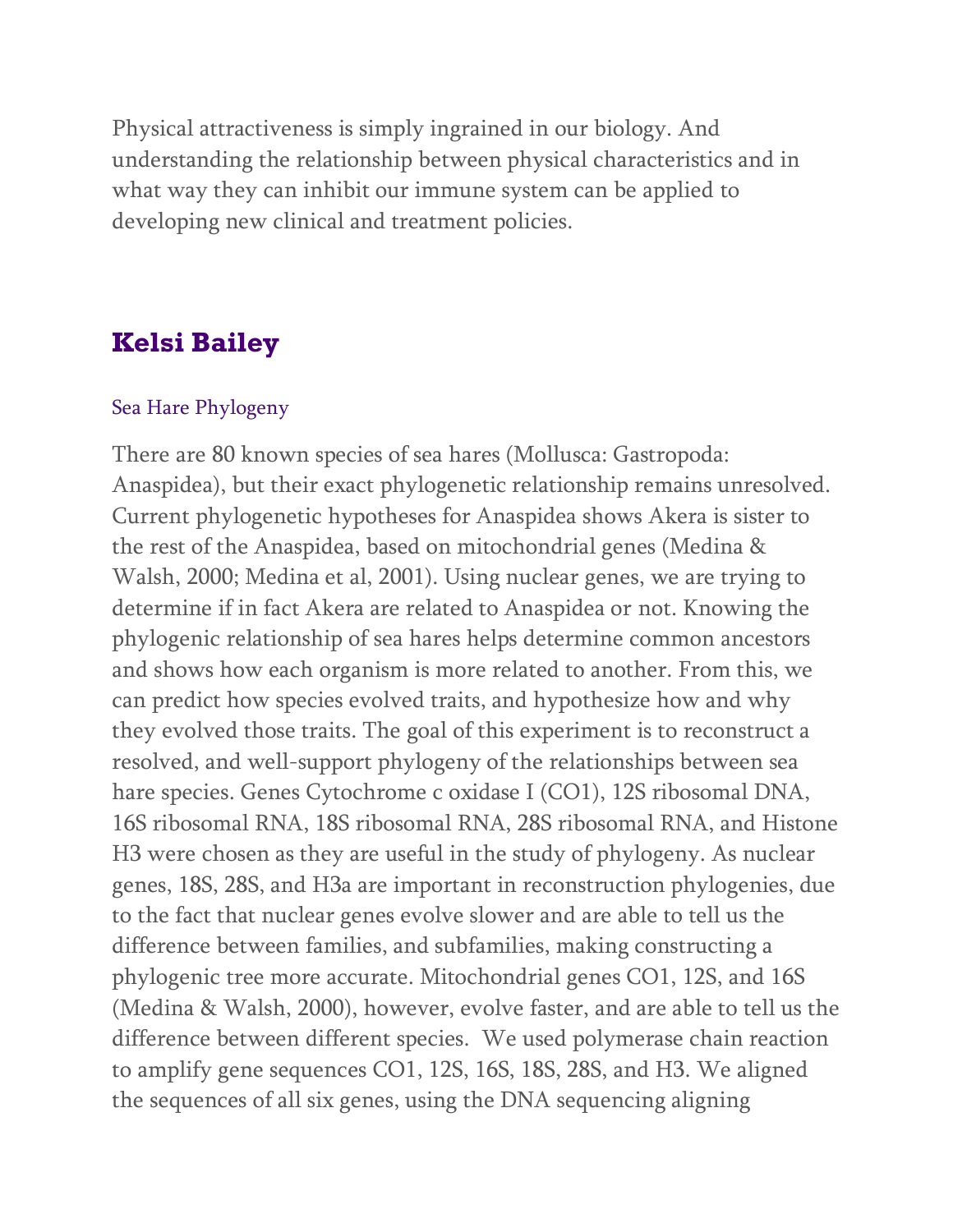program, ClustalX. From there, we reconstructed the phylogenetic relationship of sea hares using MrBayes. Previous studies suggest Akera share a common ancestor with Anaspidea and Aplysia is a monophyletic group and share a common ancestor with the rest of the Anaspidea. However, our preliminary analysis show Akera is found within Anaspidea. Additional analysis will test the effects of outgroup species selection on Anaspidea phylogenies.

### **Anders Blomso**

### Religious Boundaries and Borders: Myanmar and Dali in Comparative **Perspective**

How do imported religious systems interact with local religious traditions? Experiences on the ground in Myanmar and China point to two very different types of interactions, which have very different consequences. Research at various pagodas and temples in Myanmar indicates a framework in which an imported or arrived religion (Buddhism) has come to scaffold and engulf the pre-existing indigenous beliefs. Research in and around Dali, Yunnan, amongst various Bai ethnic minority villages suggests the opposite phenomena-Buddhist practices have been subsumed within and by the Bai religious tradition. My presentation will detail this phenomenon by pointing to specific examples discovered both in Myanmar and in and around Dali. Research included analyzing religious structures by mapping shrines and locating deities within them, investigating religious doctrine and cosmology, and interviewing religious specialists and adherents. Additionally, the presentation will discuss the potential for an environmental ethic in both religious systems by analyzing how both systems discuss and relate to the non-human environment.

### **Anders Blomso**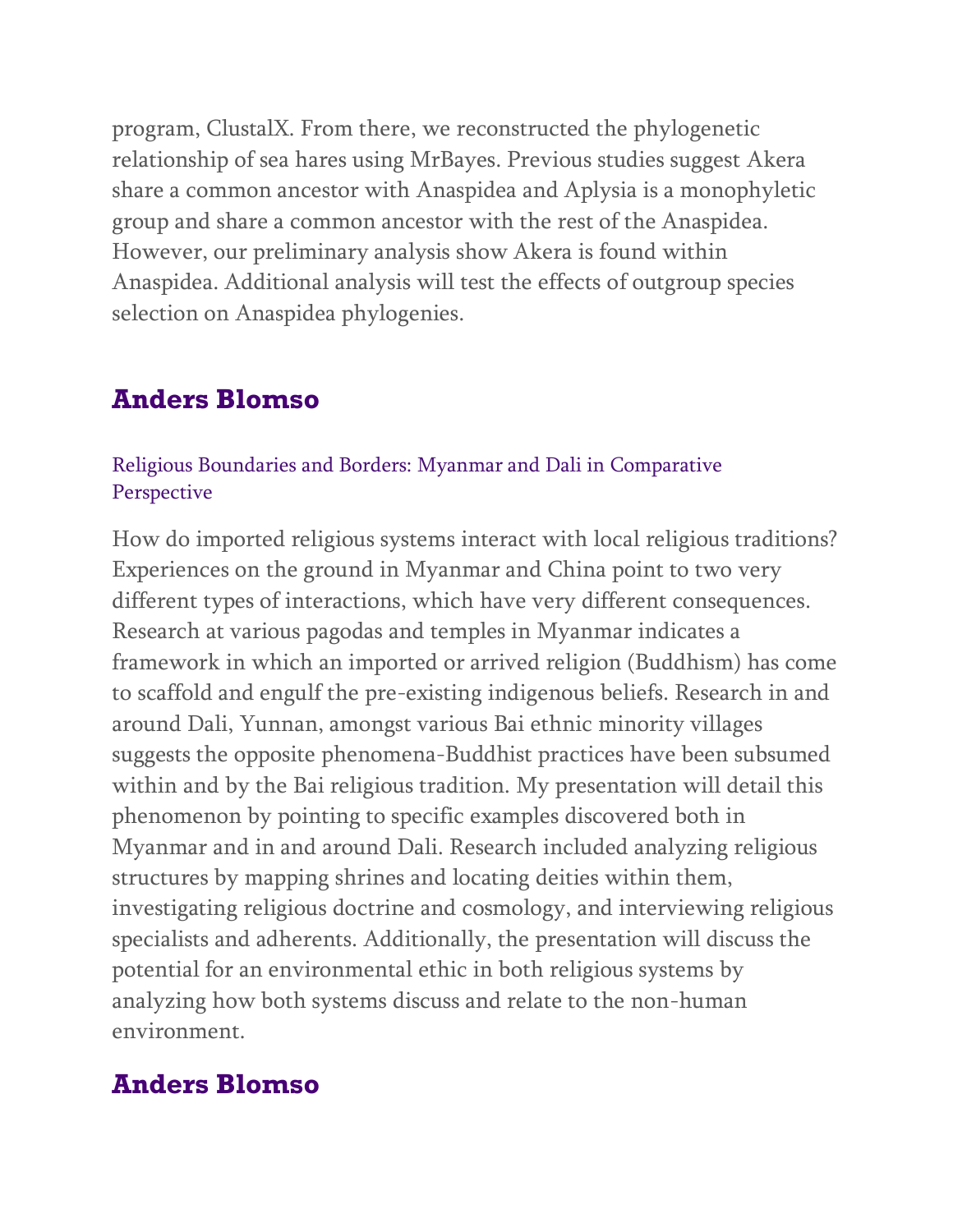### A Gay Man's Paradise? Homosexuality in Pakistan

While significant time has been spent by European and North American scholars, journalists, and intellectuals in analyzing and understanding the Muslim perspective on male homosexuality, not nearly the same effort has gone into reconstructing social realities for men in Muslim majority societies. This emphasis on scriptural analysis, with the special attention paid Islamic Law (shari'a), has created an unrealistic and inaccurate image of the possibilities for life experienced homosexual men in predominantly Muslim countries. Emphasis on textual analysis, while useful, can lead to an understanding and characterization of the Muslim world that does not accurately reflect lived realities on the ground and reifies "Islam" or "Muslims" into a monolith. Thus, this project will seek to problematize those understandings by analyzing and describing life for gay men in Pakistan. By understanding the unique situation for gay men in Pakistan through primary sources like interviews in journalistic sources and personal advertisements on websites such as locanto.com.pk, we can construct a clearer and more accurate understanding of what it can mean to be Muslim and gay in a Muslim majority society, and the possibilities for life that exist within these societies. Gay men in Pakistan lead a diverse array of existences, from cruising at religious sites to using dating apps to carrying on monogamous relationships. Thus, this project will help break boundaries of understanding and challenge stereotypes about the possibilities for gay men in Muslim majority societies.

# **Breiann Bolos**

### Antibacterial Susceptibility Testing of Chinese Medicinal Herb Extracts

Many drugs and supplements come from plants to treat infectious diseases. Plants contain many secondary metabolites that have been discovered to have antimicrobial properties. In this study, we investigated antibacterial properties of the active constituents from four Chinese medicinal herbs -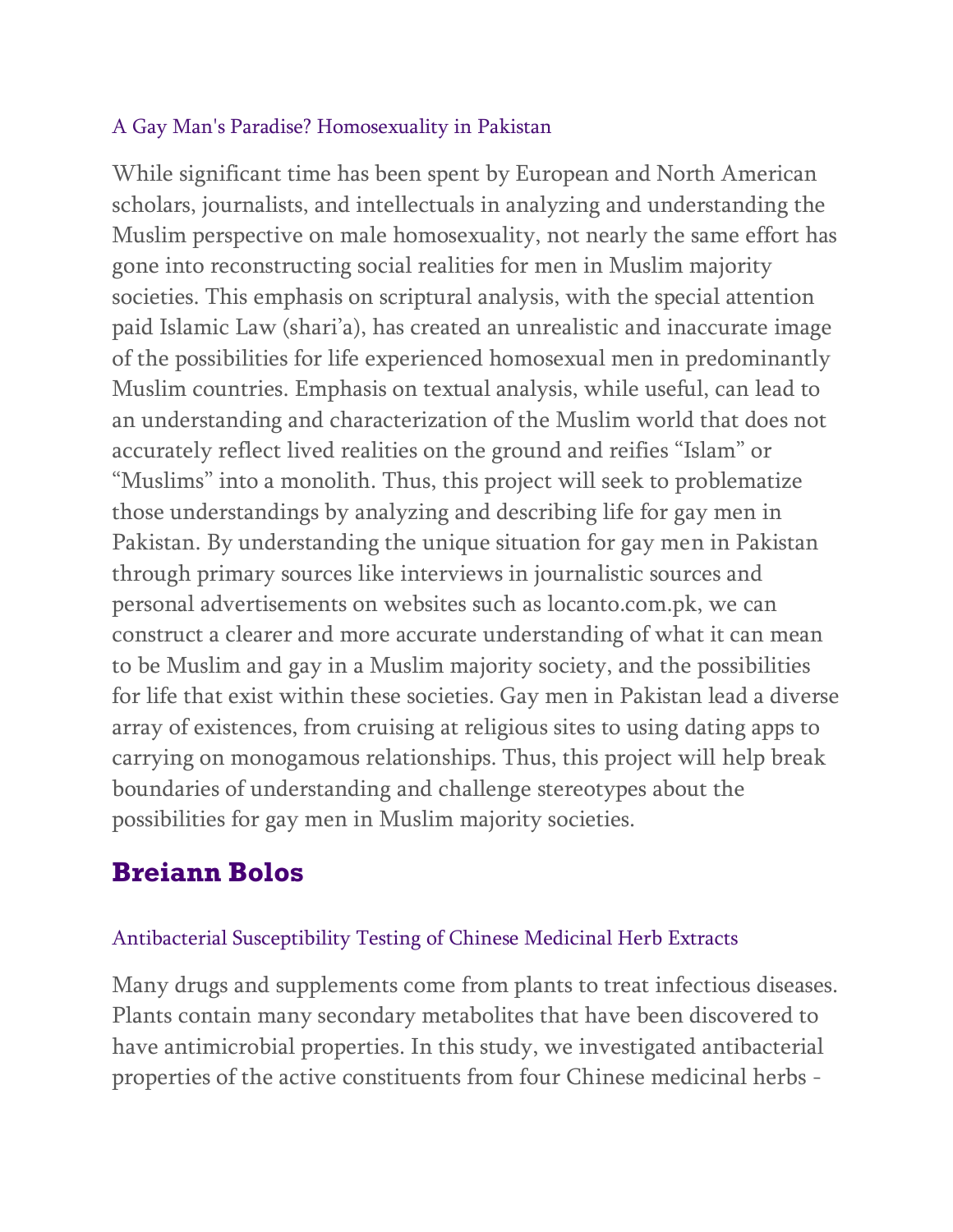Scutellaria barbata, Salvia miltiorrhiza, Artemisia annua, and Scutellaria baicalensis. Maceration was the method used for the extraction of the medicinal plants using absolute ethanol, cyclohexane, and distilled deionized water as the extraction solvents. The screening of antibacterial activity of the extracts was conducted by disc diffusion method against two gram-positive bacteria (Staphylococcus aureus and Bacillus subtilis) and two gram-negative bacteria (Pseudomonas aeruginosa and Escherichia coli). Overall, absolute ethanol extracts of the four Chinese medicinal herbs exhibited larger zones of inhibition than the DDI water extracts.

# **Roberto Bonilla**

Theological Interpretation: A Lethal Weapon Against the Islamic State?

During any sort of armed conflict, whether international or domestic, we often hear about the role of women in the peace-making process or the war effort at the home front. But when women leave the white flags behind, or their jobs at their ammunition factories and pick up the rifle to engage the enemy in the battlefield, the attention that is directed by the mainstream media to these female fighters is unprecedented. In the last two years, fighters for the Women's Protection Unit (Yekîneyên Parastina Gel, YPG) have joined in the fight against the Islamic State in Iraq and Syria (ISIS). Media outlets such as Huffington Post, Business Insider, and CNN, have portrayed and fetishized these women who are on the front lines of Syria and Iraq, alleging that ISIS fighters are terrorized by the idea of being killed by a woman in combat. This fear, they argue, stems from a belief maintained by ISIS fighters that they will lose their ticket to heaven and fail to get their earned rewards, were they to be killed in battle by a woman. After observing the level of attention attracted by stories like this, I was presented with the following query: What are the theological foundations for this belief and how have ISIS fighters interpreted Islamic texts like the Qur'an and hadith (statements and teachings of Muhammad) to support this view? After analyzing multiple articles that depicted the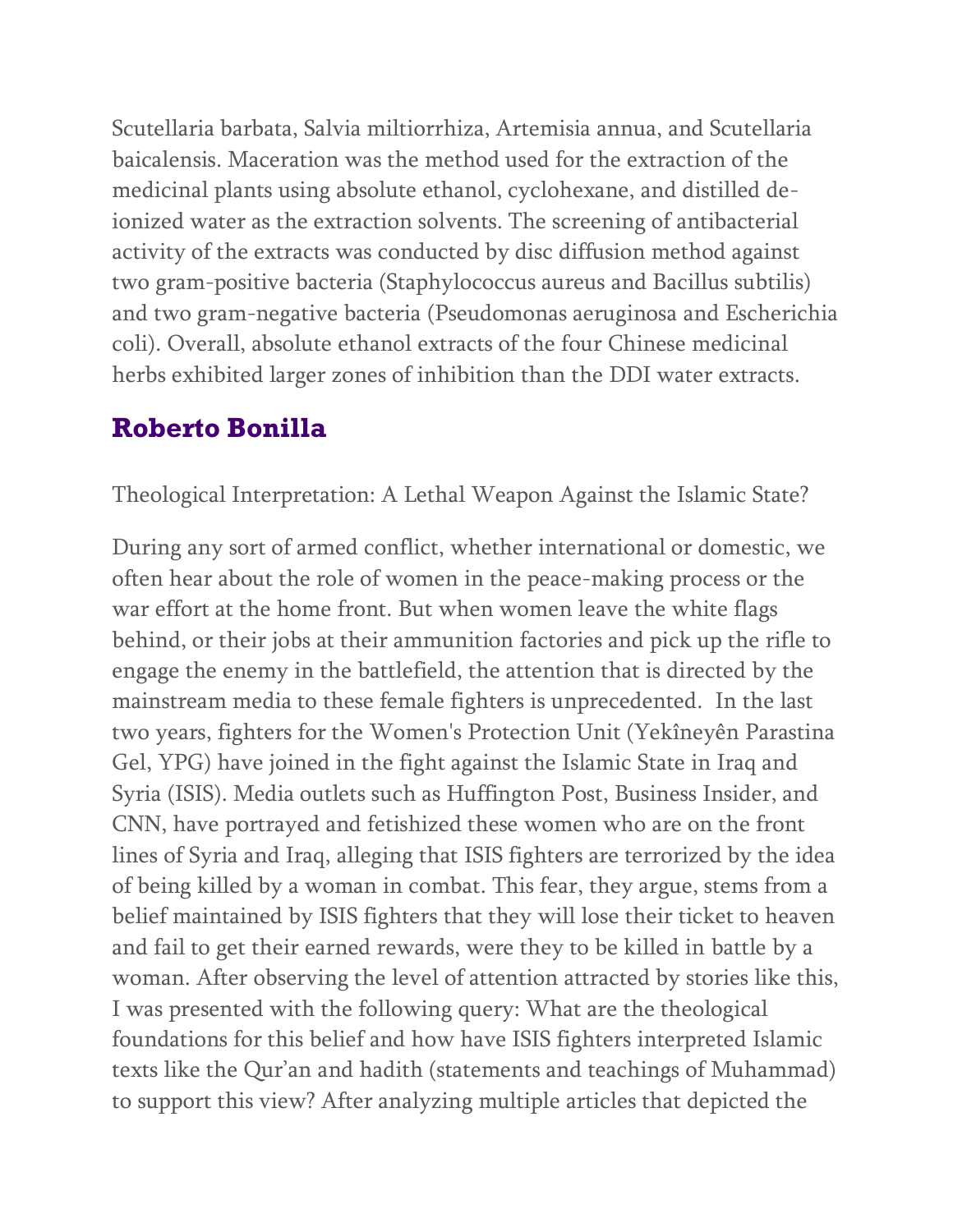lives of these brave women killing terrorists and fighting for social equality, I was not able to find a reference to a credible source that confirmed that this belief is held by ISIS fighters—no religious scholar, or Quranic verse is ever cited in any of the news articles. The overglorification of these women (specially in social media), and the frame used by the different media outlets to depict their lives, I argue, is a sequel of deep seeded Orientalism lying in the assumption of these women's oppression.

### **Alina Bonto**

#### Migration and Ecophysiological Traits of Coastal Plants: Implications of Adaptability to Rising Sea Levels

As a result of rising sea levels, some coastal plant species may require assistance to migrate to more suitable inland locations. Disturbances that reduce competition with established, upslope vegetation may enhance survival and growth of relocated species. In May of 2015 two pine islandmarsh complexes, spanning a gradient from salt marsh to pine woodland, were burned, and two complexes were left unburned within at Grand Bay Natural Estuarine Research Reserve in coastal Mississippi. Sods excavated in the dominant vegetation types were reciprocally transplanted into four zones, including their own "home" zone. Juncus roemerianus, the brackish marsh dominant, successfully established and increased its cover in downslope, "home", and upslope positions. This species also had higher cover in burned plots compared to control plots. The salt marsh dominant Spartina alterniflora established in all upslope positions but persisted only at "home" and brackish marsh zones. In this study, physiological traits will be investigated to explain why some species can expand following disturbance while other species are incapable. We compared water potential and light availability of these two species in control and burn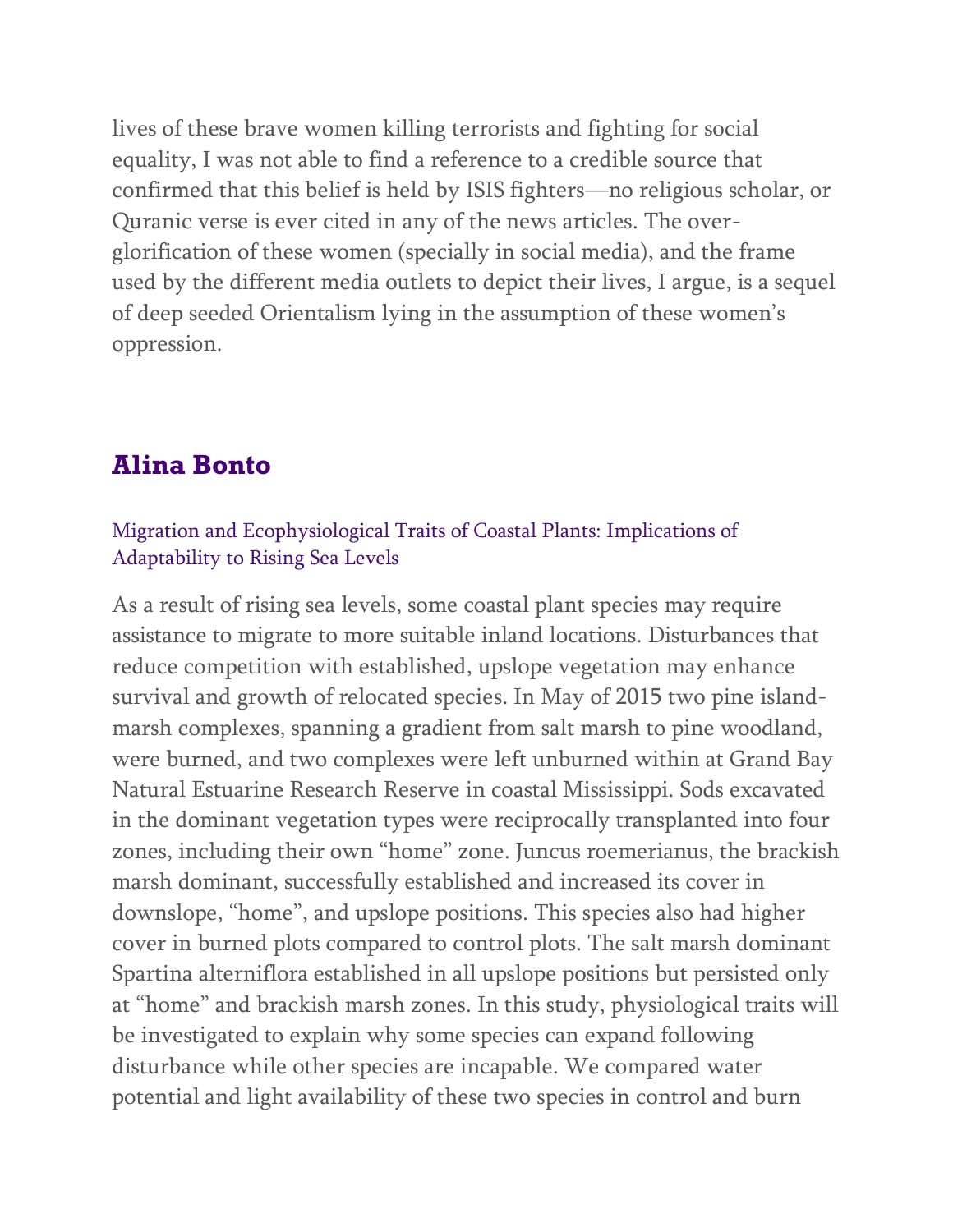plots along the salinity gradient. We hypothesize that pre-dawn and midday water potentials of J. roemerianus will not differ across the gradient, in all plots. We expect that S. alterniflora will have lower water potentials at the edges of its upslope distribution relative to its "home" and brackish water distribution. These physiological responses may help us predict future responses of dominant coastal species to disturbances and chronic sea level rise.

### **Christina Brown**

#### Does Social Media Influence Election Results?

The results of the unprecedented 2016 election have caused many political scientists to come up with theories as to why Donald Trump won. Some articles and political scientists say that social media had a large impact on why Trump was so successful, eventually leading to his win. Some articles also compare Trump to Obama. Although they appear to be antitheses to each other, both prevailed when using social media compared to their opponents. They both started out as outsider candidates that slowly began gaining popularity on social media. Scholars say that social media tends to attract the youth and the millennials because it has continued to evolve in their era. Another aspect that is discussed is the legitimacy of the information on social media. With Facebook and Twitter, there may be articles that aren't completely factual. However, because of how easily accessible these sites are and the traffic they have every day, articles can be shared and seen by millions in a matter of minutes. It's ignorant to assume that everyone fact checks everything they see online; we could however assume that those who are more educated who view information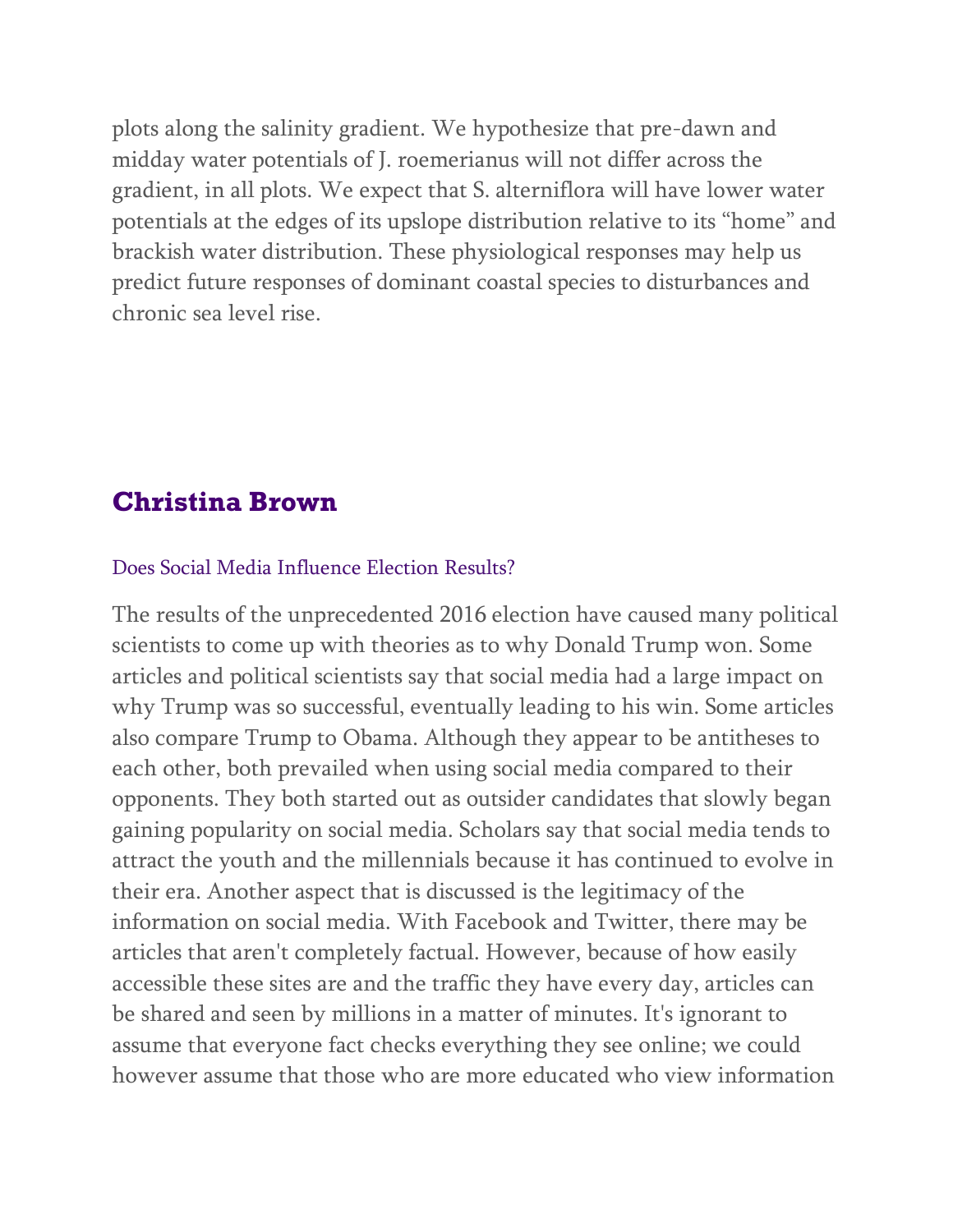on the internet would fact check. Before these however, it would be interesting to see how exposure to social media has or has not swayed how individuals have voted, as well as where from media they received their information. With the media and technology constantly evolving, it makes sense that it would change and evolve presidential elections; the question is how. I will test two hypotheses, examining my results using cross-tabs analysis and compare means analysis. I have pulled information from studies by C. Tolbert and V. Gueorguieva to help frame my hypotheses. My data will be from the ANES 2012 data set. The hypotheses will be as follows: 1) "In a comparison of individuals, those who viewed and heard information about Presidential campaigns from the internet, and who have an education lower than a Bachelor's degree, were more likely to be warmer towards Obama than those who did not get their information via internet." 2) "In a comparison of individuals, those who paid more than moderate attention to the internet news, and are Millennials [ages 17-34], most likely voted for Obama than those who did not pay attention to internet news." From then, I will use a series of tests to test whether or not my findings were statistically significant.

# **Micheyla Buechler**

#### The Role of Various Sibling Structures on Academic Achievement

Siblings play an important role in the educational outcomes of children in their school-age years through adolescence. This review of literature will examine how varying sibling structures, as well as the quality of sibling relationships, can influence the academic success of children. Specifically, birth order, number of siblings, spacing between births, gender, lack of siblings, and same age sibling relationships (i.e. twins) are all factors to consider when examining a child's educational outcomes. The resource dilution hypothesis and confluence model provide a framework for examining the impact of birth order, number of siblings, and sibling spacing. For later born children with several older siblings, lower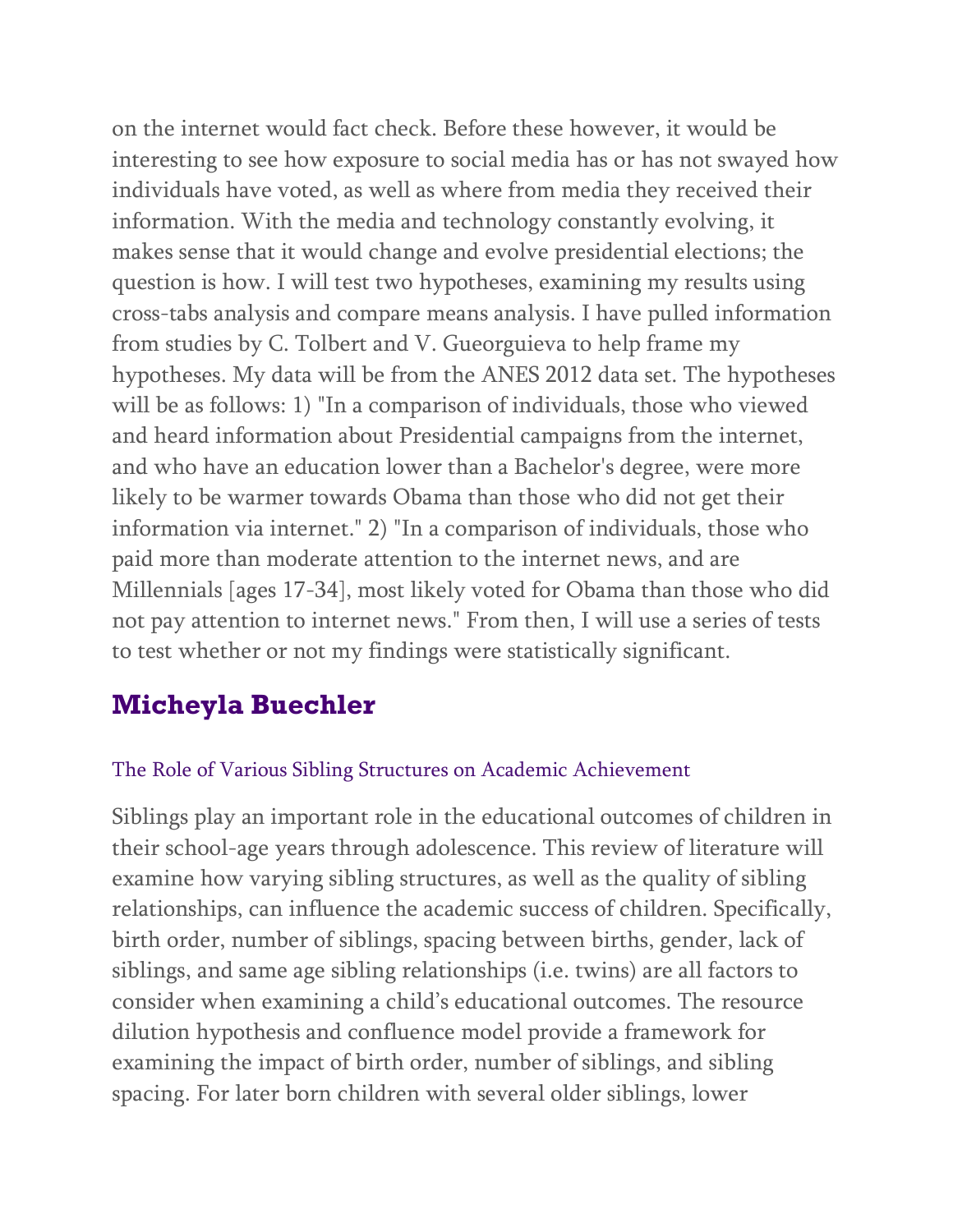academic success is evident due to fewer resources being available; however, high quality sibling relationships can challenge these findings. For example, research shows that academic support from older siblings is positively related to academic motivation in younger siblings, which essentially serves as a protective factor from the negative relationship of educational outcomes and being a later born sibling. While each twin is also influenced by sibling structures, such as a birth order and number siblings, they are unique in the fact that they have a same age sibling, who must be considered, as they tend to have a very close bond. This unique sibling relationship is an important structure to consider when determining if the twins will be in separate classrooms or not. Separating twins most clearly points to internalizing behavior problems, which can be negatively related to academic achievement. This review of research on siblings and educational outcomes points to suggestions for parents in providing support for all of their children, as well as ensuring that their children have enough support in their schooling.

# **Leslie Caamal**

### Gender and Generation: How Millennials Perceive Gender

The Millennial generation (1981-1997) is considered to be the most unique generation as they are classified as innovative, confident, and open to change. Existing literature finds that Millennials were raised to be open and accepting of all individuals, which has shaped their outlook on the world, as they are set apart from older generations by maintaining nontraditional views and opinions based off their unique upbringing. Although Millennials are very accepting of others, present literature lacks to discover whether this unique attitude also affects their views of gender roles. The question is posed whether Millennials perceptions of gender are different in comparison to the traditional views of older generations. Due to the lack of literature within this realm, this research study aims to analyze the differences amongst males' and females' perceptions of gender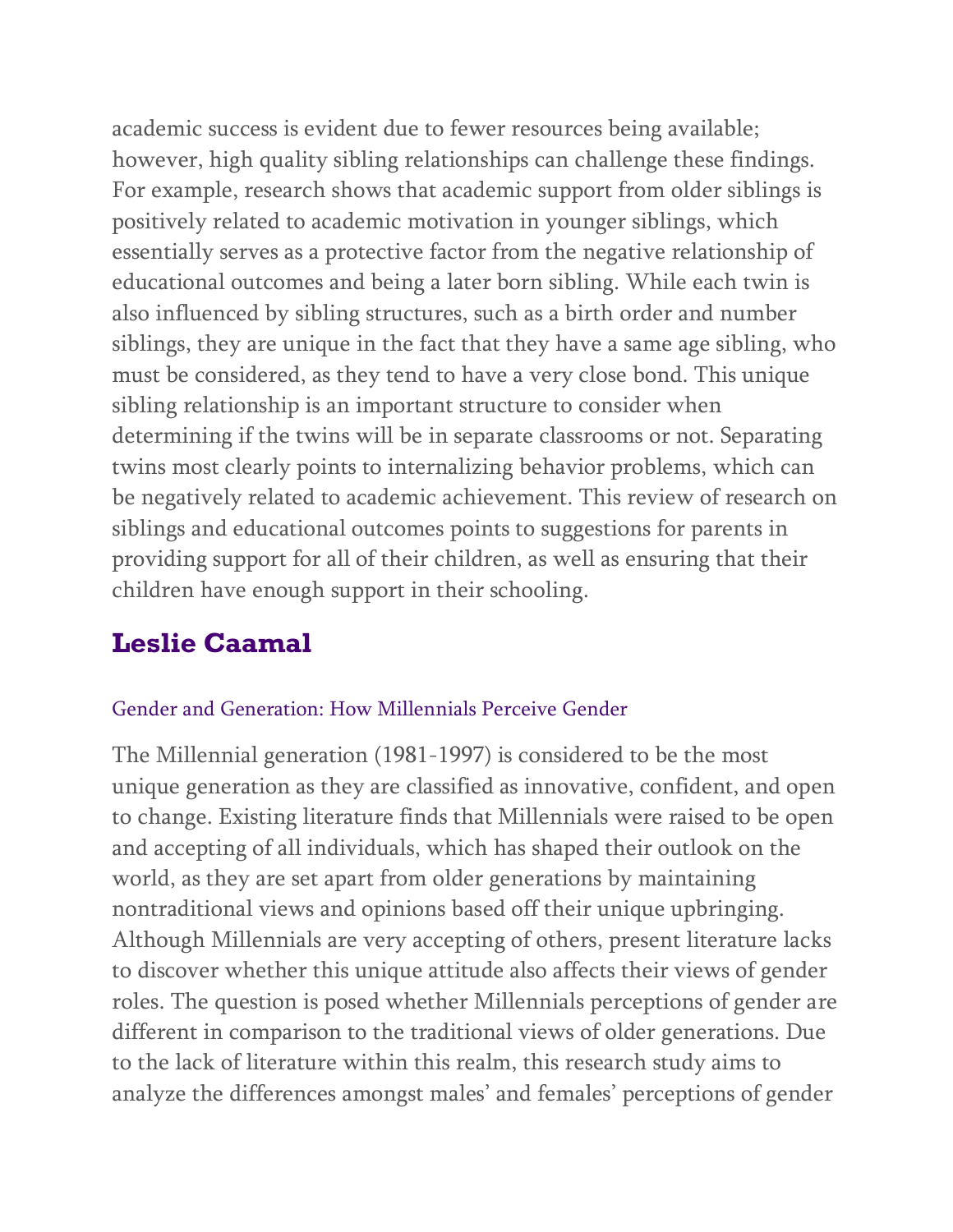within the Millennial generation. The questions of this study remain relevant today as we are attempting to be a more gender inclusive and equal society. How do male's perceptions of gender differ from female's perceptions particularly amongst the Millennial generation? What factors have contributed to these differences? In order to answer these questions, this study incorporates a mixed methods approach of both qualitative and quantitative data. A total of 64 females, 30 males, 1 other participated in this study where 96 surveys and 6 interviews were collected from a small liberal arts college in Southern California. Results of this study find that the upbringing of Millennials did in fact shape their perceptions of gender roles as they view men and women as equal counterparts.

# **Carlos Campos Moya**

### Interpreting 3 Telescopes' Archival Data to Know More about Supernova **Progenitors**

The explosion of a star into a supernova generates a shockwave which spreads out through the Circumstellar Medium (CSM), composed of matter previously emitted by the star as stellar wind. The interaction of the shock heats the particles in the CSM; in turn, these particles cool by bremsstrahlung radiation and emit X-rays in the process. We have analyzed archival data from Swift, Chandra X-ray and XMM-Newton Telescopes from a number of supernovae. Based on the geometry of and reasonable assumptions about the CSM and shock front, we are able to determine the CSM density from our results. These results give us a more complete picture of the environment around the supernova progenitor and its historical mass loss rate.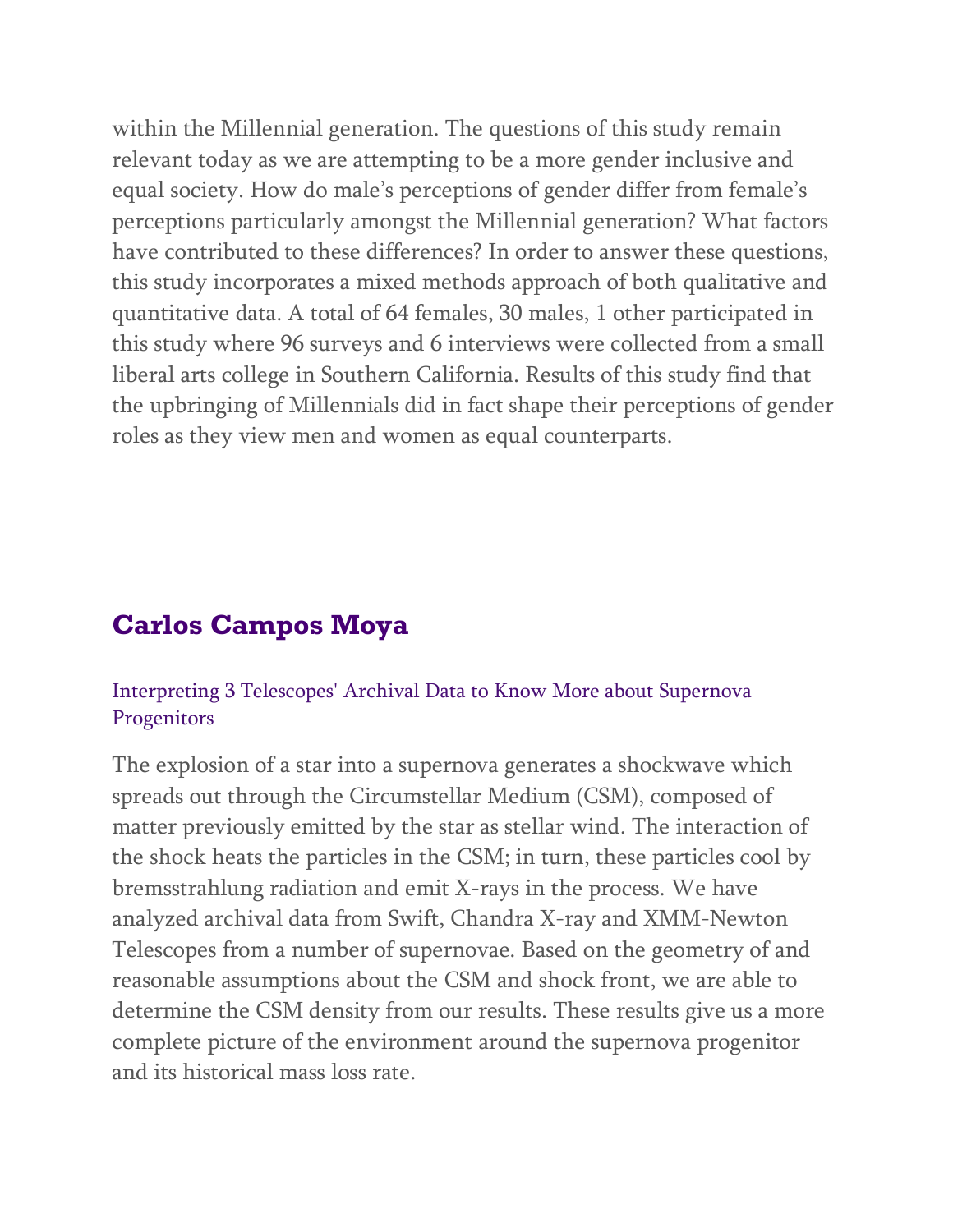# **Petra Carlos-Arzate**

### How Current Understanding of Anxiety Related Genetics Influences Diagnosing and Treatment

The American Psychological Association defines anxiety as and emotion characterized by feelings of tension, worried thoughts and physical changes like increased blood pressure. According to the National Institute of Health, anxiety disorders affect approximately 18% of the US population over the age of 18; it is estimated that 40 million adults are affected by anxiety or anxiety related disorders (Anxiety and Depression Association of America, 2010-2016). Current diagnosing techniques rely primarily on self-reporting symptoms and concerns, the only physical examinations conducted to evaluate one's anxiety as a symptom of an underlying medical condition (Mayo Clinic, 1997-2017). The three main risk factors known to increase one's probability of developing an anxiety disorder are one's personality (largely rooted in one's life experience and temperament), genetics, and lastly, being female (Mayo Clinic, 2997- 2017). This meta-analysis focuses on investigating current research regarding the biological and genetic factors contributing to generalized anxiety and or anxiety related disorders. How or if this understanding of the biological mechanisms of anxiety can be utilized to improve testing, diagnosing, and treatment methods in accordance with the APA's Diagnostic and Statistical Manual of Mental Disorders (DSM-5) definition and classification of Anxiety is also discussed. Studies reviewed for this paper found that the limbic system, specifically the amygdala, is the region of the brain most affected by anxiety due its role in the processing of emotions, emotional behavior, and cognitive and autonomic responses (University of Texas Health Science Center at Houston, Makovac, Meeten, Watson, Herman, Garfinkel, Critchley, Ottaviani, 2016). Research suggests that a genetic predisposition to high anxiety is related to decreased DNA methylation. Exploration of possible genetic markers indicate that dopaminergic (DAT, DRD, COMT) and serotonergic genes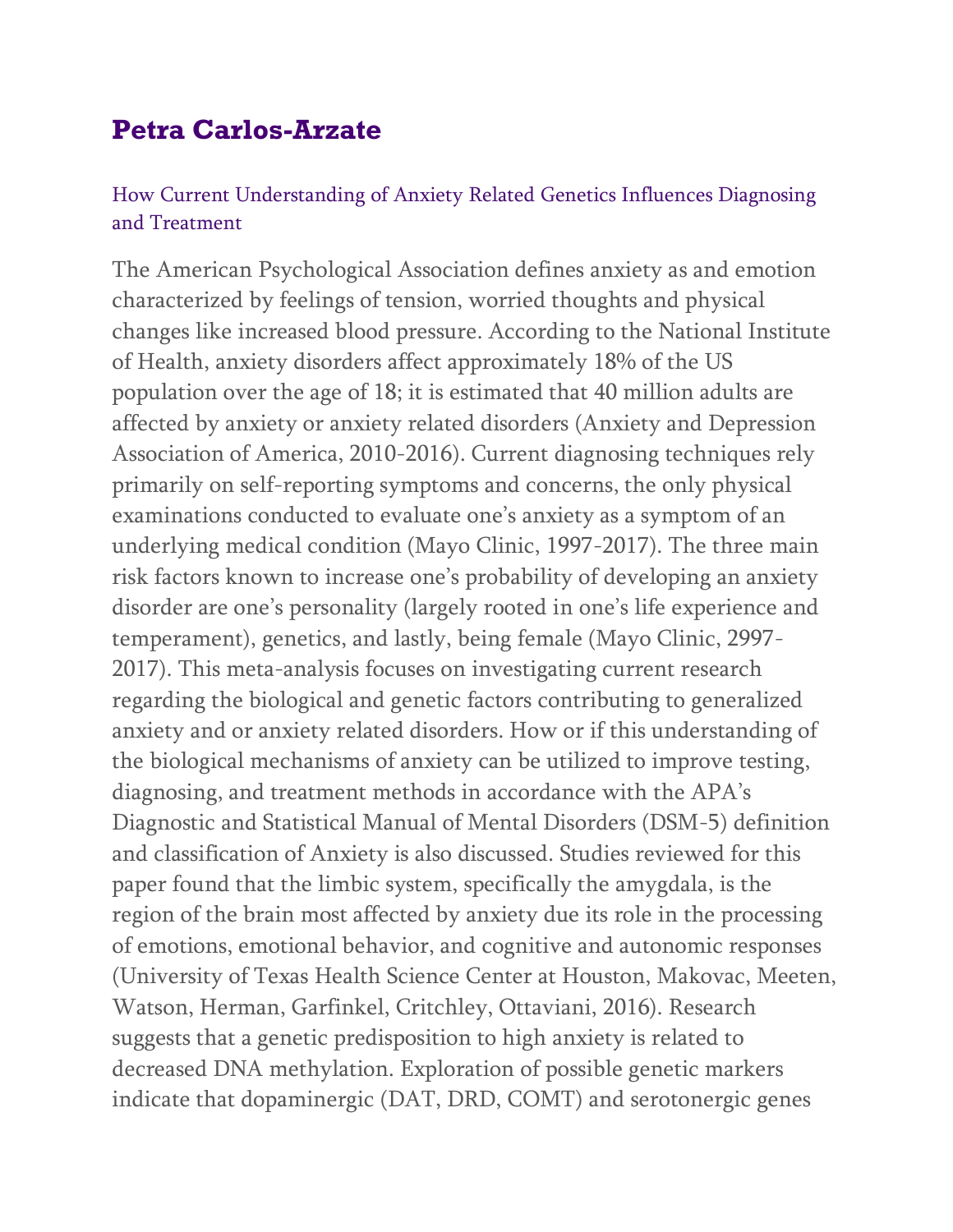(5-HTTLPR, HTR1A, HTR2A) may be the best explanation for a biological mechanism contributing to the development of anxiety and anxiety related disorders (Lacerda-Pinheiro, et. al). This area of study is relatively new and contemporary conclusions warrant further research. With regards to diagnosing and treatment methods, conclusions found suggest that until the biological mechanisms at play in the development of anxiety and anxiety related disorders are better understood, self-reporting methods are the most efficient and economically viable option.

# **Maria Beatriz Carpio**

### An Investigation of Vaccination Rates in Correlation to Individual Access to Healthcare in California in Three Populations Within Los Angeles County

Developing diseases that could have be prevented or treated is becoming an issue in many different cities. Socioeconomic statuses of individuals without proper health insurance and citizenship, has led to difficulties in administering vaccinations. Due to this observation, an individual's citizenship and access to insurance is closely related to a community's access to preventative healthcare. Databases such as AskCHIS Neighborhood Local Level Health Data and UCLA Level Policy Research provided an excellent opportunity to examine the socioeconomic status of individuals within a community's access to vaccination in California. An investigation of individual populations of communities specifically within Los Angeles County, as well as the population of the city of Whittier, was done for the descriptive epidemiology and follow up studies. The following studies were conducted within the UCLA Level Policy Research: 1) a descriptive epidemiology of socioeconomic status and vaccination rates, 2) a population-based case-control study, and 3) a follow up study of the community within the course of a year. These databases helped identify the vaccination trends between the relationship of individuals who have access to insurance and hold legal citizenship with those who do not. Significant differences were found on the rates of flu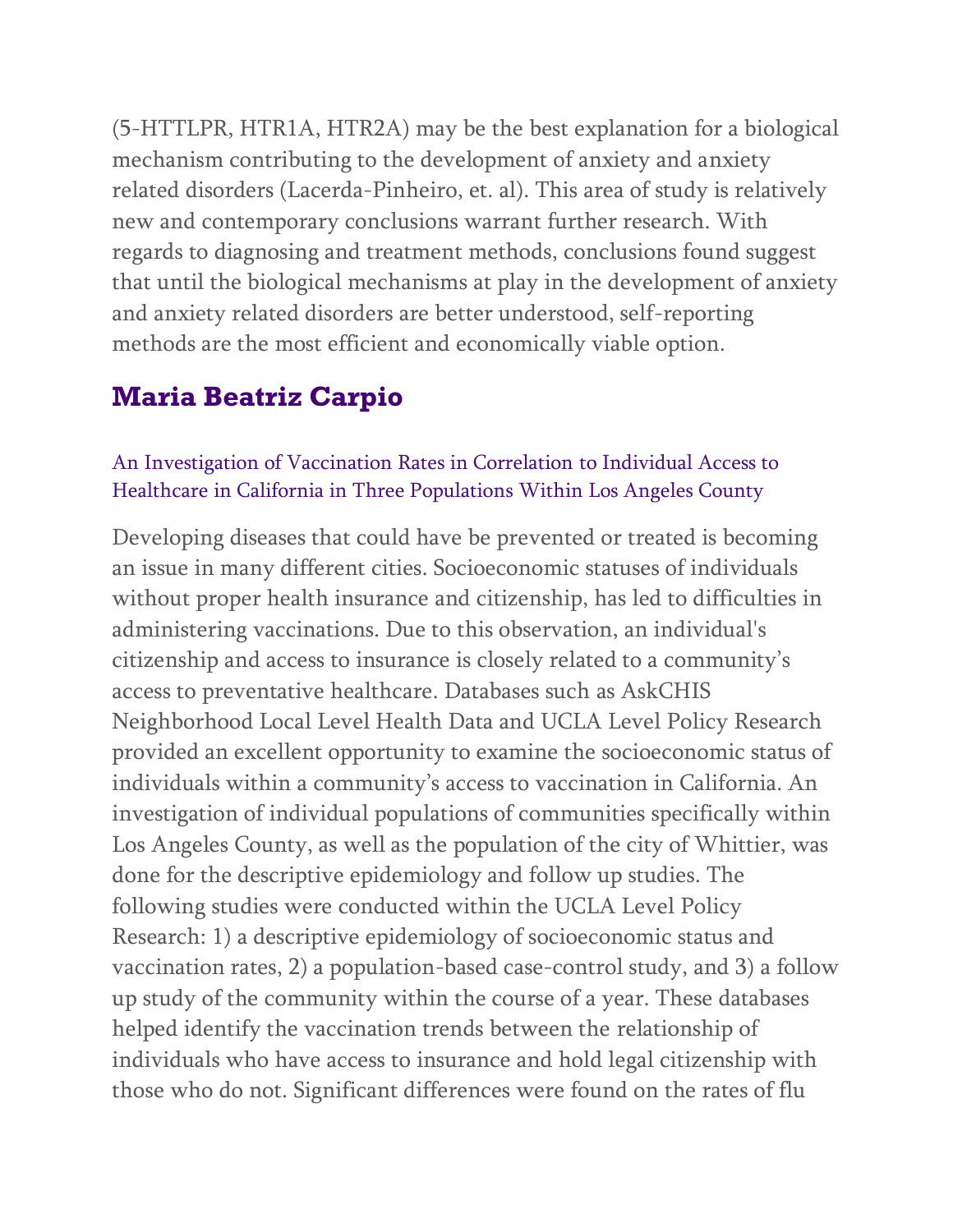shots being received for those who were citizen's and those who were insured. Discrepancies were also prevalent in cases where doctors or clinics chose to inform parents about when children should receive flu shots. These were observed across populations of U.S. born citizens and non-citizen children. These differences between health behaviors and socioeconomic status play a deciding role towards vaccination rates in Los Angeles County, providing a deeper understanding as to why outbreaks of preventable diseases occur. Further research needs to be done to investigate other causes of potential exposure to preventable diseases and ways of prevention.

# **Osvaldo Cerda and Ryan Hernandez**

### Effects of Water Acidification on Chlorella Vulgaris

Due to the rising temperature of the Earth's surface, all bodies of water are faced with the harsh effects of climate change. The acidification of water ecosystems is present as a result of the over-abundance of carbon dioxide in the surrounding environment. Within our study, we measured the effects of different pH levels on algae species Chlorella vulgaris. We placed the algal species in six different pH (2, 4, 6, 7.6, 8, and 10), each with three replicates. We hypothesized that as the pH levels of the water became more acidic algal chlorophyll production will be negatively affected. After one week, we measured chlorophyll content as a determinant of algal growth. Our results yielded that optimal algal growth was observed at pH of 8. Acidification of the water resulted in decreased growth and algal death was observed at pH 2. Similarly, algal growth also declined as the pH level of water exceeded 8. These data show that water acidification negatively affects algal growth in the Chlorella vulgaris species. Algal death caused by increased acidification or harmful algal blooms due to increased alkalinity may have ramifications on the food chain. Further work is examining the effects of pH on aquatic animal species.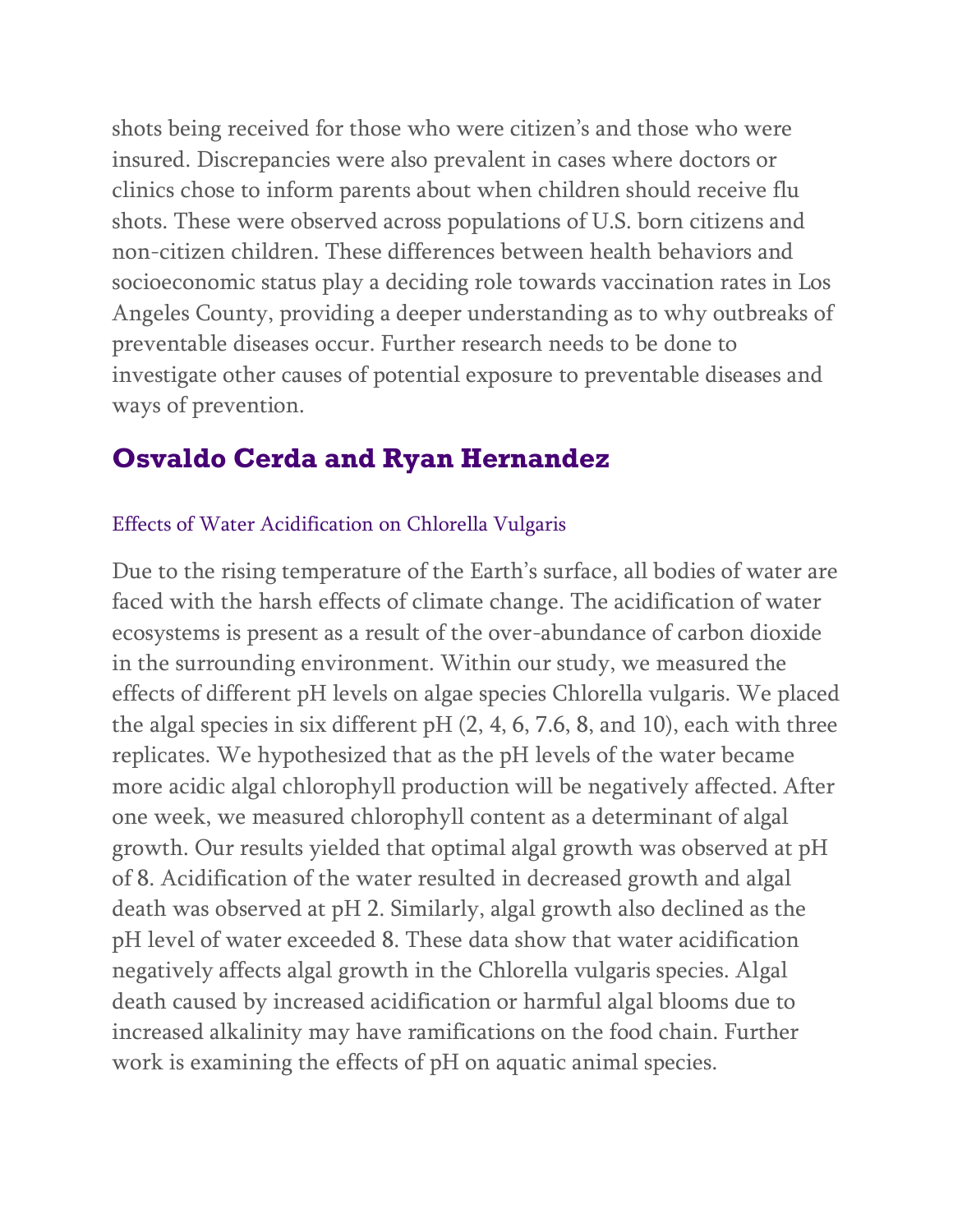# **Esai Cervantes and Tyler Putnam**

### The Correlation Between Specific Leaf Weight and Hydraulic Conductivity in Coastal Sage Scrub Species

The Coastal Sage Scrub (CSS) ecosystem, located in Southern California and northwestern Baja California provides habitats for many endemic species including the cactus wren and the California gnatcatcher. The plant community is adapted to the summer drought typical of Mediterranean type climate regions like Southern California. Anthropogenic related disturbances like land development, introduction of invasive species, and pollution have resulted in elimination of much CSS habitat. Increasing temperatures and decreasing water availability predicted by climate change models are likely to impact plant species typical of CSS, so it is important to understand how hydraulic conductivity of CSS species responds to drought. Hydraulic conductivity is the measurement of a plant's ability to move water through their stems. Vulnerability to drought can be estimated by measuring percent loss of hydraulic conductivity (PLC), is the loss of hydraulic conductivity as drought increases. We also examined leaf traits in relation to vulnerability to cavitation because we expected that decreased vulnerability to drought may be correlated with decreased leaf surface area which is also a drought adapted trait. We examined these traits in Malosma laurina, a deeply rooted evergreen shrub, Encelia californica, a shallow-rooted shrub, and Salvia leucophylla, a shallow rooted partially summer deciduous shrub. In order to calculate P50, the point at which 50% of hydraulic conductivity is lost we measured vulnerability curves for each species by calculating PLC with increasing artificially induced drought. We measured leaf area and leaf mass to calculate specific leaf weight, the ratio of leaf area to mass. Our vulnerability curves revealed similar patterns of responses with increasing drought. Purple Sage has the lowest mean P50 value (-3.9), while Laurel Sumac has a mean value of -2.6, and Bush Sunflower with the highest mean P50 value (-2.5). We reject our hypothesis because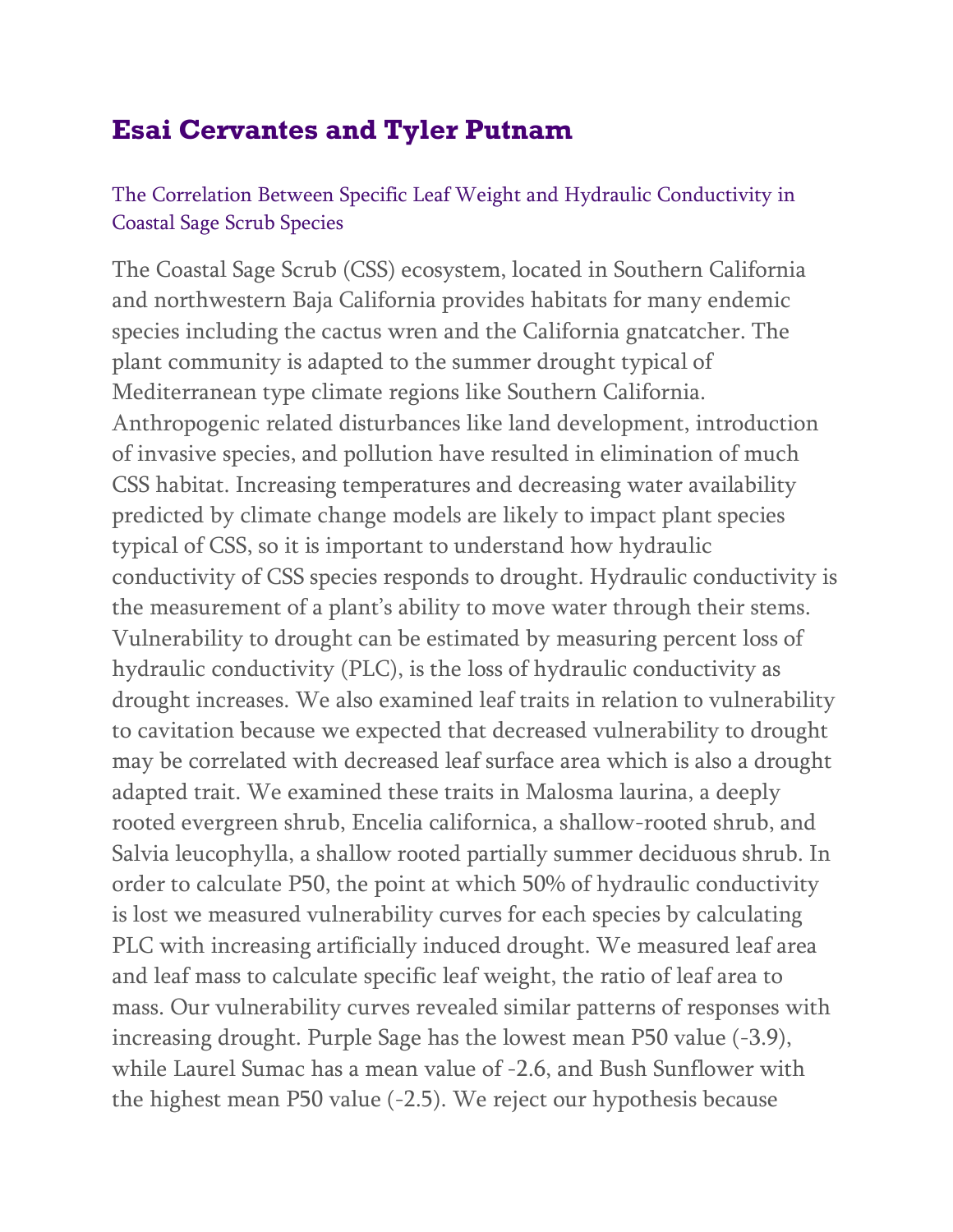Purple Sage's P50 value makes it the most drought resistant plant but does not have the smallest leaf area density. Interestingly, Bush Sunflower and Laurel Sumac have similar P50 values but are have very different leaf sizes and plant physiology. As a drought deciduous, Bush sunflower sheds its leaves to in order to conserve water during drought transport while the evergreen Laurel Sumac does not shed its leaves during changes of water availability.

### **Abigail Chavez**

#### African-American Men in the New Deal

This research project examines African-American men during the Great Depression through the lens of Franklin D. Roosevelt's New Deal programs. By reviewing this historically significant event, I clarify what it was like to be an African-American male during the Great Depression; racial discrimination increased immensely during the 1930s because available jobs were given to white men. My research led me to this conclusion. Franklin D. Roosevelt tried to alleviate the economic suffering of African-American men, however, in the implementation of local relief programs, African-American men experienced racial discrimination. My research strategy included utilizing both primary sources and secondary sources. The primary sources consisted of speeches, newspaper articles, poems, letters, and legislation. The three New Deal Programs I focused on were: the National Recovery Administration (NRA), the Civilian Conservation Corps (CCC), and the Workers Progress Administration (WPA). Roosevelt created the programs at the federal level with rules and regulations to go along. However, when it was administered at the local level, the programs were changed and manipulated by the administrators to fit the rules and regulations of the county. Ultimately, if the administrators did not want racial equality, they would be able to manipulate the program to fit their agenda. This project challenges the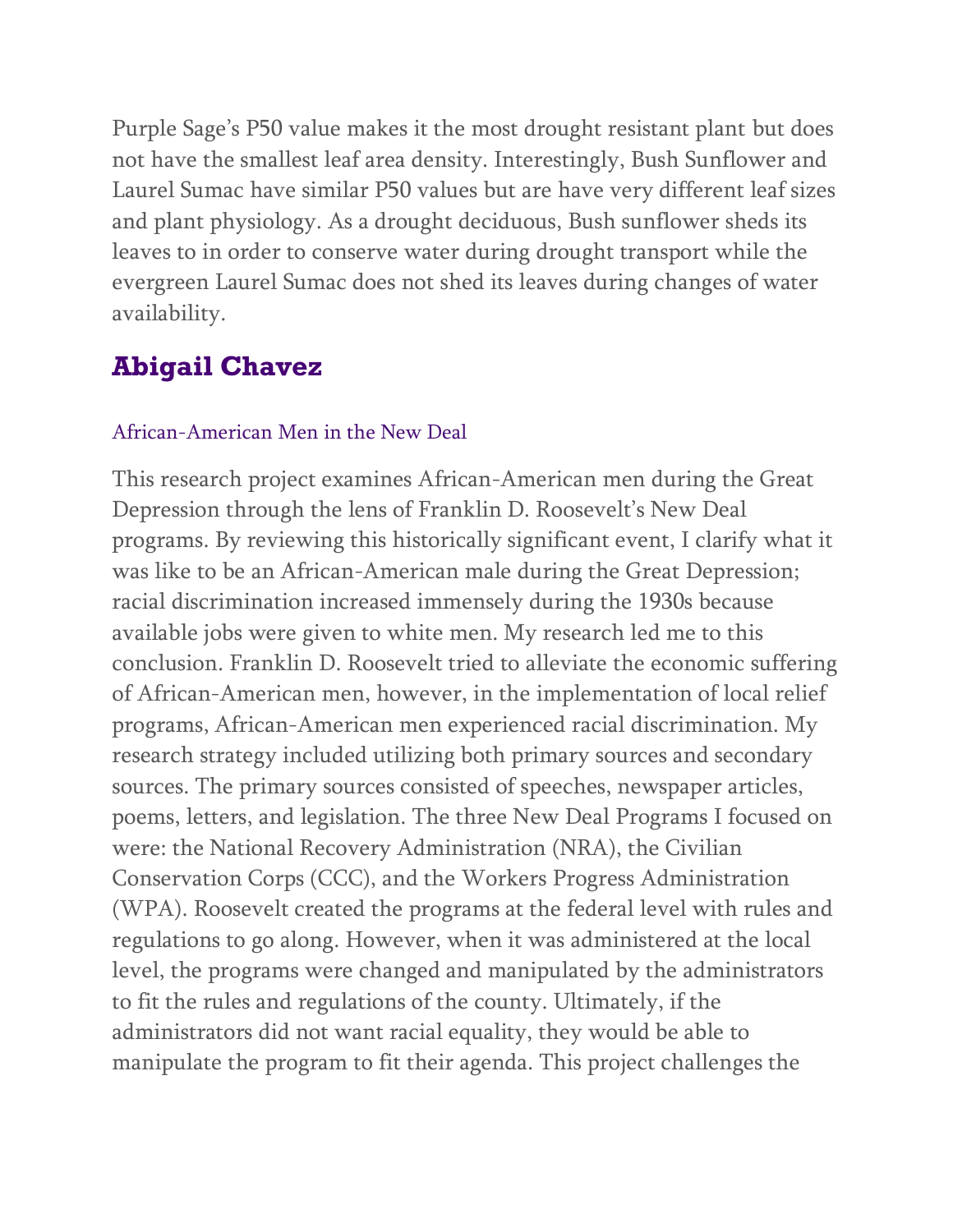narrative that all Americans received the same economic relief under the New Deal.

# **Ashley Chen**

#### Reconstructing a Phylogenetic Tree of Petalifera to Test their Diversity

Anaspidea, or "sea hares" are medium to large sized molluscs that have rhinophores that mimic the ears of a hare. Anaspidea are of the smallest of the opisthobranch orders and have been studied in ecology, neuroscience, and taxonomy. Anaspidea have about 9 or 10 genera with about 80 species, although the exact phylogenetic relationships are still unknown. The genus Petalifera are found in the Mediterranean and Australia and their phylogenetic relationship to the rest of the sea hares is currently unknown. This study will put together genetic information from Petalifera and nine different species of sea hares to reconstruct a phylogenetic tree in order to better understand their biodiversity. The genetic information was obtained using polymerase chain reaction (PCR) Gel electrophoresis was used to separate and analyze the DNA fragments, COI, 16S, and 12S, based on their size and charge. Unfortunately, the PCR amplification for Petalifera genetic information was inconclusive so we had to take the genetic information from GenBank instead. Although we were unable to get results from the PCR, we used the program ClustalX to identify and align the genetic sequences for COI, 16S, 12S from our samples. Cytochrome oxidase I (COI) is a marker for DNA coding, 16S ribosomal DNA (rDNA) and 12S rDNA are mitochondrial genes that can undergo rapid evolutionary change therefore making it a better marker for determining the relationships of the genus, species, and populations. The genetic information obtained will then be compared to previously made phylogenetic trees and analyzed as to whether or not they support previously reconstructed phylogenetic trees. The species Petalifera in past research have been linked to the species Dolabrifera and Phyllaplysia. Petalifera was labeled as a sister taxa with Bursatella and Stylocheilus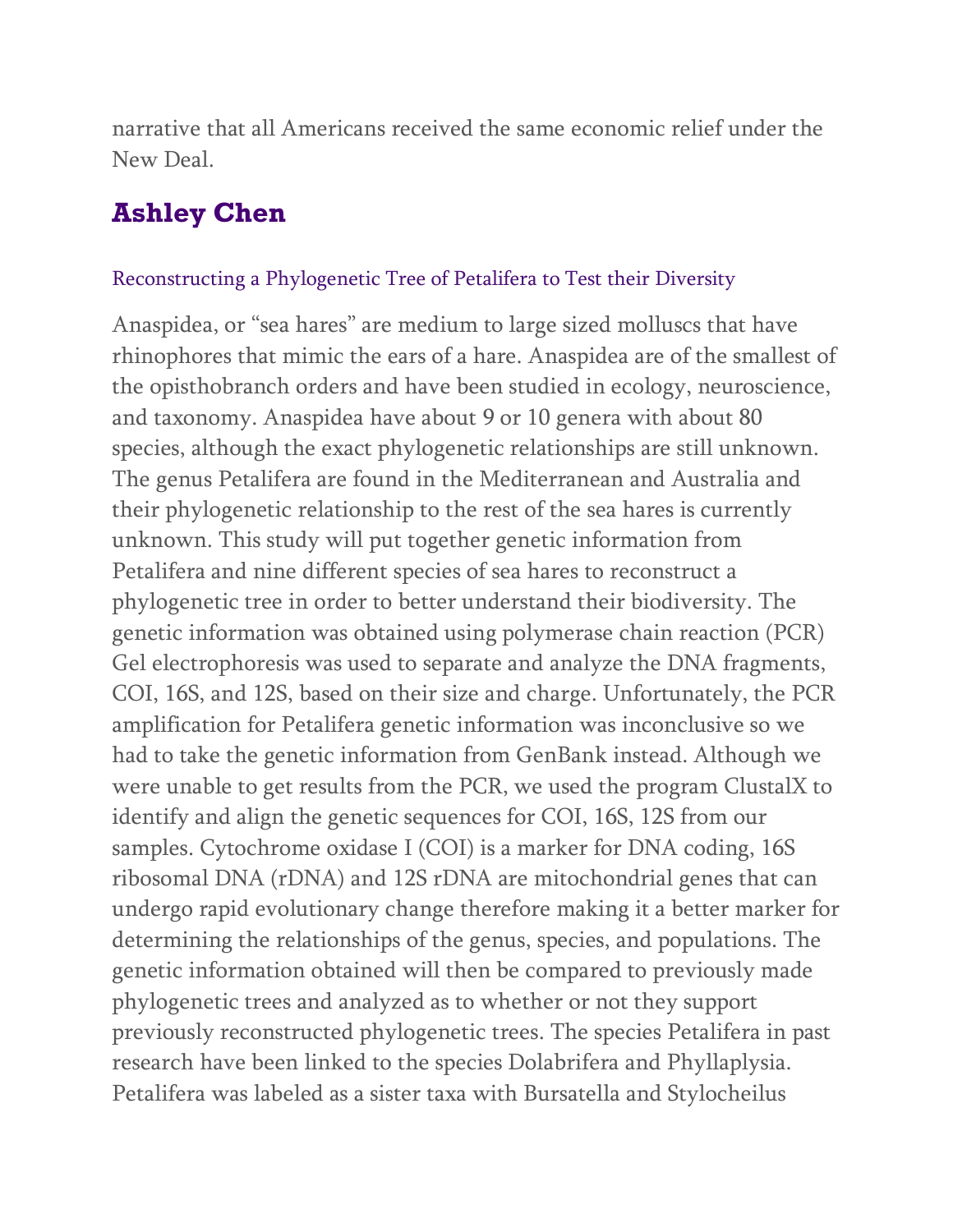rather than with Dolabrifera and Phyllaplysia. Resolving the genetic information for the phylogenetic tree will allow scientists to better understand the relationships of Petalifera and sea hares, which will allow us to better understand their morphology and their biodiversity. Future analysis is required to test and put together the phylogenetic trees.

# **Michelle Chen**

### Nutritional Effects on Age-Related Changes in T-cell Differentiation and Function

T cell differentiation and function have shown to be related the agerelated changes we see in primates. T-cells are a type of white blood cell that circulate in our bodies, scanning for cellular abnormalities and infections, thus making them essential for human immunity. However, due to the effects of aging, our bodies diminish the production of T cells and as a result, elderly individuals do not respond to immune disturbance as robustly as the young. In this experiment, I am examining the Jurkat cell, a human T lymphocyte cell line, viability at different treatment concentrations of the natural compounds, resveratrol and curcumin, and to cancer treatment drugs, cisplatin and bleomycin. The comparison between natural compounds and cancer treatment drugs is to test whether or not these natural compounds work better than the cancer treatment drugs. If they do work better than the cancer treatment drugs, it can potentially lower the cost of cancer treatments and eliminate side effects from treatment. The results from the experiment show that at 1µM resveratrol, 1µM curcumin, 1µM cisplatin, and at 1µM bleomycin there was a significant decrease in cell viability when compared to the individual treatment control groups. The trend seen from all these compounds indicate that as concentration increased the average of alive cells decreased. I am in the process of combining the different compounds to determine their effects on Jurkat cells. I am also in the process of performing RT-PCR to detect which proteins are being expressed, such as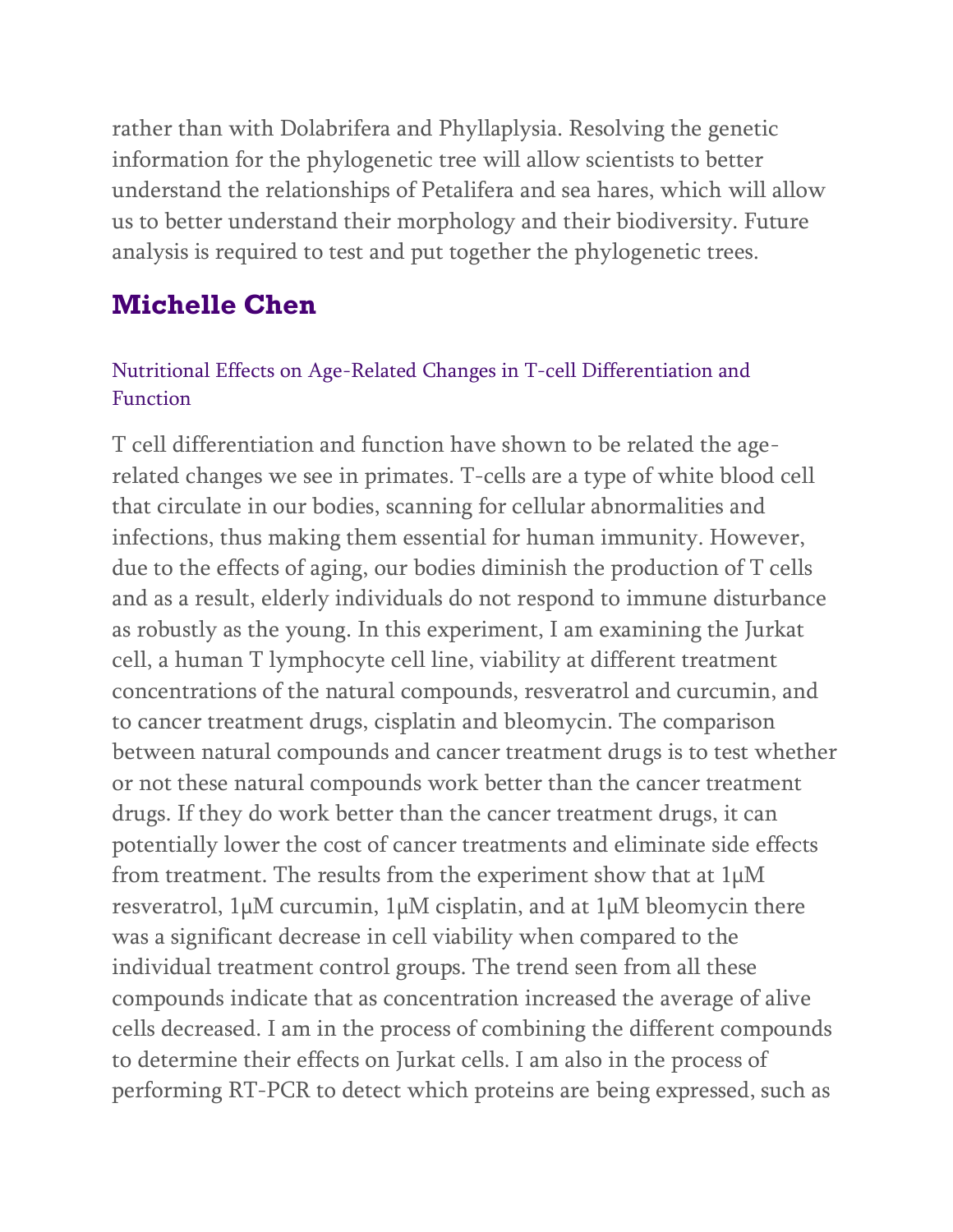the Sirtuin 1-7 family, mTOR, and telomerase. The overall goal of this experiment is to determine the mechanism for memory T cells senescence and memory T cell.

# **Dana Christensen and Zayne Repp**

### When Environment and Art Collide: Environmental Writing in Sino-American Discourse

This will be a presentation of writing generated on the LIASE alternate Spring Break trip to Beijing and Kunming. The work will consist of poetry, fiction, and creative non-fiction that examines the interplay of the environment and the artist as well as the development of Sino-American discourse. Student Authors will present their work by reading said work aloud in a public presentation followed by a question and answer session involving all participants. Approximately six students will read their work aloud and answer questions.

# **Vanessa Cini and Sharon Tai**

#### A Comparison of Leaf Traits in Restored and Native Coastal Scrub Species

Coastal Sage Scrub (CSS) is home to over 70 threatened endangered species. Unfortunately, it is also a threatened habitat with about 15% of the habitat remaining. Much of the land has been converted to housing and air pollution and invasive species have contributed to the decline of CSS. Restoration of CSS overseen by the U.S. Fish and Wildlife Service and or the California Department of Fish and Wildlife is used to offset losses of this habitat. Previous studies suggest that restoration results in shrubs that are drought stressed. We were interested in comparing leaf traits and photosynthetic capacity to see if leaves of black sage and laurel sumac from restored areas are more drought-adapted than leaves from a reference area. The layers of palisade mesophyll and spongy mesophyll in a leaf can affect the efficiency of photosynthesis of the leaves. Palisade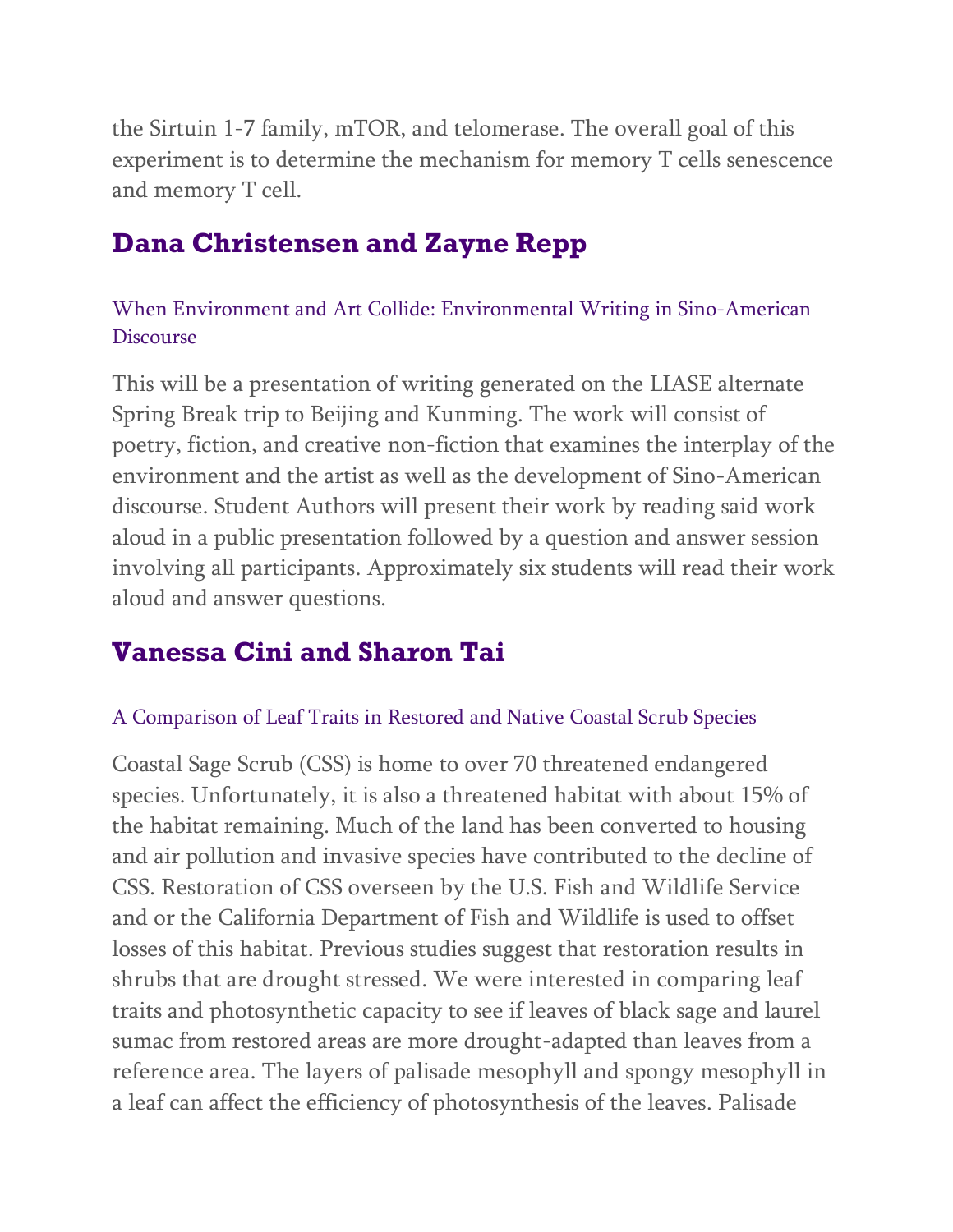mesophyll limits water loss, because it is a densely packed layer of plant cells. Spongy mesophyll is loosely packed facilitating increased diffusion of CO2 which can increase photosynthetic rates; the tradeoff is that spongy mesophyll loses more water. The ratio of palisade mesophyll in the sage leaves was similar, 0.213 for the reference site and 0.219 from the restored site. The ratio of palisade mesophyll to spongy mesophyll for sumac individuals from the reference site was 0.337 but was 0.503 for individuals from the restored area. The changes in ratio can indicate the leaves are becoming more drought resistant, because the layer of palisade mesophyll is thicker, and decreases water loss from the leaf. This is important for laurel sumac because it retains its leaves for as long as 3 years. Since black sage is summer deciduous, increased amounts of palisade to prevent water loss is irrelevant Although the ratio of palisade mesophyll did not change for black sage, specific leaf area, the ratio of leaf area to leaf mass was much lower in the restored site relative to the reference site indicating more drought adapted, thicker leaves. Photosynthetic rates were higher in the reference site for both black sage and laurel sumac. Our results suggest that leaf construction and photosynthetic rate is responding to decreased water availability to individuals in restored areas.

# **Hannah Cohen**

#### Islamic Art

In this poster, I hope to examine historical art from the regions in which Islam began. To do this, one must first answer the question of "what is considered Islamic art?" To explain the difference between Islamic art and region-specific art, I plan to define the differences between the two. By doing this we can better relate this art back to Islam. We also understand that it was not originally created to be viewed as just art but also to be a practical and useful object in everyday life. Along with this Islamic art does not portray the prophet Muhammad. It rather depicts many geometric and precise shapes as well as Arabic text from the Qu'ran.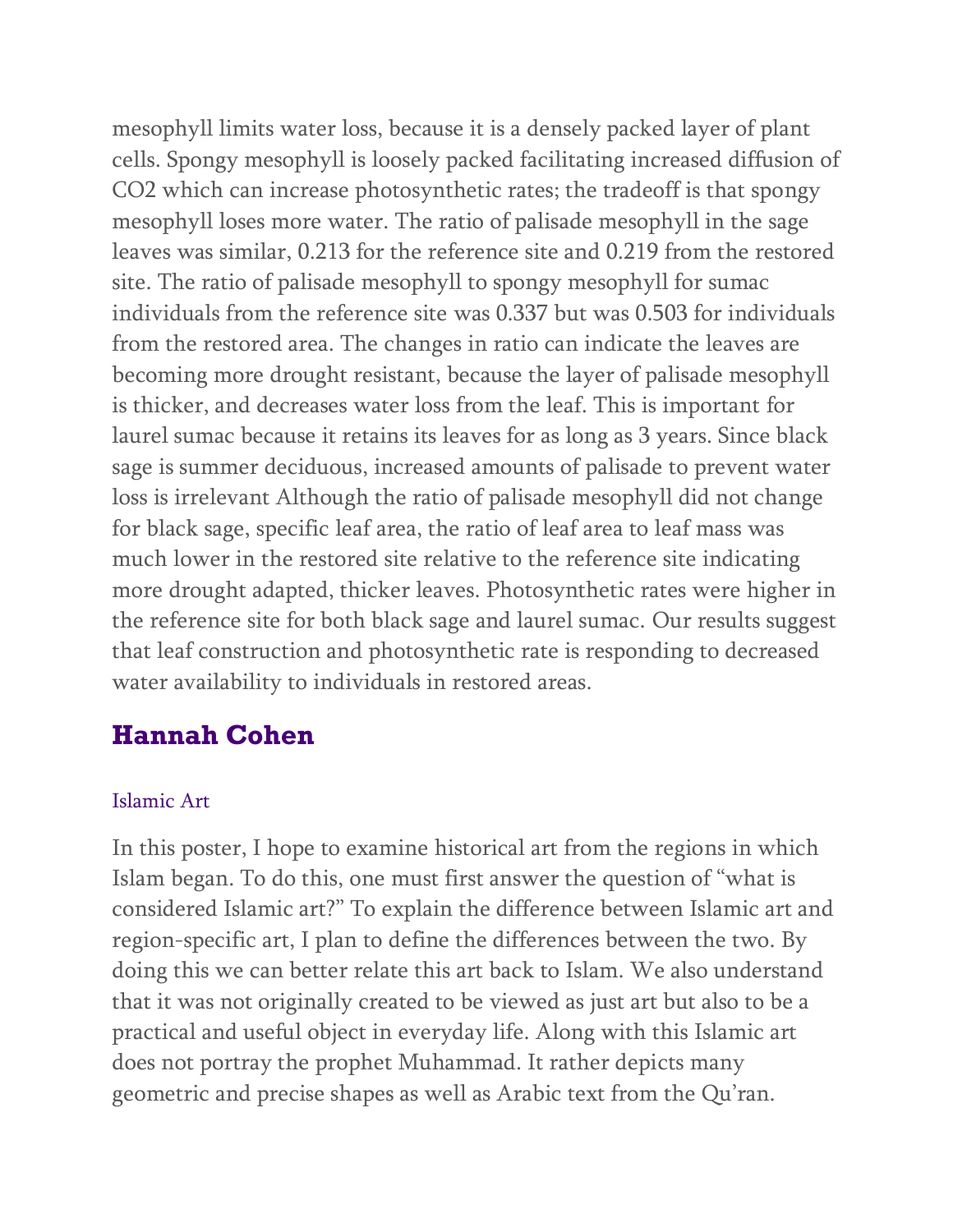# **Alexi Cruz and Hector Valenzuela**

### Faculty Mentor: Hector Valenzuela

### "The Effects of Poor Oral Health on the Human Body"

Maintaining proper oral health is essential for living a healthy life. Good oral health indicates being in a state that lacks facial pain, oral or throat cancer, oral infections or sores, gum disease, tooth decay or loss, and any other associated disease that may impair a person's ability to bite, chew, smile, and speak. If a person is in poor oral health, they may also experience lowered psycho-social well-being. The effects of poor oral health spread past the mouth and can lead to certain diseases throughout the body. The mouth is an obvious entry point to the body, this is usually a path for nutrients; however, food is not the only thing that enters our body through the mouth. If good oral hygiene habits are not maintained, then the mouth because a prominent entry for many bacteria to take over other parts of the body. The objective of this study was to examine and compare the literature on diseases associated with oral health. The literature was examined to meet the following criteria, there was a sound connection from the given disease to poor oral health and offer a solution to lowering risk factors through proper oral hygiene. Based on these papers, it can be concluded that poor oral health has additional detrimental effects on the human body. People with certain diseases, like diabetes, are more prone to oral health complications, such as, Periodontitis. According to recent studies, poor oral health can also lead to pregnancy complications, atherosclerosis and subsequent cardiovascular disease, and respiratory infections.

# **Julia Davis**

The Impact of the Religious Right on Reproductive Healthcare in the 21st Century United States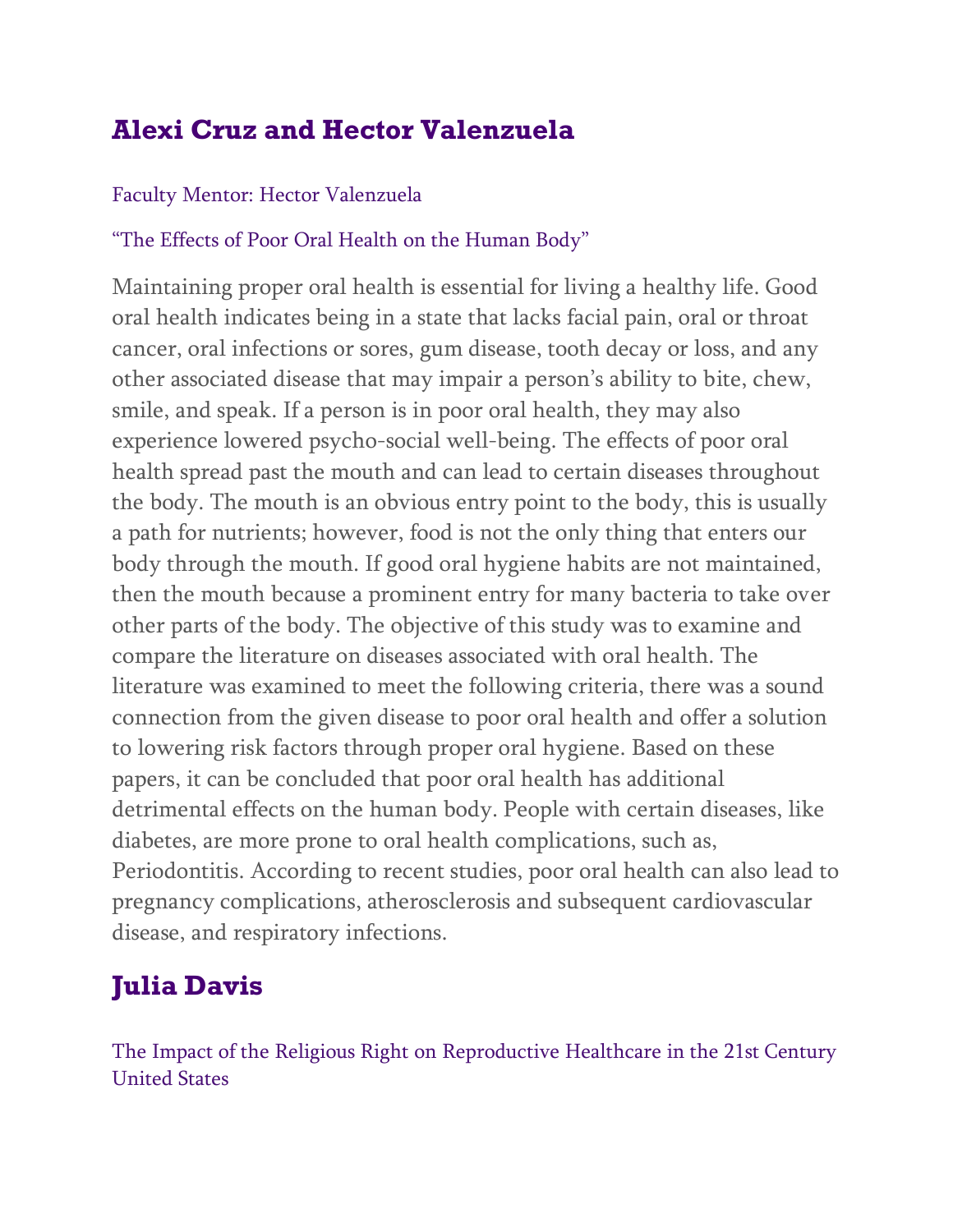This paper will focus on the impact of religious institutions in the United States on women's access to reproductive healthcare, including contraception and abortion. The specific question being addressed is, what impact have the Catholic, Presbyterian and Baptist churches had on the determination of policy regarding reproductive rights during the Bush and Obama administrations? Focusing specifically on these institutions and administrations, it will use political and religious theory and research, including articles by John Hoffman, Daniel Maguire, and journalist Esther Kaplan, to describe perspectives on contraception and abortion in these churches and public policy surrounding reproductive rights throughout the past three decades. It will explore more deeply a few specific policy decisions under these presidents, such as the war in Afghanistan, the recent defunding of Planned Parenthood, the wave of backlash following the introduction of the Affordable Care Act, and the reimplementation of the global gag rule, as described in scholarly journal and news articles, to illuminate the role that Christian and Catholic institutions play in the determination of policy and legislation and the impact that U.S. policies have on women worldwide. In essence, the paper will be a comprehensive and focused literature review, using newspaper articles to supplement theory in order to provide up-to-date information on the issue of reproductive justice in the United States. The focus of the paper is interdisciplinary in nature and treats the issue of reproductive healthcare and justice as an intersection between religion and politics. Its aim is not to demonize or incriminate the institutions being examined, but rather to investigate the role they have played in the trajectory of reproductive healthcare in the United States over the past three decades and presidential administrations.

# **Julia Davis**

Religion and Environmental Conservation in Dali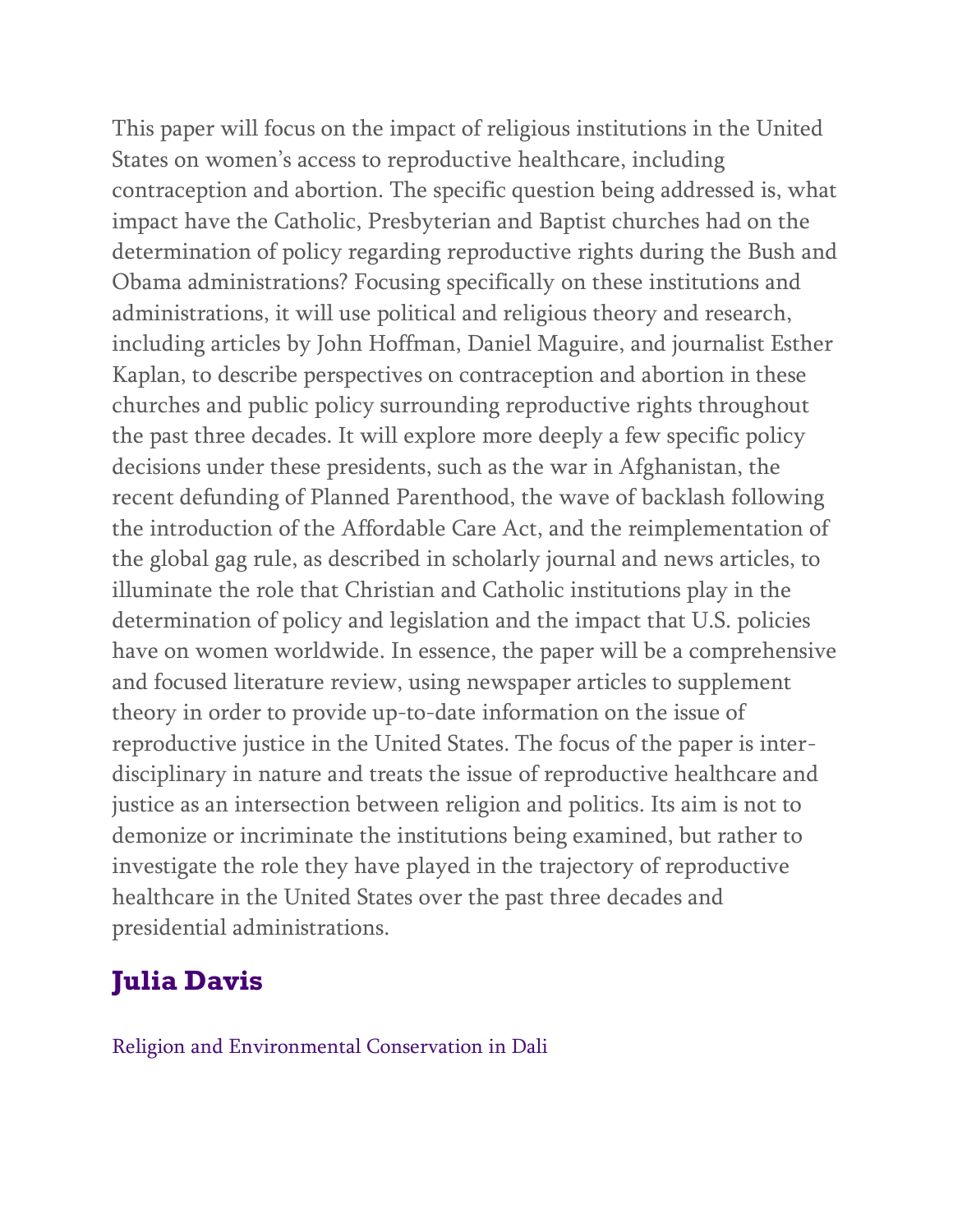This spring, I and 15 other students travelled to Dali in Yunnan Province in Southwest China to study relations between environmental conservation and the tourist industry. Different research teams had different foci related to this broad topic. My research concentrated specifically on religion, and local religious connections with the environment. The question that I sought to answer during the trip was this: how is religious identification, or lack thereof, related to attitudes toward and interactions with the environment among ethnic minority groups in Yunnan Province, and how, if at all, does ethnotourism impact self-identification amongst these groups? What I found was that while villagers in and around Dali did worship deities (associated with good weather, flooding, and agriculture), the villagers themselves usually did not have strong affiliations with "mainstream" religions such as Buddhism, etc. I found that they identified more strongly with their ethnicity and geographic location than with any religious group such as "Buddhists." This development may in part be impacted by government-sponsored enthotourism, which deemphasizes conventional religious identification in favor of minority and exotic "ethnic culture". This, for instance, became particularly evident during an interview with a female Bai tour guide (the Bai constitute a significant ethnic minority group in Dali) who said that it would be very unlikely for anyone in Dali to ask about or advertise a religious identity, unlike an ethnic identity, which might be displayed through clothing or other cultural practices including certain genderbased rituals, in part to demonstrate ethnic identity and custom to tourists. Another finding was that, while the category of "religion" might not be a central aspect of identity construction, the fervency and love with which many people in and around Dali worshipped nature and the land seemed profoundly important. In other words, it seemed to me that for many villagers the earth itself held the status of a deity, an object of intense worship. During my presentation, I will elaborate upon these preliminary findings by sharing testimonies I heard from villagers and environmental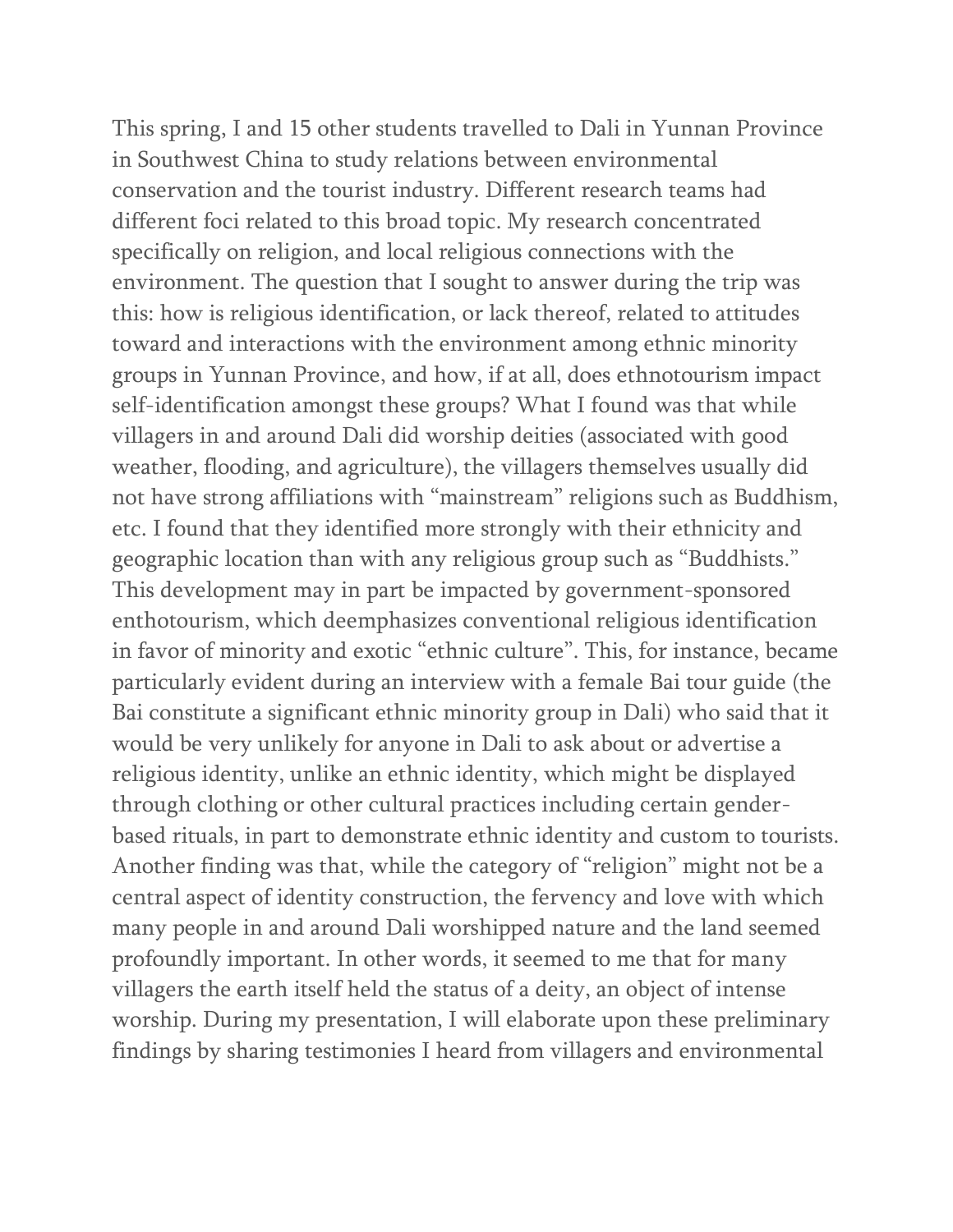activists in and around Dali, combined with other types of ethnographic data (e.g., visual images from temples visited).

### **Alexis Dods**

#### Multiracial Children's Perceptions of Their Parents' Marriages

Prior research on interracial marriages that has drawn from U.S. Census Data has examined the rates of interracial marriage over the years. Moreover, previous research on multiracial children has focused on the formation of multiracial identity. Little to no prior research has examined interracial marriages using the children as the units of analysis. This study thus aims to fill the gap in research on multiracial children and interracial marriages by analyzing multiracial children's perceptions of the power dynamics of their parents' interracial marriages in light of the key variables "socioeconomic status" and "nativity status." I hypothesized that interracial marriages, particularly between immigrant women and white men, would be more traditional in nature given the racial hierarchy evident in the United States, which positions white men at the top. In this study, 85 multiracial people ages 18 and older completed an online survey administered using a student email database belonging to a private liberal arts college in Southern California as well as a personal Facebook account. 26 monoracial (people whose parents are of the same race) completed the survey as well. Their responses will be compared to those of the multiracial respondents. Additionally, two multiracial college students ages 18 and older agreed to be interviewed after completing the survey. The preliminary findings suggest that 65.77 percent of mothers had at least obtained Associate degrees or higher or had some form of trade/technical/vocational training compared to 63.60 percent of fathers. In terms of nativity status, a higher percentage of mothers were reported as being immigrants (25.23 percent) than fathers (21.62 percent). Lastly, even though 71.82 percent of respondents reported that they came from two-income households, a significantly higher percentage of respondents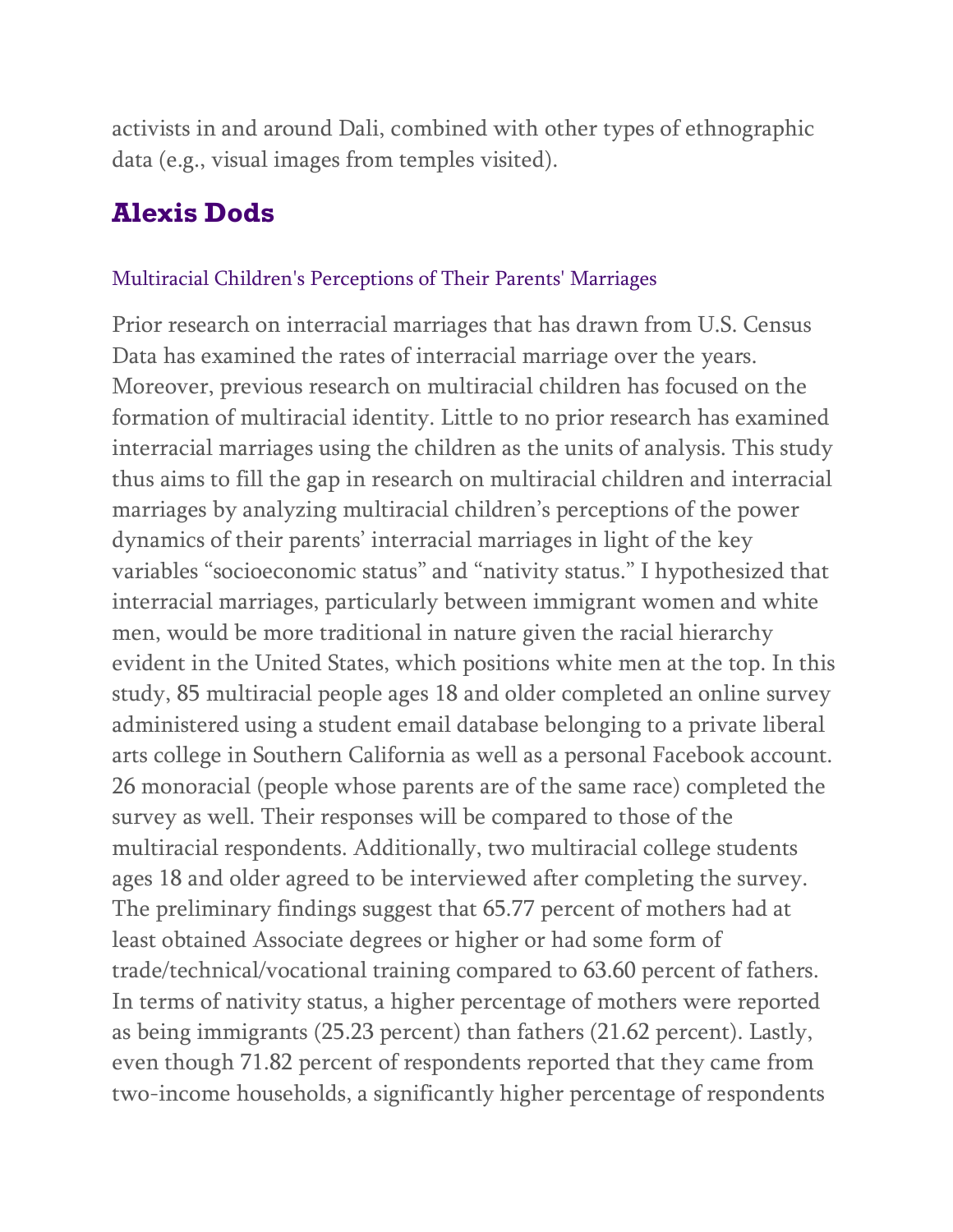reported that their fathers worked while their mothers were stay-at-home moms (18.18 percent) compared to the 4.55 percent of respondents that reported the opposite. Overall, the current findings do not support my hypothesis and instead suggest that contemporary interracial marriages are more egalitarian in nature. Previous literature on interracial marriages has indicated that such marriages are more traditional in nature, especially in marriages that combine Western and Asian cultures. Therefore, my findings represent a shift the nature of interracial marriages.

# **Kiara Downs**

### Fanny's on the Big Screen: The Adaptation of Fanny Price for Modern Audiences

This project looks at Jane Austen's novel, Mansfield Park, and its adaptation into film. It seeks to understand the novel's main character Fanny Price and the way she is presented in the novel. More specifically, there is focus on the way the narrator constructs the interiority of Fanny, and the effects it has on the readers. This draws from the work of scholars such as Nancy Armstrong, Joyce Jenkins, and Alasdair MacIntyre to discuss the way Fanny's interiority exposes characteristics that make her less appealing to Audiences. This discourse of interiority and character is carried into the analysis of two film adaptations (1999 & 2007) of Mansfield Park. Due to the loss of the narrator in both adaptations, I seek to answer how the film attempts to compensate that loss. What film elements do they employ, and are they successful creating the same depth of interiority and characterization of Fanny?

# **Sofia Duenas**

Beyond Back-to-School Night: Parent Engagement in Elementary Schools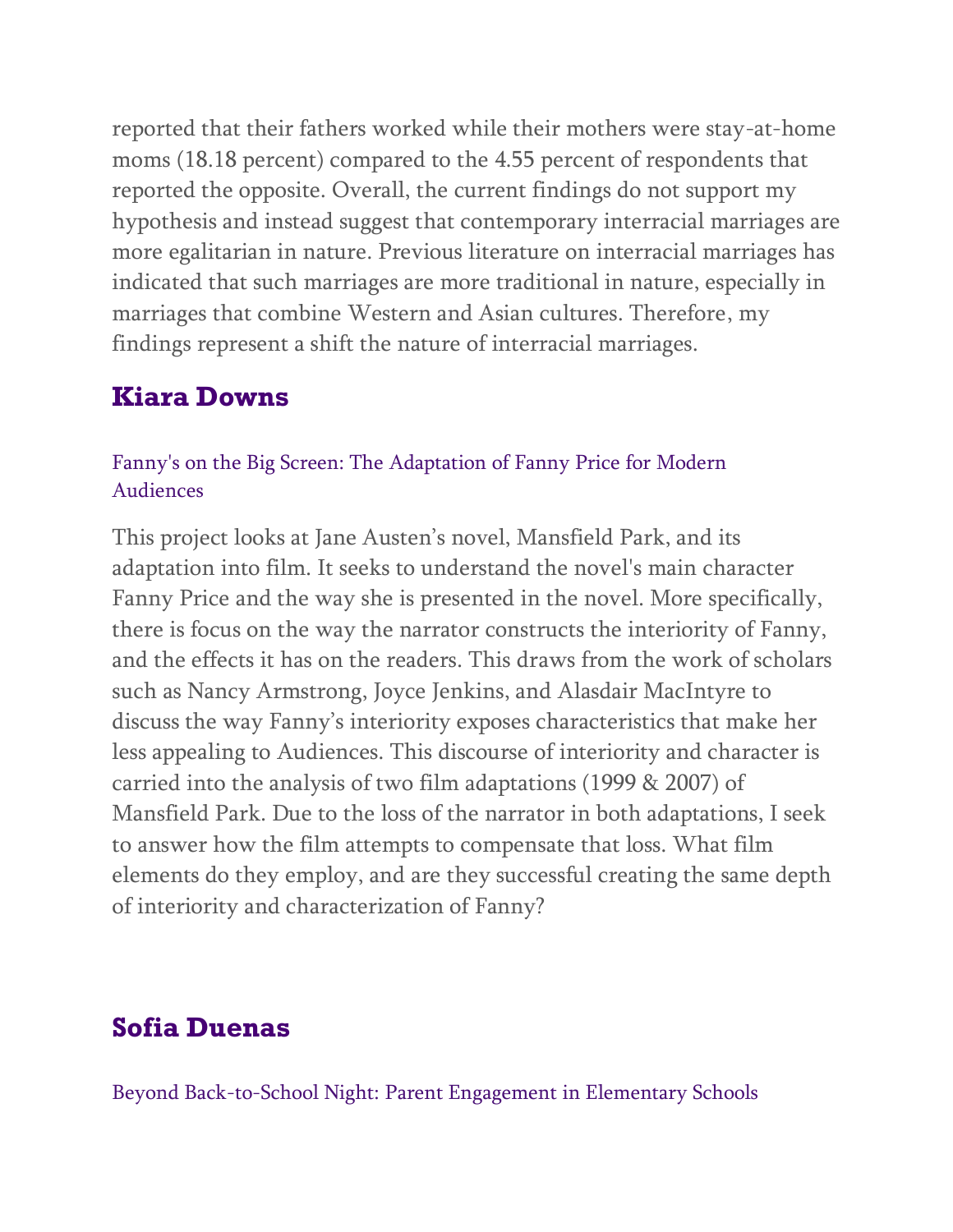Research studying students of color and of low socioeconomic status consistently reports lower levels of achievement and educational attainment in this country. Researchers have since produced a wealth of work identifying the various barriers that low income and/or students of color face that their white, wealthier peers do not. One significant reported difference between these groups involves the level and types of parent engagement within schools. Prior research has identified the positive relationship between parent engagement and student achievement. While prior research explores the ways in which parents, teachers and administrators understand parent engagement differently, as well as examine how different types of engagement are correlated with different academic outcomes. Despite this knowledge, previous research has not explored the role of office staff and other support staff in understanding how and why parents are engaged in their children's education. In addition, there are few case studies which holistically examine schools in their community context. My research is focused on the ways in which school staff (teachers, administrators, and office staff) work together to successfully engage parents in a Title 1 elementary school. This research also examines what practices are most successful in engaging parents. The data collected for this case study thus far includes forty surveys completed by parents between February 1, 2017 and March 1, 2017. This research is rooted in Dr. Joyce L. Epstein's framework of overlapping spheres of influence and uses this framework to examine how different stakeholders unite to educate children. Preliminary findings suggest that while research often overlooks the role of office and support staff in cultivating and maintaining relationships with parents, these individuals are an important part of the school community and often have the most regular contact with parents. In addition, differences between the cultural capital of school staff (and across different school staff members) and parents are crucial to understanding parent engagement. This presentation discusses the implications for future research and the practices of school staff (teachers, administrators, and office staff).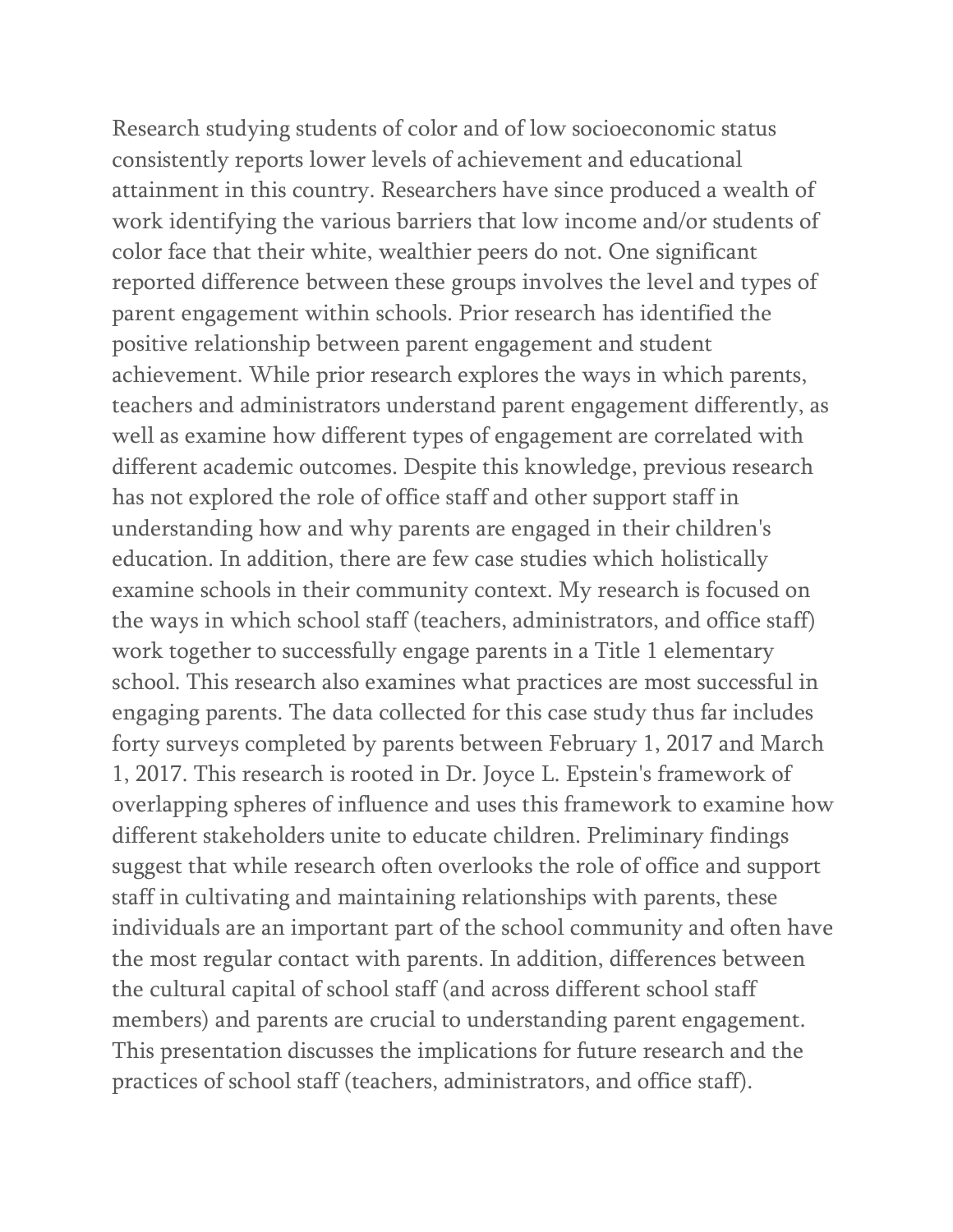# **Sofia Duenas**

### The Road to Reclassification: Educational Goal Setting & English Language Learners

This research aimed to examine the impact frequent goal setting activities have on Long Term English Language Learners (LTELs). Research conducted by Schippers, M., Scheepers, A. and Peterson, J. (2015) found that through conducting an intervention in which students were asked to write down their goals, mitigated the achievement gap among gender and ethnic groups, and by its second year had closed said gaps by approximately 90%. This process is important for all students, but one of the populations most in need of goal setting interventions are English Language Learners (ELLs). According Kim and García (2014), ELLs who have been identified five or more years before high school, often fail to understand why they are still characterized as ELLs and did not feel language development supports could help them. While they had high aspirations, these were not aligned with their achievement patterns. LTELs are students who have been in California schools for 6 years or more and have not met the state mandated English proficiency requirements (Olsen, 2010). This project explored the impact of conducting regular goal setting activities with 25 LTELs in their sophomore year of high school, using two tools over a five-month period: a weekly grade check form and the Road to Reclassification process (Soto & Owens, 2009). This research suggests that as students become more comfortable discussing their progress, they are more likely to set individual goals independently. In addition, their goals become more targeted and specific. This study revealed that as students set goals, they became more self-aware and are better equipped to identify behaviors which contribute to their success. Lastly, students were increasingly more likely to use resources which would help them monitor their progress, including mobile phone applications and their teachers. This presentation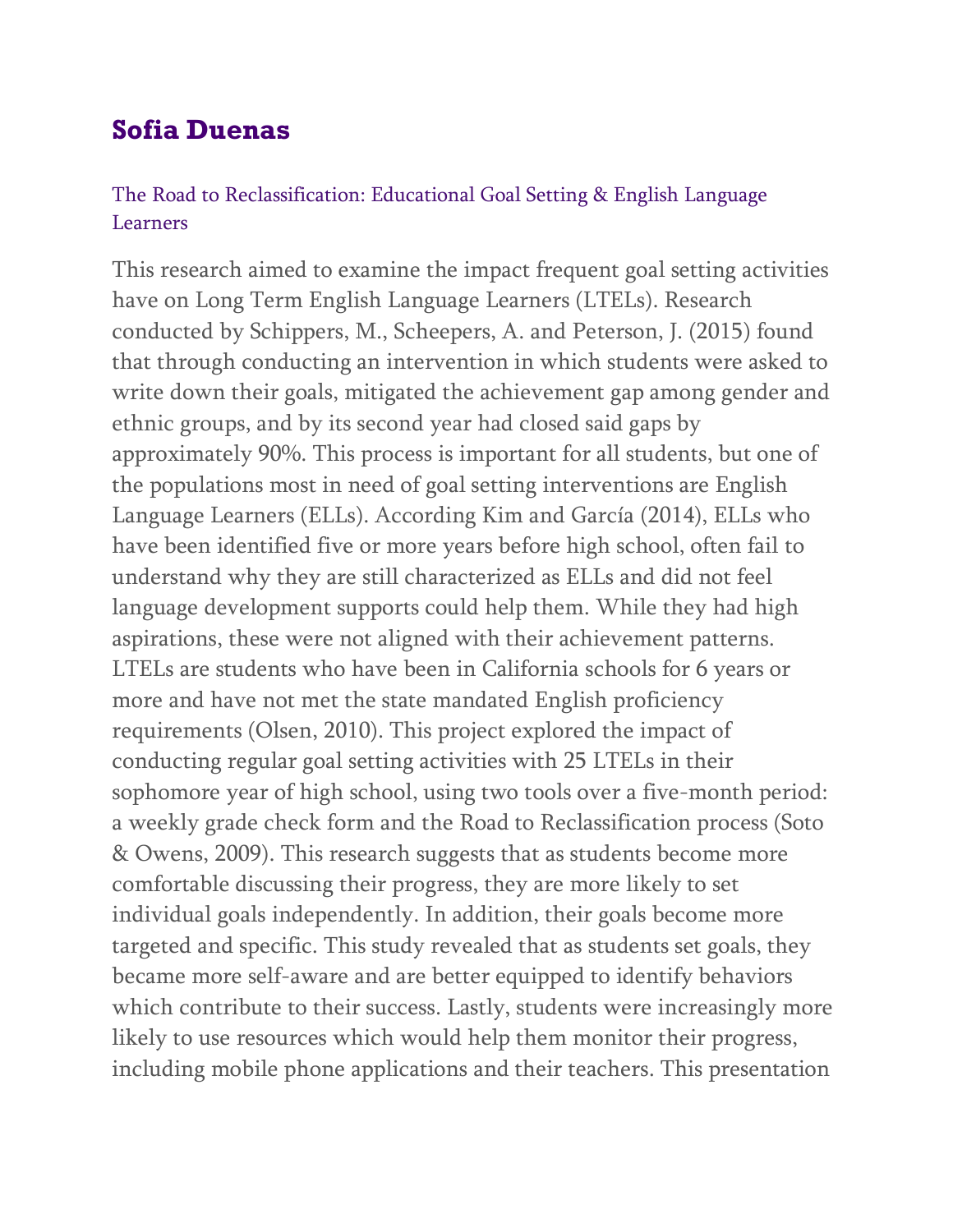discusses future implications for students and how institutions go about encouraging them to take ownership over their education.

### **Marika Fahndrich and Carina Santiago**

#### Body Composition

According to the Center for Disease Control and Prevention, over 64% of Americans are classified as overweight or obese. Accurately measuring body composition is critical because of the known association of excess body fat with a number of chronic diseases. Body Mass Index (BMI) is often used by public health agencies as a primary method for assessing overall health for the general population. However, when differentiating between an individual's fat mass and fat-free mass, calculating BMI does not provide this type of meaningful information for health assessment. There are quick and relatively easy methods available for evaluating body fat deposition (%BF) which can be used to provide a more accurate determination of overweight and obesity rates. This study compared three body composition assessment techniques: Bioelectrical Impedance (BIA) using Tanita SC-240 body analyzer, BIA using Tantia BC-418 lower body/upper body segment analyzer, and Air Displacement Plethysmography (ADP) using Cosmed BodPod. A second question investigated in this study relates to lifestyle factors linked to higher levels of body adiposity. There is conclusive evidence that lack of physical activity correlates with higher %BF but it remains unclear if daily sleeping and eating patterns directly contribute to weight gain. Twenty collegeaged female subjects participated in the three body composition measurements and responded to four questions related to the average number of hours of sleep they received each night and how regularly they eat breakfast each week. Statistical analyses did not yield significant differences (p >0.05) between the variables. There were trends that both methods of BIA resulted in lower %BF compared to the ADP; those who slept 7-9 hours/night had slightly lower %BF than those who slept 6 hours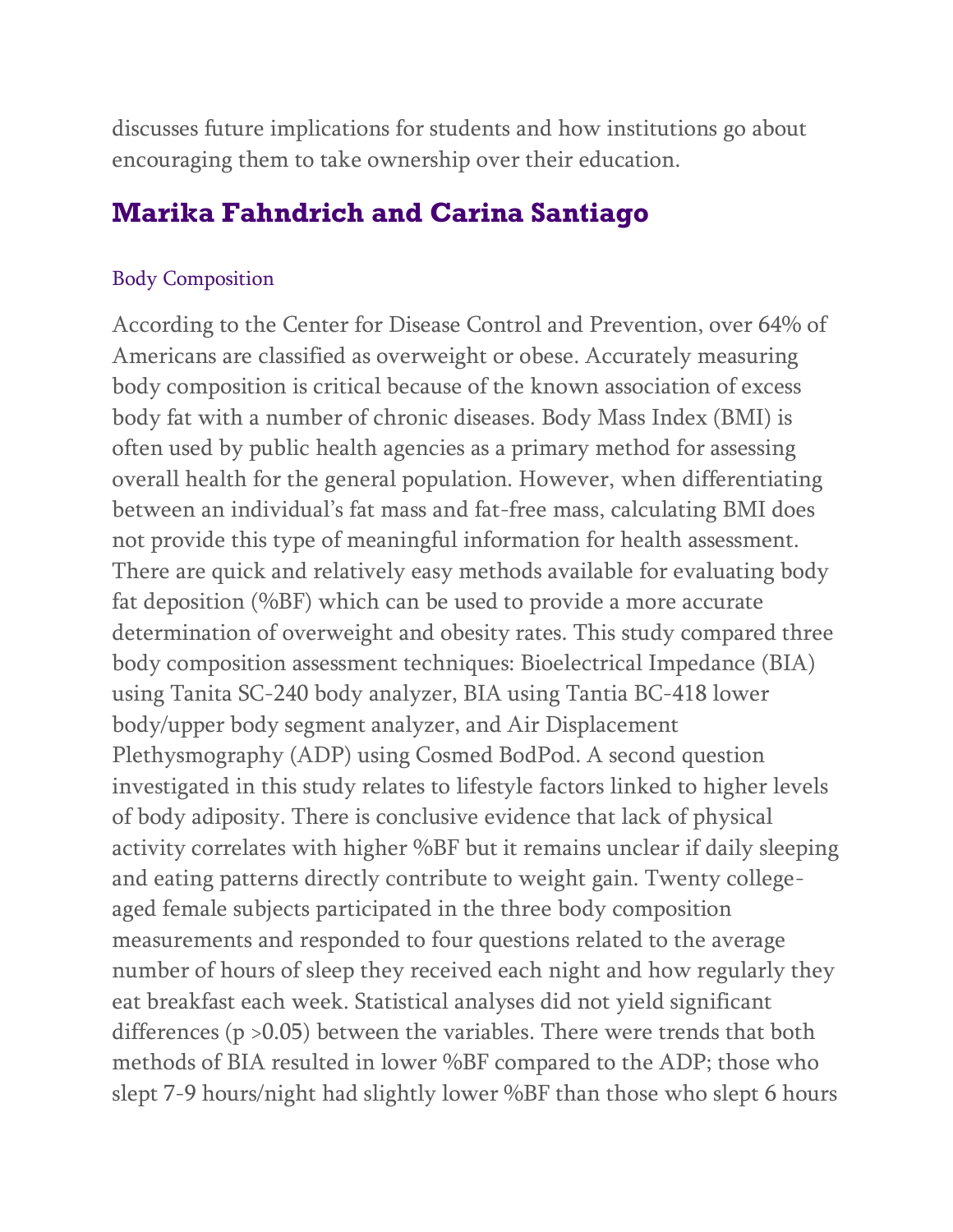or less; similarly, those who ate breakfast 5-7 mornings/week had lower %BF than those who at breakfast 4 or fewer days/week. Speculating on the trends found in this study, perhaps a larger sample size of 100 or more subjects would result in levels of significance, especially in the comparisons of body composition assessment techniques.

# **Victoria Rickon and Cinzia Fissore**

#### Faculty Mentor: Cinzia Fissore

#### Temperature Sensitivity of Soil Carbon

There is large interest in understanding the role of soil carbon (C) under warmer conditions. Specifically, we need to better understand how much carbon could be lost to the atmosphere from soils if the climate warms. Since carbon cycling processes in soils are enzyme-mediated, production of CO2 in soil is temperature sensitive. This aspect of soil respiration was investigated by exposing soils to varying temperatures. In order to test this, 20 grams of 3 different soil types were put into separate jars. Each set of the 3 soils was incubated at 5ºC and 30ºC for 23 days. Every week samples' CO2 concentration was measured; the samples were also weighed and watered to maintain constant moisture. Initial C content in each soil was also measured. Our incubation results indicate that greater soil C loss occurs in soils incubated at higher temperature. Also, at both incubation temperatures, orchard soil had greater soil C loss that the other two soil types. Specifically, orchard soils lost 6% of their original C when incubated at 30ºC and 0.6% of their original C when incubated at 5ºC. While potting soils, which originally had 56% C, had greater instantaneous CO2 respiration, overall, they lost less than 1% C. Many of the results can be attributed to the activity of the microbes in the soil, which tend to be more active in warm moist environments rather than dry, cooler ones. From the data gathered thus far, it appears that rising global temperatures may account for an increase in soil respiration and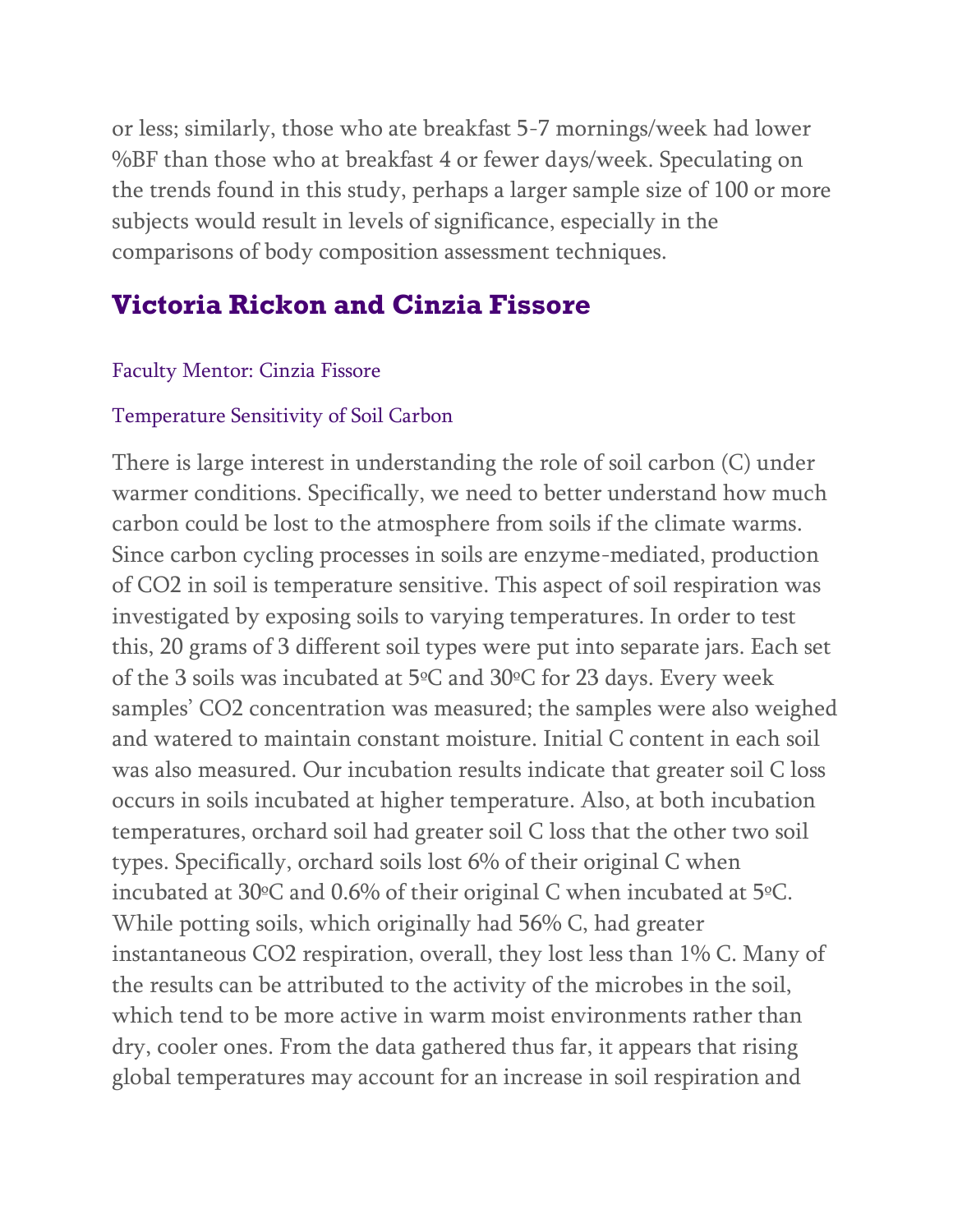consequently CO2 emission, which may contribute to the greenhouse effect. This becomes especially concerning with the rate global climate is increasing, which can result in even more CO2 emissions entering the atmosphere from the soil.

### **Krista Fonseca**

#### Feminism and Masculinity: Creation of Identity for Men Growing Up in Pakistan

Mainstream discourse on feminism tends to frame feminism in a way that would be negative towards men, when in reality, it empowers both men and women. Masculinity takes different forms in the East and the West but obtains the same tendencies of honor, strength, power, and hierarchy. Commentaries on masculinity are commonly glorified in Eastern and Western societies. This creates a situation in which the identities of young men are formed through masculinity, where masculinity is practiced through aggression, control, and restraints on emotions or activities seen as feminine by society. Feminism provides a choice in which practicing tradition views would be an informed choice rather than a forced practice. In what ways can Islamic Feminism be practiced so that it can help expand the ability of young Pakistani men to form identity? In this project, I will research the way in which modern Islamic Feminism reshapes Pakistani young male masculinity in a positive light. Using the ethnographic research article Youthful Muslim Masculinities: Gender and Generational Relations by Peter E. Hopkins to understand the varying forms of masculinity taught to young men. I will also use The Reinvention of Feminism in Pakistan by Afiya Shehrbano Zia to combine a feminist perspective to reveal new inventions of masculinity.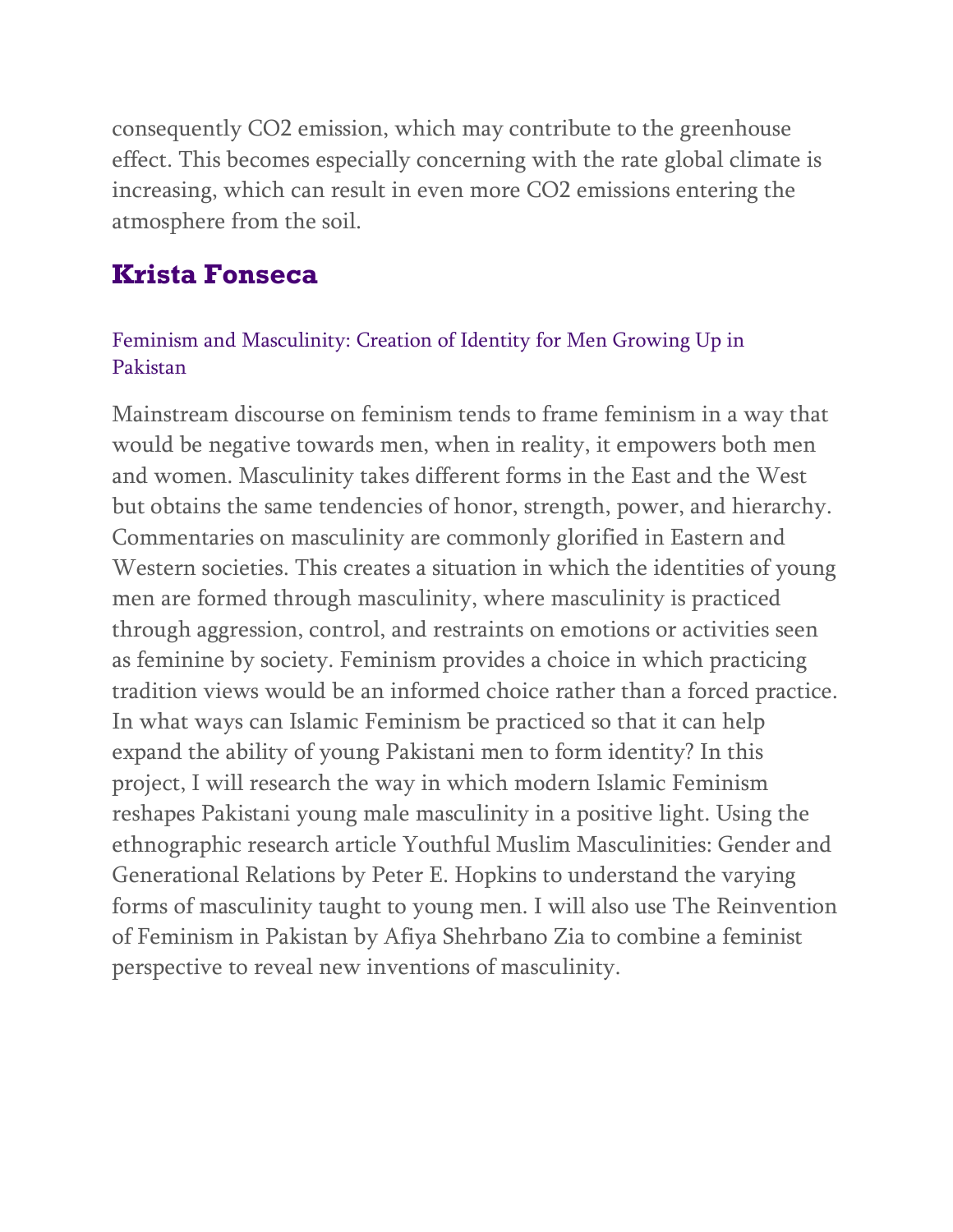## **Lauren Galantai**

#### Exploring the Relationships between Mobile Application Technology, Competition, Fitness Motivation, and Enjoyment

Fewer than half of American adults meet the recommended guidelines for aerobic physical activity (CDC, 2016), which may contribute to the high rate of obesity in the US (NIH, 2012). This trend may be due to a lack of motivation, and/or lack of social support, to exercise. Mobile fitness applications, like Fitbit and Strava, have been introduced to help increase physical activity through the use of technology (Bauer & Kriglstein, 2015). The current study explores how fitness technology and friendly competition may interact with self-efficacy, motivation, effort, and enjoyment in fitness. Forty healthy adults (30 F, age 18-61, M=22. 6, SD=7. 4) were assigned to 1 of 2 experimental groups, Fitbit (n=12) or Strava  $(n=13)$ , or to the social context-free pedometer control group  $(n=15)$ . The Fitbit group tracked their steps, while the Strava group timed their run through a specified 0. 2-mile course (the pedometer participants either tracked steps or ran the course without social context). Each experimental group competed in counterbalanced 1 week of app-based competition and 1 week of non-competition tracking. The social settings of competition differed in each experimental group; Fitbit participants competed against friends, while Strava participants competed against strangers. During the non-competition and competition phases, each of the groups showed significant positive correlations between competitiveness, enjoyment, effort, self-efficacy, and motivational styles ( $p < 0$ . 05). Interestingly, the Fitbit group had a significant relationship between enjoyment and intrinsic motivation during the non-competition phase,  $r(12)=0.630$ ,  $p <$ 0. 05, but lost it during competition, where a significant relationship was found between enjoyment and extrinsic motivation,  $r(12)=0.578$ ,  $p < 0$ . 05. Similarly, during the competition phase, the relationship between extrinsic motivation and competitiveness also became significant for the Fitbit group,  $r(12)=0.631$ . For the Strava group, during competition there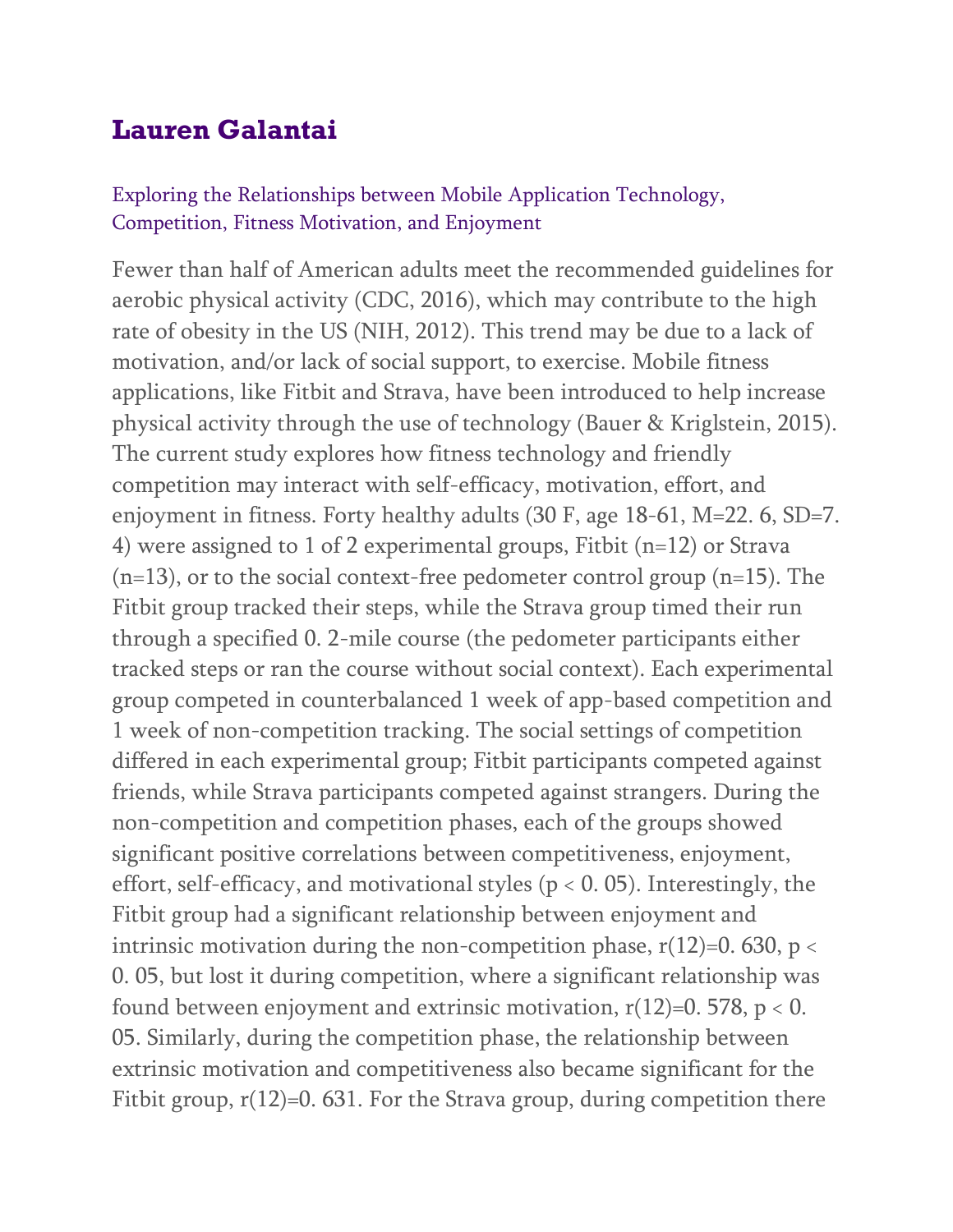was a significant negative relationship between effort and intrinsic motivation,  $r(13)=-0.580$ ,  $p < 0.05$ . It appears that the type of tech-based social context that an individual engages in has an influence on motivational styles and enjoyment in fitness activities. Competing against friends appeared to increase extrinsic motivation and enjoyment, while competing against strangers resulted in a negative relationship between effort and intrinsic motivation. Having a more nuanced understanding of the complex relationships between motivational style, mobile fitness applications, and social context may not only have implications for altering personal fitness behaviors, but also may impact adherence to fitness-based treatment regimens.

## **Charlene Gantan**

Wave Exposure and Algin Concentrations Directly Correlating with the Growth and Recovery of Brown Algae, Macrocystis Pyrifera in the Onset of Increased UV Exposure on Intertidal Shores of Southern California Beaches

Algae continues to play an extensive role as primary producers of the oceanic ecosystem, especially in cold, marine, shallow waters. As such, particular conditions allow certain brown algae (kelp) to flourish and the Macrocystis pyrifera (M.pyrifera) is the ideal genus of kelp due to its astounding ability to grow up to two feet a day especially in the intertidal shores of Cabrillo Beach in San Pedro, California and other intertidal shores of Orange County, California. It was predicted that the kelp in the high wave exposure areas would have longer average length due to the nutrient availability due to greater exposure to the waves but lower density of individual M.pyrifera. In this study, the UV ray exposure, salinity readings, lengths (centimeters) of every M.pyrifera in the low wave exposure (lwe) areas and high wave exposure (hwe) areas of the shores were factored into a 3 way ANOVA analysis for any significant differences between the three factors and postHoc HSD tests to specify which of the three factors are significantly different. Additionally,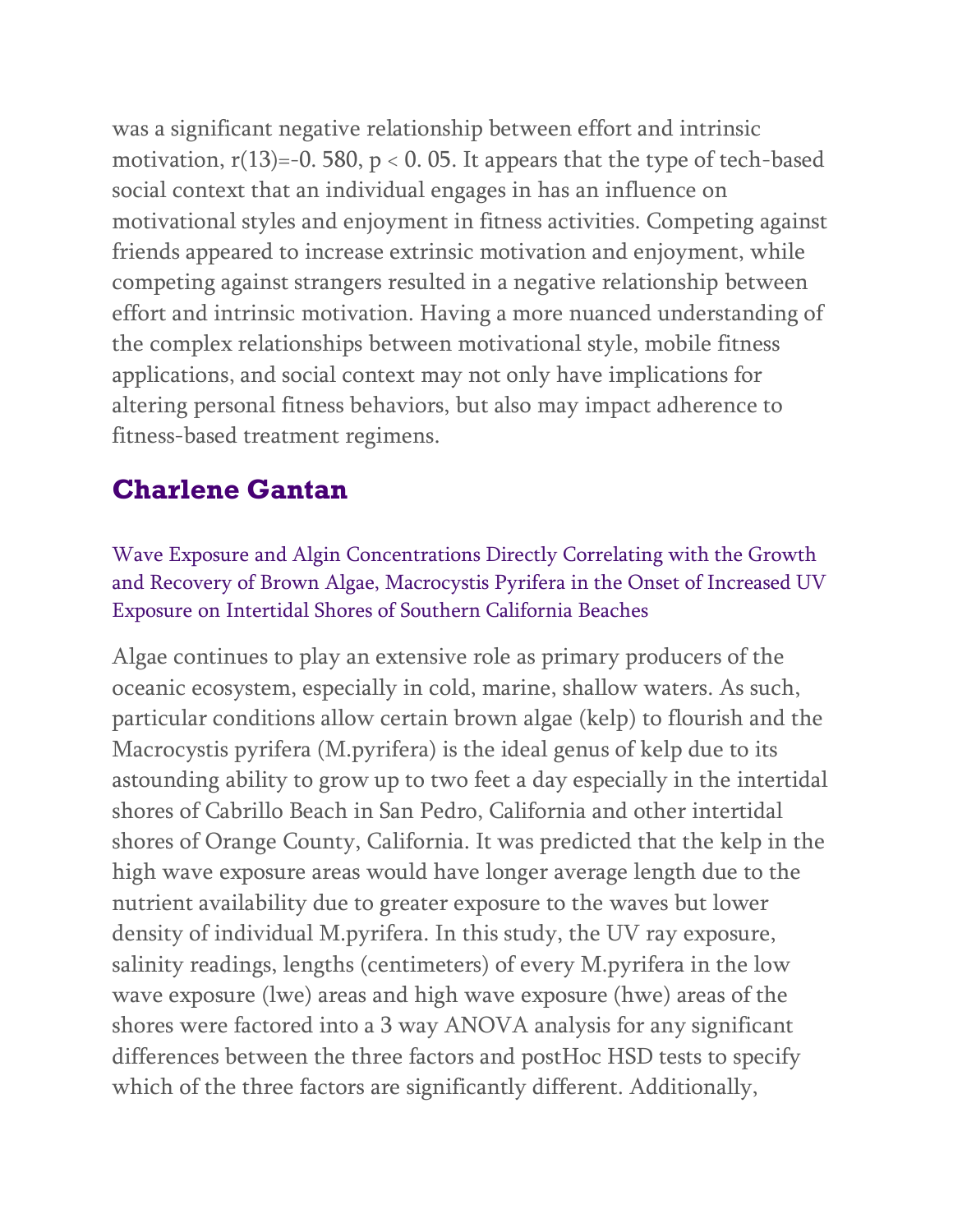concentrated algin, a polysaccharide needed to stabilize cell walls of brown algae such as M.pyrifera, was cultured and exposed to varied amounts of nitrogen, phosphorous, ammonia, and calcium to determine nutrient ratios that either hinder to stimulate the density of M.pyrifera. Results for algin concentrations are still pending and will be published as soon as possible. The average height of a M.pyrifera stipe in the hwe was 214 centimeters and an average of 119 centimeters in the lwe area. Overall, a direct correlation of high wave exposure and salinity suggested that longer frond lengths of M.pyrifera grew in higher salinity of HWE areas therefore proving the hypothesis correct (p=0.002) But there was little difference (p=0.7) between the overall stipe size of M.pyrifera between the high wave exposure and low wave exposure for both shores. While wave exposure was confirmed as a factor for kelp growth, it is possible that the UV ray exposure varying within a season is responsible for the little difference between the densities of M.pyrifera. Further studies should examine kelp growth in intertidal shores of minimal UV ray exposure year round and kelp communities that are denser or have fully recovered.

### **Breana Gomez**

#### Blurring Lines & Crossing Boundaries: Grant Allen's The Woman Who Did

Within Victorian literature, gender and sensuality play a key role in who the characters are and how they are perceived by others. Following the innocent, obedient, pure "angel in the house" persona, 19th century British women began to step away from traditional roles in an effort to separate from old ideals and gain more independence. In doing this, the "new woman" became an area of interest both socially and within literature, prompting the birth of a new literary genre known as "new woman" fiction which often questioned the roles expected of women being that the heroine often strives to deviate from societal norms. In looking at this trend, my study looks closely at England during the 1890's,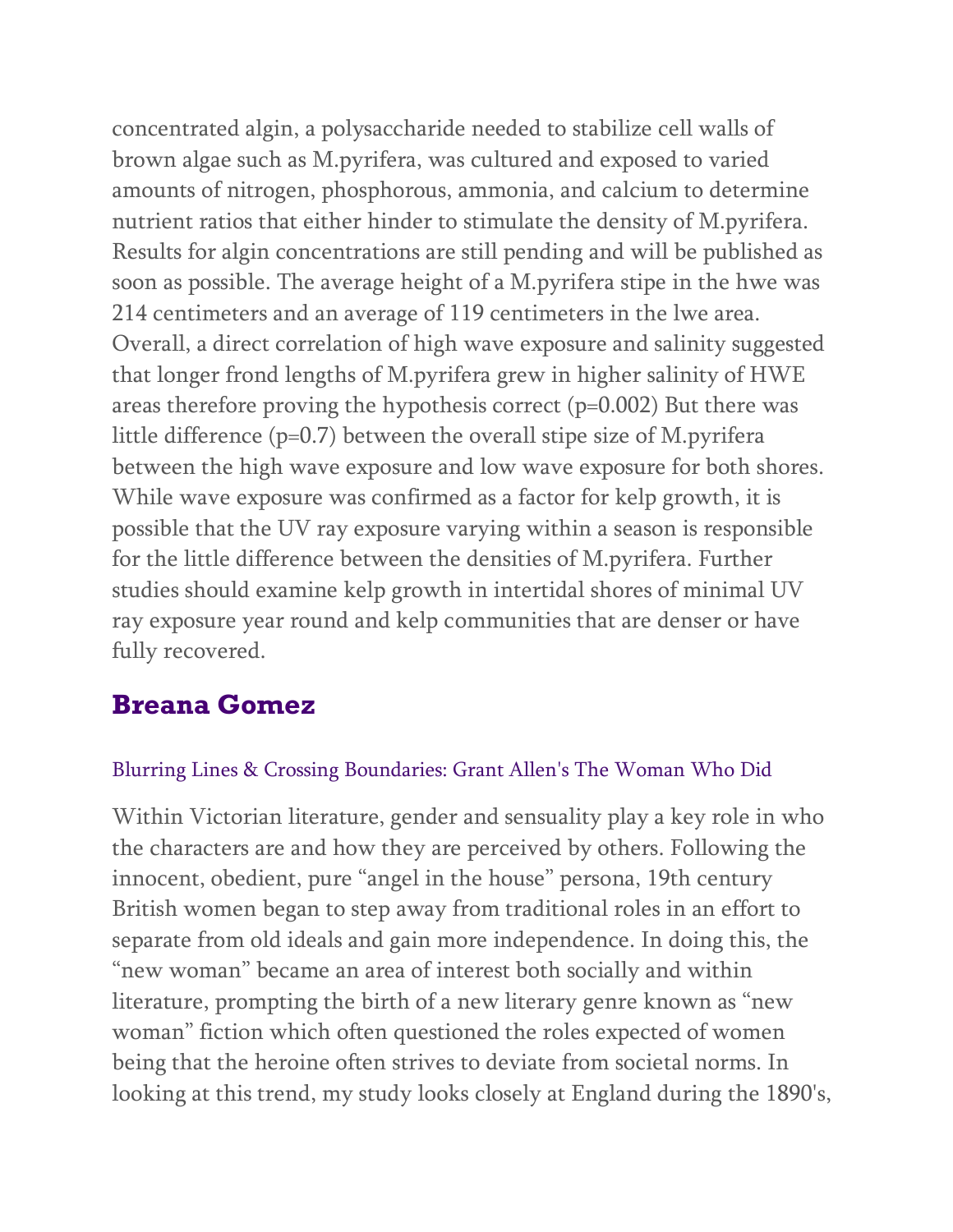most commonly known as the fin de siècle. In researching this area, I am focusing on Grant Allen's The Woman Who Did (1895), examining what influenced the creation of this novel and how it is an important reflection of the time. In addition, I am also focusing on the social perceptions of the "new woman" and the "new woman" herself. By examining the culture and ideas regarding the New Woman, marriage, and gender roles, my research argues that while the new woman was a symbol of freedom and equality, she was often trapped within a man-made social construct.

### **Giselle Gonzalez**

#### Trends in the Hospitality Industry

The demand of employment within the hospitality industry gives us an incomplete picture as to what competencies are required from recent college graduates to consider them proficient enough to immerse into a highly skilled work environment. Young individuals from the ages of 18 to 25, are interested in going into this industry, but are not hired enough. According to the Bureau of Labor Statistics, we see a gap among hospitality workers in which recent college graduates don't form a substantial percent of the overall work force. So, we begin to wonder: what is going on here? Is the lack of hiring due to a preparation gap based on their college experience or has the layout for requirements changed over time? Perhaps, we have entered a phase in the job atmosphere like that in which we felt a high school degree was not enough. Based on my analysis, upper management in hotels consider a college education vital, but not enough compared to other skills you may have been able to acquire elsewhere. Outside skills- such as hospitality training courses, among others, will be able to boost your overall probability of landing an interview and subsequently a position in this industry. Through my investigation, I intend to form a platform for recent college graduates to rely on in order for them to feel less discouraged and instead, more prepared. There has been little to no research done that suggests that upon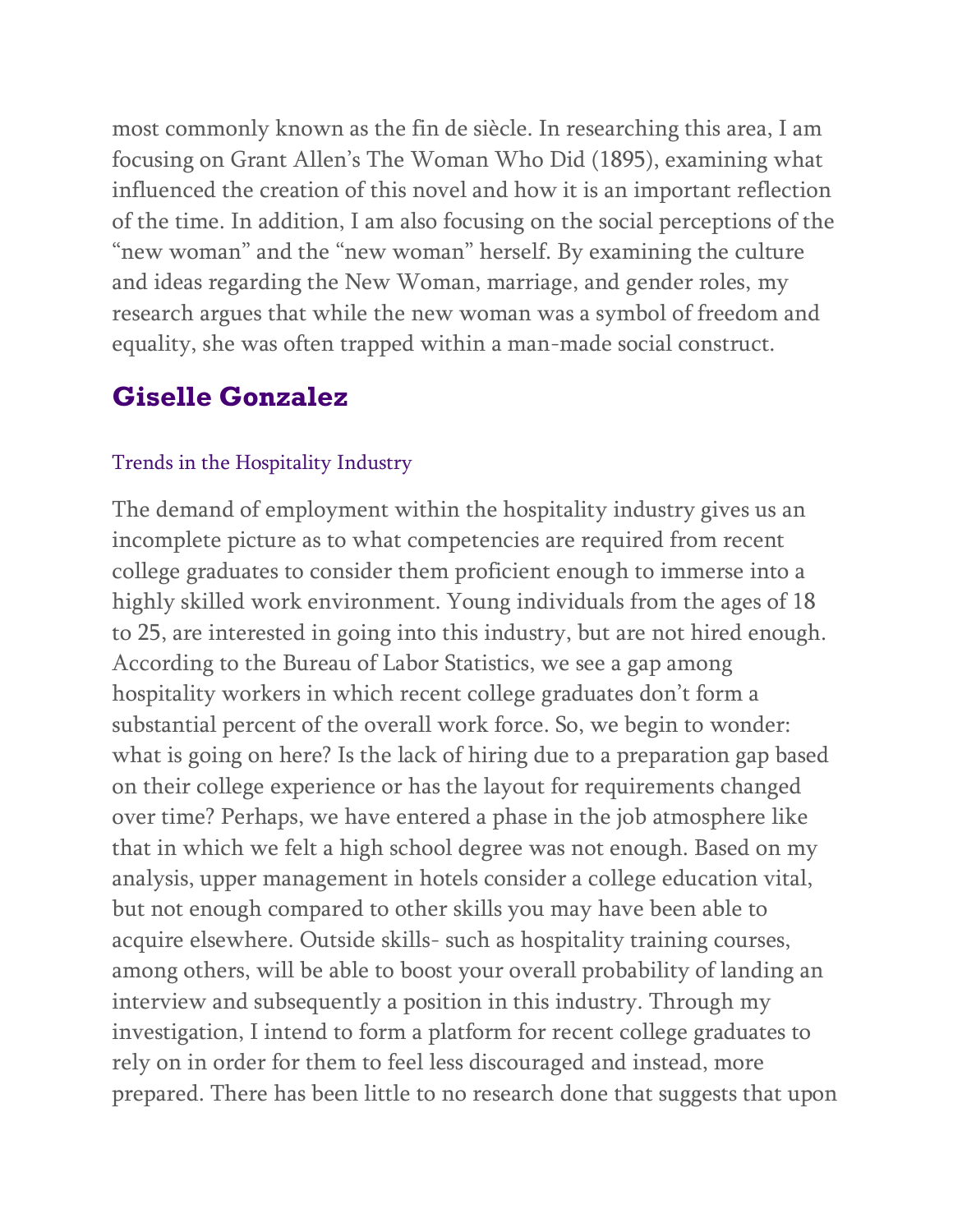the completion of a college career, individuals need to add work experience to curriculum in order to become a valuable asset within this labor sector. Upon analyzing some of the literature presented on the subject of hospitality, this project will also involve the use of questionnaires, surveys, and interviews in order to expand my results. I have interviewed five individuals who hold high management positions in hotels and twelve college graduates as it is necessary for me to gain insight on hotel upper management positions in order to gain and support my research. By examining what hotel management finds most important in regard to preparation, I intend to highlight these competencies in order for endeavoring employees to find these suggestions useful and be able to apply them to their professional etiquette.

### **Katia Gonzalez**

#### Does Neighborhood Matter? Neighborhood Effects on Adolescent Education

Neighborhood effects measure the direct or indirect effect of the neighborhood context on individual behaviors, such as economic selfsufficiency, violence, education, etc. We know that there is social inequality between neighborhoods depending on the city in which they are located. The neighborhood establishes what kind of home one can afford, the education children will receive, what kind of jobs are available, etc. Previous research has been done to analyze how neighborhood has an effect on education. Results show that neighborhoods with low socioeconomic positions and racial segregation have a negative impact on educational achievement. Del Bello (2015) disagrees and states that neighborhood effects have no correlation with academic achievement. Instead, he argues that peer relationships have an influence on education. This study tests Del Bello's argument by investigating the effects of the neighborhood where one lives has on the education of adolescents. I focus on how the community influences their school performance, learning motivation, and future plans. The data for this study was collected at two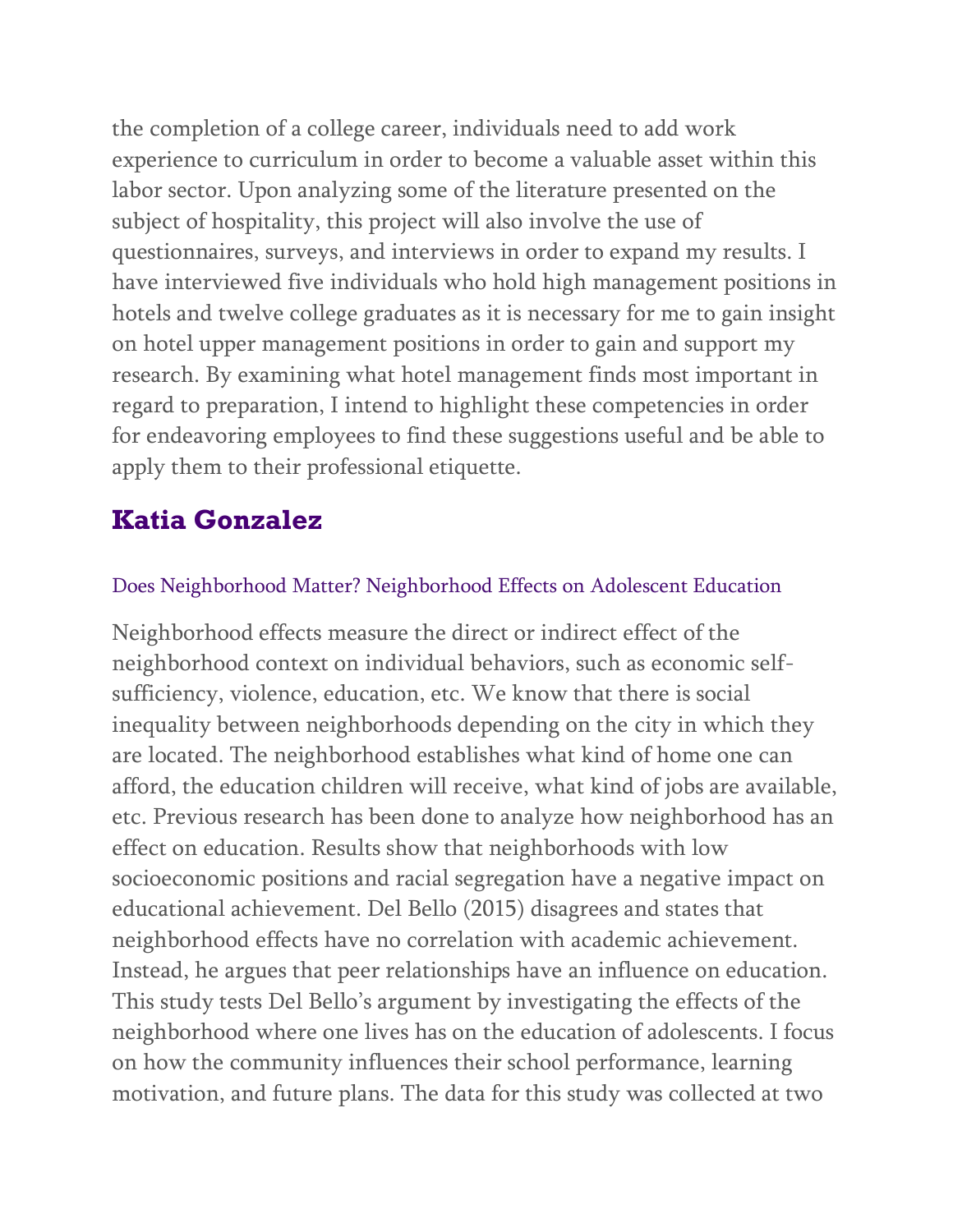different high schools in Southern California. Fifty-eight students from grades 10th, 11th, and 12th and two teachers served as subjects to determine if their neighborhood had an effect on student achievement levels and future success. I created a survey of 24 multiple-choice and 1 short answer question asking them personal questions about their life at home, school and their neighborhood in order to compare and contract answers from both schools. I then conducted interviews with one student from each school with hope that their answers would be more in depth and could analyze the information to measure neighborhood or peer effects on education. I also used city and education census data to compare the two. These cities have major differences due to the gap of income and size, which influences the schools where adolescents are attending. In order to protect the identity of the studies, I gave the two cities a made-up name, Hillview and Ranchtown. Results show that students from Ranchtown have better opportunities to continue higher education because their socioeconomic status supports their motivation in schooling. On the other hand, Hillview students believe that if they lived in another area, they would be at an advantage. As of now, it looks like the effects on education come from the neighborhood rather than peers. Neighborhood has such a powerful impact on the lives of these adolescents.

## **Sean Hamilton**

#### The Features Sharia Law and is it a Threat to American Law?

The constitution and amendments establish the law of the land in America. But what happens when religious law conflicts with American law. After September 11, 2001, state legislators and some Muslims have debated whether Muslim religious law, known as Sharia, should be accommodated by state courts. Opponents fear that Sharia law compromises American law and values. Alabama and Oklahoma, for example, are two states that recently introduced bills to ban state courts from accommodating sharia-based requests. Legal experts like Jeremy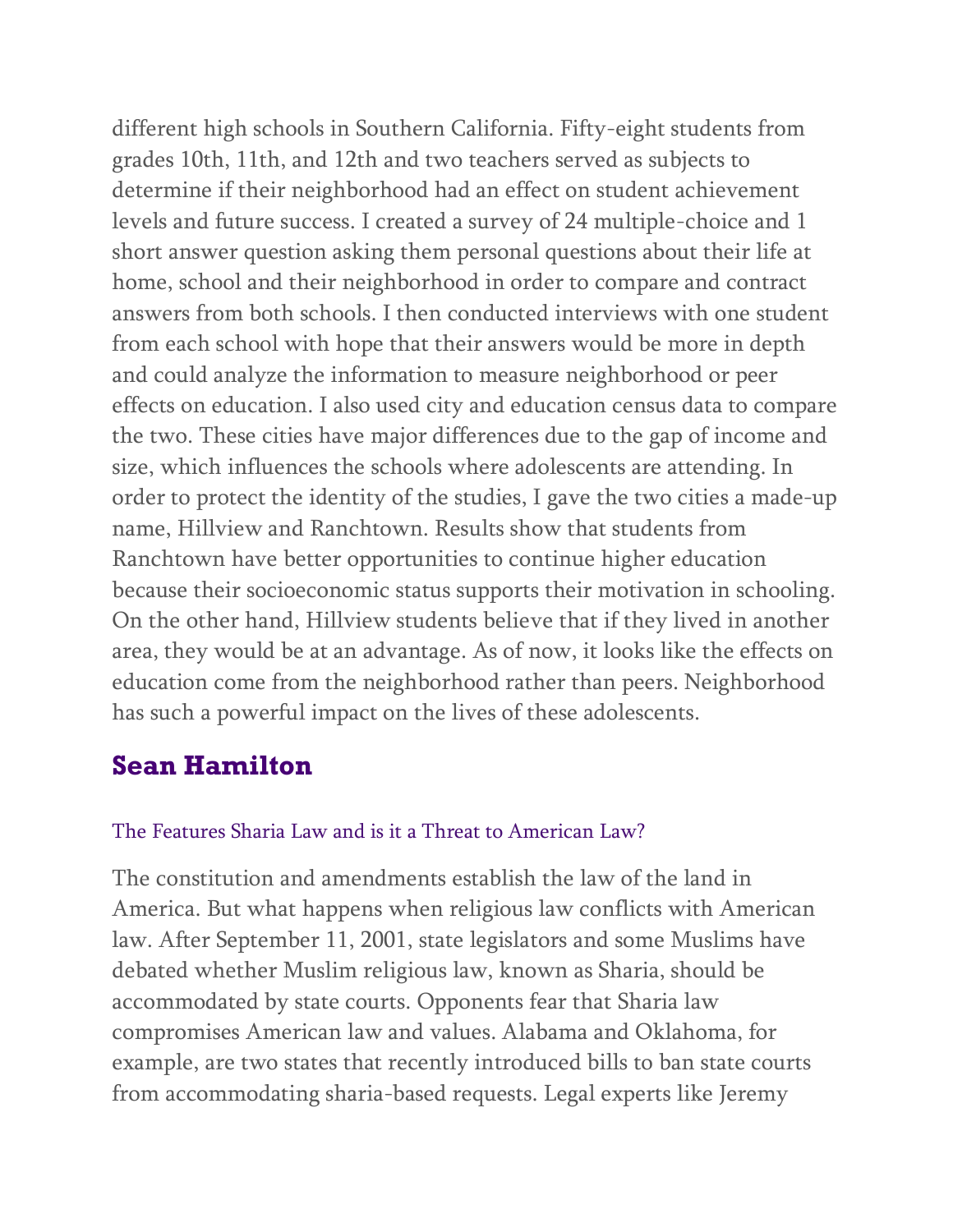Grunert and Asifa Quraishi-Landes argue that the fear of Sharia law overcoming American law is not at the heart of the debate. Rather, Islamophobia, or anti-Muslim sentiment, is what drives the debate. My research poster will investigate the features of Sharia and where they conflict with Alabama's and Oklahoma's state law, and also consider whether it is possible to legally accommodate a diversity of religious legal practices among U.S. citizens and what might be the limits of this accommodation.

## **Jessica Hansen**

#### Pelvic adaptations and the implications on female ACL injury

Terrestrial locomotion comes in different forms and is possible through various adaptations. The evolution of the pelvic girdle has made it possible for animals to become more efficient at maneuvering through dry land. In this paper, we focused on quadrupedal and bipedal forms of terrestrial locomotion. Athletes take full advantage of the strength and flexibility of the lower body provided by bipedalism. However, male and female athletes suffer different rates of injuries associated with locomotion in the same sports. Since women started participating in sports, doctors and researchers have noticed a greater amount of ACL knee injuries in female athletes compared to male athletes. Our study examines the evolutionary pelvic adaptations between animals that utilize different forms of locomotion, including the horse, the chimpanzee and the human, and how the human female pelvis may put female athletes at greater risk for ACL injury. We conducted a meta-analysis to obtain our results, limiting information to peer reviewed scientific articles and parameters with specifically searched phrases. These key phrases included gender differences in 1) lower body mechanics, 2) cutting maneuvers, and 3) running, as well as 4) biomechanics of running, 5) pelvic differences between males and females 6) horse locomotion, and 7) chimpanzee locomotion. We collected images of a pelvis from a horse, chimpanzee,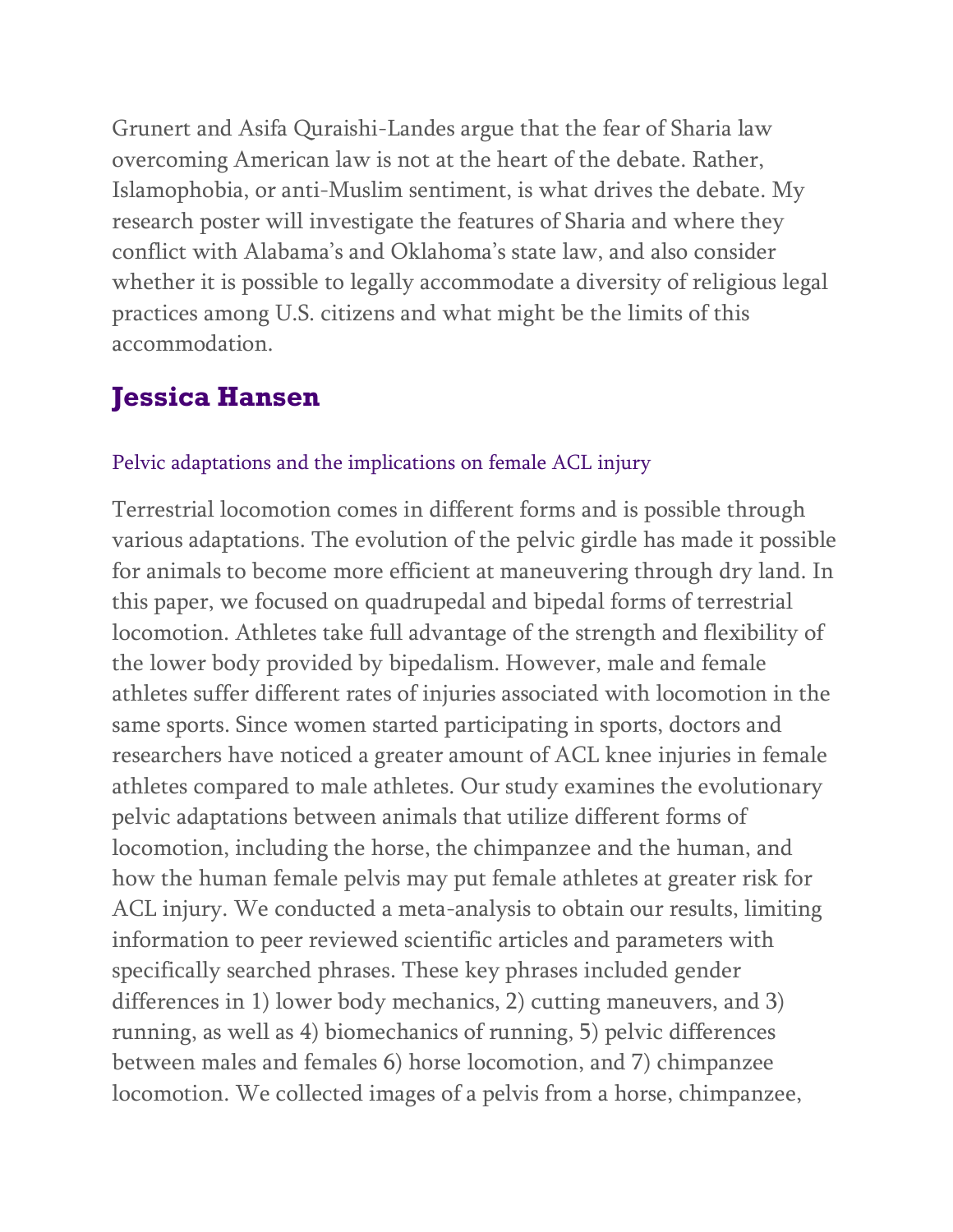and a human, male and female, and compared differences in size, bony landmarks, muscle attachment and activation, and forces placed on the hind/lower limbs during activity. Our results show how the horse and chimpanzee pelvis permits a bent-hip bent-knee gait distributing forces more evenly along the limbs, and varying amounts of muscle attachments. These pelvis' do have greater attachment to the spine decreasing range of motion and have flat ilia that are not able to support the upper body. The human pelvis can support the weight of the upper body while still having multiple ranges of motion with the hip joint and full extension during stride. The human female pelvis is wider with a larger sub pubic angle and oval inlet, and smaller more medial acetabula, compared to the male pelvis. We conclude that the structure of the female pelvis can be linked to decreased hip strength and unbalanced thigh musculature increasing knee valgus, although other factors may be involved. During sports, the female pelvis does play a role in lower body mechanics possibly putting female athletes at greater risk of ACL injury.

## **Kayla Heiss**

#### Language Acquisition in a State of Poverty

Children today are entering school systems with little to no expressive language due to specific language impairment, a neurodevelopment disorder characterized as a child having a primary deficit in producing speech and using language at the usual rate despite apparent typical development otherwise. Horwitz et al. (2003) estimated that up to 18% of children aged 18-38 months had specific language impairment. These children are at risk for later poor academic and social development, and it is not uncommon for them to develop behavioral and emotional problems that require extensive special health services. It is important to identify the factors that contribute to specific language impairment when other genetic predispositions and physical disabilities are not obviously present. Poverty serves as a consistent contributor to children who fail to combine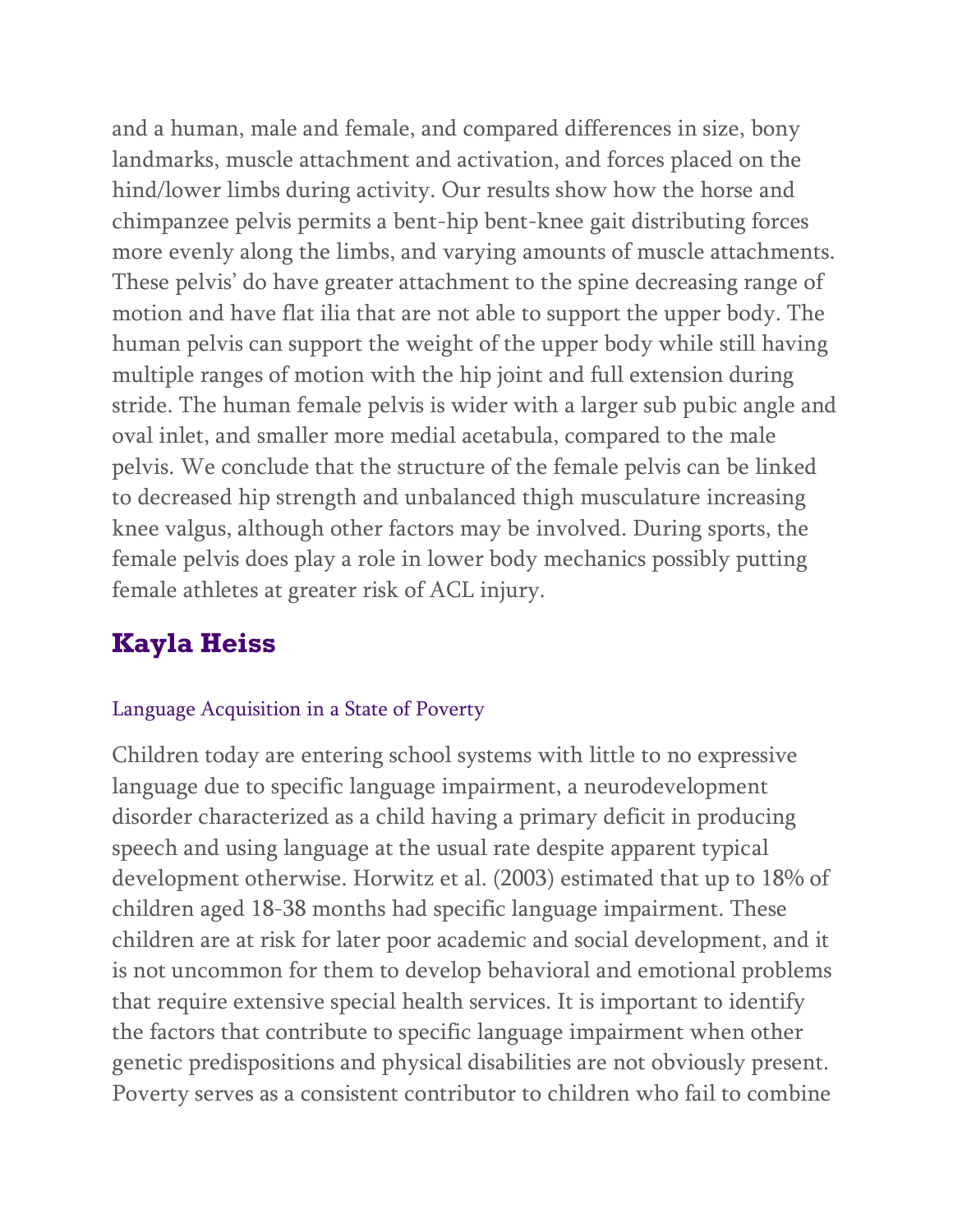words in speech or learn to use speech at all by 38 months. Poverty is so pernicious to expressive language and vocabulary acquisition because it is associated with a number of negative environmental factors such as low maternal education, increased family size and minority backgrounds. With identifying the risk factors for later language impairment in children, parents and practitioners can implement early intervention when appropriate. Further research should seek to understand how the specific types of rural and urban poverty experienced by children differentially contributes to expressive language development and how individual risk can be assessed and later treated through therapy.

## **Alexander Hernandez**

### Implications of Motor Development and Play Behaviors in Children with Autism Spectrum Disorder

The aim of this literature review is to assess previous research done on autism spectrum disorder in children and the implications it has on motor skill development and play behaviors. Research suggests that children with autism spectrum disorder have prominent deficiencies in motor skill acquisition and preference for repetitive and restricted interests. Do the motor deficiencies observed in children with autism spectrum result in minimal engagement in play and affect their peer relationships? Research indicates that children with autism spectrum disorder lack proficiency in the motor domain, resulting in withdrawal from activities that are primarily motor based. Rather children with autism spectrum disorder prefer activities that are repetitive and ensure their success. Research in the realm of autism spectrum disorder and motor development is important for earlier diagnosis, as motor deficiencies linked to autism spectrum disorder can be observed as early as 6 months of age.

## **Priscilla Hernandez**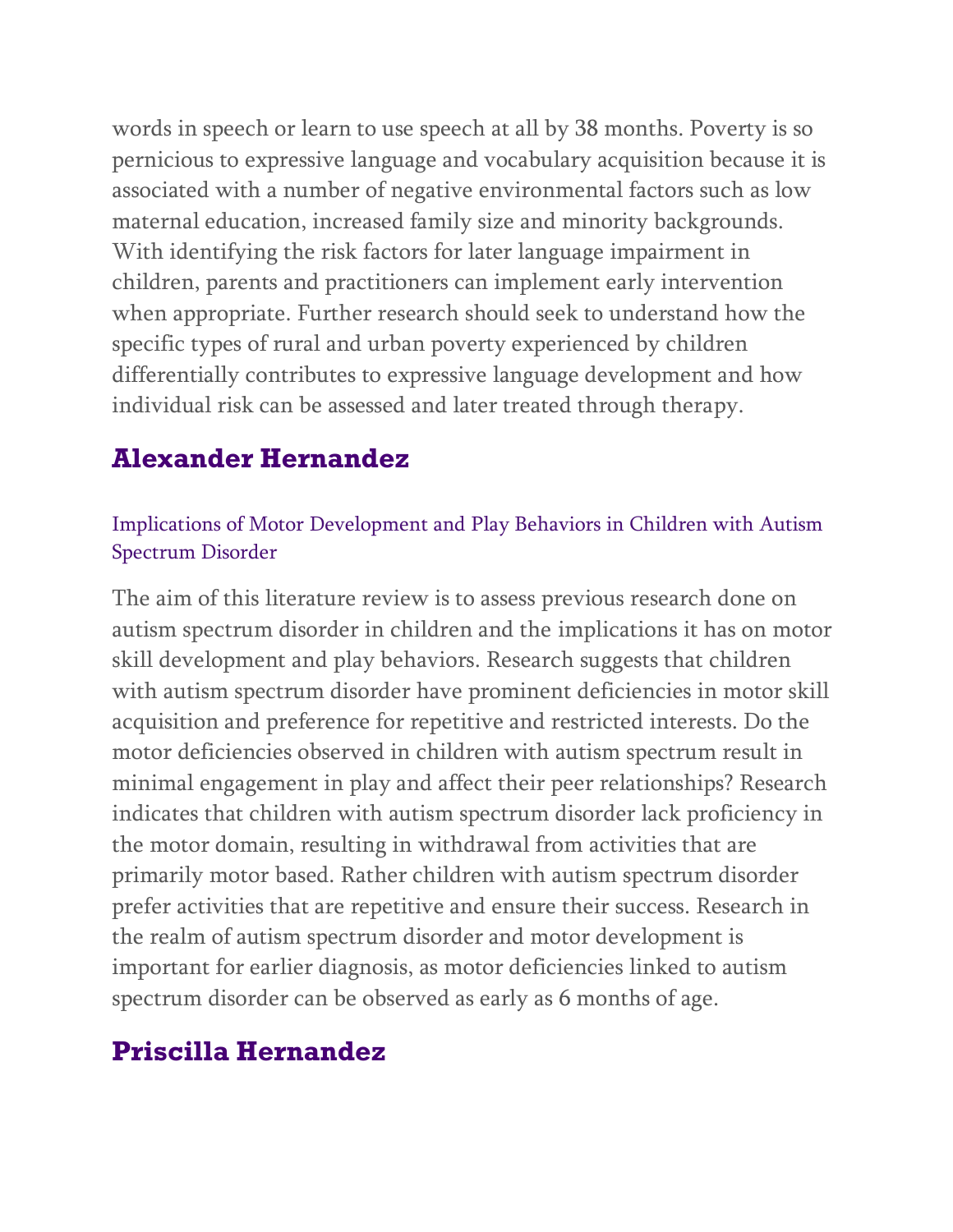#### Confinement in Les Yeux Sans Visage/Eyes Without a Face (1960)

The 1960 film, Les Yeux Sans Visage directed by Georges Franju, uses elements of the macabre to tell a story of disfigurement, detention and destruction. After her face is distorted in an accident, Christiane, a young woman, must cope with a shrouded existence and the atrocities committed by her father. The film proves to be beyond its time period with both captivating cinematography and technological innovations such as its gruesome special effects, creating a compelling, surreal picture. In my presentation, I will analyze Georges Franju's cinematic depiction of confinement and how it creates a fascinating atmosphere of horror. First, I will present the ways in which the mise-en-scène, all the visual elements on screen at any one time, and the iconography, the symbols and their meaning in the film, can serve to imprison a character and their identity. Then, I will examine the many perspectives of confinement, including that of the characters and even the viewer. Constrained physically and mentally, each of the characters must find a new purpose and escape from their own respective prisons. Not only setting herself free, the main character, Christiane is able to release others from the binds that detain them. Analyzing how the idea of being confined is nuanced, based on not just physical but also psychological predicaments, I will explore who is actually trapped. The audience's experience is parallel to the characters, both hoping to escape yet attracted to the visceral and chilling story. Lastly, I will connect the figures of confinement to the intention of a horror film and collective fears they hope to represent.

# **Miranda Hidalgo**

#### Family Court in Modern Iran

Family court handles matters regarding family law, this includes divorce, marital disputes, child custody, adoption, etc. Family courts in modern Iran are often criticized for limiting women to the extent in which they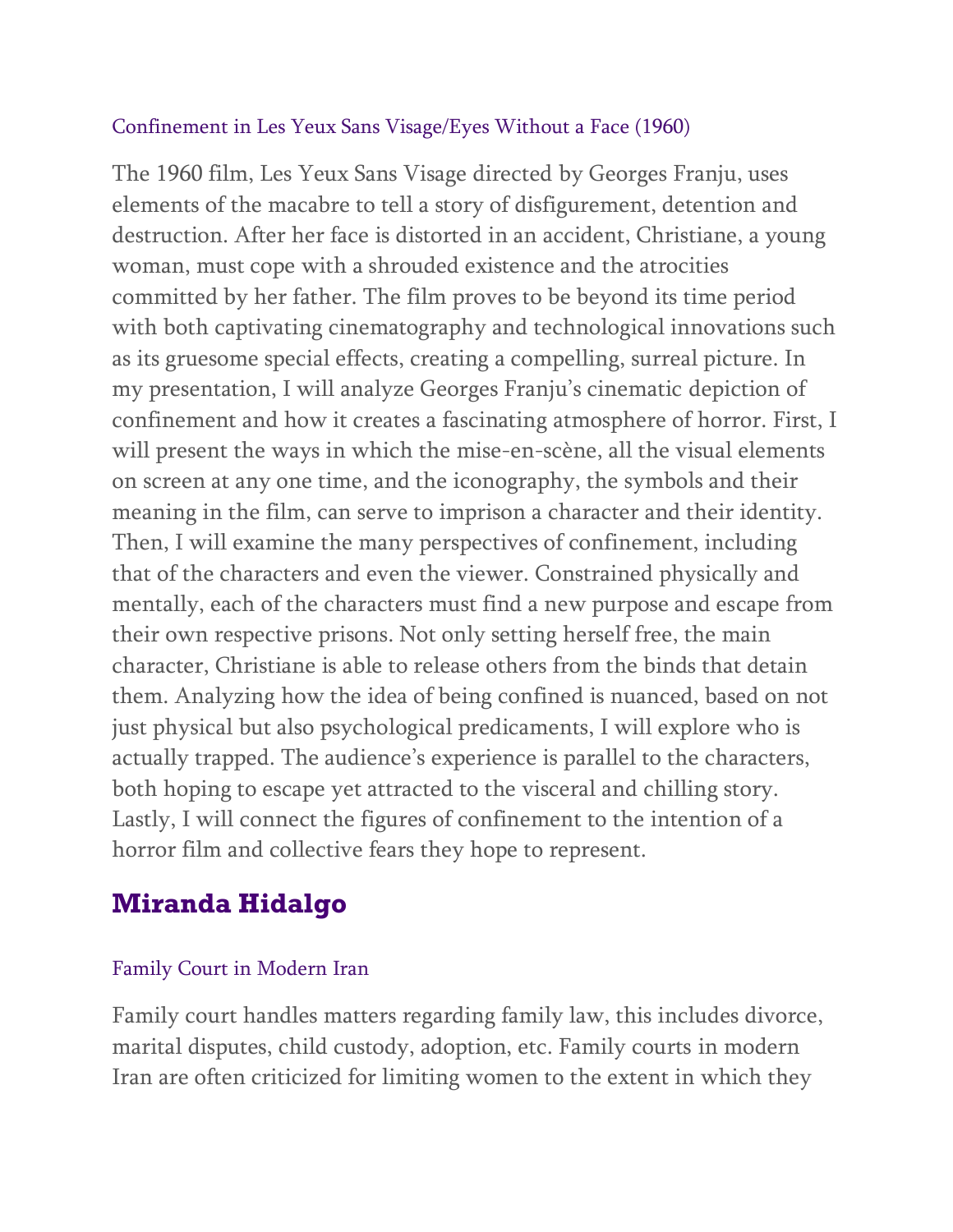are granted divorce. Whereas, a man could divorce his wife given that he pays compensation. Women can only sue their husbands for divorce if there is solid evidence of the man being insane or deceptive at the start of the marriage, or if he is sterile. In terms of child custody, the child is able to gain custody in his or her best interest, but guardianship still remains with father or paternal grandfather. Family courts in modern Iran base their laws on patriarchal structures and often lead to unfair or unequal rulings for women. Henceforth, my topic will be exploring women's fight for equality in the family court system, and how women's experiences within the family court structure differentiate from that of a man.

### **Maxwell Hoversten**

#### The Development of Chilean Democracy Post-Pinochet

This project evaluates how Chile's 1980 Constitution and the Pinochet dictatorship in which it was redacted influenced the subsequent development of Chilean democracy, a process that continues on to this day. More specifically, Chilean democracy has manifested within a political framework that, being conceived by an authoritarian regime, has not granted sufficient spaces and opportunities for actual democratic participation. This became apparent after interviews with professors, nonprofit actors, and public sector leaders from a variety of positions on the political spectrum. Analyzing historical records, current events, and the insight provided by the aforementioned interviews makes it clear that inadequate provisions of democratic mechanisms in Chilean society have produced a climate of faithlessness in traditional political institutions, leading to the public protests and activity "outside the system" that have come to dominate national headlines. As such, this project emphasizes the importance of substantive avenues of public participation in the health of a democratic society.

### **Christina Ibarra**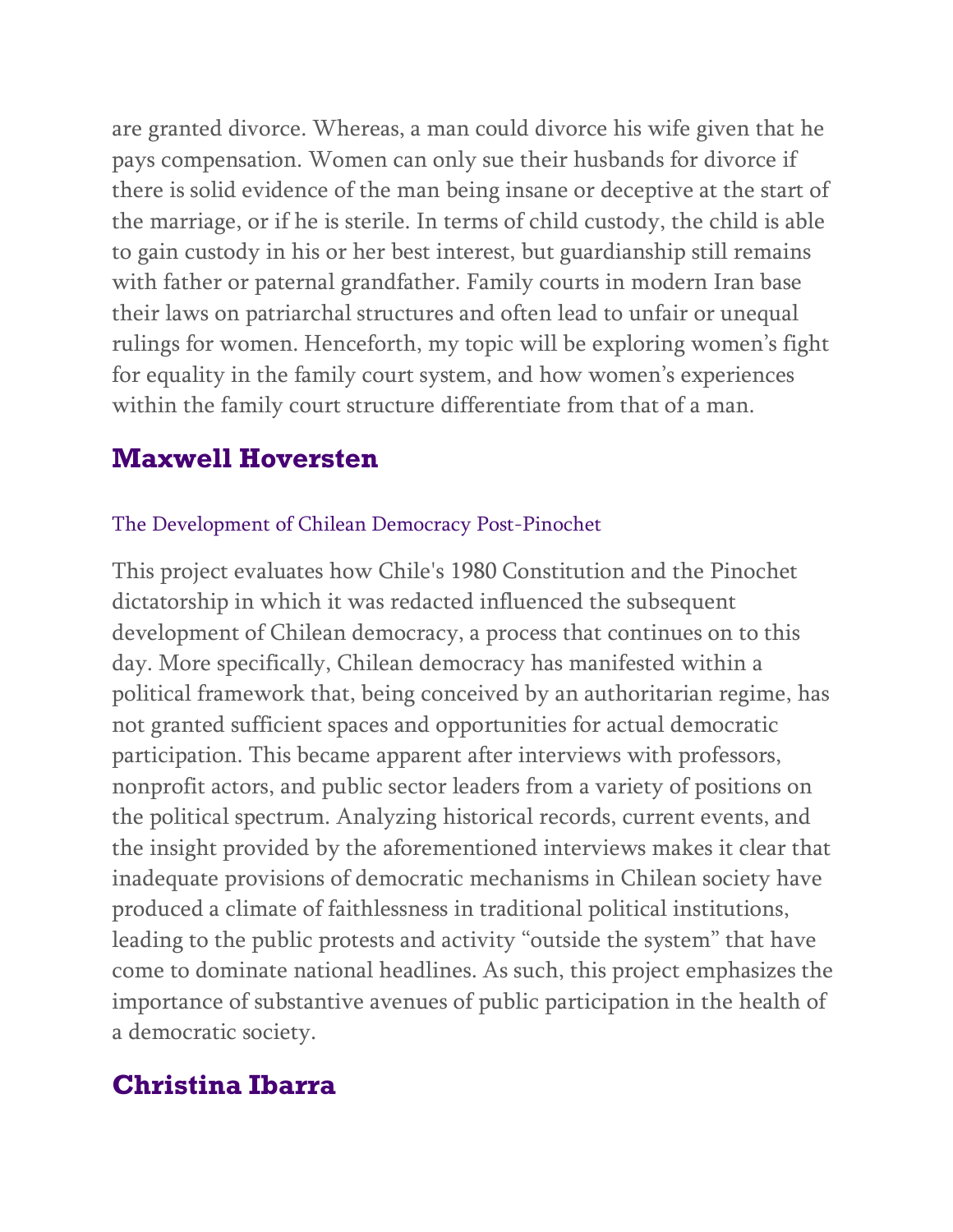#### A Case Study of the Metro Gold Line Eastside Extension

In the past twenty years, light rail development has expanded rapidly across the United States as a result of federal policies. Previous research on light rail development has focused on positive environmental effects and weak economic returns while tending to ignore the social effects on communities impacted by construction such as displacement and economic redevelopment. This case study analyzes the community effects of the Los Angeles County Metropolitan Transportation Authority's (MTA) Gold Line Eastside Extension on the communities of Boyle Heights and unincorporated East Los Angeles. Were promises made by Metro and local governments kept and noticed by community members? How did light rail development impact community members and what are the implications for future extensions? This case study uses qualitative data gathered from interviews with both community insiders (residents and business owners) and outsiders (MTA personnel), field notes, and public documents as well as quantitative data from the U.S. Census and transit statistics gathered from 2000 to 2016. While the Eastside Extension of the Gold Line is a relatively new project (opened in 2009), noticeable urban renewal and economic revitalization efforts have taken place in tracts along the Gold Line's corridor. There is room for improvement to encourage more community participation and equitable economic development for minority business owners and residents in the plan area. There is also room for Metro and other public agencies to keep promises from pre-development phase. The study suggests light rail to be one aspect of the larger neoliberal development in the city, which further grows class divisions and change the images of neighborhoods to fulfill capitalist visions at the expense of actual community members.

### **Cassandra Irwin**

Which NFL Player Will Tear Their ACL?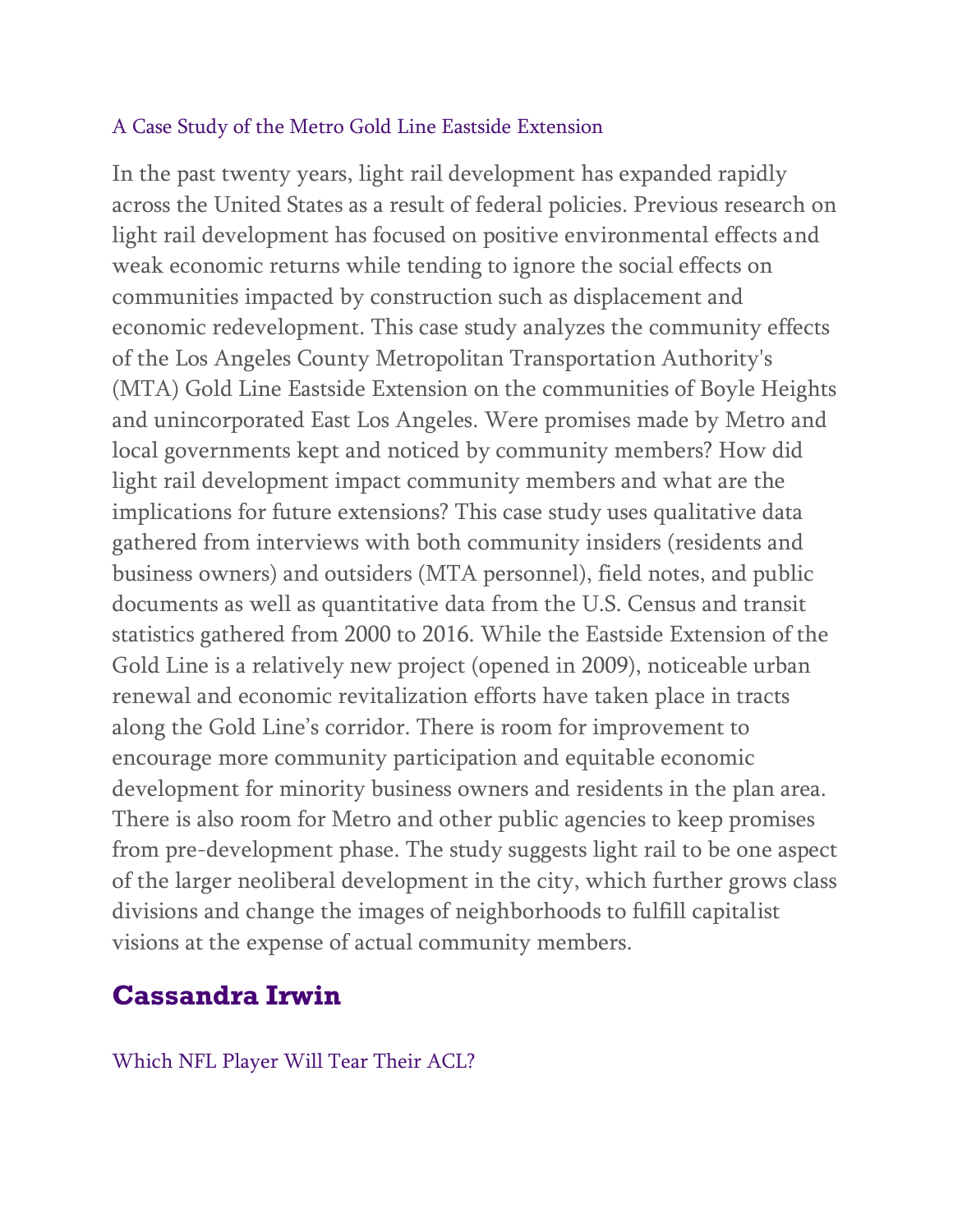The anterior cruciate ligament experiences the most degradation among male athletes in the National Football League when compared to other professional male sports. Found within the distal femur, the ACL absorbs the most restraining force in moving the knee and can easily be obstructed from a quick change in motion causing unwanted twisting of the ligament resulting in a tear. This experiment will determine the overall likelihood of an NFL player tearing their ACL based on data gathered on those who have already experienced injury. In accordance with Dr. Mai's study examining performance-based outcomes after ACL reconstruction, NFL players surmounted the greatest hardships and revealed a legitimate pattern in ACL tears. This pattern arose from a multitude of variables that were involved in the injury that will be statistically tested for significance in the experiment and then will be comprised into a biological model that relates only the most important variables. Using tests such as chi-square and ANOVA on the extrapolated data reveal the difference between expected and observed variables relating to injury by assessing any correlations between them. This study will focus on the NFL players that have experienced a major anterior cruciate ligament injury under a wide array of conditions examining how exactly the injury happened in order to determine why it happened. With this information, the prevalence of the injury occurring in NFL players at a specific age or on a certain type of turf opposed to their BMI and history of injury can be constructed into an equation that overall determines the likelihood of ACL injury defined as a type of risk factor. Using the data gathered for each player, this model equation can be applied to the existing knowledge of each player to predict the chance of the injury to occur. The research for assessing the potential health risk of an ACL tear in professional male athletes is still in progress.

## **Alyse James**

Theater as a Catalyst for Social Change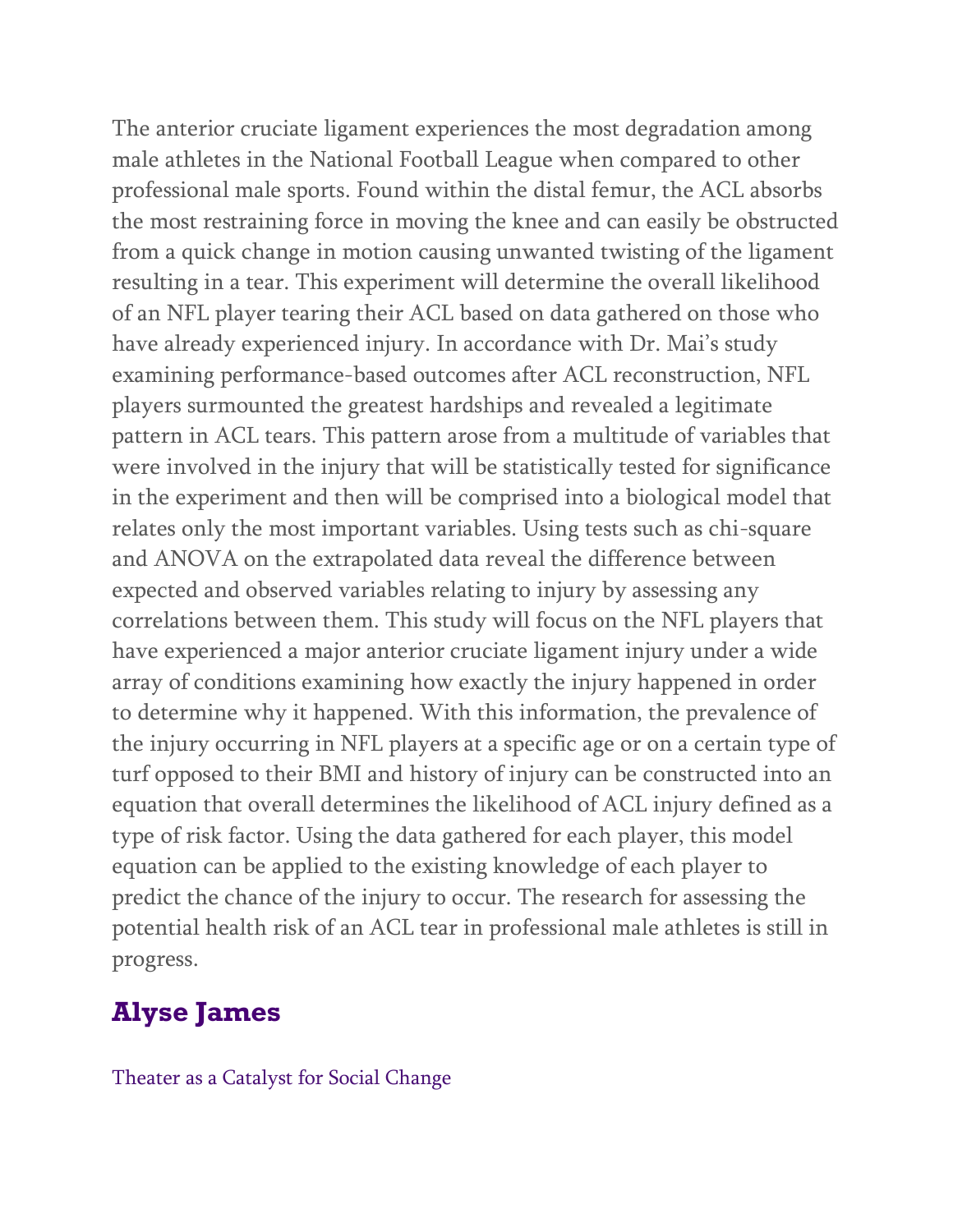Theater is often looked at as an activity reserved for white, middle- and upper-class individuals. However, this perception does not consider the ties between theater and activism. There is an immense amount of research that shows there are strong connections between theater and marginalized groups. The wildly popular musical Hamilton uses theater as a platform to comment on our own political climate, as well as offer representation for marginalized groups. The connections between theater and activism are important, because theater reflects human stories and desires, in a unifying way. When you tie that in with activism, you can then unify people into action, and in a time where people's rights are being taken away by the minute, it is important to find ways to unify people to act up against those oppressing forces. With this in mind, what kind of theater experiences successfully move audiences towards social change (social progress towards a more equitable society)? How do we make theater an accessible experience, that anyone regardless of social capital can experience? The results of my research will give insight on the ways in which audience members are impacted by theater and will address which kinds of theater have stronger impacts on audience members, and the different variables that affect audience reaction. My research will also give insight from the creating point of view and will address the ways theater makers go about making theater more accessible and the various elements they look at when making theater with the intention for social change. The results of my findings show that, the performances that made audiences witnesses to the events happening in the show (the format of Experimental theater shows), rather than passive spectators (the format found in traditional theater) were more successful in encouraging audience members to take action against oppression in their own communities. From my results I've found that one of the main factors that come into play when making theater accessible, is transportation and figuring out ways to provide transportation to people who don't live near a theater. Another important aspect was community outreach; going out into the community and asking people what kinds of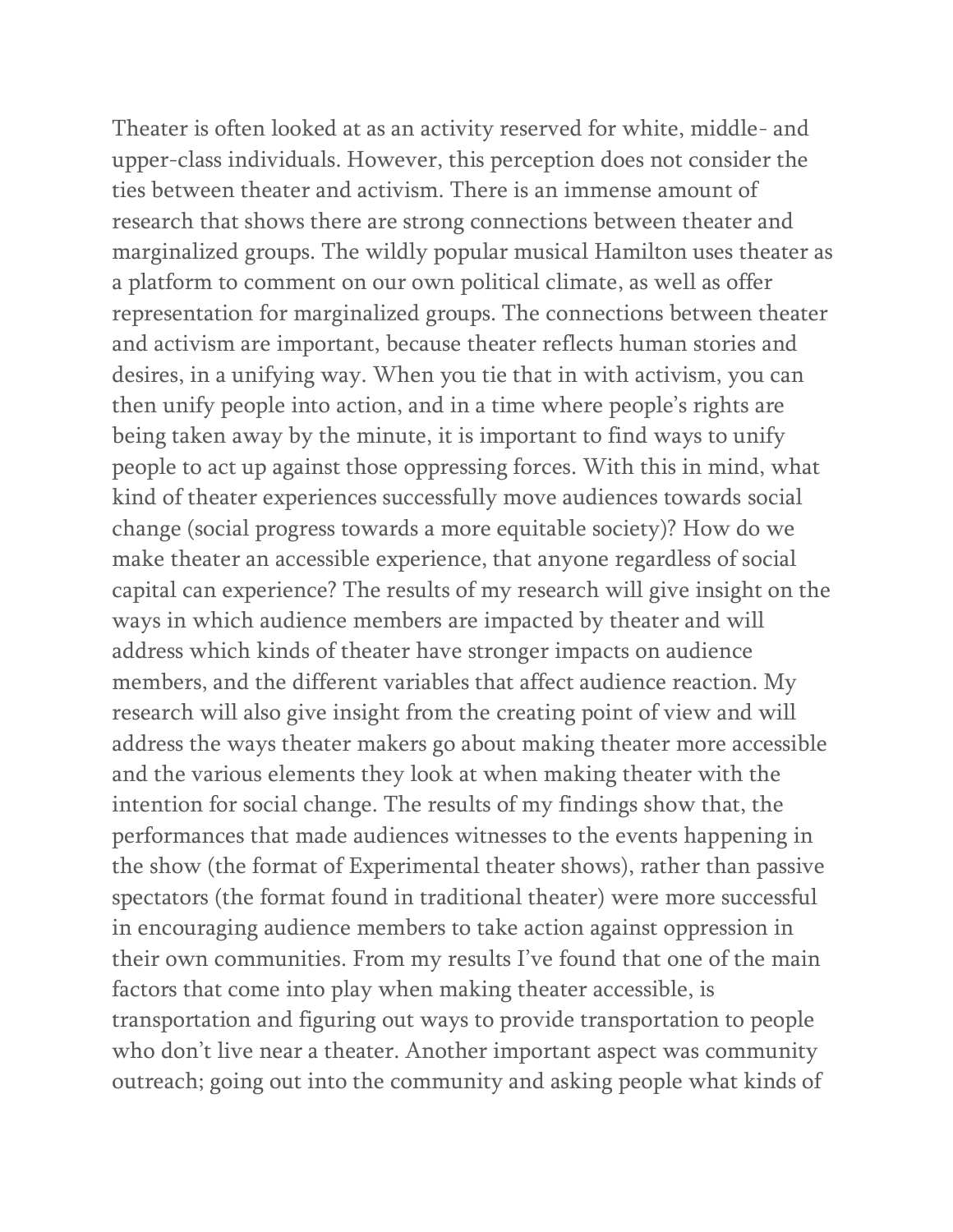stories they would want to see at the theater. Many of the theater artists I interviewed, stated that community partnerships, were one of the biggest assets when making theater more accessible.

### **Imran Javaid**

#### Evaluation of the Effects of Essiac on Caenorhabditis elegans and In Vitro Models of Multiple Myeloma

Essiac is an herbal compound that is widely used as complementary medicine by cancer patients. Studies have shown that Essiac promotes apoptosis in ovarian and prostate cancer cell lines yet increases cell proliferation in breast cancer cell lines. Essiac has also been shown to have cytotoxic, anti-proliferative, antioxidant, anti-inflammatory, and immunemodulatory properties in another study done. Although the Task Force on Alternative Therapies of the Canadian Breast Cancer Research Initiative has recommended further study into the efficacy of Essiac as an alternative cancer treatment, little research has actually been done on Essiac. The purpose of this novel study is to investigate the effects of Essiac on wild-type N2 Caenorhabditis elegans (C. elegans) and RPMI-8226 Multiple Myeloma cell lines. In this study, we first performed a doseresponse assay on adult C. elegans grown on Essiac + E. Coli OP50 bacteria seeded agar plates at four concentrations of Essiac: 100% Essiac + E. Coli OP50, 50% Essiac + E. Coli OP50, 25% Essiac + E. Coli OP50, and 0% Essiac + E. Coli OP50, which served as a control (n=100 worms per concentration). Preliminary results show that C. elegans grown on 100% Essiac + E. Coli OP50 seeded plates had the highest percentage lifespan on days 7 and 14 of their lifecycle and the highest average lifespan overall, compared to C. elegans grown on the 50% Essiac + E. Coli OP50, 25% Essiac + E. Coli OP50, and 0% Essiac + E. Coli OP50 seeded plates. Preliminary results show a trend in improved longevity and health of C. elegans exposed to Essiac. Using the results from the dose-response assay of Essiac on C. elegans, we then studied the dose-dependent cytotoxic and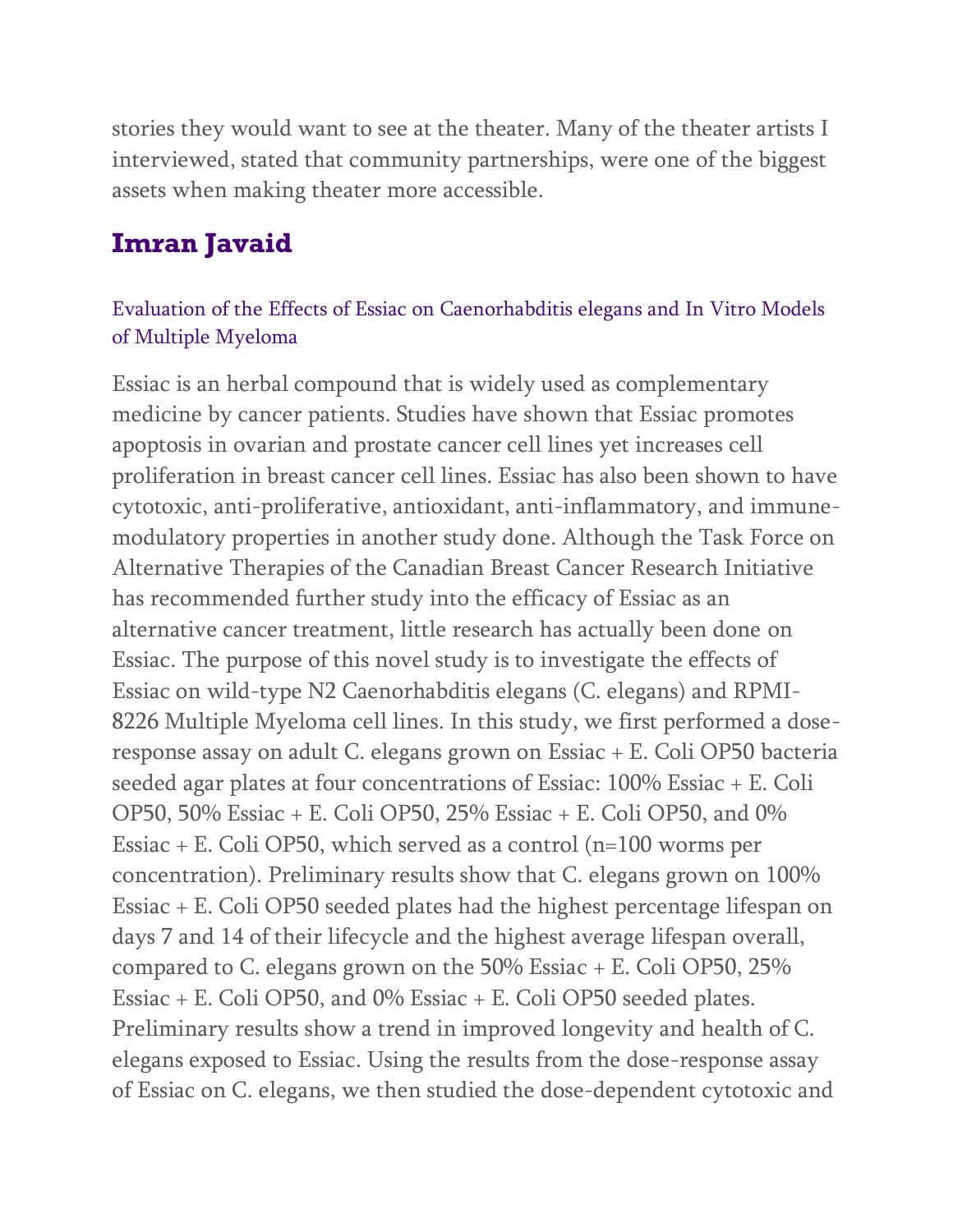anti-proliferative activity of Essiac on RPMI-8226 Multiple Myeloma cell lines. This study is ongoing and preliminary results will be discussed. The findings from this research can be used for further investigation of Essiac as a potential anticancer medicine.

### **Amanda Keller**

#### A Misunderstood Condition: A Qualitative Study of Type One Diabetes Related Stigma and Self-Esteem

The effects of health-related stigma have been the subject of a substantial amount of research on conditions like HIV/AIDs, COPD, and type two diabetes. It has been found that those who experience health-related stigma often suffer consequences such as a hesitance to disclose information about their condition and an avoidance of social interaction for fear of being judged or rejected by others. However, there has been a lack of research surrounding the effects of stigma on people with type one diabetes. The aim of this study is to analyze the impacts of type one diabetes-related stigma on the self-esteem and identity of adults with type one, and to also examine how these experiences influence the way one feels about their condition. For the purpose of this study, ten semistructured interviews were conducted over the phone with participants over the age of eighteen and who had been diagnosed with type one for at least one year. The findings suggest that most participants have not experienced type one diabetes-related stigma but have instead experienced stigma associated with type two diabetes which participants identified as being due to misinformed judgments and the assumption that their condition is self-inflicted. The findings also reveal that type-one diabetes has had largely positive impacts on self-esteem and identity due to camp experiences and positive interactions with friends, family, and health professionals. These findings not only uncover a social tendency to stigmatize illnesses that are perceived as self-inflicted and sympathize with diseases that are caused by uncontrollable factors but also identifies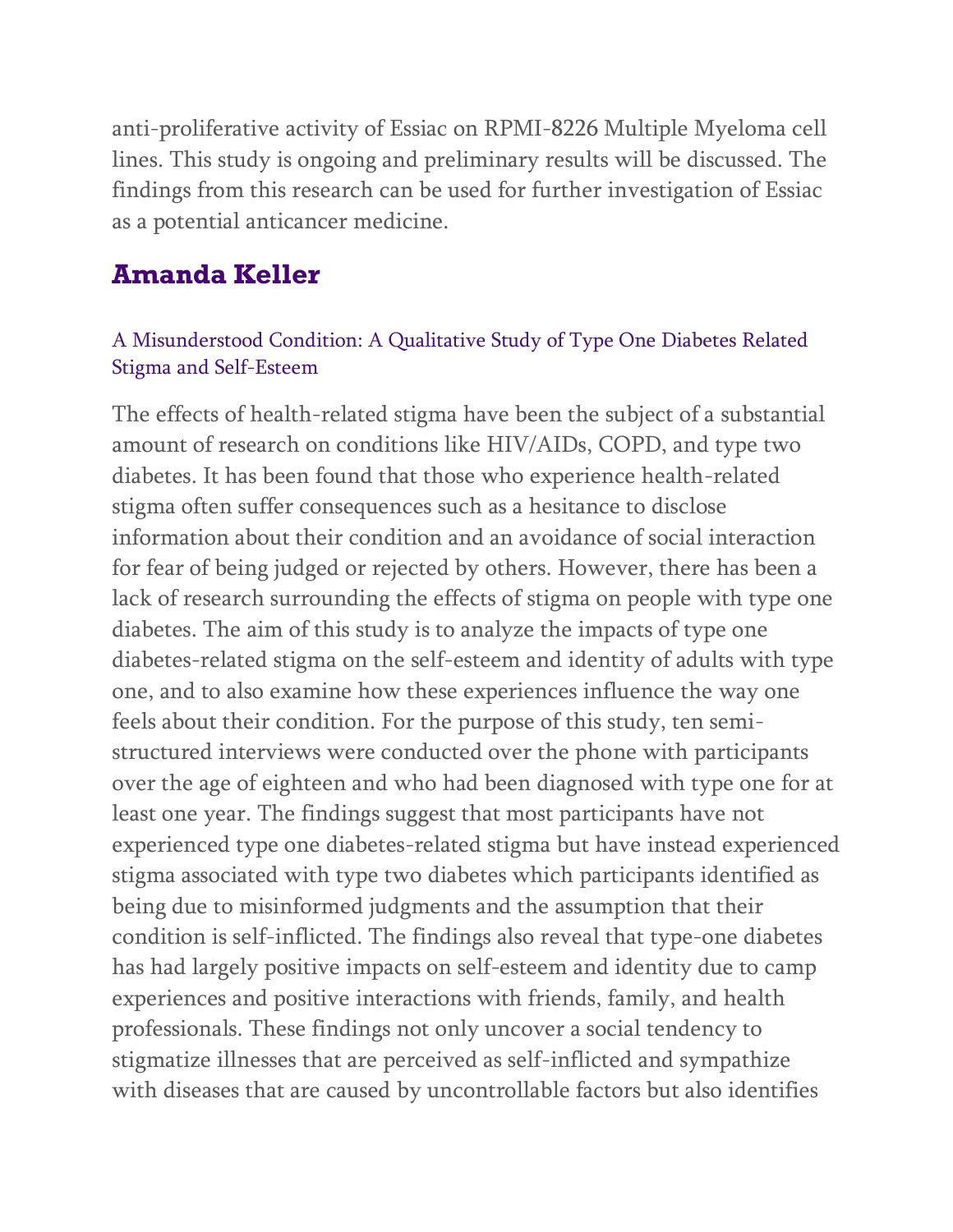how the causes of illnesses impact the social construction of disease stigma. The findings also reveal that camp experiences have a strong impact on the self-esteem and identity of those with chronic illnesses and how these programs can be utilized as a form of disease prevention.

# **Jimin Kim**

#### Specific Communication between Termite Species for Survival

Different species of termites use vibrations and chemical signals (pheromones) to communicate in a specific and calculated manner. These eusocial organisms use these forms of communication in a variety of settings, which include but are not limited to facing competitors and predators, collecting food and defending the nest. In order to have a wellrounded approach to potentially eliminating these insects in situations where they are pests, it is essential that we understand how they communicate. Therefore, the goal of this study was to evaluate how we can use the forms of communication found in termites, in order to remove them from residential settings. Specifically, a literature review and metaanalysis was conducted, to better understand how different species of termites use vibrations and pheromones to communicate. Pubmed was searched with the "Free full text" filter for studies on termite communication published up to November 2015. The keywords used were pheromones, signals, and communication which were buttressed by the focus of study, "termites". Out of the 68 search results found, 14 articles focused on the idea of vibrations and chemical release by termites while the other 53 articles focused on aspects other than communication. Of the 14 articles, 9 focus on vibrations only, 4 focus on chemicals only, and 1 focuses on both vibrations and chemicals. The results show that specific vibrations led to specific behaviors in defense, identification, and communication. For example, termite soldiers drum their heads repeatedly against the substrate to create vibrational alarm signals when faced with external threats. Upon intake of signals, workers retreat while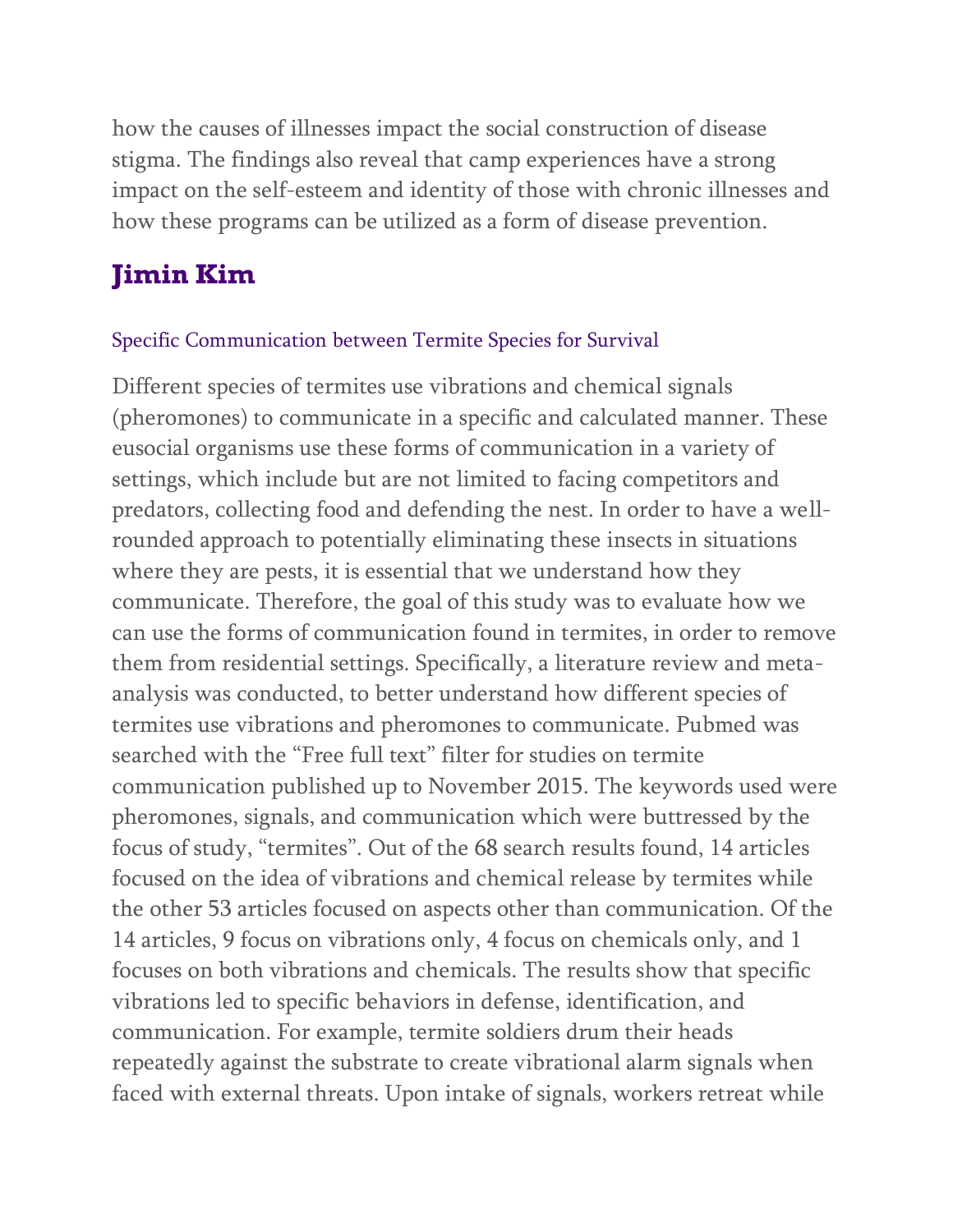more soldiers are recruited to the source signal. Additionally, termites use pheromones to avoid conflict; they follow conspecific pheromones and avoid heterospecific pheromones. Thus, in species where individuals followed conspecific pheromones, there were lower mortality rates than in species that followed heterospecific pheromones. These fixed responses in the entirety of the termite colonies suggest that accurate and unique communication starts with the basic vibration and chemical release. By mimicking termite vibrations and chemicals, we can induce termite relocation away from residential settings.

### **Ruth Leon**

#### Analyzing Transfer Factors and Mushroom Supplements as Antibiotic Alternatives

Transfer factors (TFs) are protein molecules scientifically shown to have the ability to transfer antigen specific cell-mediated immunity from immune donors to non-immune recipients. They have been shown to activate mechanisms of the cell-mediated immune system, which is affiliated with the T cell branch of the adaptive immune system, while simultaneously demonstrating no significant effects on the B-cell mediated immune function, or humoral immunity. Due to their demonstrated abilities to transfer cell-mediated immunity, TFs have become a target for immunotherapy treatments of immunodeficiency disorders associated with persistent pathogenic infections as well as for cancer treatments. Additionally, as widespread use of antibiotics has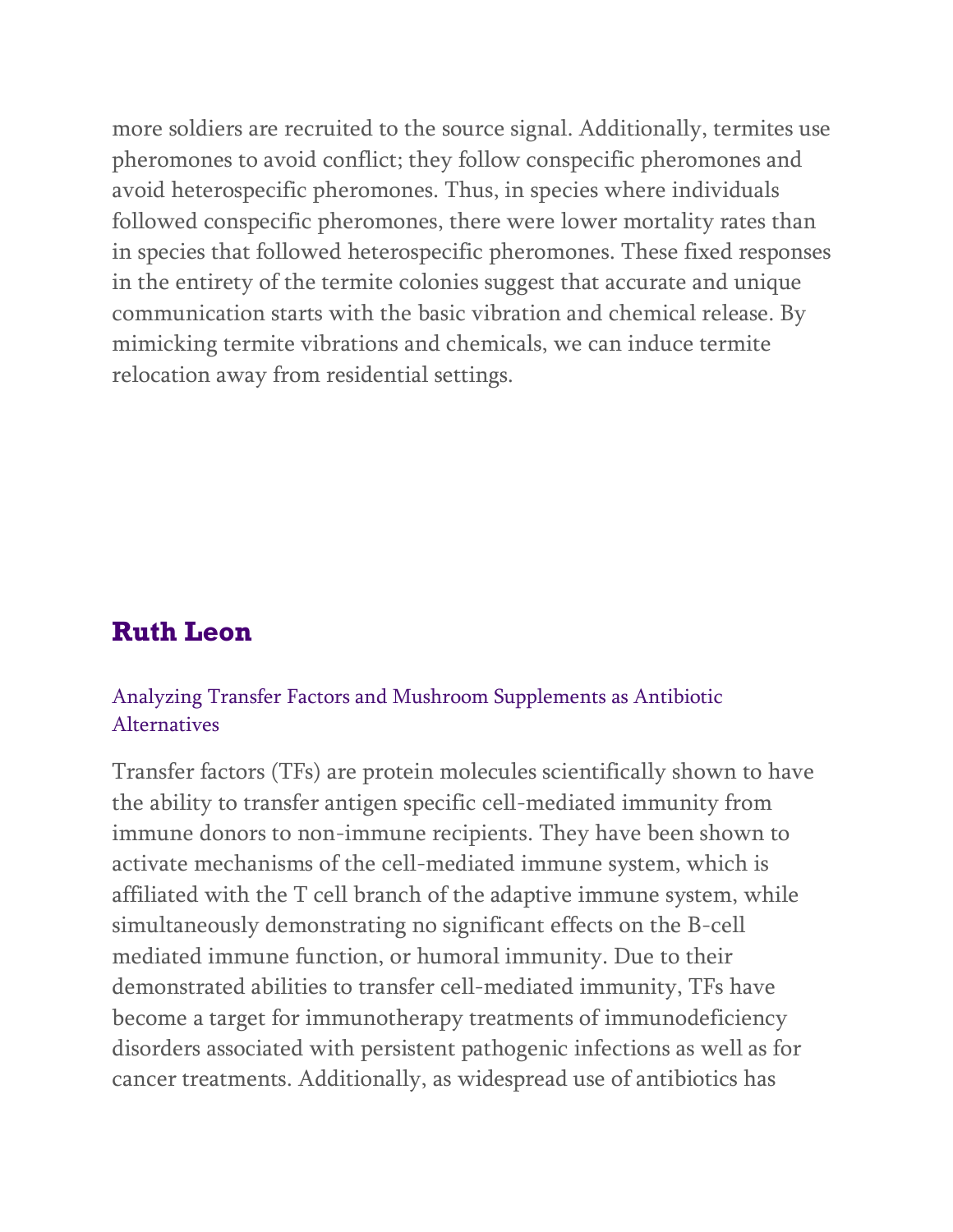resulted in increased antibiotic resistance, TFs may be a potential alternative to treating infection. The purpose of this analysis is to compare effectiveness of TFs for treating disease to a secondary immune stimulating homeopathic supplement, shiitake mushrooms through evaluation of current literature in a meta-analysis along with a cell viability test using the Jurkat T cell line. The use of functional mushrooms has been shown to modulate the immune system as well as inhibit tumors, inflammation, and microbial action therefore, it is another alternative to synthetic drug use for treatment of disease.

## **Ashley Lindke**

#### Differences Between Female and Male NCAA Athletes Concussions and the Head-Neck Segments Involvement

Studies have recently shown that there are major differences in concussions sustained in both female and male NCAA athletes. It has been proven that women tend to have withstood more concussions playing NCAA sports than men. With further research done, it has been suggested that these differences in amount of concussions accumulated between female and male athletes is due to the differences in the head-neck segment of the body. The objective of this research is to determine whether or not the head-neck segment of the body is in fact different in female and male athletes, causing women to be more prone to sustaining a concussion. We searched for papers that had data showing that female athletes were more prone to concussion as well as papers showing that parts of the head-neck segment had any differentiating factor between the two genders. Five studies showed that women were getting more concussions than males based off of collected data from athletic training concussion reports, while three studies have shown that women have higher peak angular acceleration and displacement of the neck, while also having less isometric strength, neck girth, and head mass. These differences may be the main cause for the amount of female concussions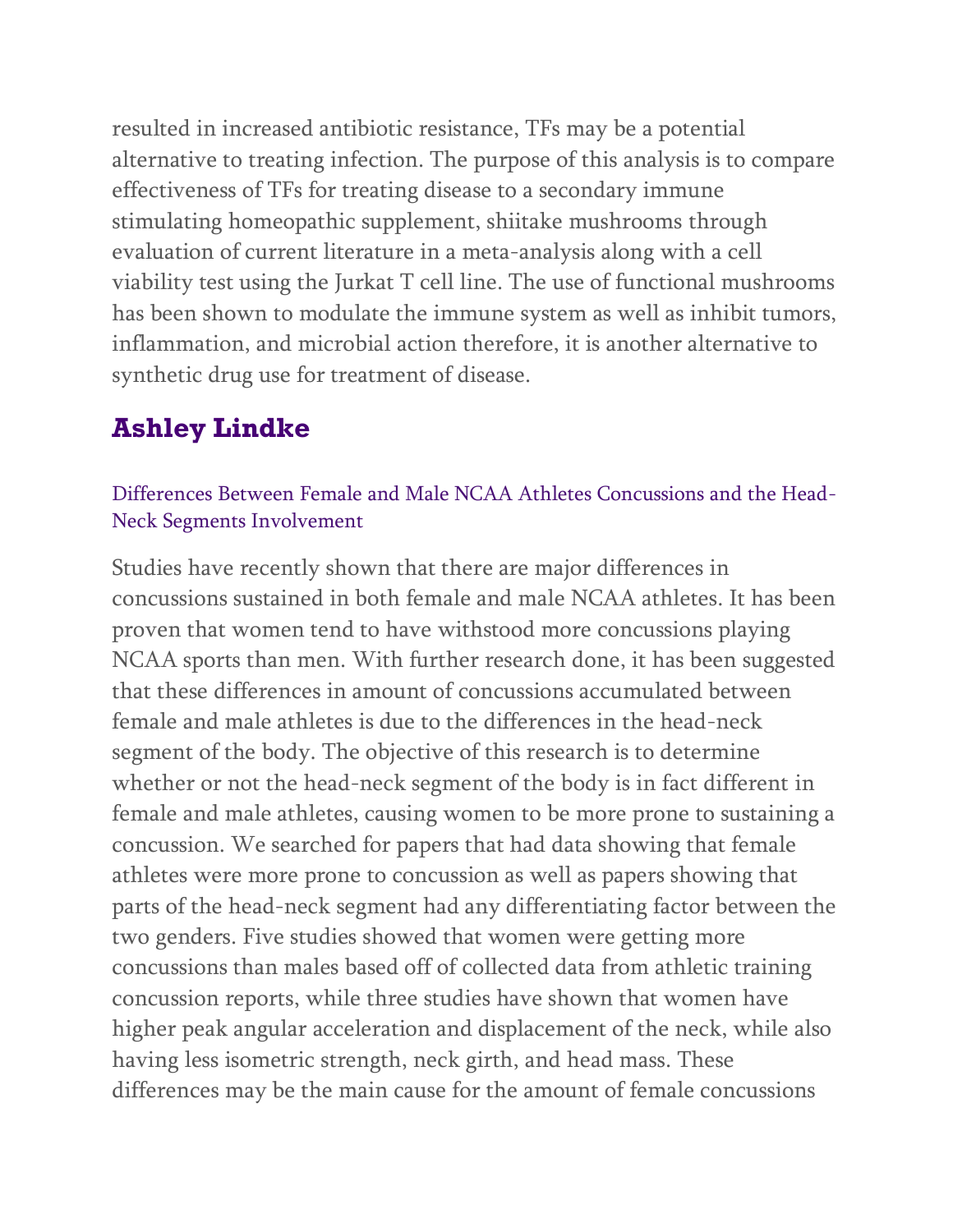had in comparison to the amount male athletes withstand playing collegiate sports, also taking into account that concussions are selfreported injuries (it is more likely for a male athlete not to report a concussion after trauma) and that in certain sports played by both females and males the protective equipment is much different causing for potentially more dangerous incidents to happen during play. Through understanding what contributes to the higher amount of concussions endured by female athletes, we will be able to provide better protective equipment, rules, and standards for the sports played at the NCAA level.

### **Christina Locke**

#### Mysticism in Abrahamic Religions

The goal of mysticism is to obtain a personal and unique relationship with one's god. Mysticism exists in a number of religions and in most cases has to do with some form of sacrifice or inhibition of pleasures, typically in the form of asceticism or isolation, as a mechanism for achieving unity with the divine. Each of the three Abrahamic religions, Judaism, Christianity, and Islam, have their own mystical practices and sects, such as those associated with Kabbalah in Judaism, monasticism in Christianity, and Sufism in Islam. This paper addresses the history and practices of select mystical traditions in these religions, with attention to practitioners (e.g., Julian of Norwich, Rabbi Karo, and Nahid Angha) of each faith and differences and similarities between them. While certain differences in understandings of self and god permeate these forms and practitioners of mysticism, perhaps the most significant similarity between them is that they are consistently linked with scholarly endeavors, which help to rationalize and systematize certain understanding of religious experience and journey.

## **Katrina Locsin**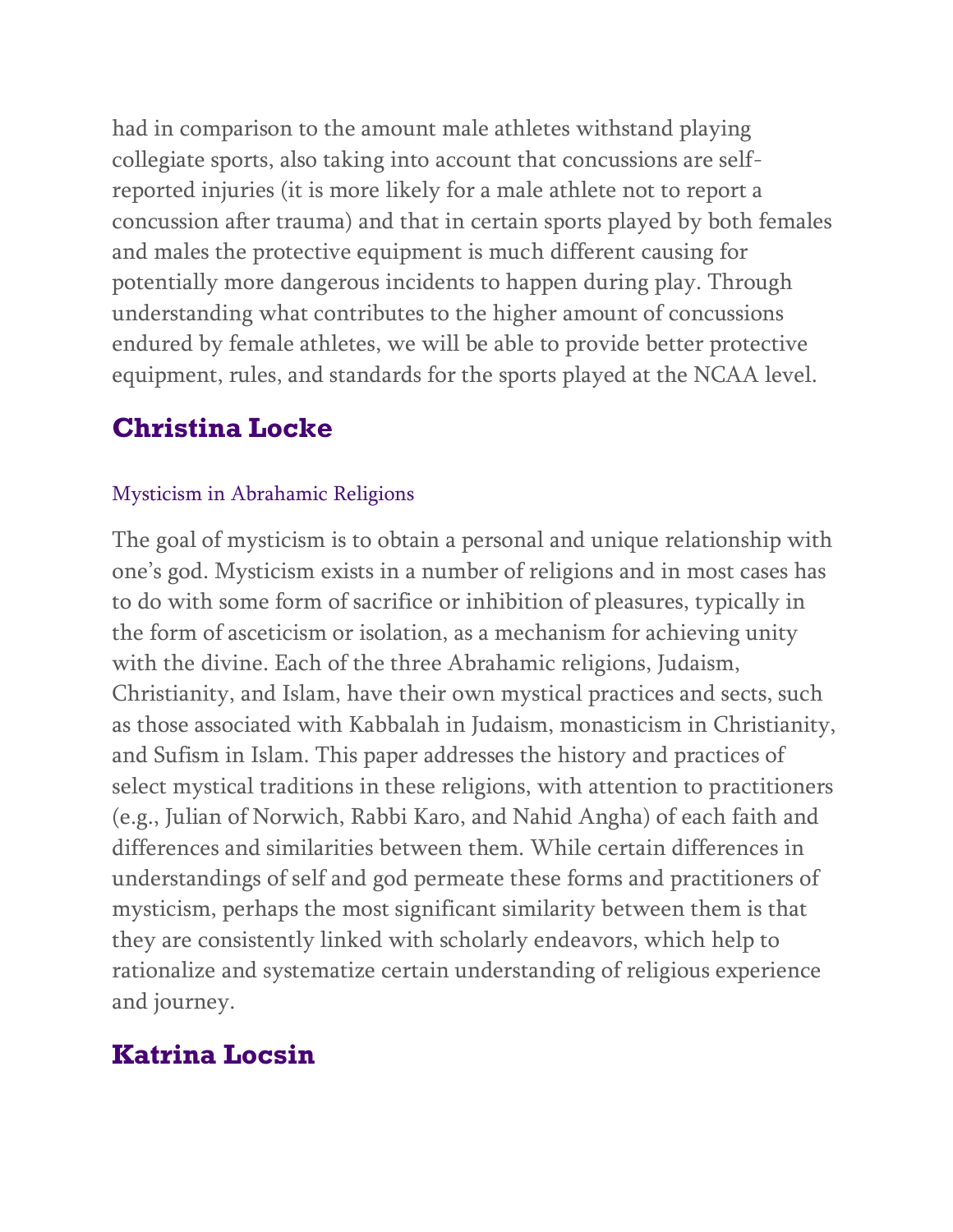#### Demography and Survivorship of Riparian Trees in the West for of the San Gabriel River

Riparian tree species are used for experiments because of their dynamic nature and their part in complex ecosystems, which add biodiversity in their habitats (Sarr et. al, 2011). Thus, if there is an alarming decrease in riparian tree species, then biodiversity in the area will decrease as well. Different species contrast in their reactions to disturbance depending upon the kind of refuge accessible to them, their dispersal abilities, their mode of reproduction, and life history characteristics that affect persistence through floods and recovery (Swanson et. al, 1998). In this experiment, the survivorship of seventeen different riparian species from the San Gabriel River were analyzed to determine if diversity has changed between 2010 and 2015 since species diversity is inversely related to survivorship. This experiment compares the survivorship of seventeen different species of riparian trees in constrained and unconstrained channels. To do this, 10 by 10 m plots were measured out and the diameter of each plant species were measured. The data was inputted into Excel and a t test was done along with ANOVA to compare diameters between each species. Means were calculated using t-tests and SPSS ANOVA. This experiment compares the survivorship of seventeen different species of riparian trees in restored and unrestored areas. This fails to reject the null hypothesis that all seventeen riparian species examined would react in the same way to disturbances in both restored and unrestored over five years. Therefore, species diversity from 2010 to 2015 has not changed.

## **Joshua Lopez**

#### Lung Cancer Screening in Survivors of Previous Cancers

Lung cancer-screening with low-dose CT (LDCT) has been shown to decrease mortality in high-risk patients. The United States Preventive Services Task Force recommends LDCT for patients age 55-80 with at least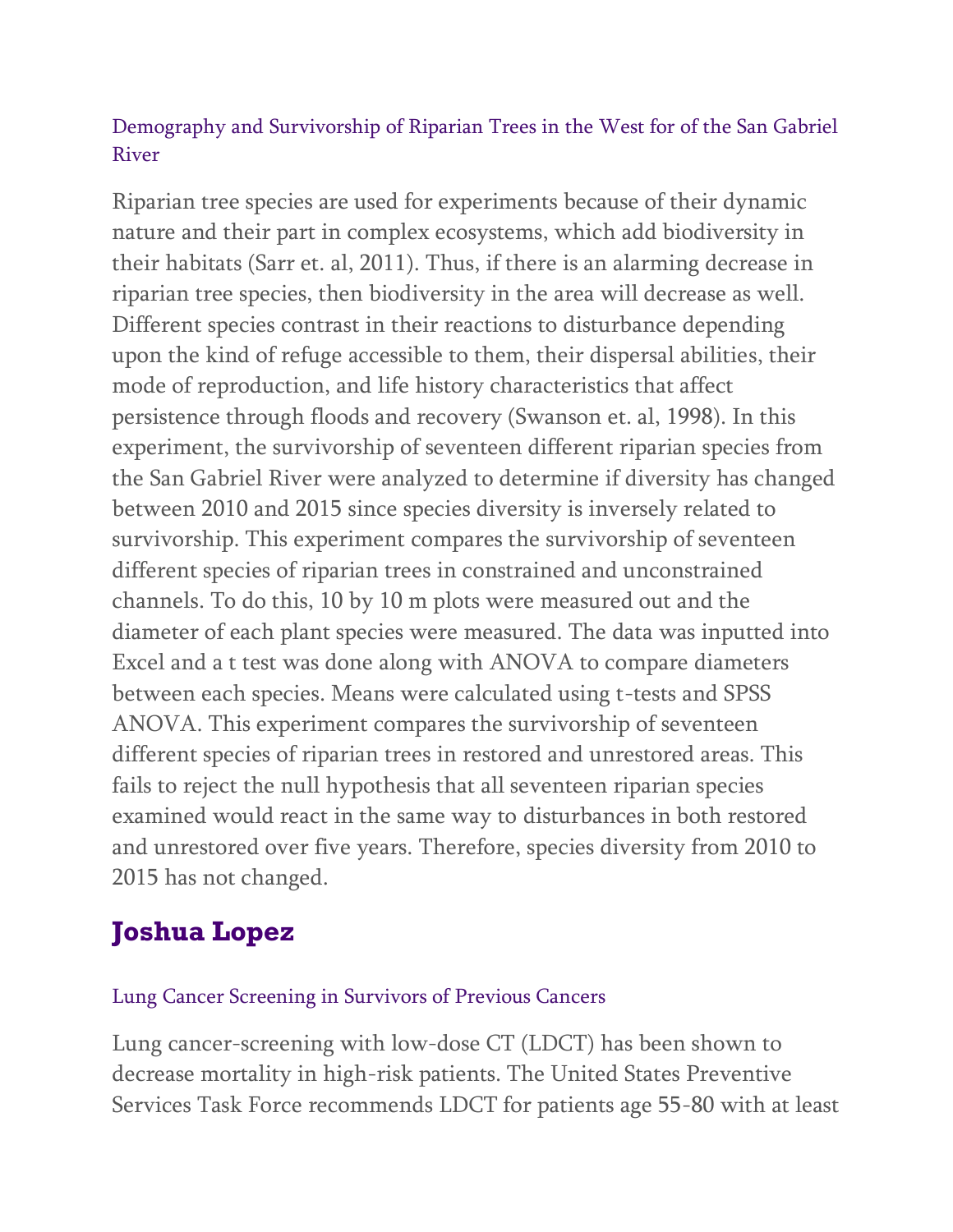a 30 pack-year history of smoking. Lung cancer screening in patients with a previous history of malignancy raises a complex set of issues. Patients with a previous history of malignancy may be at higher-risk for developing lung cancer. Those with a history of solid tumors are at risk of cancer recurrence or metastatic disease to the lung. The goal of this project was to see if the same management strategies can be used in assessing nodules among these patients. We analyzed data from a database of lung cancer screening performed at a National Comprehensive Cancer Network designated comprehensive cancer center and identified all patients enrolled in the lung cancer-screening program who had a previous history of cancer. Patients were enrolled in the lung cancerscreening program if they met NCCN guidelines for screening and if their treating oncologist estimated their median survival to be greater than 5 years. Patients were excluded if they were already undergoing chest CTs as part of surveillance for their previous cancer. After a discussion of the risks and benefits of lung cancer-screening, patients underwent LDCT. Patients with negative scans underwent repeat annual LDCT. Management of all positive scans was determined in a multidisciplinary lung cancer-screening board. From 2012-2015, 142 patients with a previous history of cancer were enrolled in our lung cancer-screening program. The mean age of patients was  $65 \pm 9$  years. 58 (40%) were current smokers and the mean smoking history was 44 pack years. Breast cancer was the most common previous cancer diagnosis (51/142, 30%). 20 patients (12%) had a previous, remote history of lung cancer, but were not undergoing active surveillance. Of the initial scans, 89 (62%) were positive, with a mean nodule size of 8 mm. A total of 7 cancers were detected (5%) – 6 new primary lung cancers and 1 metastatic melanoma. Patients with a significant smoking history who also have a previous history of malignancy may be at risk for development of lung cancer. In conclusion nodule assessment in these patients is more complicated due to the possibility of metastatic disease. In our case a new primary lung cancer was much more common than the identification of metastatic disease.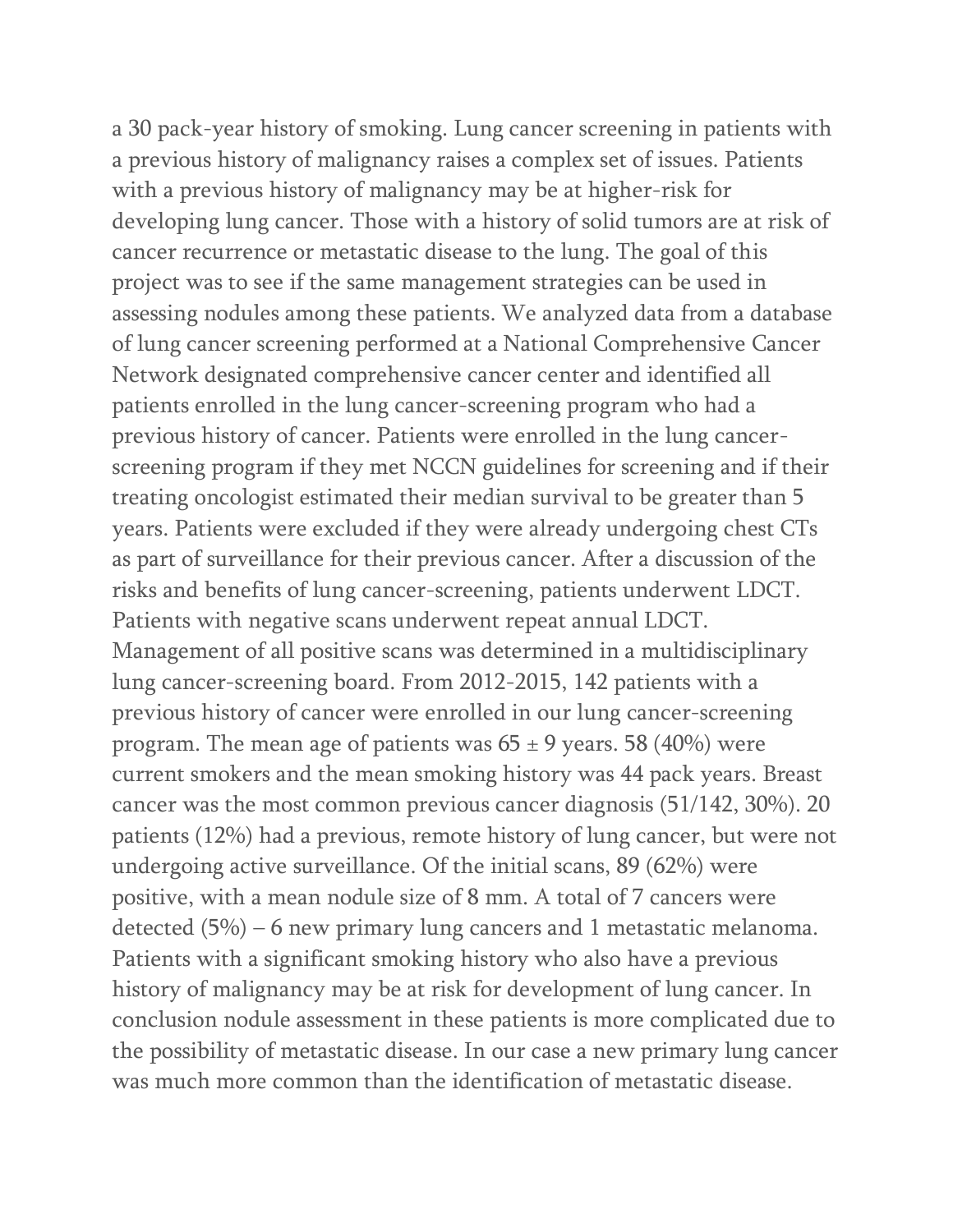Further studies are warranted in this cohort of patients in order to improve screening guidelines.

### **Lindsey Macdonald**

#### Faculty Mentor: Roger White

#### Assortative Mating and its affect on modern household income inequality in the United States

Household income inequality has been rising in the United States since 1970. Only a portion of this inequality is explained by the underlying wage inequalities. A variety of other factors account for the remainder of the trend. Specifically, empirical evidence suggests that assortative mating has contributed to the rise in household income inequality; however, the impact of this phenomenon is debated and, thus, remains an open empirical question. Assortative mating is a mating pattern and a form of sexual selection in which similar individuals mate with one another more frequently than would be expected under a random mating pattern. With respect to household inequality, this pattern may have implications through the individuals with similar education levels being more likely to marry or cohabitate. To explore this potential relationship, we use data from the American Community Survey to create a regression model to compare the education level of spouses. We then construct two contingency tables, one for the distribution of pairs by education level and another for the distribution of pairs by random matching. The distributions are then employed to create corresponding Lorenz Curves and the calculation of associated Gini Coefficients. This permits determination of the degree of household income inequality that can be attributed to this sorting of spouses.

### **Brianna Martinez**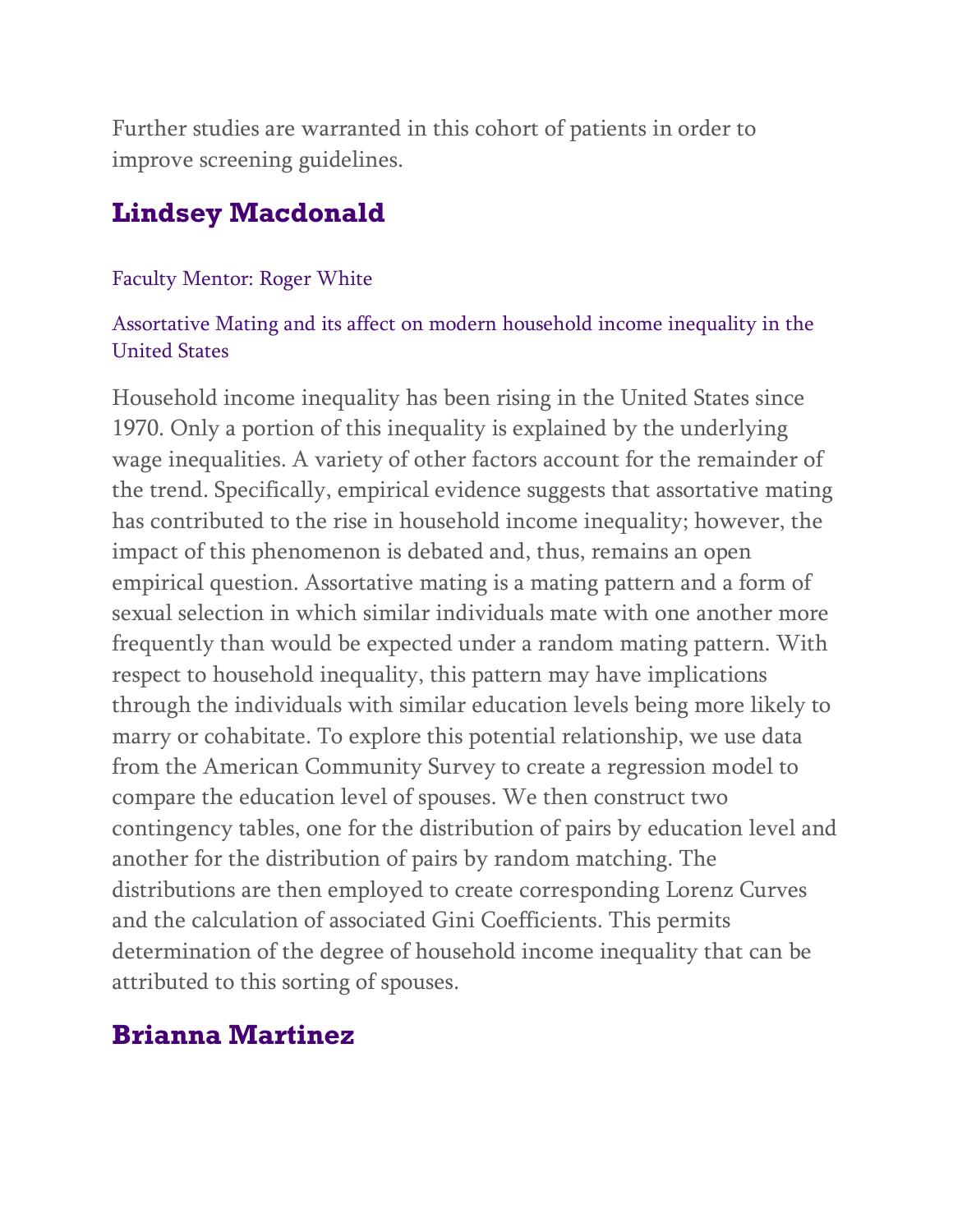#### Together Defeated, Together Alone: How James Joyce and Carlos Fuentes Rewrite National Identity to Bridge Irish and Mexican Literary Traditions

Mexican and Irish nationalism are tied to one another not only through a history of religion, immigration, heritage, and colonialism, but also through a history that is characterized by defeat and solitude. These themes are especially evident in the literature of the twentieth-century Irish revival, as well as in the literature that emerged from the latetwentieth-century Latin American Boom. The Latin American Boom was led by authors such as Jorge Luis Borges, Gabriel Garcia Marquez, and Carlos Fuentes. These authors were heavily influenced by modernist writers such as T. S. Eliot, Ezra Pound, William Faulkner, Virginia Woolf, and James Joyce. Latin American critics argue that Spanish language and literature were enriched during the Boom, precisely because Latin authors drew from English-language modernist works; the same can be said of European and American modernists who themselves drew from other languages, like French, in order to improve English language and literature. Carlos Fuentes himself cites James Joyce as profoundly influential to his writing. Fuentes' seminal novels Terra Nostra and Where the Air is Clean echo both Ulysses and Finnegan's Wake. Like Joyce, Fuentes uses his work to question both loyalty to the state and loyalty to literary traditions. Fuentes employs the Joycean writing techniques of stream-of-consciousness and language experimentation; moreover, Fuentes brings Mexico City to life as a character, similar to Joyce's characterization of Dublin. Both authors present works that are bleak in tone and cynical of religion, authority, and the state. In my essay, I will make a comparative analysis of James Joyce's A Portrait of the Artist as a Young Man and Carlos Fuentes' The Death of Artemio Cruz, connecting negative national identity to the protagonist's coming-of-age in each novel.

### **Jasmine Martinez**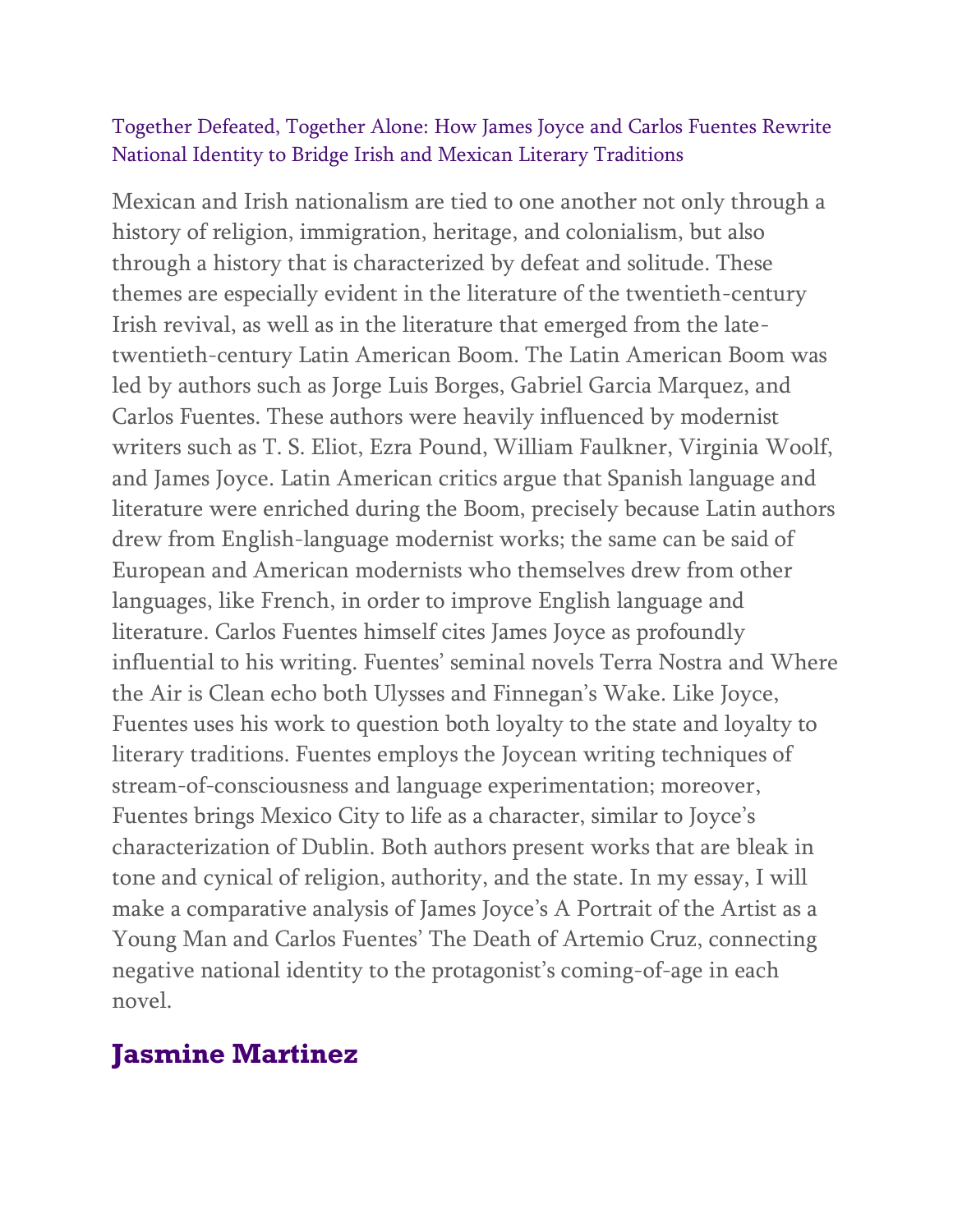#### The Effect of Wave Intensity on Limpet Distribution Within the Intertidal Zones of Southern California

Limpets are mollusks that reside in the rocky, intertidal areas found along the coast of Southern California. They influence rock-platform ecology by feeding upon microscopic algae that cover parts of the intertidal zone. This study addressed the question of how wave exposure affects the distribution of limpets in intertidal zones. The study was conducted on two species of limpets: Lottia scabra and Lottia strigatella. These two species were chosen because of their physiological differences. The Lottia scabra has a shell with strong radiating ribs that originate from the apex of the shell and run along the entire slope of the shell. The Lottia strigatella has a more smooth and flatter shell. Limpets were surveyed in respect to their abundance in response to wave exposure. The different wave exposures were separated in levels of low, medium, and high tide, which corresponds to the amounts of waves that limpets are exposed to. In order to survey these limpets, 10 foot transects were used to set perimeter or line across a random area within the intertidal zone from low to high tide. In addition, 2.5-foot quadrats were used to mark off a small and exact area, within each tide level, so that the two limpet species in each area can be identified and counted. Both species preferred areas of low and intermediate tidal height, which can be explained by their desire to prevent dislodgement from the rocks during the day when they are conserving water. Experimental tests indicated that Lottia scabra was much more abundant within areas of low and intermediate tides, while Lottia strigatella preferred areas of middle tidal height. Despite both species being found within areas of high tide, neither species preferred that area. In regard to population, Lottia scabra was much more abundant throughout all tidal heights than the Lottia strigatella.

## **Jessica Matadamas and Alvin Alejandrino**

Faculty Mentor: Alvin Alejandrino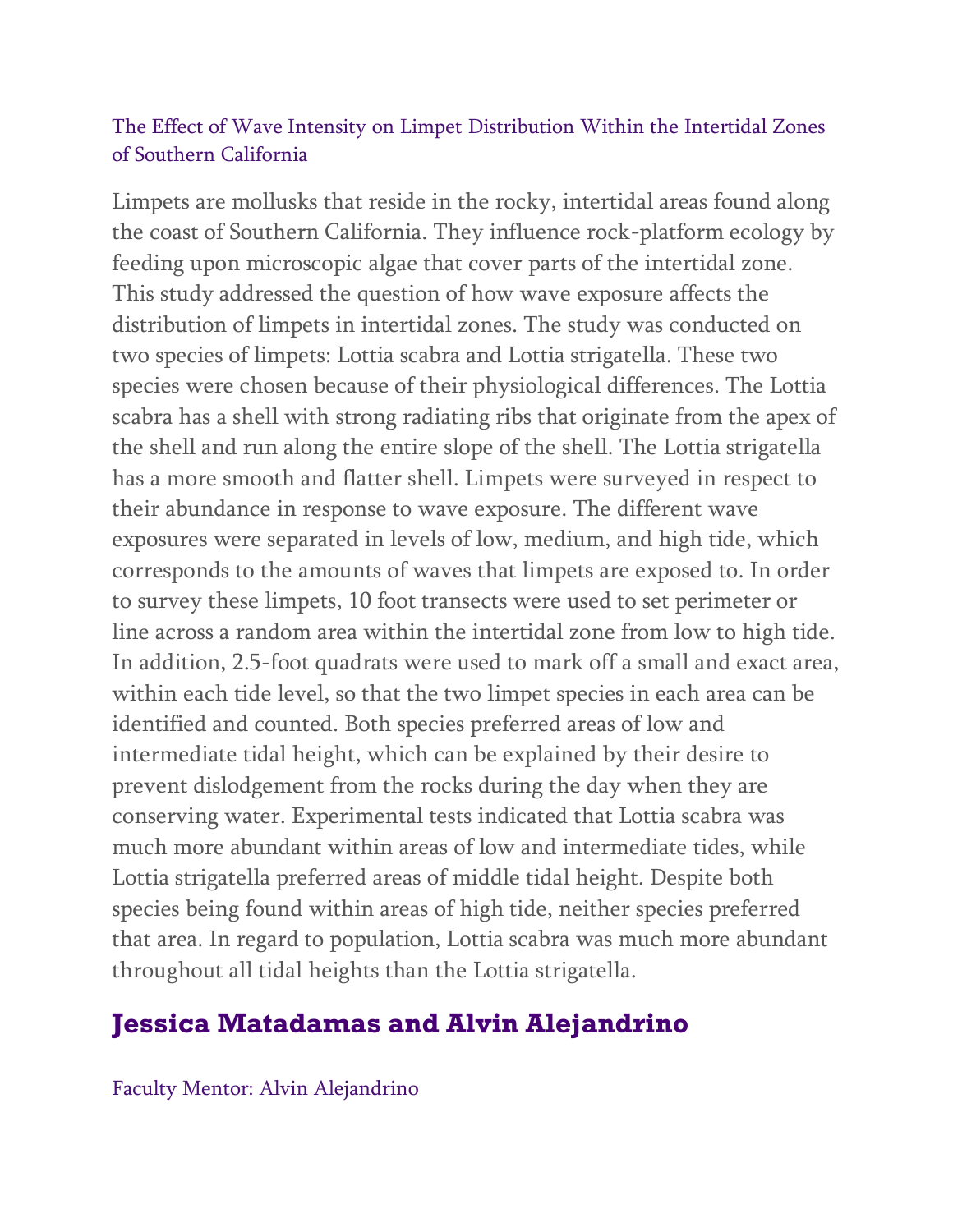#### Population Genetic Analysis of Amusium pleuronectes in the Coral Triangle to Identify Distinct Populations or a Species Complex

The Coral Triangle is the geographic area that includes Papua New Guinea, Indonesia, the Philippines, and Malaysia, is well known for its high diversity of marine communities. Because of this high diversity, many conservationists work toward maintaining the stability of the ecosystem and thus avoid overexploitation of species that inhabit the Coral Triangle. Amusium pleuronectes (Mollusca: Bivalvia: Pectinidae) is a commercially important scallop that is found within the Coral Triangle. However, it is not known whether A. pleuronectes in the Coral Triangle is a single species or multiple distinct species. Determining whether A. pleuronectes is a single species or not is important for conservation efforts as overexploitation of a species has negative biodiversity consequences whereas overexploitation of a population has less impact. In this study we used molecular data to determine if A. pleuronectes belong to distinct populations or multiple species given the large geographic area it inhabits. Existing cytochrome oxidase I (COI) gene were downloaded from GenBank, which are from southern China. Using polymerase chain reaction (PCR), we tried to amplify COI of A. pleuronectes individuals from Malaysia. The PCR products will be sequenced and aligned using Geneious R10. Models of genetic evolution will be identified, and phylogenetic trees will be reconstructed in order to analyze the relationship of the individuals. We hypothesize that A. pleuronectes is a species complex as it has a wide distribution around the Coral Triangle. To test this hypothesis, we will also construct haplotype networks using the TCS software and statistical analyses using Arlequin and the Automatic Barcoding Gap Discovery (ABGD) softwares. Preliminary analysis show that one population exist in south China. Due to the difficulty of amplifying the COI gene of the individuals from Malaysia, we have not been able to incorporate those data in the analyses. We predict that the Malaysia individuals will at least be a distinct population from those in south China and the TCS, Arlequin, and ABGD tests will determine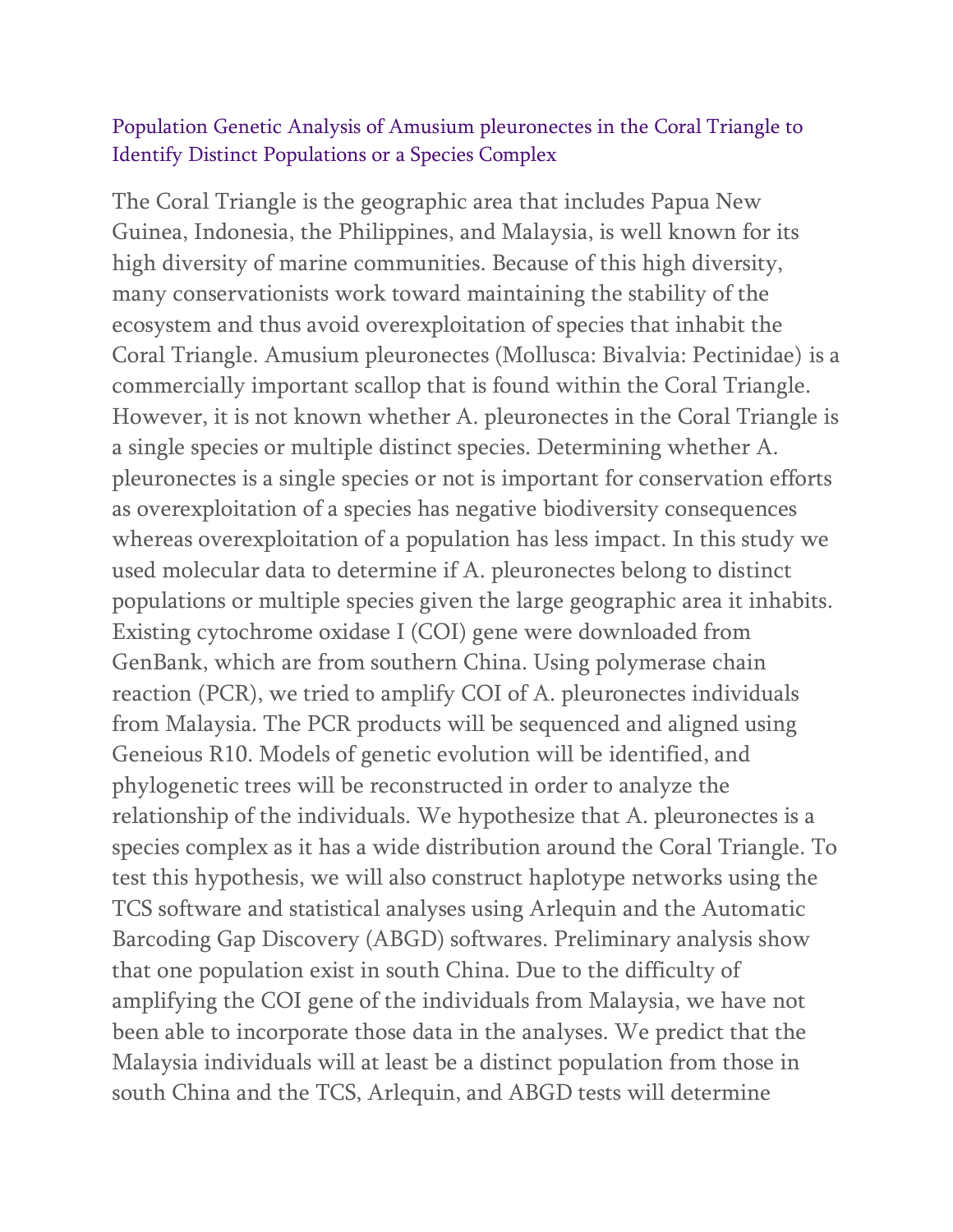distinct species. We hope that by conducting this study on A. pleuronectes, there will be an initiative to better manage fisheries around the Coral Triangle in order to conserve this commercially important species.

### **William Maxton**

#### Black Male Students' Perception of their Experience and Purpose in Higher Education Institutions

Institutions of higher education, apart from Historically Black Colleges/Universities, in the United States have consistently had low retention of black men. HBCUs have had a higher satisfaction and retention of black men due to the large black presence of students and faculty along with the feeling of support and mentorship from their population. This is concerning since their female counterparts have been steadily obtaining more degrees and keeping a high retention rate in American colleges for the past few decades. This research attempts to gain a sense of how these men are feeling, to gain insight to these trends. Is it the structure of these institutions that pushes black male students to consistently transfer and drop out of school? Do these men share a similar perception of themselves and their purpose in institutions of higher education, and does that affect their retention? By using social media such as Facebook, Twitter, and Instagram as a platform to reach out to black students from across the country, 82 black students were surveyed. These 82 black male and female respondents has shown that, despite being satisfied at an HBCU, most black male participants were not involved in any fraternities, clubs, or organizations. This research attempts to gain insight on black males' perception of their experience and purpose in college by analyzing interviews and focus groups. From a small private liberal arts college institution in Los Angeles County, 6 black male students have been part of 2 separate focus groups, mediated by the researcher. These focus groups consisted of a conversation of three men in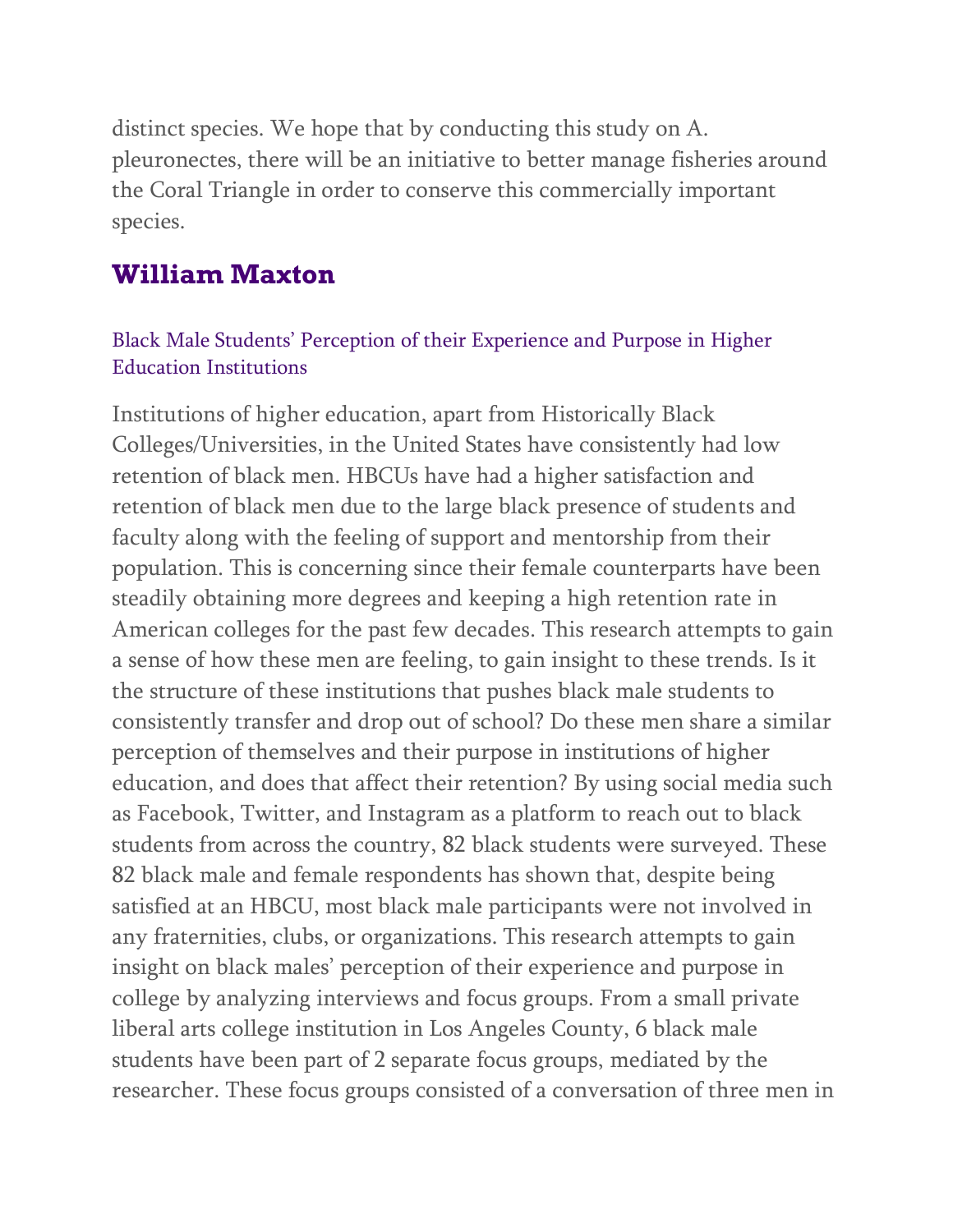each group. Findings in the conversations suggest that these men all study with majors with the intent of making a large sum of money as fast as possible. They feel a pressure to help take care of their families and can raise a family on their own. Most of the men feel conscious of professors/faculty and peers have lower academic expectations of them. The student athletes feel that they are expected to perform less academically than their white student athlete peers. Their sport is their sense of community. Black men in colleges are pressured to prove their capability academically and physically which makes for an exhausting experience. Along with the pressure to quickly be making money by leaving the institution as quickly as possible, perhaps this why these men leave their institutions too early.

### **Tess McPheeters**

#### A Comparative Study of Captive-Bred vs. Wild-Bred Juvenile Apes

This observational study and comparative analysis were conducted to analyze the difference in behaviors between captive-bred and wild-bred juvenile apes, Hominoidea. These differences could show areas in which zoos could improve upon creating a more naturalistic environment for captive apes. The socio-behaviors of apes in the wild have been closely studied, and the intensive care that goes into raising a juvenile falls upon not only the mother, but also other members of the fission-fusion group. If a mother has more than one juvenile in the wild, some of the task of raising the older juvenile falls on the older females in the intermingling of the groups, while the mother focuses her attention on the younger offspring. The observational study was conducted at The Philadelphia Zoo, for 11 weeks, 3 days a week, one hour each day, I observed two juvenile white-handed gibbons, age one and a half and age four. Every three minutes I recorded what behavior both juvenile males were exhibiting. For the comparative analysis, I found articles on what juvenile apes do in the wild, and what normal behaviors are exhibited. Comparing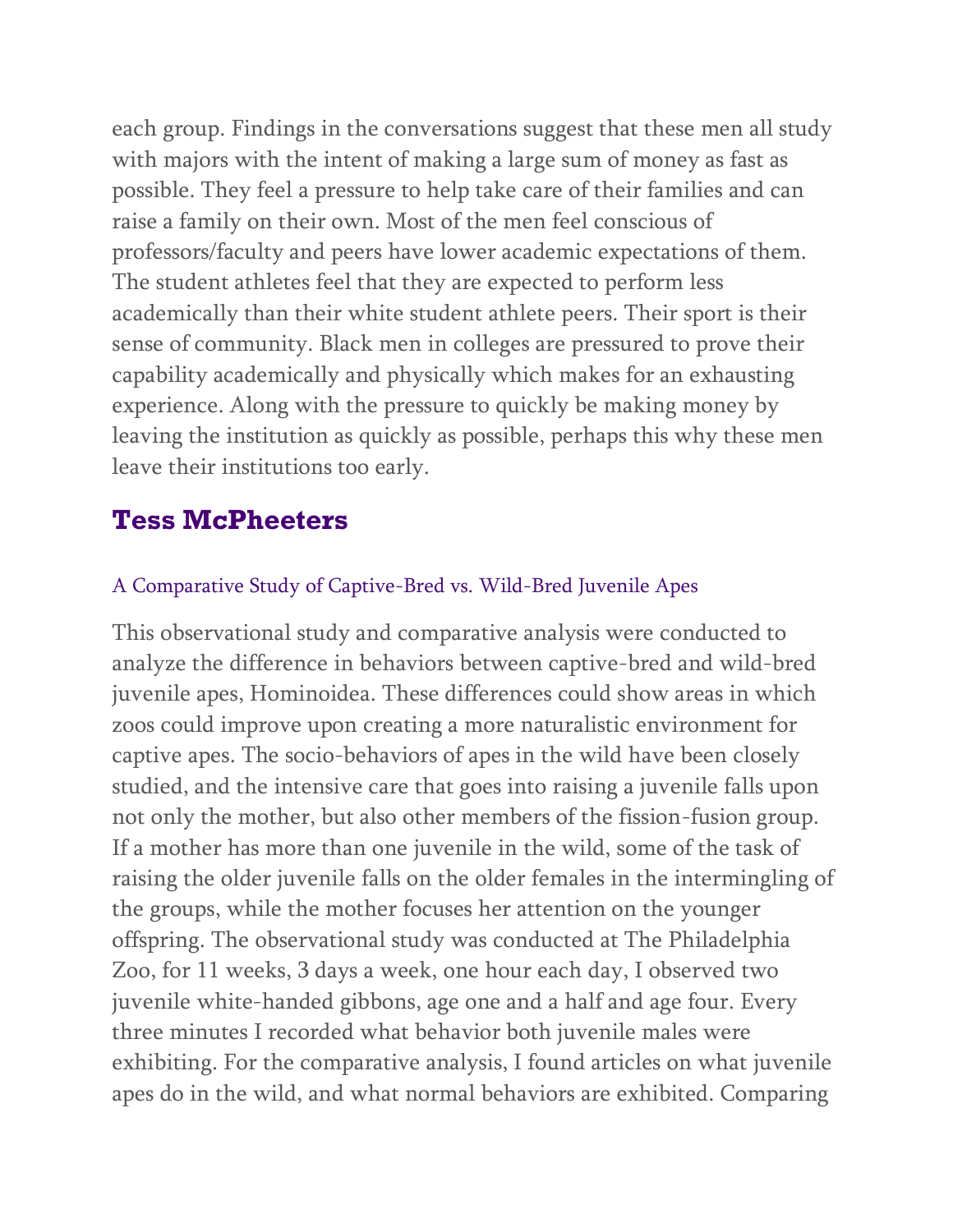the two, I found that the captive-bred juvenile gibbons did not have as much inter-grouping social interaction as wild-bred apes. For the older juvenile gibbon, I observed, 44% of his time was spent alone, while the younger juvenile gibbon (age one and a half) spent only 8% of his time alone. This shows that the mother's main focus is the younger juvenile. For a four-year-old gibbon, he would still need constant interaction and relationships that develop his behavioral skills, showing that time alone is not a natural occurrence. This is due to zoos only having one small familial group of apes. A possibility to increase the normal socio-behaviors for captive-bred apes would be zoos having more than one family/group of a particular species of ape, and those different groups having the ability to interact in order to increase not only the relationships, but the complexity of the social hierarchy for the animals. A more diverse social group for the apes in captivity could benefit juveniles in many ways.

# **Christina Mecklenburg**

#### Biodiversity in Sacred Spaces: A Case Study of Buddhist Temples in Myanmar

Biodiversity is highly essential for natural landscapes to thrive and continue development of species, generation after generation. Many religious and spiritual ideologies emphasize the need to live a life of reciprocity with the land and animals; therefore, harboring biodiversity rather than exploitation. To see what role sacred places in Myanmar play in regard to biological conservation efforts, nine temples in Myanmar were examined via observation, photography, and transect data. These temples ranged in location between Yangon in the southern part of the country and Mandalay in the northern-middle part of the country. The number and types of plant species, the number and types of bird species, and the number of depictions of plants and animals were examined within each temple and its grounds. The major trends exhibited in the data are that temples located in urban settings had lower amounts of plant species than the temples located in more rural settings, which exhibited higher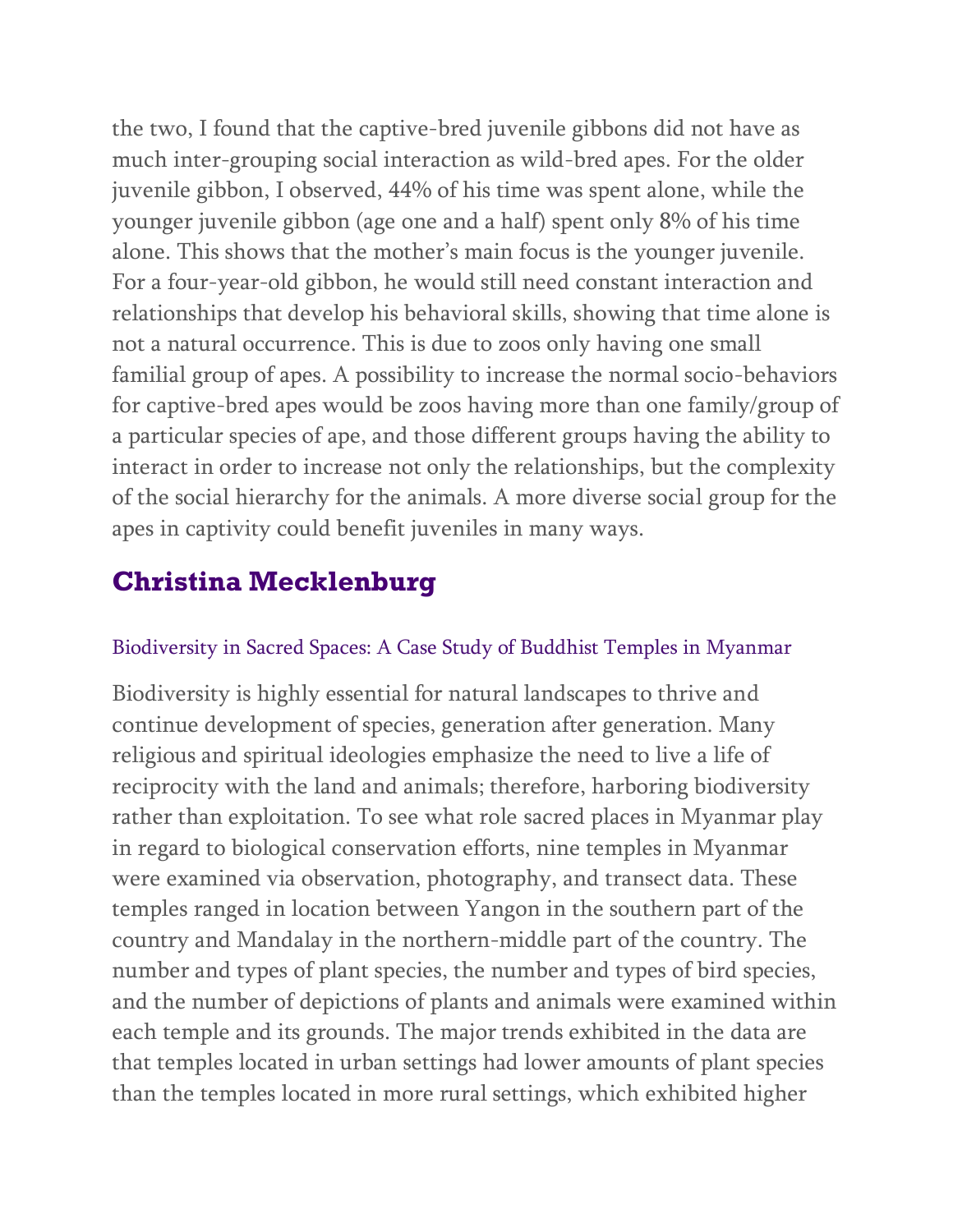amounts of plant species. Bagan exhibited the most bird species, as well as the highest number of total species exhibited when the total numbers of bird and plant species were combined. The data collected is being analyzed further to determine statistical significances within the data sets, as well as to determine whether sacred places in Myanmar seem to harbor biologically diverse environments. If the analyzed data confirms that sacred places in Myanmar harbor biodiversity within their jurisdictions, then this may indicate an influential means of spreading information in regard to the important concepts of conservation and preservation of natural environments in Myanmar.

# **John Motte**

#### Evoking Two Senses: Julia Margaret Cameron's Revolutionary Ties to Synesthesia

In this paper, I will argue the connection between the wet collodion process, used by 19th century photographer Julia Margaret Cameron, and how it evokes the idea of sound. I will focus on two photographs she titled, Whisper of the Muses and The Echo. The argument will be made that the presence of light, in photography, is just as crucial as its absence. In order to gain a sense of depth in sound, there needs to be an absence of said sound in specific places, in order to fully appreciate the sound that you do hear. The exact same can be said about the collodion process, considering the need for an absence (and presence) of light in specific areas, in order to achieve an optimal finished product. This idea of synesthesia was embraced by avant-garde artists at the time, such as James McNeill Whistler, Vincent Van Gogh, and Paul Gauguin, who explored the similarities between color and sound. I will be arguing on behalf of the relationship between the wet collodion process and sound. Sound is born as a unique phenomenon, which exists in its own real time, never to be repeated exactly the same way twice. Photography takes on the task of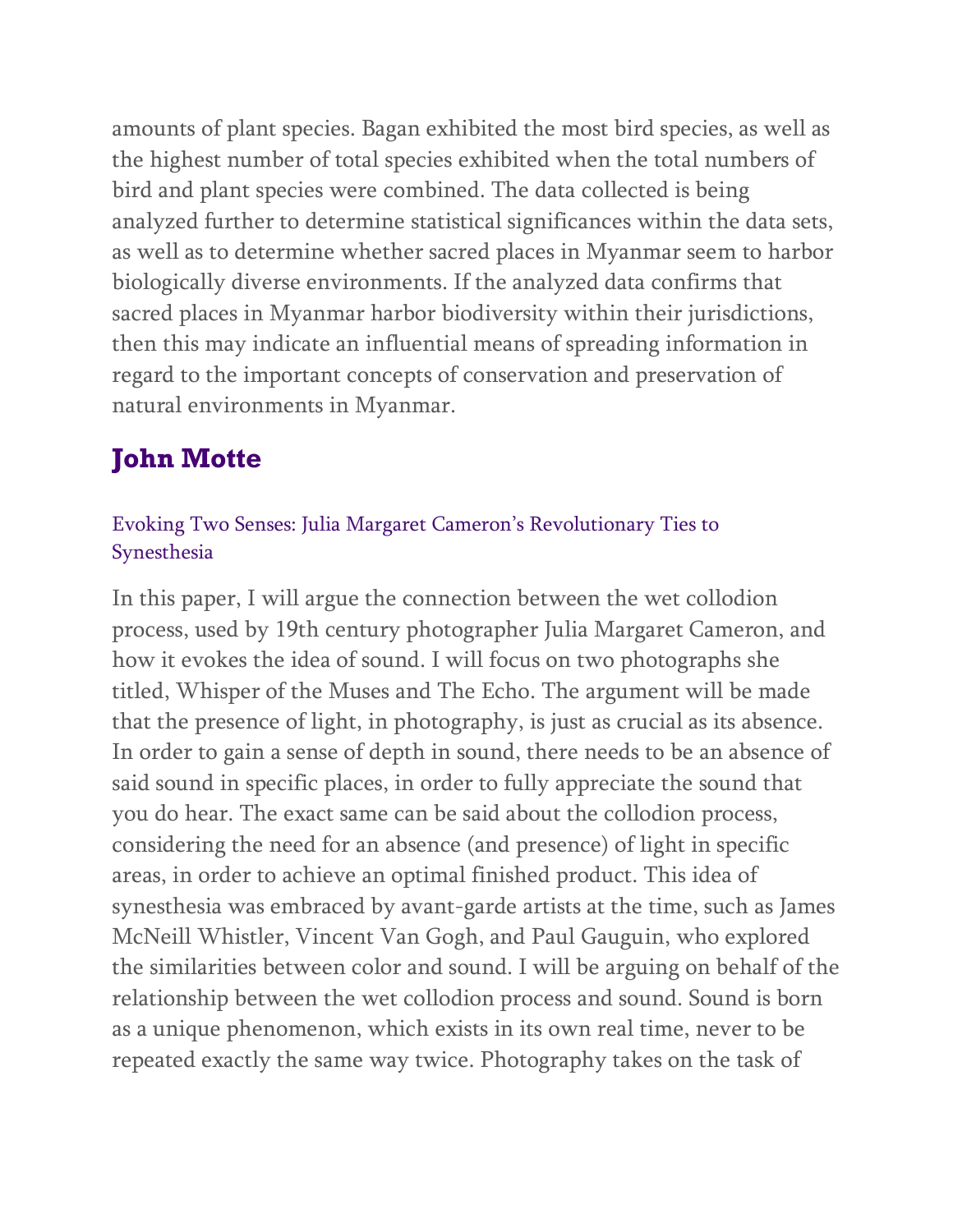encountering equally unique moments in time and makes it possible to revive these unique moments in the form of photographs.

### **Ryan Nakamura and Rachel San Angelo**

#### Determining the Nature of the Antibacterial Properties of Traditional Chinese Herbs and Fungi from the Yunnan Province

The Yunnan Province is well regarded as one of the most biologically diverse regions in the world. This southeastern region of China has avoided glaciation throughout many of history's ice ages, which has allowed the region to sprout vegetation and fungi that are unique to the area. Herbs and fungi have been used for medicinal applications in traditional Chinese medicine as early as the Shang dynasty (14th - 11th century B.C.). Although these medicines are well documented in Chinese manuscripts, the chemical mechanisms behind how they work are not as well understood. Homeopathic medicine can be an affordable, renewable, and less toxic alternative to western medicine pharmaceuticals. Therefore, it would be useful to explore the medicinal properties of these herbs and fungi that have been used in traditional Chinese medicine for centuries. Eight different herbs and fungi were collected from various medicinal shops in the Yunnan Province and will be tested for their antibacterial capacity. The chemically active components of the herbs and fungi will be extracted using various organic solvents through steam extraction. The purity and identity of these chemicals will be determined through spectral analysis. Plates of various bacteria will be treated with and without these chemicals utilizing the disc diffusion method to determine the nature of their antibacterial properties.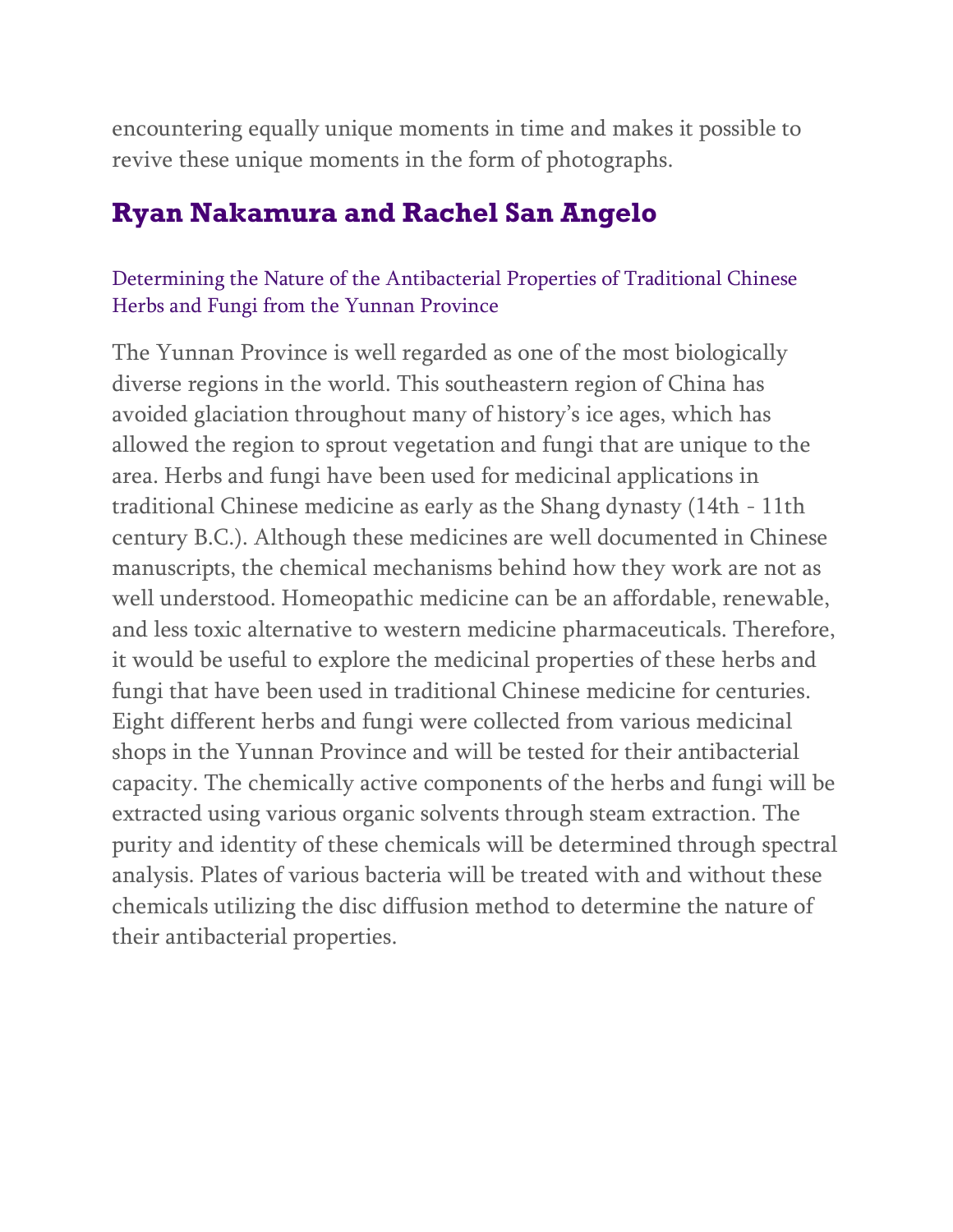### **Juan Navarro and Robert Kaaret**

#### Response of Mangrove Species to Salinity Changes in the Mai Po Nature Reserve

Mangroves worldwide are under threat due to the massive effluent pollution, habitat loss, and land conversion that their coastal habitats undergo. These unique plant species serve a key role as primary producers by providing for the abundance of wildlife in their ecosystem. Mangrove disruption can prove devastating for all of the trophic levels within an ecosystem. Due to this urgent concern, our team sought to investigate how successful three mangrove species were within the Mai Po Reserve in Hong Kong in terms of stomatal conductance and water potential. The reserve was originally a collection of tidal shrimp ponds, known as gei wai, used for aquaculture practices. Now, it is mainly managed for roosting and migratory birds. Mai Po contains a few ponds with introduced freshwater, many brackish water gei wai and an intertidal zone connecting to the eastern shore of Deep Bay. Our team used stomatal conductance and water potentials as measurements of three mangrove species' success within these three different locations. Our three species of mangroves were Aegicirus corniculatum, Kandelia obovata and Acanthus illicifolius (Spiny Bear's Breech). Our team chose to sample two freshwater ponds (18 & 19), four gei wai (12,13, 14 & 16/17) and the intertidal zone. For each location, we sampled a total of nine plant individuals of each species except for when these were absent. We hypothesized that the three species would have the highest stomatal conductance and water potential rates in the intertidal zone because of the natural tidal flushing. Furthermore, we expected individuals in the freshwater shrimp ponds to have the lowest measurements since this location had the most human intervention. Mean stomatal conductance indicated that Kandelia and Aegicirus preferred the brakish gei wai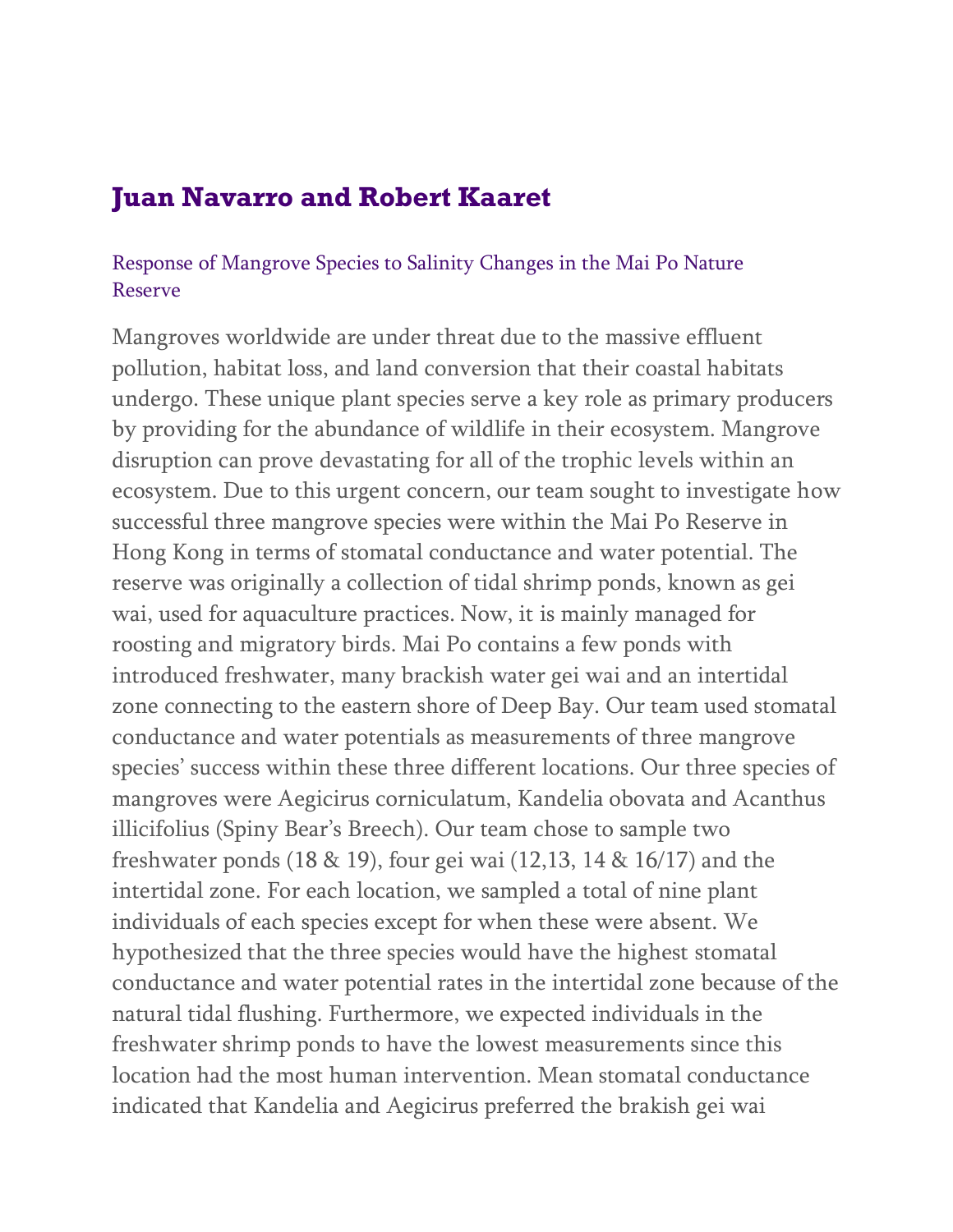overall. The pre-dawn water potentials for Kandelia and Aegicirus were lower within the freshwater ponds, in contrast to Spiny Bear's Breech. Spiny Bear's Breech also had a low mid-day water potential in the freshwater pond. The results disprove our hypothesis that the intertidal zone would be heavily favored by all three species. However, the low stomatal conductance and water potentials within the freshwater ponds indicate that freshwater conditions prove unfavorable to all three mangrove species. These results recognize the detrimental effect that freshwater ponds can have on mangrove species worldwide. Therefore, it is pivotal that Mai Po and other wetland reserves address this growing concern for the preservation of both mangroves and the species that rely on them.

### **Carmela Nevarez**

#### Perceptions of Success in Intact or Non-Intact Families

Many sociological researchers perceive that nuclear or intact families are the best type of family for an individual to grow up in since the individual can easily have stability and all that is required to grow successfully. A nuclear or intact family consists of a family with two intact parents, and a non-intact family usually refers to being raised by just one parent. Instability is an added stressor to a child living in a non-intact family, and can inhibit them from reaching success in life. Do individuals who grow up with an intact family have an advantage in terms of success over the individuals that grow up with a non-intact family? Surveys and interviews were conducted at a small liberal arts college in Southern California to further understand this question. The surveys were sent to the student email list and responses were submitted online. The interviews were done on a word of mouth basis. Both the interview and survey results suggest that people who grow up with an intact family perceive themselves to be more successful. These individuals perceive themselves as more successful since they are confident with themselves. This confidence could have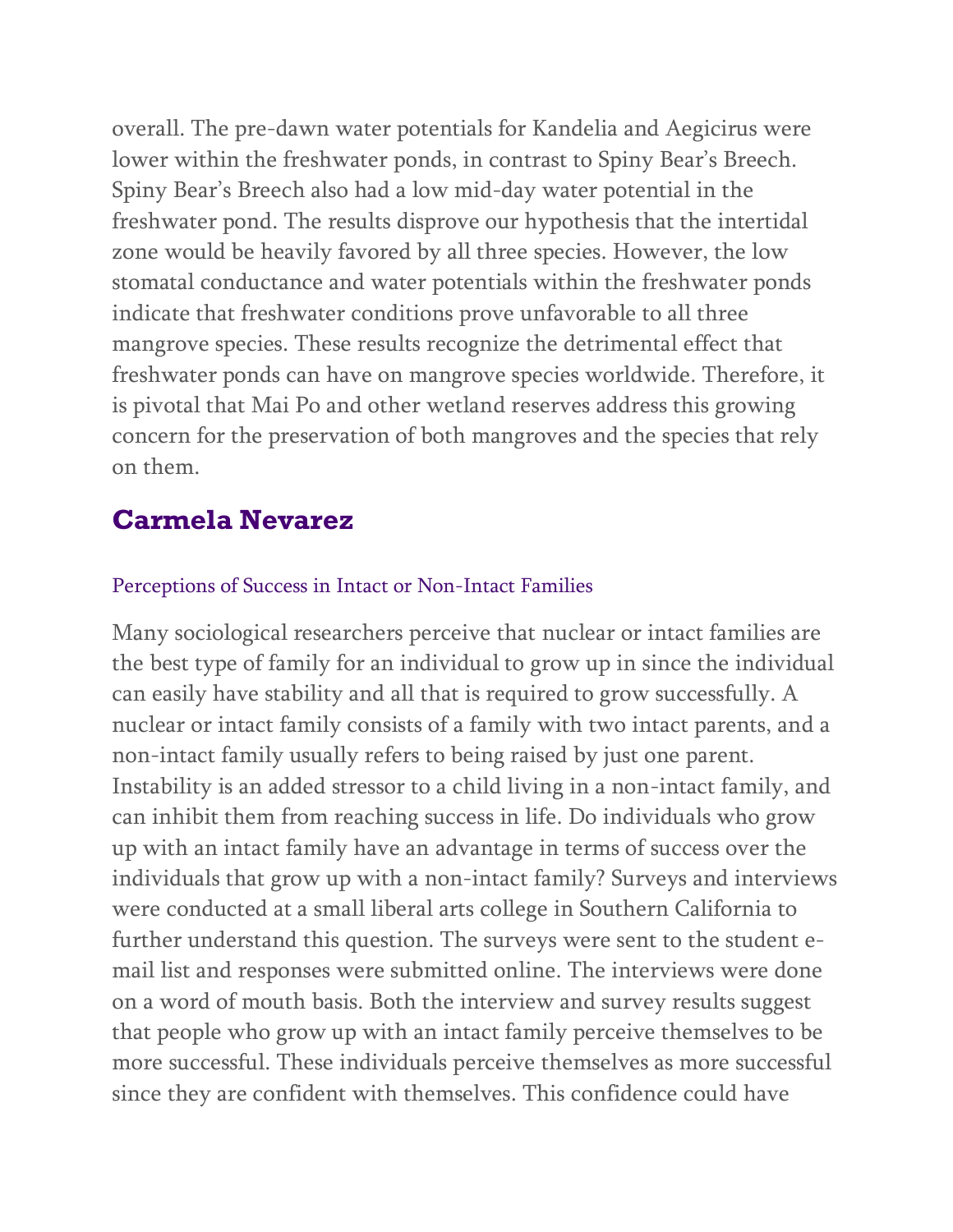arrived from the attention of both parents. Comparing the literature review with statements gained through interviews and survey results, the study shows that people perceive themselves as successful when coming from an intact family.

### **Mandie Nuanes**

#### Sixteenth-Century Ottoman Court Culture and its Effects on the Appearance of Women's Voices in Court Records

The 1960 Ottoman court records (sijills) have revised the history of women in the Middle East and North Africa, since the records indicate a rejection of conventional wisdom that women were passive victims of a patriarchal court system. Therefore, it is known that women's voices can be found throughout the sijills. To think that women's voices appear in court records solely because women recognized their own autonomy, and thus, refused to be silenced would be too simplistic. My research poster argues that court culture that existed in the Mamlukid period gets carried over into the sixteenth-century Ottoman court system, and the amalgamation of the two cultures creates a culturally adaptive, meticulous form of record keeping. By looking at court procedures I will attempt to understand not only the effects of the sixteenth- century Ottoman court culture on women, but more specifically, why women's voices were recorded at all let alone with precision.

## **Marissa Ochoa**

#### Biodiversity in the Religious Iconography of Myanmar

In the pagodas of Myanmar, the most prominent figure is the Buddha, who is often placed at the center of a shrine or room. On either side of his image, he is frequently surrounded by smaller figures, and at the base of the shrine, lions and nagas stand guard. The pagodas of Myanmar range in age from 500 years BCE to the late 20th century, but the peoples'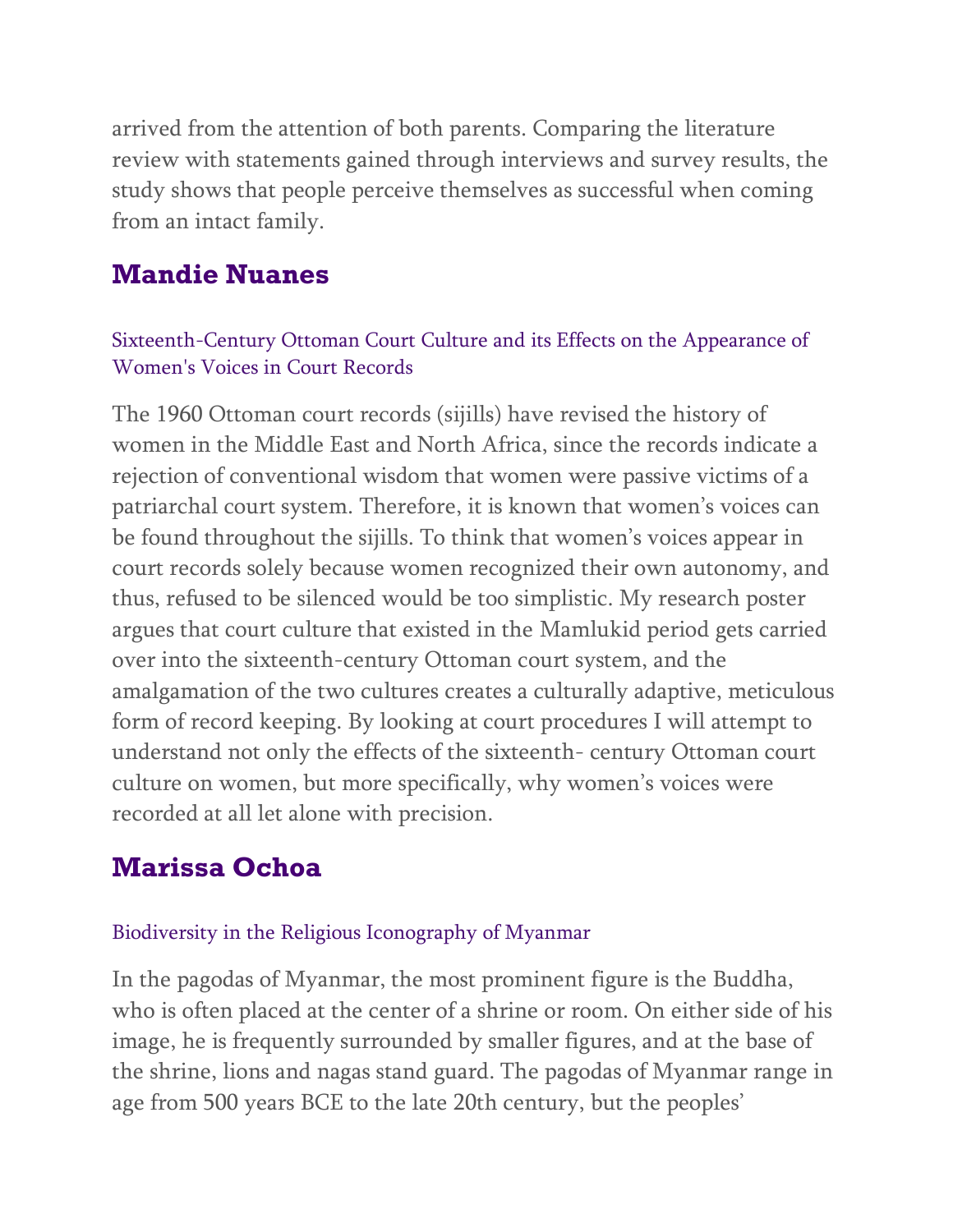dedication to them have not wavered, despite their locations. While some are found within heavily populated cities, others are located in more isolated, natural landscapes. We hypothesized that increased biodiversity surrounding a pagoda would lead to decreased nature imagery, while decreased biodiversity would increase the number of plant and animal depictions. To test our hypothesis, we documented and photographed nature imagery from nine different pagodas throughout the country. We have currently analyzed over 2,000 photographs, and still intend to add more images. Religious iconography was tallied at each site based on organism type (plant vs. animal), the medium used (gold, jade, wood, etc.), and its purpose (narrative, decorative or ritualistic). Pagodas were categorized on a spectrum of "imposed", where natural features were kept intact, versus "embedded", where nature is lost within the shrine. We found that Shwedagon and Sam Buddhe Phaya, an extreme representation of embedded pagodas, surrounded entirely by cities, had the highest number of nature images depicted throughout the shrines and temples. On the opposite end, Bagan and Laykyun Sekkya, imposed spaces enclosed in dry forests, had the lowest number of depictions. However, plants were more often depicted then animals at nearly every site, and stone was the most popular medium utilized.

## **Cassandra Olvera**

Inflammatory Bowel Disease (Ulcerative Colitis and Crohn's Disease) Increases the Risk of Colorectal Cancer through Constant STAT3 Activation of TNF-α, IL-6, and NF-kB

Colorectal cancer (CRC) has been one of the top deadliest cancers in the world affecting people. According to the American Cancer Society, the death rate for individuals with CRC was predicted to be 595,690 deaths in the U.S. for 2016. Treatments for treating CRC are 5-fluorouracil, leucovorin, and oxaliplatin, which target DNA to inhibit further proliferation. Resistance has been observed to develop in some treatments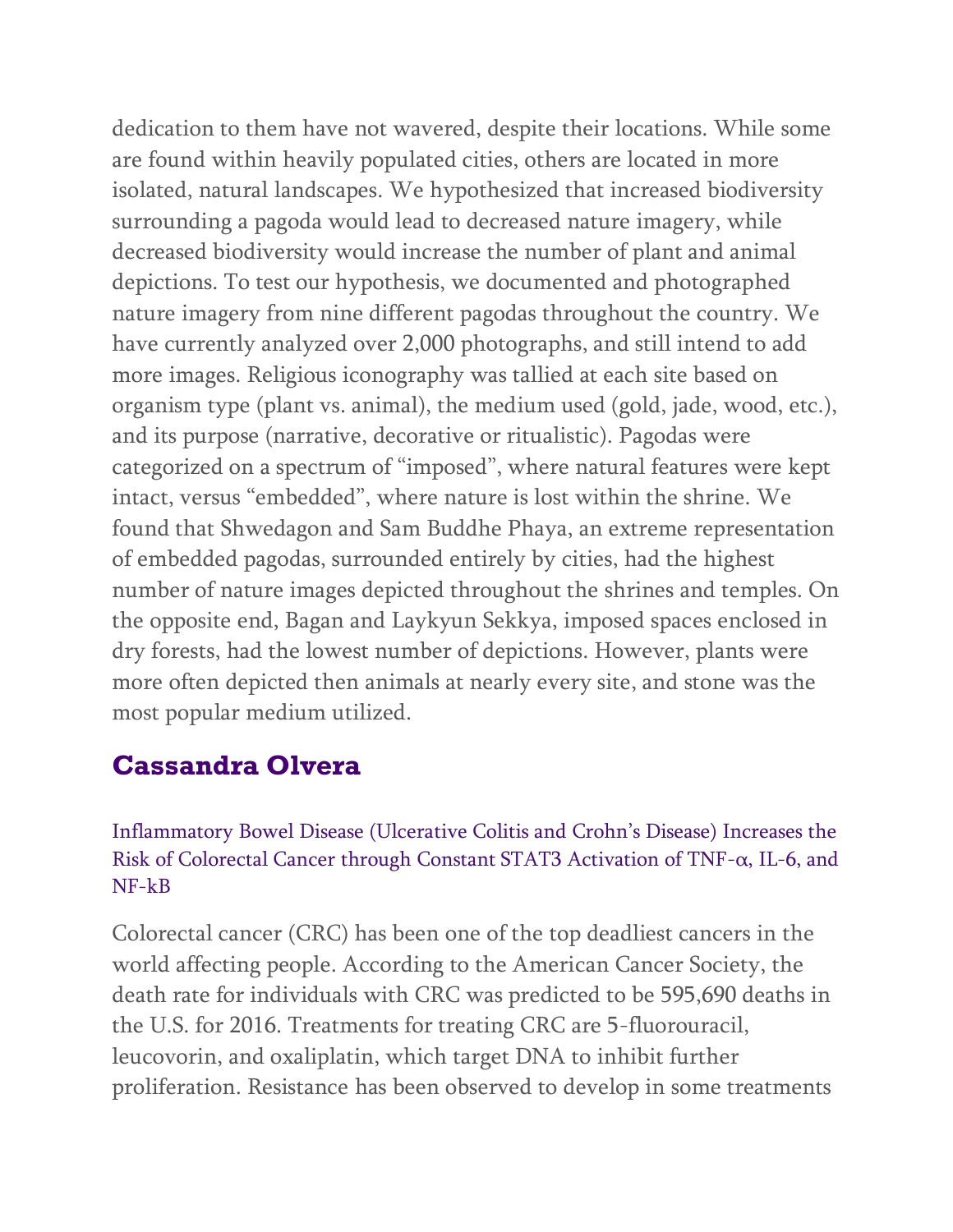alone, however, the success of combination treatments has increased interest in research to find alternative treatments that will prevent and destroy the continuation of CRC. Inflammatory Bowel Disease (IBD), whose subcategories are, Ulcerative Colitis and Crohn's Disease, have been found to increase the risk of CRC due to its prolonged inflammation of the intestine. IBD is an autoimmune disease that starts attacking itself due to mutagenesis and a disorder of the immune system, where the digestive system and intestines are constantly inflamed. Several studies show that severe inflammation can then lead to abnormal cell formation, known as dysplasia or precancerous cells that can become cancerous over time. Previous studies have shown that the risk of CRC increases with both IBD conditions by 10 percent to 15 percent compared to patients without IBD. It has been found that during inflammation, triggered by IBD, myeloid cells of the lamina propria release pro-inflammatory or anti-inflammatory cytokines triggered by NF-kB. TNF- $\alpha$  is a cytokine that triggers the formation of pre-malignant intestinal epithelial cells and tumor formation in the presence of IL-6 that works by stimulating pre-malignant cells to proliferate and survive in a microenvironment as long as NF-kB is continually activated. TNF- $\alpha$  can invade and damage DNA by producing mutations, induce angiogenesis, avoiding apoptosis, and becoming resistant to anti-inflammatory cytokines. STAT3 is a signal transducer and activator of transcription 3, which is expressed and encoded by the STAT3 gene in humans. Patients that develop IBD at an early age most likely develop CRC later on if no treatment is received. It is hypothesized that TNF- $\alpha$  and IL-6, secreted during severe inflammation through IBD can trigger CRC malignant cell and tumor formation through over expression of the transcription factor, STAT3. Here, we demonstrate a meta-analysis of data, which shows that IBD increases the risk of CRC, whose cells trigger inflammatory cytokine responses through activation of NF-kB; this increased inflammatory response triggers an overproduction of cell growth and survival by the avoidance of apoptosis through STAT3, which can lead to the development of CRC.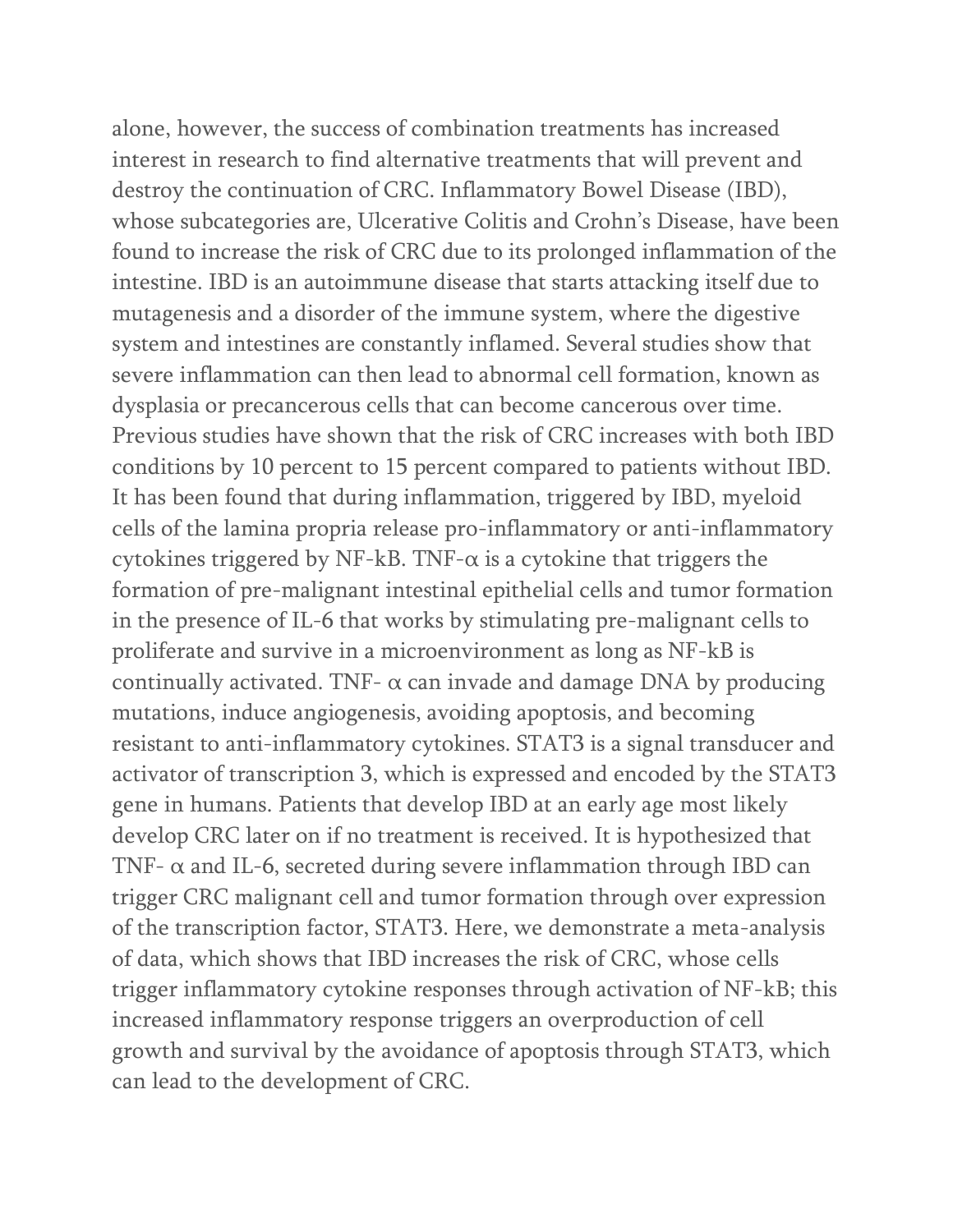## **Ariana Ornelas and Robert Kaaret**

Effects of Elevation Above the Thalweg on Species Composition, Water Potential, and Stomatal Conductance in the California Sycamore, Arroyo Willow, and Mule's-Fat in the Angeles National Forest.

Plant species occurring in periodic or permanent inundation by shallow water are considered to be characteristic to wetlands. Species which occur in wetlands are often subject to highly variable moisture conditions and exercise different mechanisms in order to tolerate these conditions. In this study, we consider how elevation above the thalweg effects species composition, water potential, and stomatal conductance in the California Sycamore (Platanus racemose), Arroyo Willow (Salix lasiolepis), and Mule's-Fat (Baccharis salicifolia) in Monte Cristo Creek, in the Angeles National Forest. To determine density, we conducted a survey of woody plant individuals occurring along a 62 meter transect from the thalweg to the edge of the bank using  $1\times12$ -meter plots. Of the 148 individuals surveyed, 54 were indicators of wetland. A frequency analysis determined only some areas along the transect to be considered wetland. Individuals occurring further from the thalweg are prone to experience less water and, as a result, increased water stress. However, pre-dawn and mid-day water potentials demonstrated no significant differences as elevation above the thalweg increased. The behavior of individuals as they respond to water stress can be analyzed by their stomatal conductance. Stomatal conductance measurements of the Arroyo Willow were taken every two hours. Arroyo Willow occurring at 36 meters had higher stomatal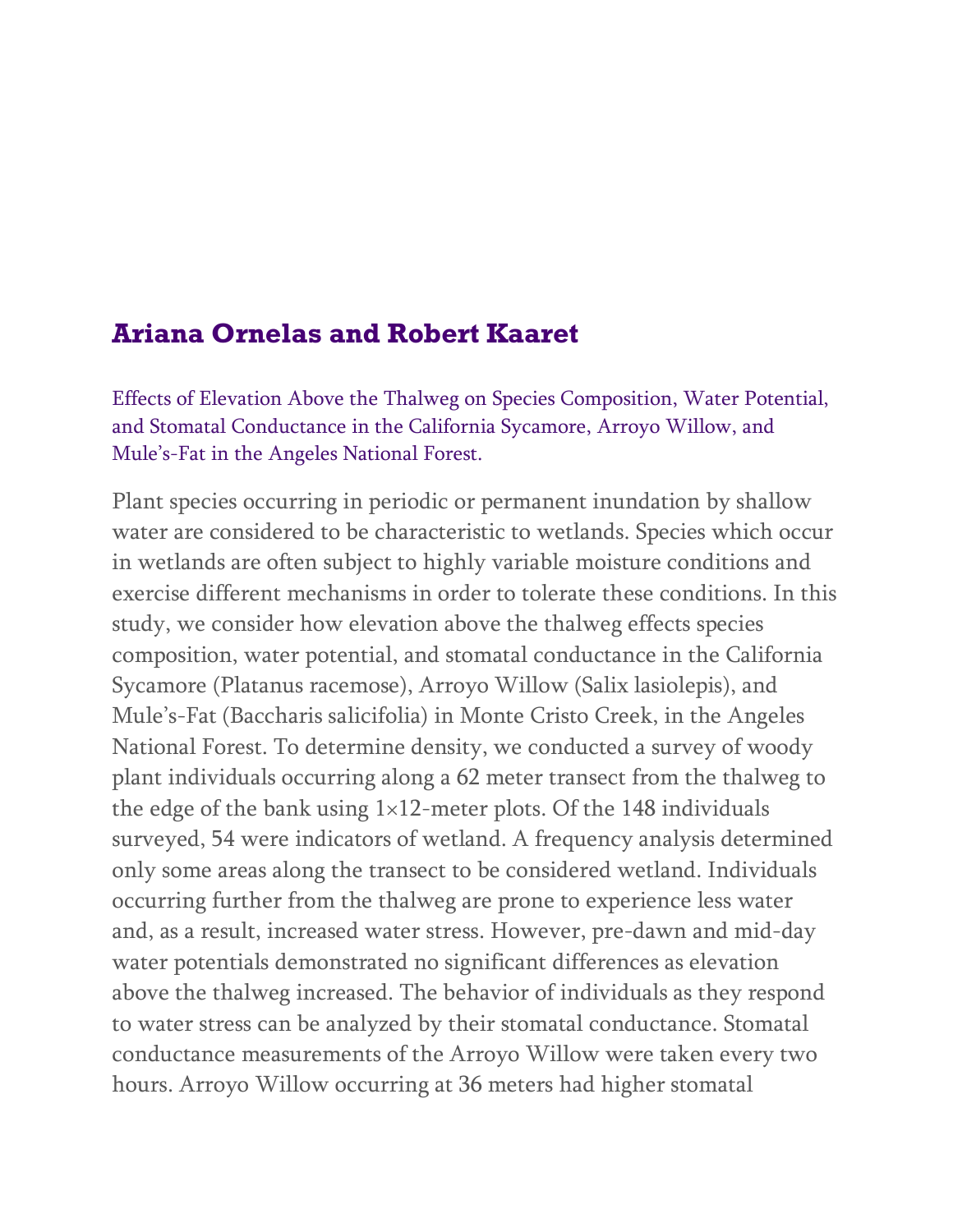conductance than those occurring at 12, 20, and 46 meters. Although the Arroyo with the highest stomatal conductance occur at 36 meters, their change in elevation actually places them closer to the thalweg.

## **Abimael Osorio**

#### Regulated Spaces and Meaning in Downtown Los Angeles

Space is the physical manifestation of socioeconomic conditions that governs people's interactions. Boundaries are created along wealth lines, expressing racial and economic divisions, with groups of people with greater economic power expressing their boundaries with greater distinction. The denizens of Downtown Los Angeles, including the homeless, bus riders, pedestrians, and drivers, all navigate an environment constructed by great economic and political powers. I wish to understand how these spatial expressions of boundaries manifest themselves in Downtown Los Angeles, and how they influence the interactions that individuals have in navigating this environment. In this study I employ phenomenological observation of the city space, taking care to note the fine distinctions between private and public space, the actual and metaphorical signs that serve as reminders of appropriate behavior in a given environment, and, most importantly, how regulatory structures govern that space. Furthermore, the non-white population of Los Angeles has had a historically bad relationship with governmental structures that enforce regulations on space. One of my central research questions, then, is has this history of conflict affected the private regulatory structures that govern Downtown Los Angeles? Likewise, does this history visibly affect interactions that denizens of the city might have with the municipal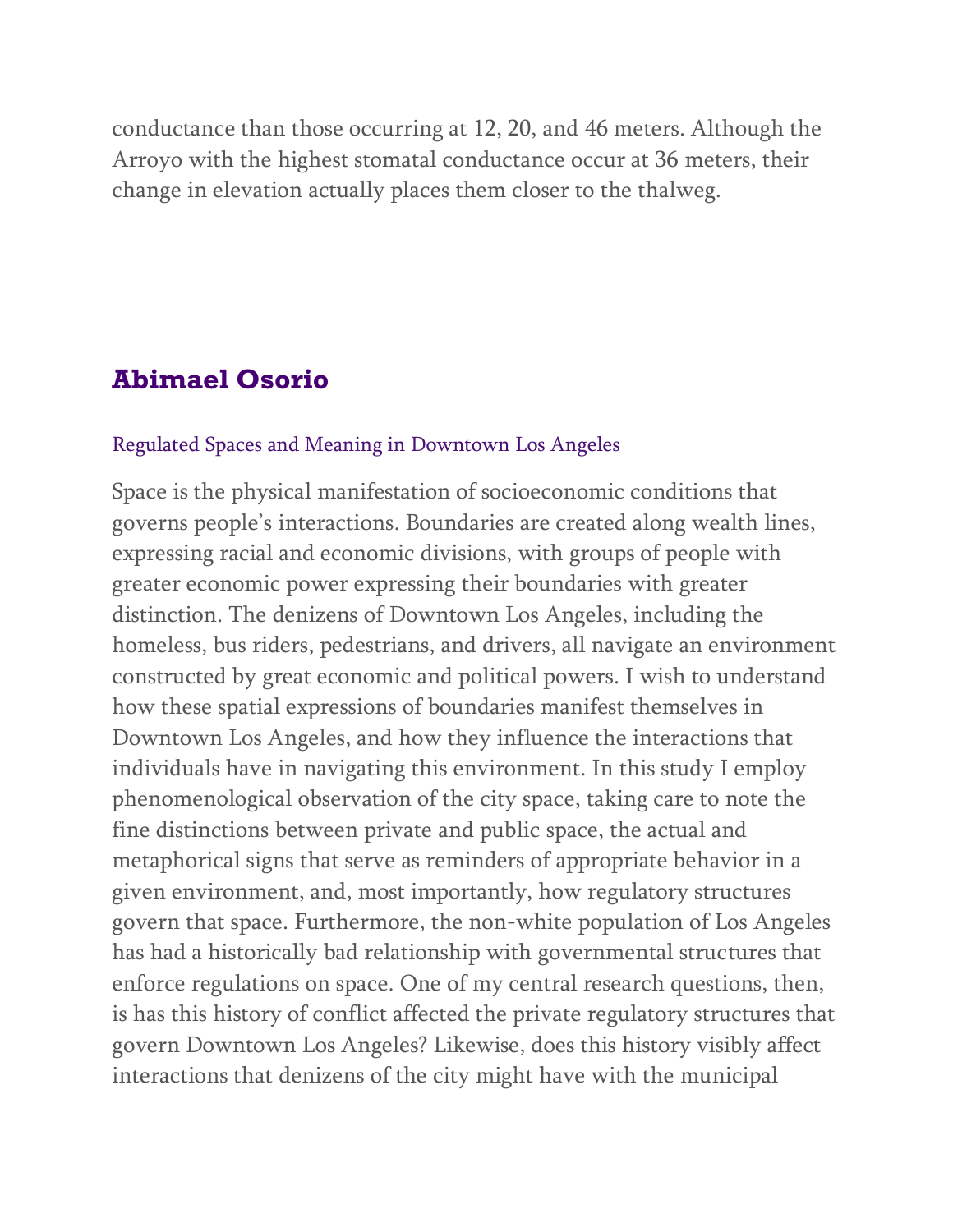district? I have found that the internal districts within Downtown segregate populations into defined locations. Additionally, observations regarding what roles governmental or private regulations play in this have shed light on this phenomenon of segregation and incredible alienation between the different peoples of Downtown Los Angeles.

## **Colleen Perez**

#### Factors Affecting Parent Involvement in Elementary and Middle School Years

Parent involvement in a child's education has consistently been found to have a positive association with a child's academic success profoundly during early and middle childhood years. Research concluded that demographic factors contribute to the variance in involvement in a child's education during elementary and middle school years. This review of literature puts into perspective the ways in which demographic factors, such as parental education levels, socioeconomic status, ethnicity, age and gender promote and inhibit parental involvement during these earlier years of schooling. From these demographic factors, research suggests that parental education level and socioeconomic status showed more significant correlations to academic achievement in comparison to ethnicity, age, and gender. The research literature primarily focuses on maternal involvement, future studies need to expand their models to include the involvement of the father-figure and extended family members.

## **Abby Pittman**

The Wiles of Women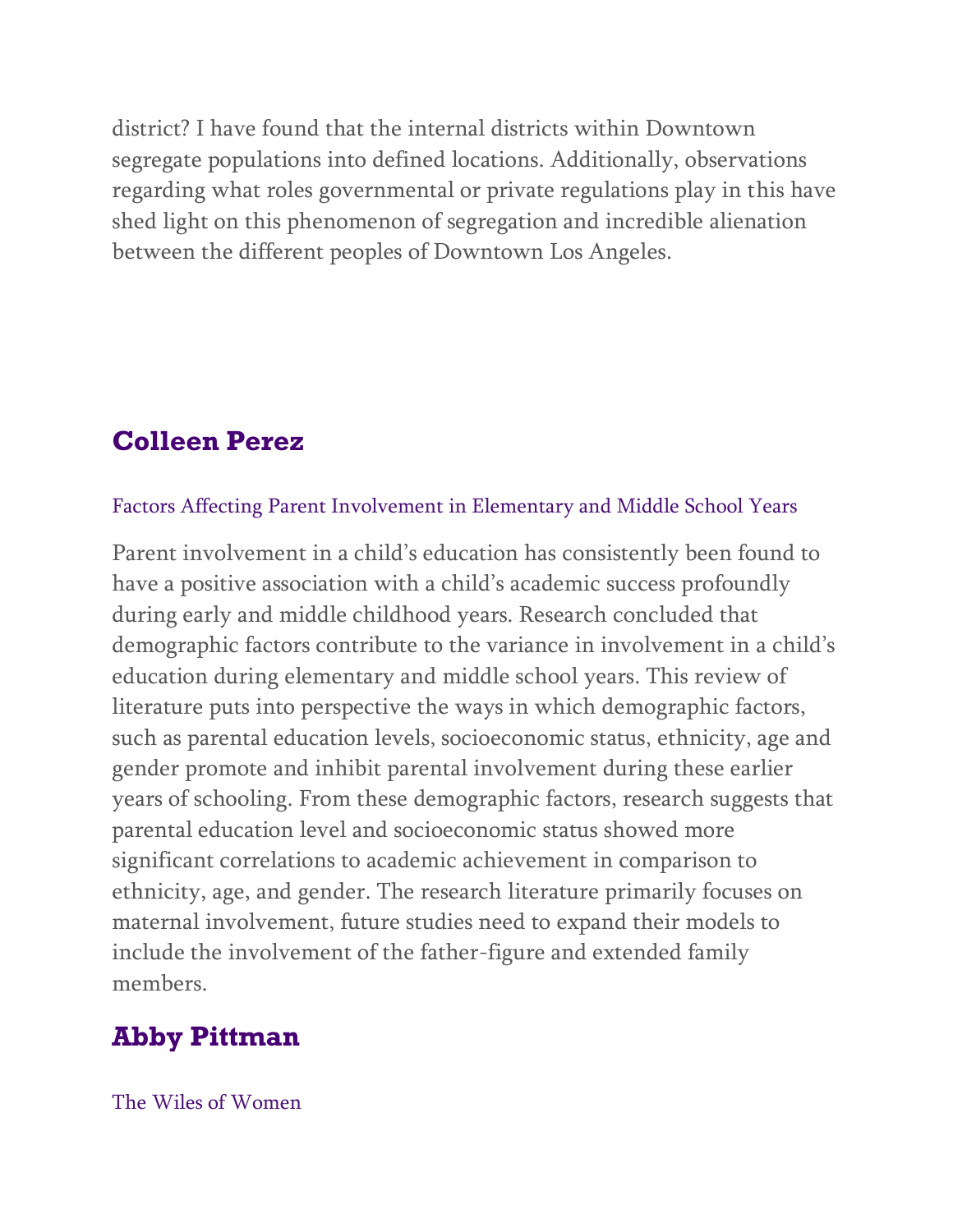The Arabian Nights is a compilation of oral stories from the Middle East and South Asia that were first translated and compiled into French by the Orientalist Antoine Galland between 1704 and 1717. Through a powerful frame story, The Nights reconstruct prevailing medieval Muslim morals and values, especially on the subject of female sexuality. The frame story follows a king Shahryar, whose heart has been hardened by the adultery of his wife; cuckolded, Shahryar murders his wife and her slaves, then declares he will marry a new virgin every night, then kill her at dawn. This went on and on until Scheherazade, the main female protagonist and the vizier's daughter came up with a plan to save the women of the land. She would tell the king a story each night, stopping at the climax of the story, allowing her to live another night to finish the story and begin anew. Eventually, she conceived, and the pair fell in love because of Scheherazade's wit and cleverness. The tales end with redemption, a welltrodden path found in many religious traditions, including Islam. Oozing with sensuality the tales are full of exploration of human sexuality within almost every bawdy story. The Nights seem to characterize female sexuality as chaotic and disruptive. At times, the language of The Nights, much like the Qur'an, the central religious text of Muslims, appears patriarchal. A closer examination reveals, however, that the role of women in The Nights is as complex as the role of women portrayed in the Qur'an. I will draw comparisons between the Qur'an, analyzing the verses pertaining to adultery and sexuality, specifically 24:2, 24:3, and the Arabian Nights, exploring specifically the wiles of women introduced in the frame tale.

## **Jennifer Preciado and Kay Sanders**

#### Faculty Mentor: Kay Sanders

The Effects of Child Poverty on Academic Achievement from Early Childhood to Elementary School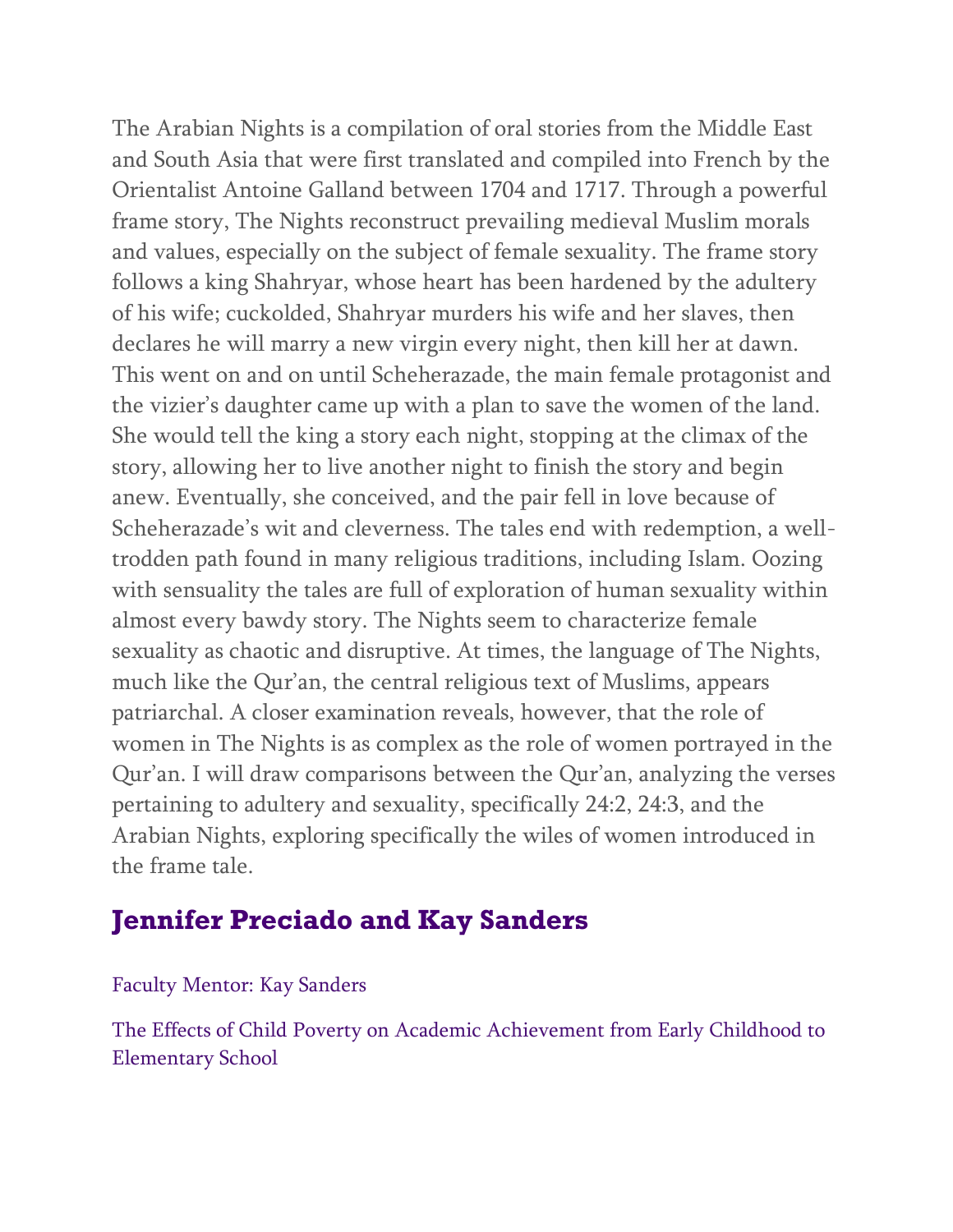Studies have shown that students consistently underperform when living at or below the poverty line. The 2017 Federal Poverty Level for a family of 4 is defined at \$24,600 of yearly income. This encompasses about 21% of children currently enrolled in US school systems. Low-income students earn lower grade point averages and test scores as related to their peers, stifling academic success. Academic achievement can be measured in terms of grades, GPA scores and end of the year exams. A family's socioeconomic status is so influential it can define how a child will perform in school. There are many states which have begun increasing education research initiatives, including longitudinal research, in order to identify to what extent poverty impacts academic success. The purpose of this review is to outline the effects of poverty on academic achievement, as well as share findings on how a child's socioeconomic status directly impacts their test scores. With the research that has been found, results have varied from state to state and amongst income groups. The hindering effects of poverty appear to compound as students advance through subsequent grades and pursue higher education. Further research can serve to identify ways to help low income families with underperforming children. Additionally, methods for allocating education funding which targets low income districts and students can be supported through this research.

## **Andrea Quiroz**

### Extracting Key Elements from Yelp Reviews Using Probabilistic & Statistical Methods

Online reviews have greatly influenced the way we, as consumers, behave. In a time in which 60% of consumers read restaurant reviews either occasionally or regularly, and 74% trust a business more after reading positive reviews, review content for restaurants is highly of interest to examine. This paper presents how the application of TF-IDF and Multinomial Naive Bayes to review text can create an alternative way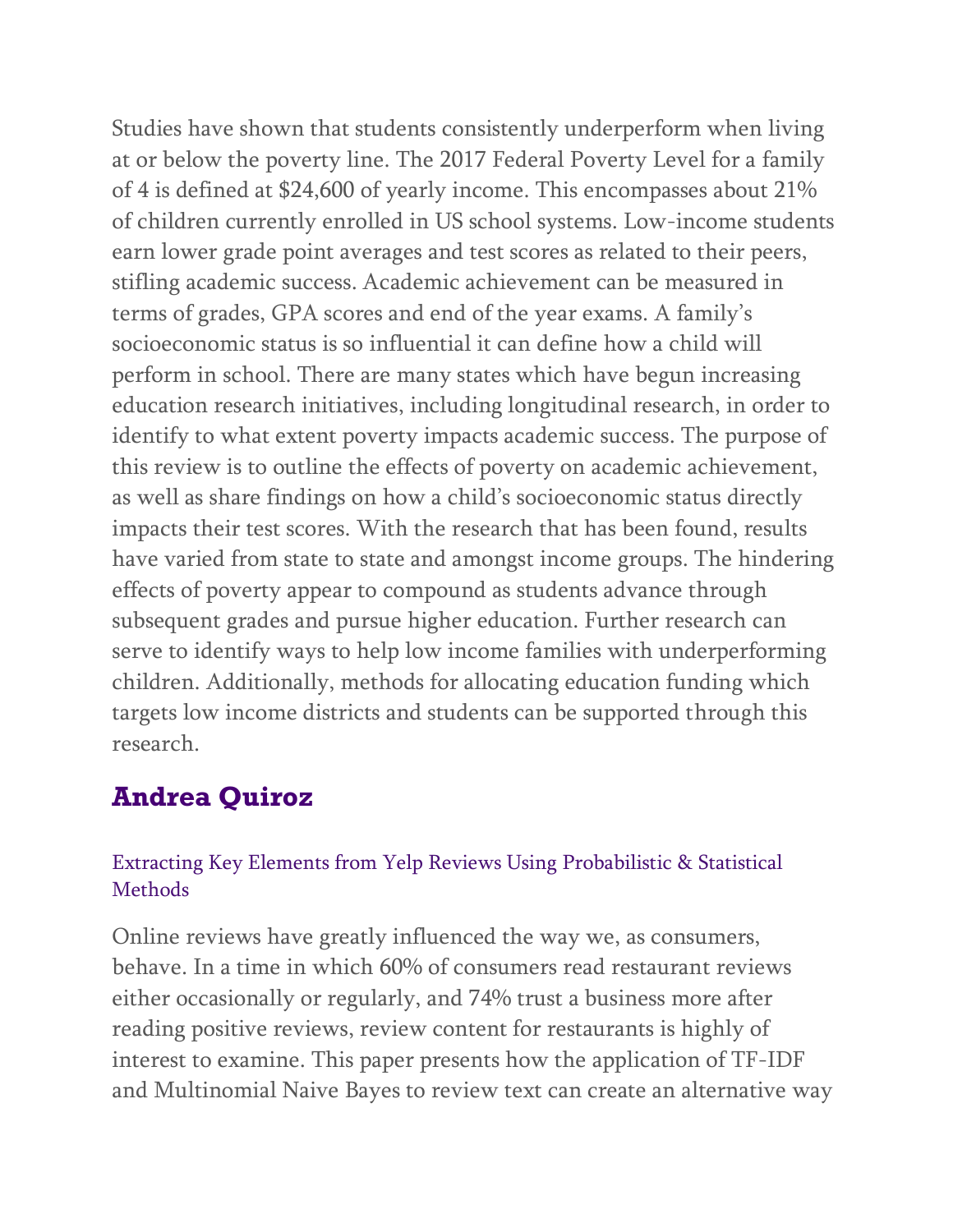for users to find restaurants that stand out from a corpus. TF-IDF weights are examined closely in how they function to produce relevancy scores of words to documents. For evaluating sentiment, Multinomial Naive Bayes is the popular choice because of its ability to perform well with varying vocabulary sizes. It was found that a combination of these two functions can provide excellent recommendations based solely on review text.

# **Rilind Radoniqi**

### The Effects of Early Developmental Exposure of Chlorpyrifos on the Nervous System of Danio Rerio (Zebrafish)

Acetylcholinesterase is an important enzyme that breaks down acetylcholine and other choline esters that function as neurotransmitters; it hydrolyzes acetylcholine and cleaves it into choline and acetate. Like other major enzymes within the human body, there are different antagonists that can inhibit the activity of acetylcholinesterase. Organophosphate pesticides are a group of potent irreversible inhibitors of acetylcholinesterase, preventing this enzyme from deactivating acetylcholine at the cholinergic synapse. In this study, the organophosphate pesticide Chlorpyrifos (CPF) and its bioactive oxon (CPO) are used to examine their impact on the development of cholinergic nervous system of Zebrafish (Danio rerio), a widely used developmental model. Zebrafish embryos are exposed to sub-lethal concentrations of pesticide,  $10 \mu M$  of CPF and  $1 \mu M$  of CPO (embryos were fixed in four percent PFA at 12, 24, 36, 48, 50, and 72 hpf). To detect any cytoarchitectural changes caused by exposure to CPF and CPO, ChAT positive neurons are visualized via whole mount immunohistochemistry and confocal microscopy. Preliminary results show differences in the cytoarchitecture of spinal neurons. However, additional trials are ongoing to confirm and extend the preliminary results and elucidate the impact of CPF and CPO on the development of Zebrafish nervous system.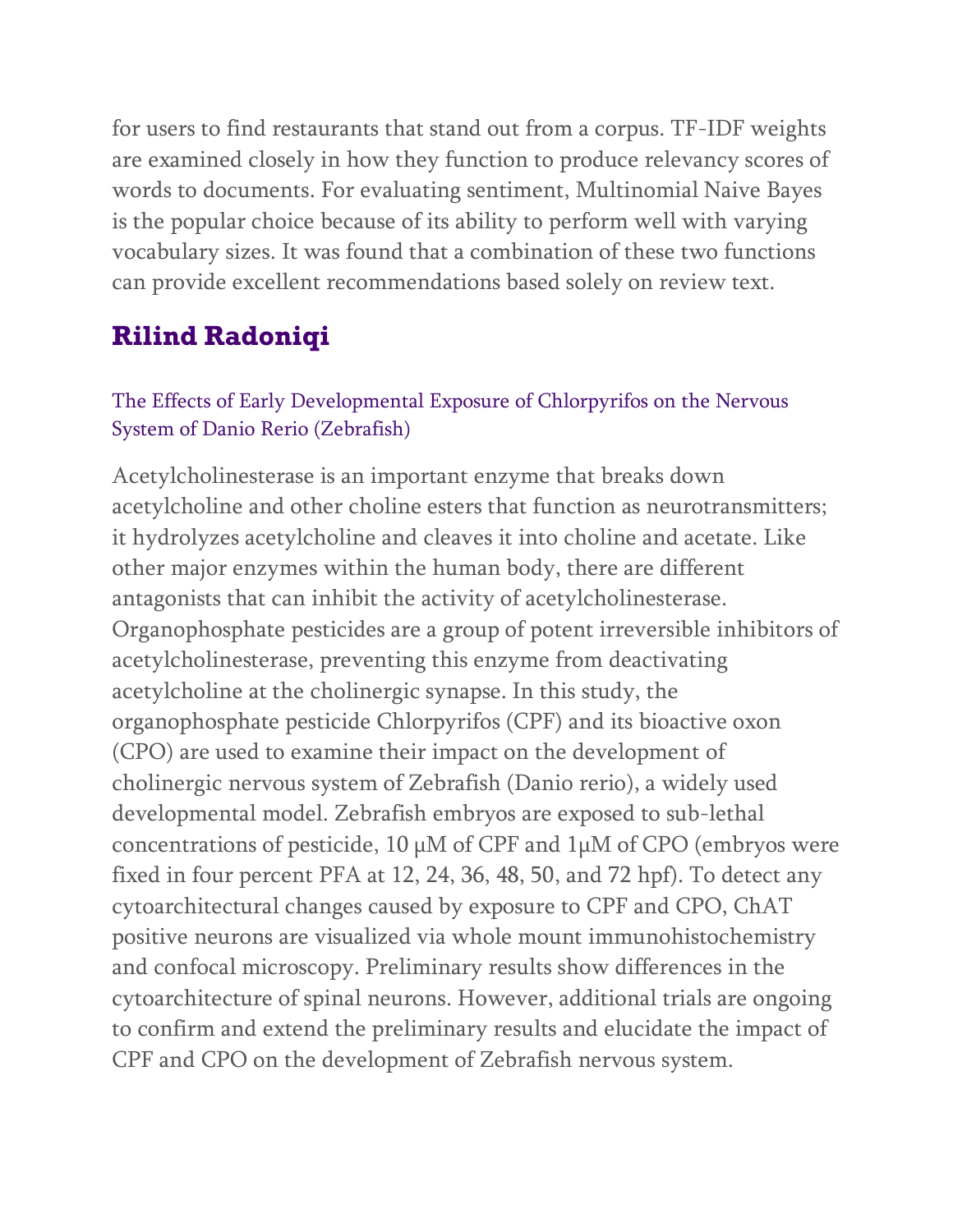# **Jacob Raynaud**

### Faculty Mentor: Ann Kakaliouras

### Success and Leadership Skills in College Athletics

Many Americans are infatuated with the idea of going to college to get a job you love and that also pays well, but they also do not realize that high paying employers are looking for graduates with a certain set of leadership skills. Leadership skills are a huge benefit when looking for any job, especially high paying ones such as engineering as well as business job employers look to hire employees with quality leadership skills and a sense of wanting to be successful. This project investigates student athletes at Whittier College, their conceptions of success, and how they obtain leadership skills. I have gathered data from interviews and surveys of baseball team captains and players, which brought me to two main conclusions. First, understanding what leadership skills student athletes learn, how they learn them, and from whom they learn them. I further support this claim with eight interviews and twenty-eight surveys of Whittier Baseball players, three interviews in which I questioned former captains who have graduated. These interviews as touched upon in my analysis section, deeply discuss the correlation between the leadership skills they learned playing baseball at Whittier and how their new bosses want to hire these unique individuals. Second, this project suggests how those skills that athletes learn increase student athletes' chances at finding a high paying job they desire after college as discussed in my literature review and analysis section of my paper.

# **Kaela Reisfelt**

### Untitled Project

Divorce is considered to be a significant risk factor in the development of children, specifically in their development of internalizing and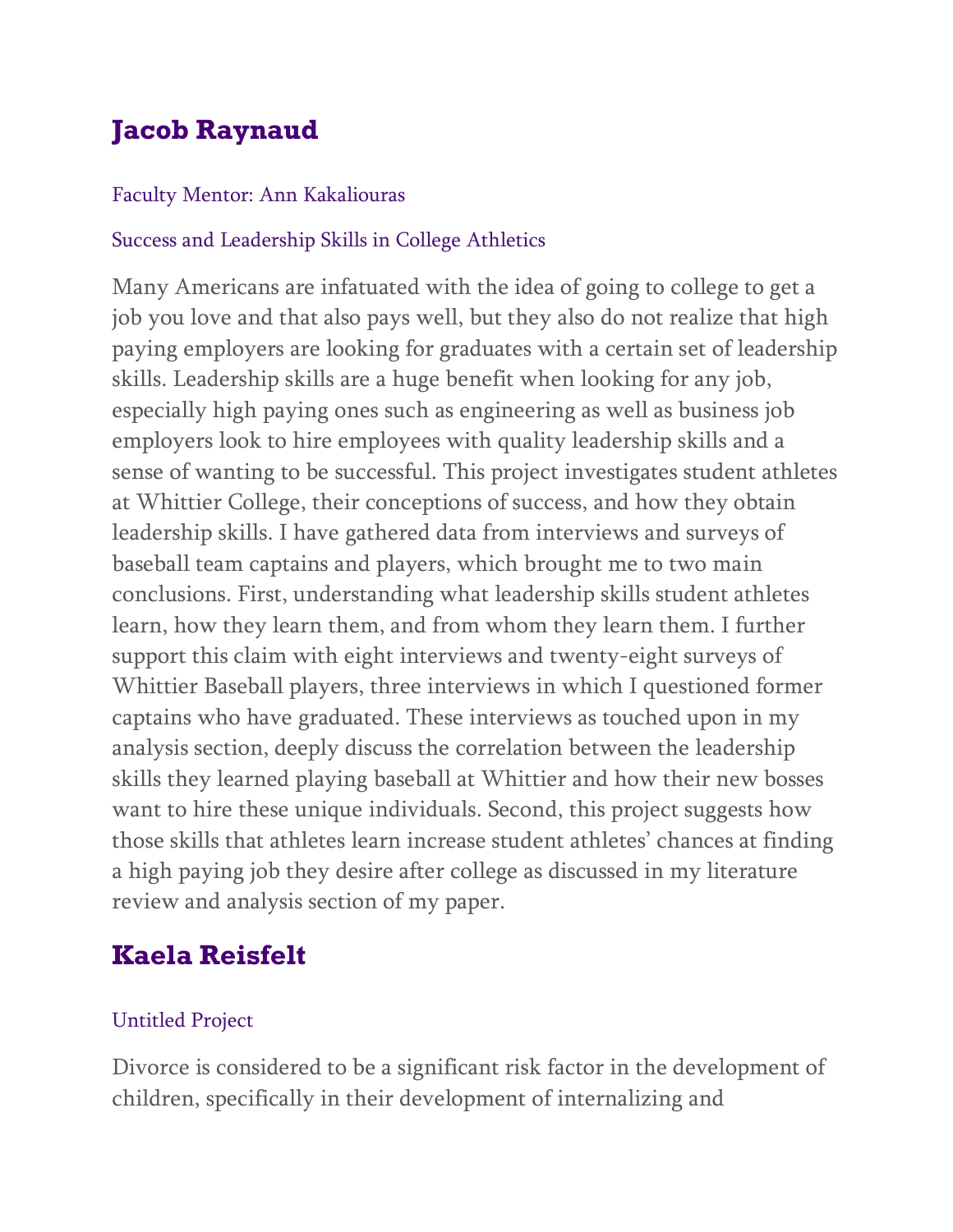externalizing behavioral problems. The purpose of this literature review is to examine the research on the long-term relations between divorce and externalizing behavior problems such as aggression and internalizing behavior problems such as anxiety. This paper will focus on children 5-15 years of age. Children experiencing divorce and parental neglect have an extremely high chance of developing long term behavioral problems due to changes in family economic resources, declines in parenting quality, and high levels of parental conflict. Divorce alters the lives of children and these changes are responsible for the effects that are associated with parental separation. However, research also implies that many limited school-based intervention programs for children are focused around improving children's emotional well-being and parent-child communication.

## **Paola Reyes and Kayla Morales**

#### Analyzation of Venus's Orbit Around the Sun

What effect does gravity have on Venus's orbit around the Sun? This experiment is meant to calculate the effects of the gravitational pull affecting Venus and to observe its orbit around the sun, by finding the positions of Venus over a period of time. From what has been known for decades, the rotational path of Venus is similar to the shape of an ellipse. With the information we gather from our research, we will be able to understand the effects of the sun's gravitational pull on Venus. We went to the roof on top of the Science Learning Center at Whittier College. Venus was observed through a telescope over the course of a month, once a week. Each time we set the telescope to find Venus, which would direct us to the region where Venus was located. We then manually found the exact placement of the planet by using the controls on the telescope to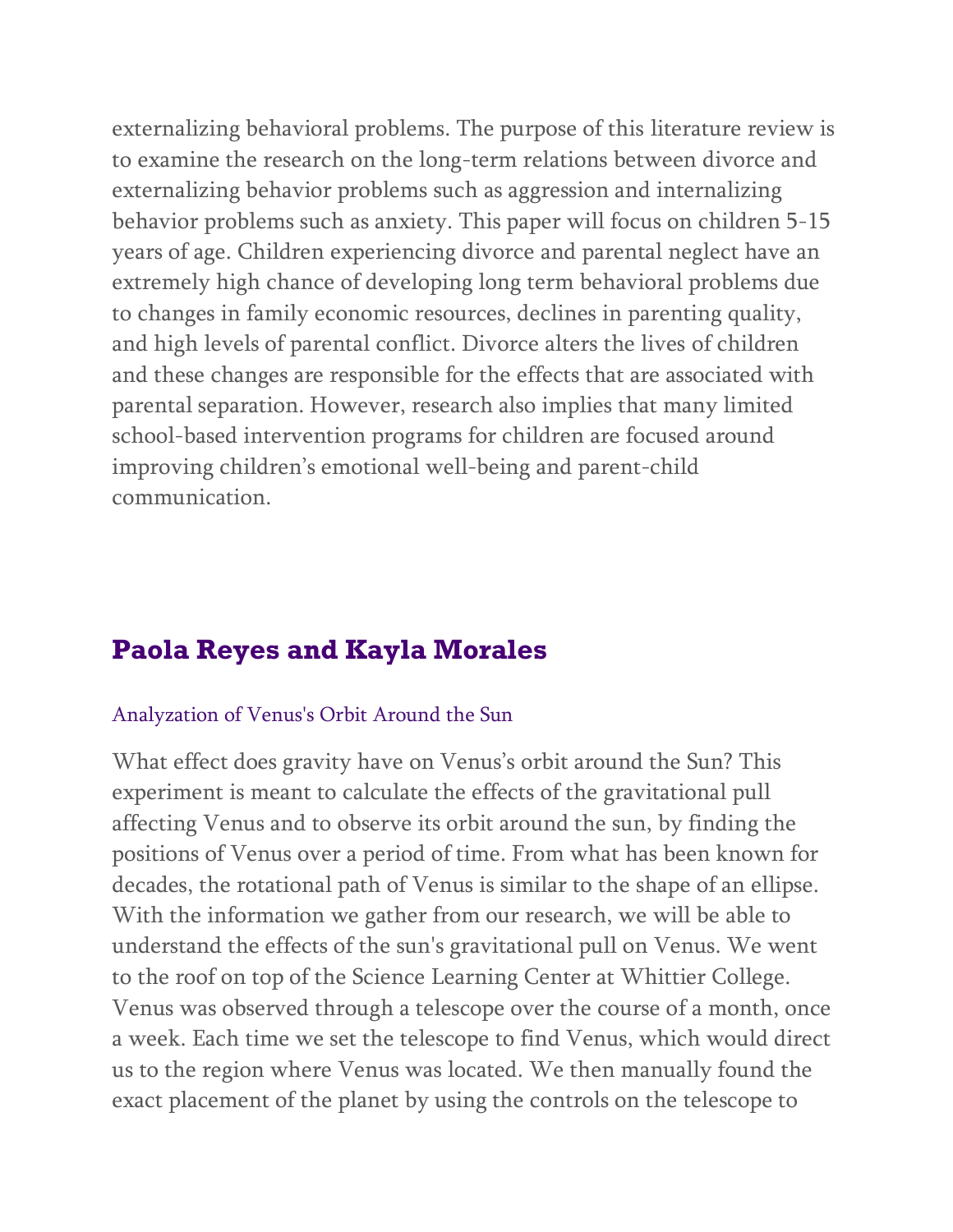shift to exactly where the planet was visible. Once the telescope was positioned as accurately as possible we recorded its exact coordinates. When observing we used a mobile device to take a photograph of the coordinates of Venus, which were 00:40.6+ 11 degrees 37, listed on the telescope. Our current data is the position of Venus on March 2nd, 2017 which was 00:40.6+ 11 degrees 37. When locating this data, we discovered that Venus, as well as everything else in the solar system, is constantly moving. For example, when we would finally be able to locate Venus and be able to see it clearly through the telescope, Venus would move out of frame after a period of time. By the end of this experiment, we hope to be able to analyze and further understand why Venus orbits around the sun as opposed to just floating off into space.

## **Amanda Rickon**

#### Development and Confirmation of an Immunochemistry Procedure for the Detection of Acetyl-cholinesterase Inhibition in Zebrafish Embryos

Organophosphates are a widely used class of pesticides. They act by irreversibly inactivating acetyl-cholinesterase (AChE), the enzyme responsible for degrading acetylcholine at the synapse. Thus organophosphate exposure results in a wide array of neurological symptoms both in target insect species and non-target vertebrates. Therefore, it is important to understand the effects of organophosphate exposure on both terrestrial and aquatic life. The objective of this study is to develop a whole-mount immunohistochemistry method to visualize the effects of organophosphate exposure on the development of the zebrafish (Danio rerio) nervous system. This method will be used to determine the effect of two types of organophosphates, Choloropyrifos (CPF) and its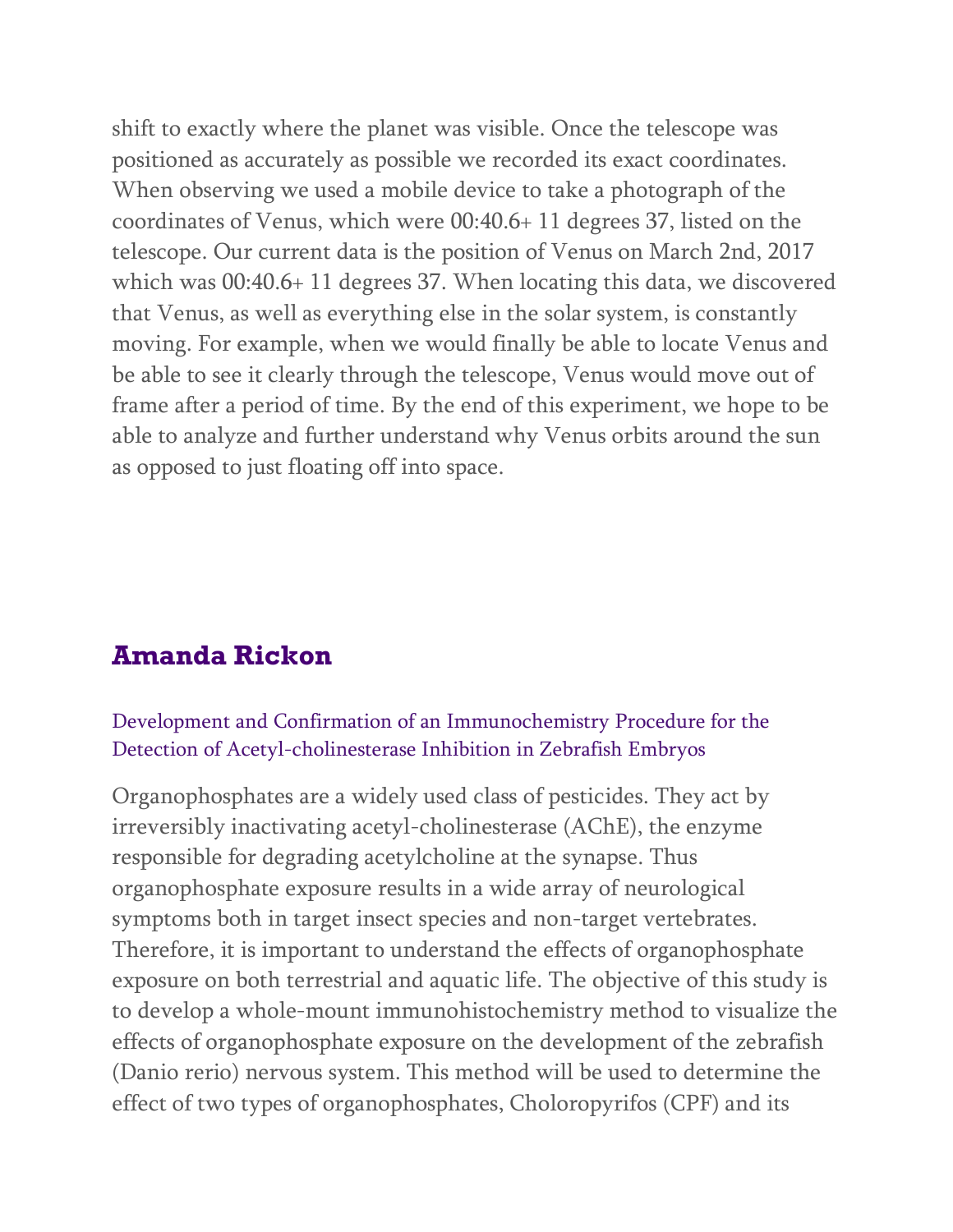bioactive oxon form (CPO), on the development of the cholinergic nervous system in the zebrafish model system. The basic zebrafish wholemount immunohistochemistry method was optimized for visualization of cholinergic neurons using AntiChAT. Optimization included determining appropriate primary and secondary antibody conditions, incubation times, wash conditions, and the necessity of the epitope retrieval step. This method will be used to examine the effect of organophosphate pesticides on the developing cholinergic nervous system of zebrafish. We expect to see that the cytoarchitecture of the spinal neurons will be less organized in the pesticide exposed embryos.

# **Christian Rivera**

#### He/She/They/Them – Even in Pakistan, it Exists

In Pakistan, a third gender identity exists. The person does not consider themselves as a man or a woman. Even though this is proven and "legal", discrimination still happens as society often degrades these types of people for not conforming to the regular ideals of gender. Many fundamentalists see this as a way of promoting homosexuality, and believe this interferes with God's way. Secularism isn't acknowledged, which is a major issue with conservatives both in Pakistan and the US. There is hardly any protection for these people in the workplace, and in many accounts in Pakistan, educators and other employable professionals have been driven away from their field of work because of this discrimination. But why should this even be an issue if there is a written and court ruled identity for these people? In Pakistan there is hardly any representation for the people who face these issues. In the United States, the issue still persists. Traditionalist and transphobic groups do not make this easier, as their religion interferes with this identity. I will be exploring and utilizing articles such as "Homosexuality in Islam", "Desiring Arabs", and "The Effeminates of Early Medina" as they pertain to the view of homosexuality and its history. Other scholarly sources will also be used to further my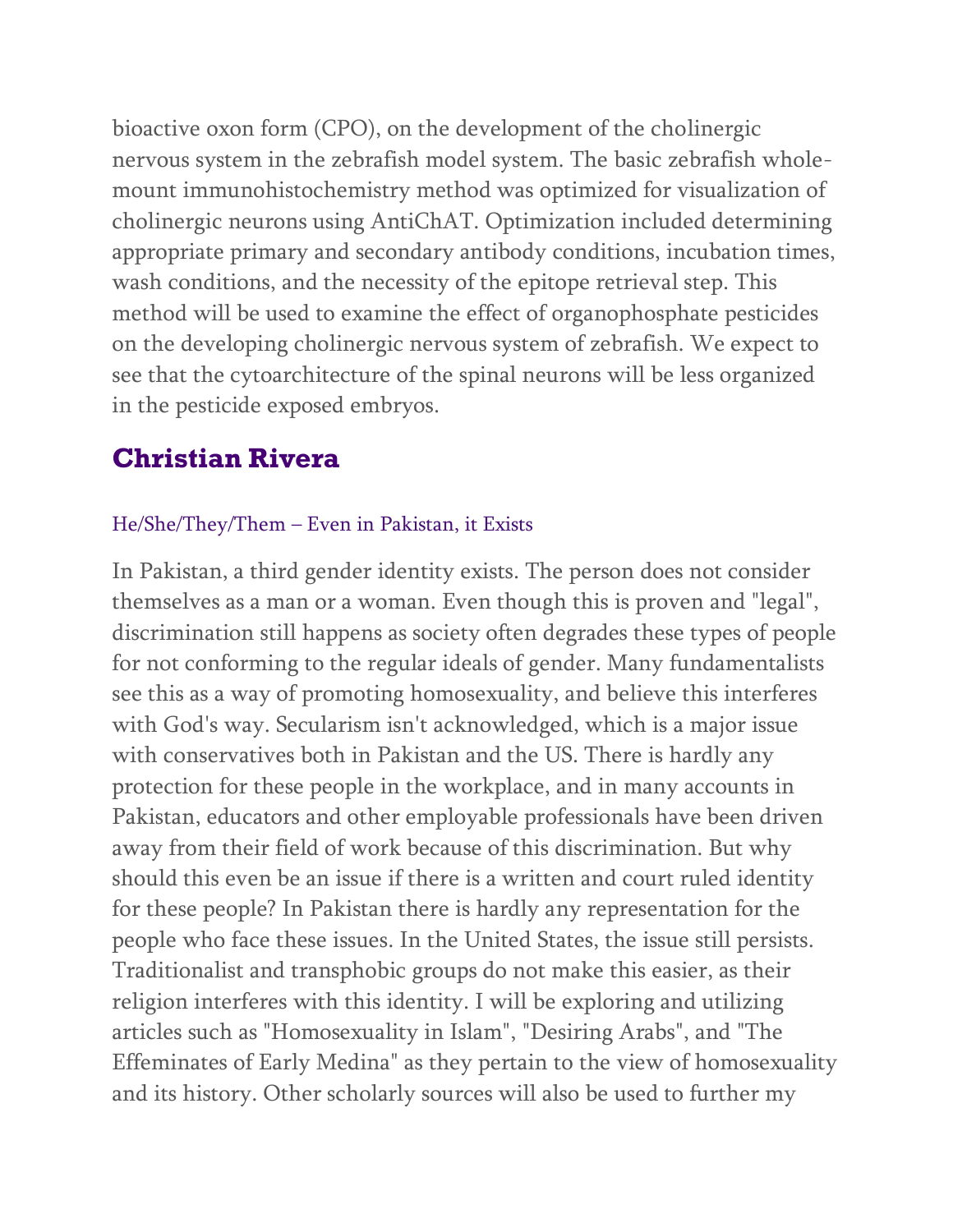research in regards to transphobic attacks on Pakistani people(s) who have a mandated right. These injustices are very misfortunate and many go unrecognized. It is important to acknowledge these situations so that the third gender can have an easy and welcoming transition into the world.

## **Hannah Rodriguez**

#### Religious Interpretations of Family Planning in Contemporary Egypt

Across the globe family planning is seen as a controversial matter in relation to religion. This study aims to examine the many perspectives that relate to the use of contraceptives in Egypt from the 1980s to the early 2000s. According to the Pew Research Center, in 2010 it was estimated that about 95 percent of Egyptians were Muslims. Many of these perspectives may be rooted in Islam, due to the religious tendencies of the region, and may provide some insight into the beliefs of Muslim women. Along with these perspectives, the social realities of the use of contraceptives in this country will be provided. Included in this research is the word of Islamic law, or shar'ia, on the use of contraceptives, the social realities of Muslims and the use of contraceptives, the family and contraception, governmental support for contraception, and the opinions of the opposition. This study aims to unpack the question: what does contraception use look like in Egypt and how does this relate to Islam? As published in the Population Reference Bureau, it appears that most forms of contraceptives are approved by Islamic law, and that where there is access to contraceptives, their use is common. Contraceptives are provided by free government health clinics, non-governmental organizations, and private voluntary organizations. Some jurists and those who promote the beliefs of early Islam, like Salafis, oppose contraception because they believe it is "infanticide", or the killing of an infant, as stated in Islam and Family Planning. Also, these groups do not agree with the use of contraceptives because they believe if fewer Muslims are being created, they are deviating from the correct path of maintaining a large Muslim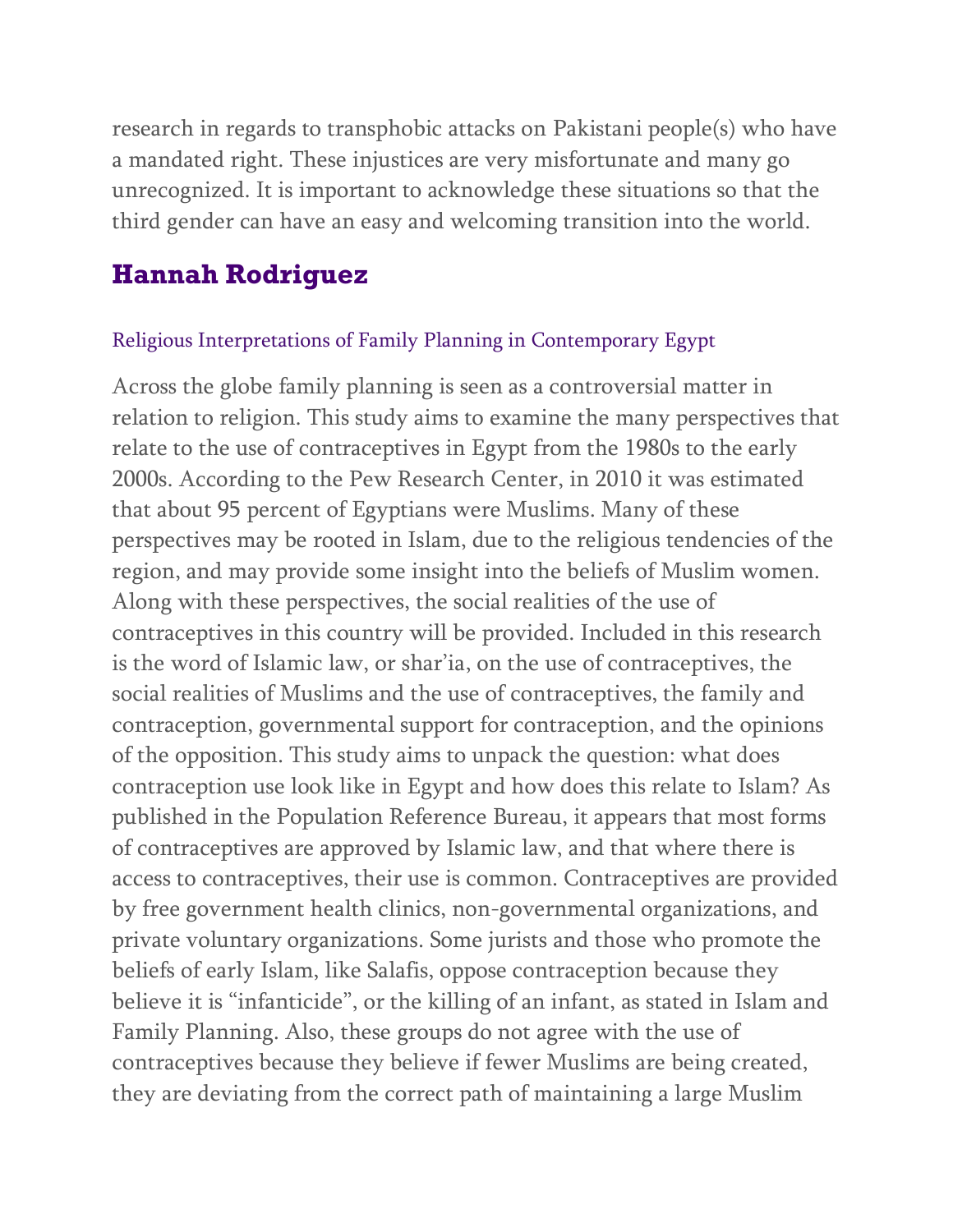population worldwide. Proponents of contraception have taken a more modern approach to the issue, while maintaining the influence of Islam. This study will examine the use of contraceptives in different sects of Islam and in different regions of Egypt. Contraception is not only important for its material value, but is also important for maintaining the autonomy and agency of women. The autonomy and agency of women in Islam may be seen as a contested issue, and will be explored as the basis of this project.

## **Alexandra Roggero**

#### Daesh, Sex Slavery, and Islam

In the summer of 2014, Daesh, also known as ISIS (the Islamic State of Iraq and Syria), conquered the Yazidi district of Sinjar in Iraqi Kurdistan and kidnapped some 3,000 to 5,000 women and girls. Soon after the mass abductions, the terrorist group announced their intention to traffic the captured women and girls; some were presented as sex slaves to Daesh fighters and the rest were trafficked in Daesh's sex trade. My research project will investigate Daesh's justification for their modern-day resurrection of concubinage and the implications for women in the region and in the West. How does Daesh interpret traditional Islamic sources, the Qur'an and hadith (the sayings and teachings of Prophet Muhammad), in order to support concubinage? How can we compare these interpretations to other, more mainstream Islamic interpretations on this issue? To answer these questions, I will examine Daesh's English-language magazine Dabiq, particularly their writings about the abduction of Yazidi women and girls as well as their use of scripture to support their actions. I will also consider how religious scholars have treated the recent patterns in female abductions by jihadist groups, such as Boko Haram in Nigeria, and how both Daesh and Boko Haram are benefiting economically and politically from this. The aim of this project is to not only acknowledge the plight of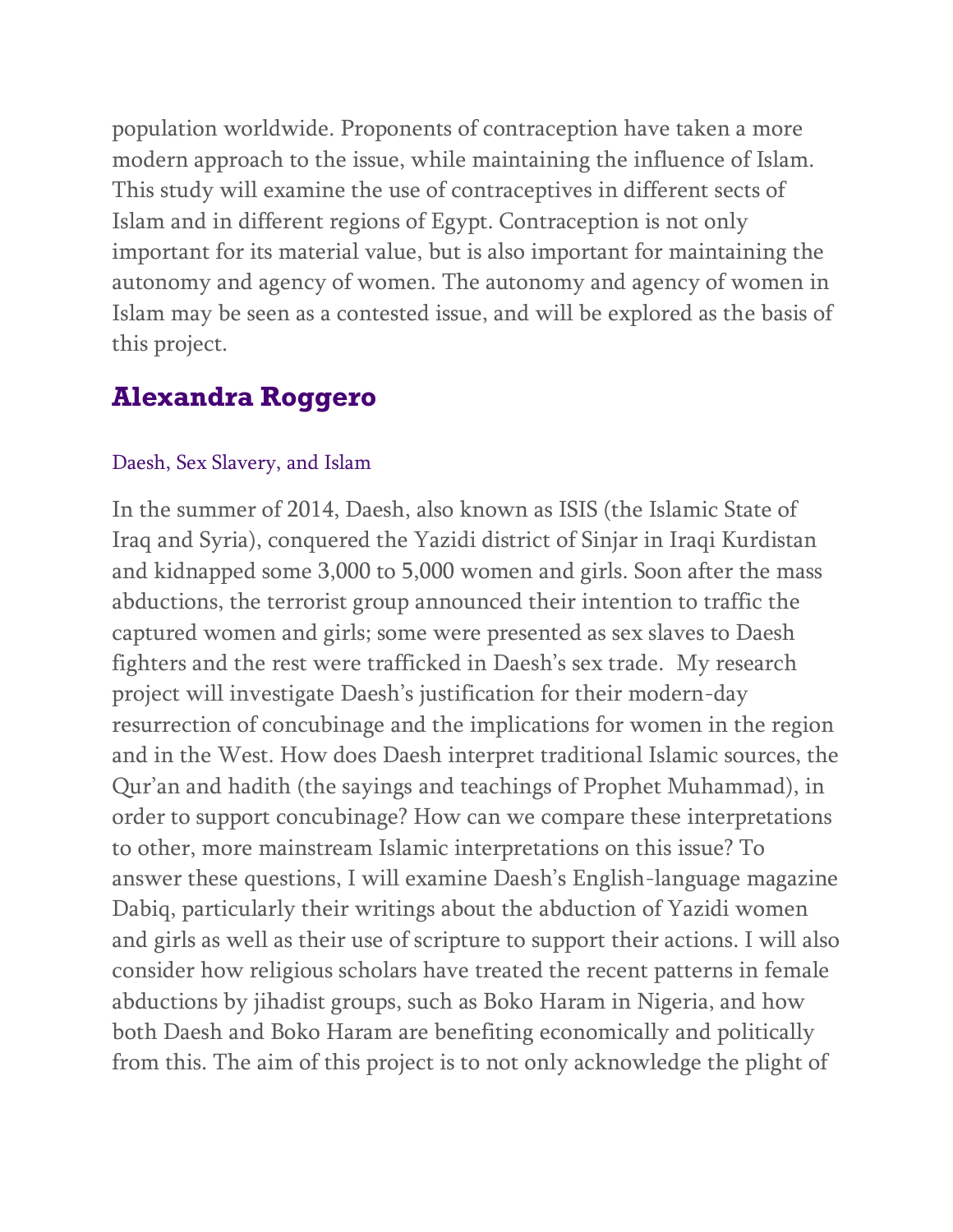Yazidi women under Daesh, but also to create a conversation around women's roles and female sexuality in Daesh-held territory.

## **Jose Romero**

#### Assessing Water Consumption in Los Angeles' Urban Farms – A Case Study

Urban farms have grown in number and popularity in the past few decades in cities such as Chicago, New York, and Los Angeles. While much research has been conducted about the crop output and the societal, ecological, and economic benefits of expanding urban farming, there is limited information concerning the amount of irrigation needed in small urban farms, since they are not regulated. Cities such as Los Angeles have had an increased interest in urban farms because of the combination of the demand for local healthy organic produce, and the lack of vast farmland. This study has the scope to quantify water usage of an urban farm located in Bell, California, used here as a case study. By investigating the irrigation system at a specific urban farm, I was able to estimate how much water is needed to operate the 1.5 acre farm. In order to obtain this data, I measured irrigation systems, efficiency, and regime at the farm. Since the farm primarily used drip tape, I multiplied the amount of water emitted from each irrigation hole every hour with the number of drip tape holes distributed across the farm. Additionally, I factored in the other forms of irrigation present on the farm, including misters and hoses to create a grand total of water use in gallons per week and in relation to crop yield. I observed that the irrigation varied from section to section, depending on crop type and water needs. Around 6,400 gallons of water were needed to produce 54 lb. of produce in an average week. My study highlights the fact that water conservation is not currently optimized in urban farms and more water is needed to produce vegetables in urban farms than in intensive agriculture production systems. Consequently, water conservation implementation should be promoted to include water meters, sensors, or valves, as well as drip and tape irrigation systems. This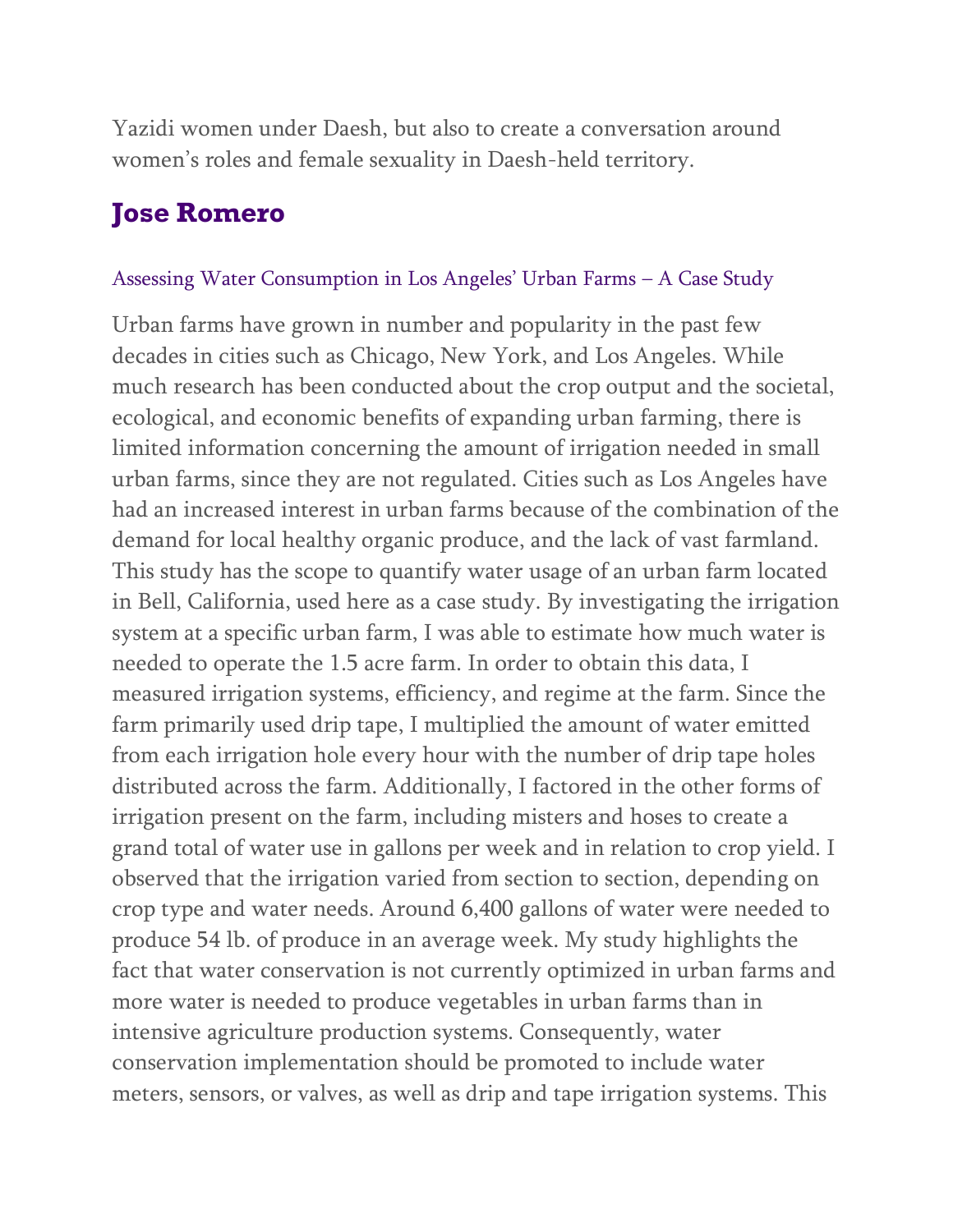study improves our understanding of the water use implications associated with the growing demand of urban farms in Southern California, which is of the upmost importance considering that the region is subject to drought. More studies are needed to properly quantify water usage on other urban farms and to see what tools, such as water meters or valves, would be economically viable to support this practice.

## **Ashley Sagouspe**

### Where in the World? Phylogenetic Reformation of Aplysia parvula, Bursatella leachii, and Dolabrifera dolabrifera

A marine species found around the world is considered circumglobal. However, populations that occur at different parts of the world may be different but are classified as a single species due to lack of morphological differences. Understanding whether a species is circumglobal or consists of multiple species is important because we may be underestimating species diversity of the marine environment. This leads to the question: are circumglobal species one or multiple species? To test the hypothesis of a single circumglobal species or multiple species, we are examining the genetics of three species of sea hares (Mollusca: Gastropoda: Anaspidea) known to have circumglobal distributions: Aplysia parvula, Bursatella leachii, Dolabrifera dolabrifera. Using polymerase chain reaction, the cytochrome oxidase I (COI) gene is amplified from individuals of each species from multiple localities around the world and analyzed. The COI gene is mitochondrial gene which evolves quickly, making it optimal for testing populations and species relationships. COI will be statistically evaluated using the Automatic Barcode Gap Discovery (ABGD) and Arlequin programs to determine if each species consists of multiple species. A haplotype network will be created for each species using the TCS software as a graphical representation of the relationships. We predict A. parvula, B. leachi, and D. dolabrifera are each a multiple species complex. Currently, the COI gene has been difficult to amplify.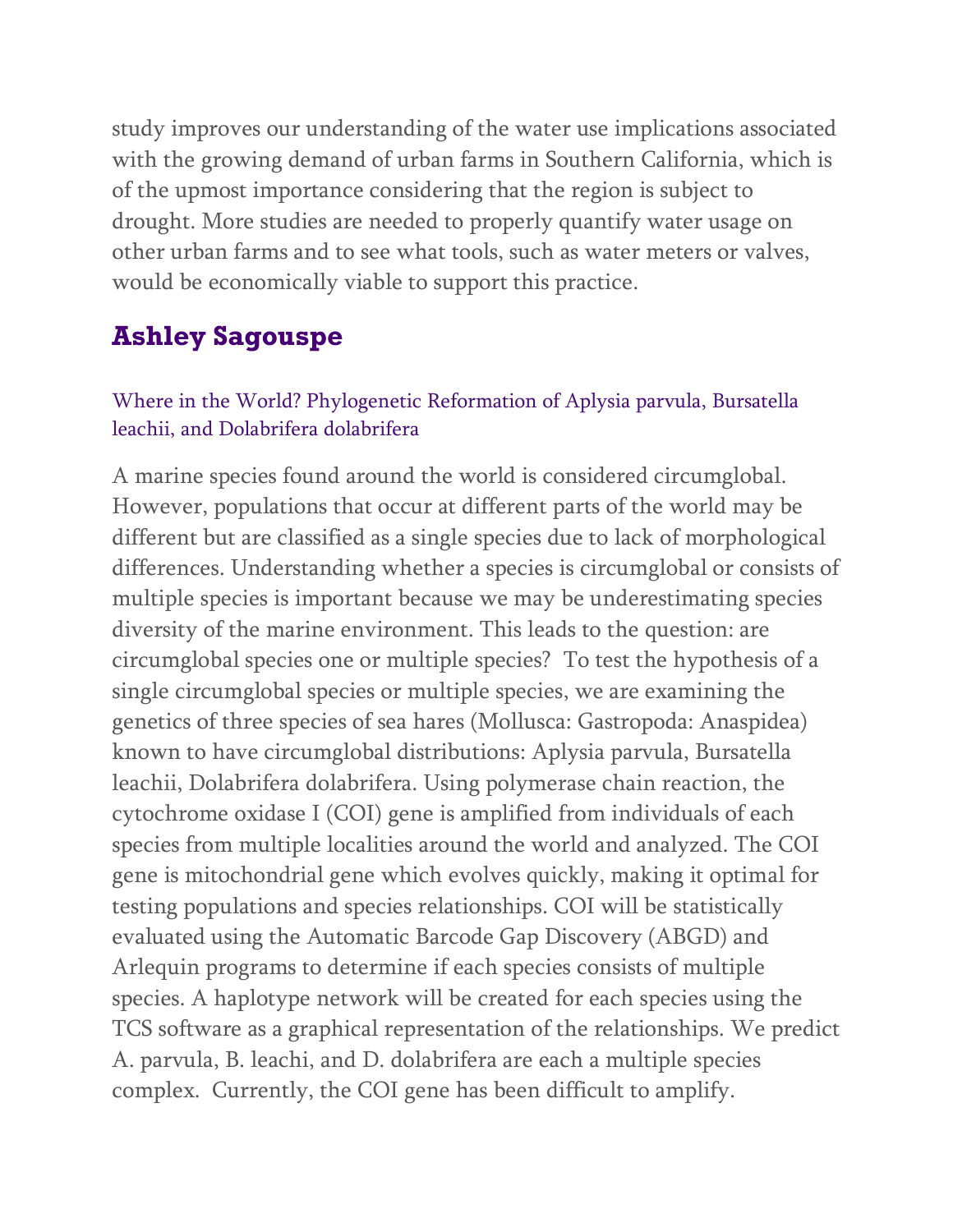Previously amplified sequences are being solicited from collaborators so they can be analyzed through ABGD and Arlequin. Specimens of Aplysia parvula come from Spain, the Bahamas, the U.S. Virgin Islands, western Panama, Hawaii, which may constitute at least three separate species. Bursatella leachii from the Caribbean and western Panama may constitute two separate species. Dolabrifera dolabrifera from Guam and Hawaii may be separate species from those found in Peru and those found in Cape Verde. One limitation of this study is the relatively small number of individuals of each species (4 parvula, 2 leachii, 22 dolabrifera). A collection of more specimens to include in the study will help provide support for the increase in known species diversity, and thus give a more accurate species count of the marine environment.

# **Gabriela Salgado**

### Exploring Ethnic Identity in the 626

The purpose of this study is to examine how the ethnic identities of first and second generation Asians and Latinos are influenced by interactions with one another. Previous scholarship on interactions between Asians and Latinos have focused on either solidarity in politics or housing laws as the basis for these interactions. This research focuses on culture as a common ground for first and second generation Asians and Latinos living in the San Gabriel Valley, an area located fifteen minutes from East Los Angeles and known for having a large Asian and Latino population. Despite the current demographics of the area, it was only fifty years ago that the housing market in the San Gabriel Valley opened to non-white, non-black homebuyers for the first time. Many second and third generation Latinos and Asians took advantage of this opportunity and began to inhabit areas such as Monterey Park, which resulted in white flight, thus further establishing Latino and Asian neighborhoods. In order to understand how ethnic identities are formed amongst these two groups, a theoretical framework on ethnic identity will be used as a base for this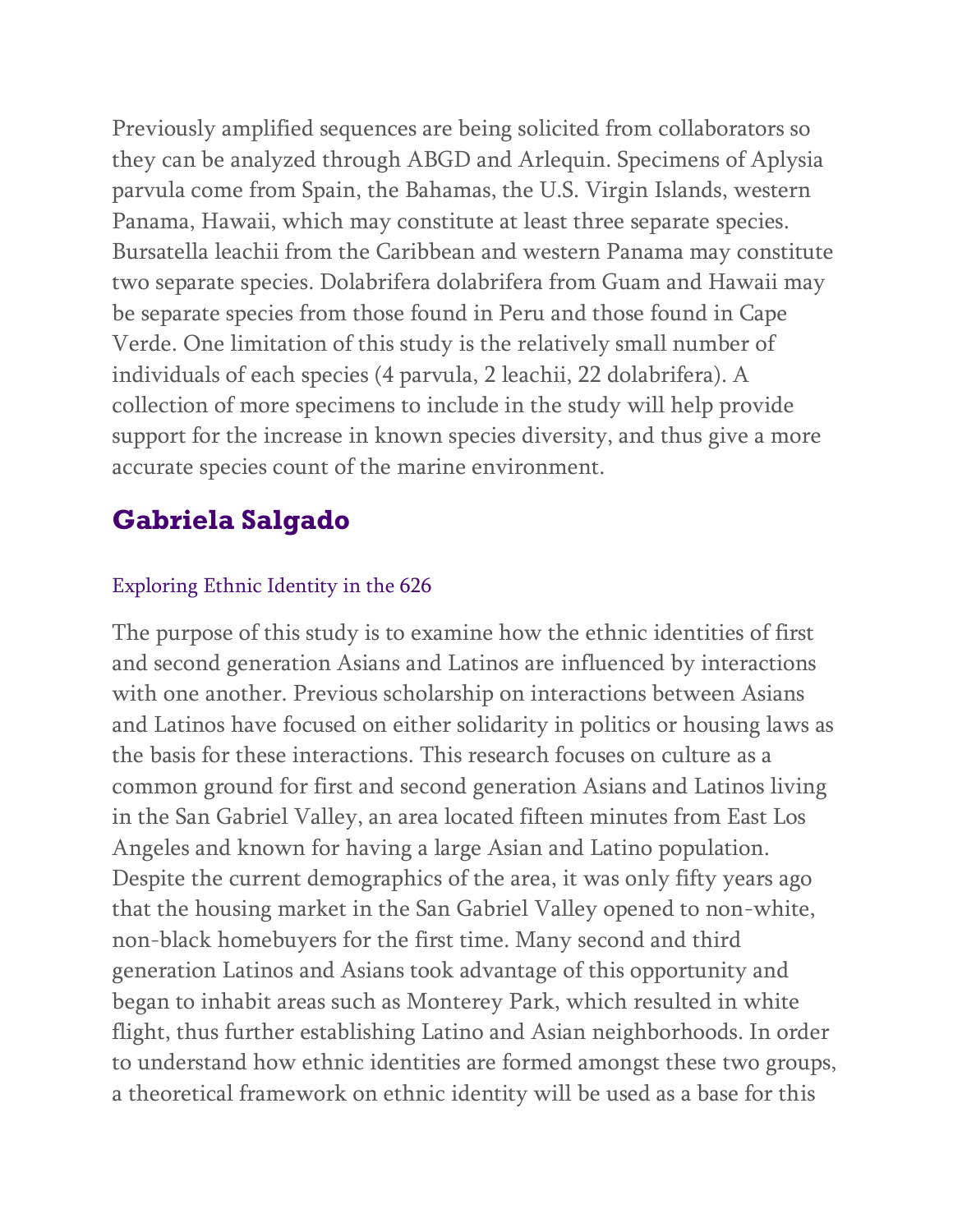study. Literature reviews of existing scholarship along with interviews with alumni of high schools within the San Gabriel Valley will be utilized to gain better understanding of the influence of daily interactions on ethnic identity.

# **Michael San Angelo**

### Quantifying Binding Constant Values for a Group of Anticancer Copper-Based Ligands

The family of anticancer complexes that include the transition metal copper known as Casiopei´nas® show promising results as anticancer drugs. The interaction of these compounds with DNA has been observed experimentally and several hypotheses regarding the mechanism of action have been developed. These include the generation of reactive oxygen species and/or base pair intercalation. To advance in the understanding on how these ligands interact with DNA, we present the binding constant of 6 Casiopei´nas® with three unique sequences of DNA using UV-vis spectroscopy. The DNA sequences include two 10-mer sequences and an 18-mer sequence. The binding constant values for CasIIIia, CasIVgly, CasIIgly, CasVIgly, CasIIIEa, and CasIIILa to UV1 DNA (5.00x10^5s-1,  $4.00x10^{\text{ }}5 s-1, 4.67x10^{\text{ }}5 s-1, 6.00x10^{\text{ }}5 s-1, 3.00x10^{\text{ }}5 s-1, 2.67x10^{\text{ }}5 s-1,$ respectively) were similar based on their backbone structure and specific aromatic aspects. Although the compounds had similar binding constant values based on their structure there was a lack of correlation between the binding constant values and IC50 values, suggesting that the mode of cell death is not solely base pair intercalation. An interesting result was found when ligands had varying binding constant values for the three unique DNA sequences.

# **Kristina Sanchez**

Effects of Stressors on Subsequent Generations of C. Elegans Immunity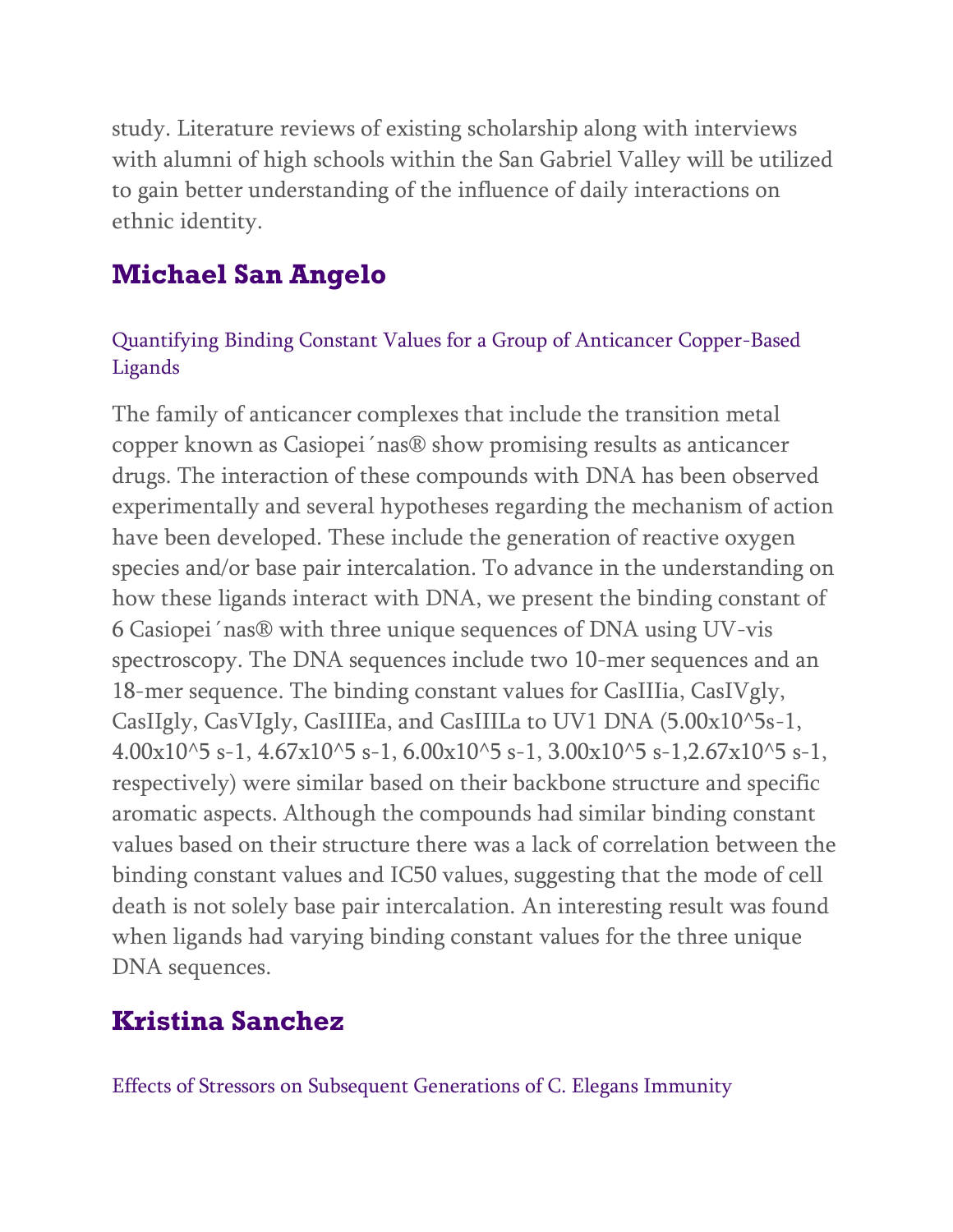Genetic and developmental mechanisms in Caenorhabditis elegans (C. elegans) can provide a basic understanding of the equivalent mechanisms in humans. Studies have shown that an organism's genetic information can be negatively or positively affected by environmental factors, such as stress, which can carry over into the following generation. This means that a change in the expression of genes can be affected by the circumstances of the previous generation, and may or may not be advantageous for ensuing generations. For example, one study found that when C. elegans are exposed to a nutritional stress, their subsequent generations are more obese, and that this was due to inherited small regulatory RNAs that served to accommodate for the starvation. In addition, other studies have shown that C. elegans are more susceptible to infection by Salmonella typhimurium when their predecessors have experienced a nutritional stress, as they exhibit increased programmed cell death of the germ line, that normally aids in their immunity against this pathogen. Therefore, in this study we investigated the impact of three different stress conditions (nutritional, thermal, and oxidative stress) on the immune response of progeny from stress challenged C. elegans worms. Briefly, the F1 and F2 progeny of C. elegans worms exposed to these different types of stress will be challenged with S. typhimurium and assessed for their ability to respond to the pathogen and survive. We hypothesize that subsequent generations of C. elegans that have undergone and survived a specific stress will inherit small RNAs that will impart stronger immune responses and health span when challenged with the same stress their predecessors experienced. Consequently, it is expected that the stresses posed on the parental generations will be advantageous for the F1 and F2 generations with respect to immunity against S. typhimurium. Preliminary trials show a trend in increased response to S. typhimurium.

## **Ruben Solorza and Lauren Swanson**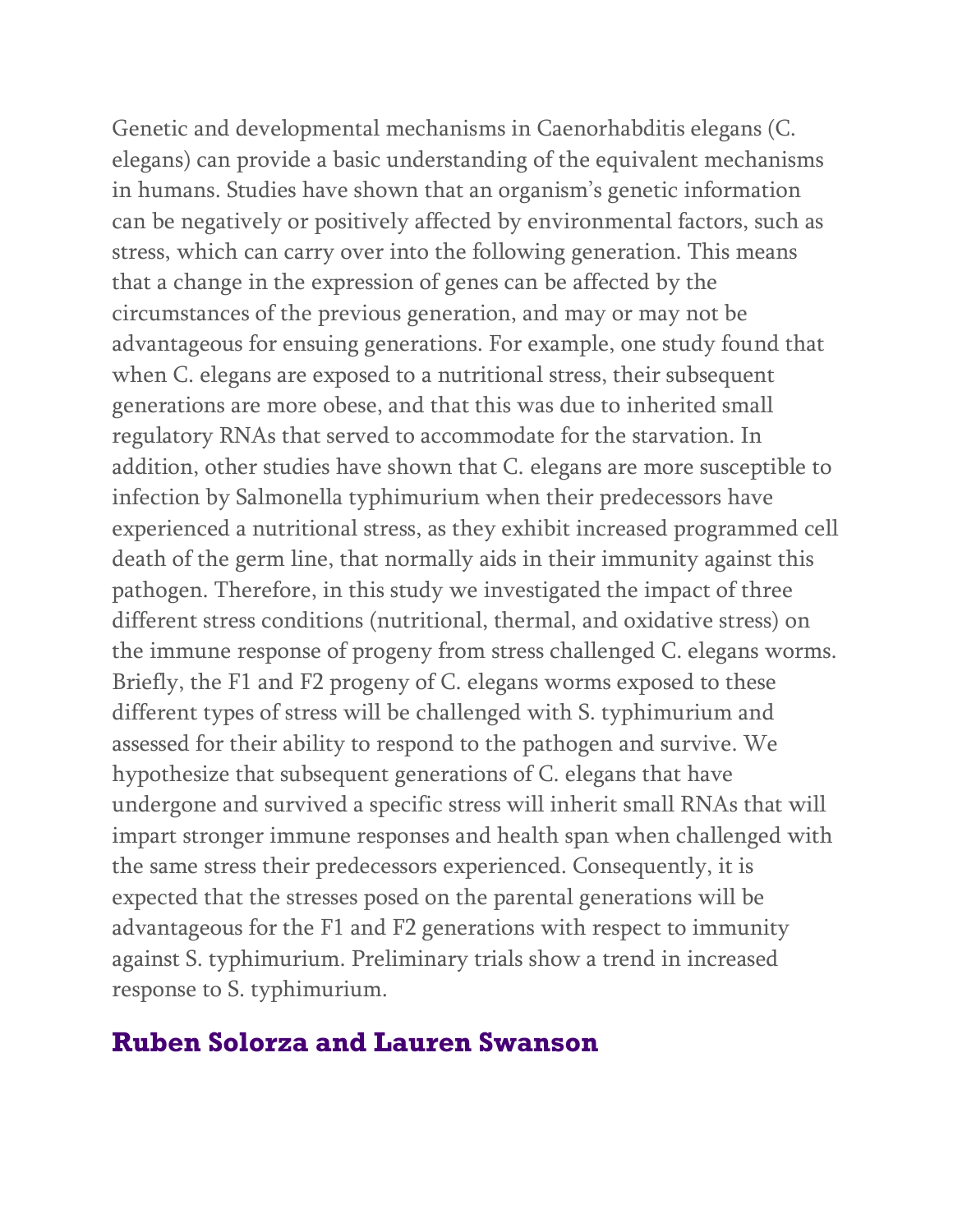#### Faculty Mentor: Lauren Swanson

### Implications and Benefits of Argumentative Style Exam Questions in a College Science Course

Argumentation in the field of science can be a powerful assessment for instructors to critique students' comprehension of key concepts. However, there is much debate as to why there is diversity in the range of ability for students to construct strong arguments. This study analyzes the structure of responses from students in a science course to understand where specifically students struggle or succeed in building an argument. By analyzing these concepts, future implications can be made when constructing science courses and exam questions. Undergraduate students (n=13) enrolled in a 13-week environmental science course focused on soil science in Spring 2016. This course required a co-enrollment with a sociology course focused on the food and food systems. Participant majors represented varied with five pursuing a science-related major (e.g., Chemistry). Surveys and course exams were collected and analyzed. Exam essay questions prompted students to make and justify claims, take a position, and occasionally produce counter arguments. Students correctly took a position when asked to, but major differences occurred when asked to justify their claims. In cases where students struggled to use correct terminology or fully grasp the question being asked, students ignored certain parts of the prompts. Participants from a science background did not always out perform their non-science major classmates. Science major participants greatly varied when compared to each other. Although the science majors tended to have a stronger terminology comprehension, some failed to accurately justify claims with evidence. The main issue for a large majority of participants overall was constructing counter arguments. These findings suggest that argumentation is a skill that must be developed and practiced continuously in classroom lectures and assignments that use real life scenarios. Implications from this study extend to both assessment design and teacher practice.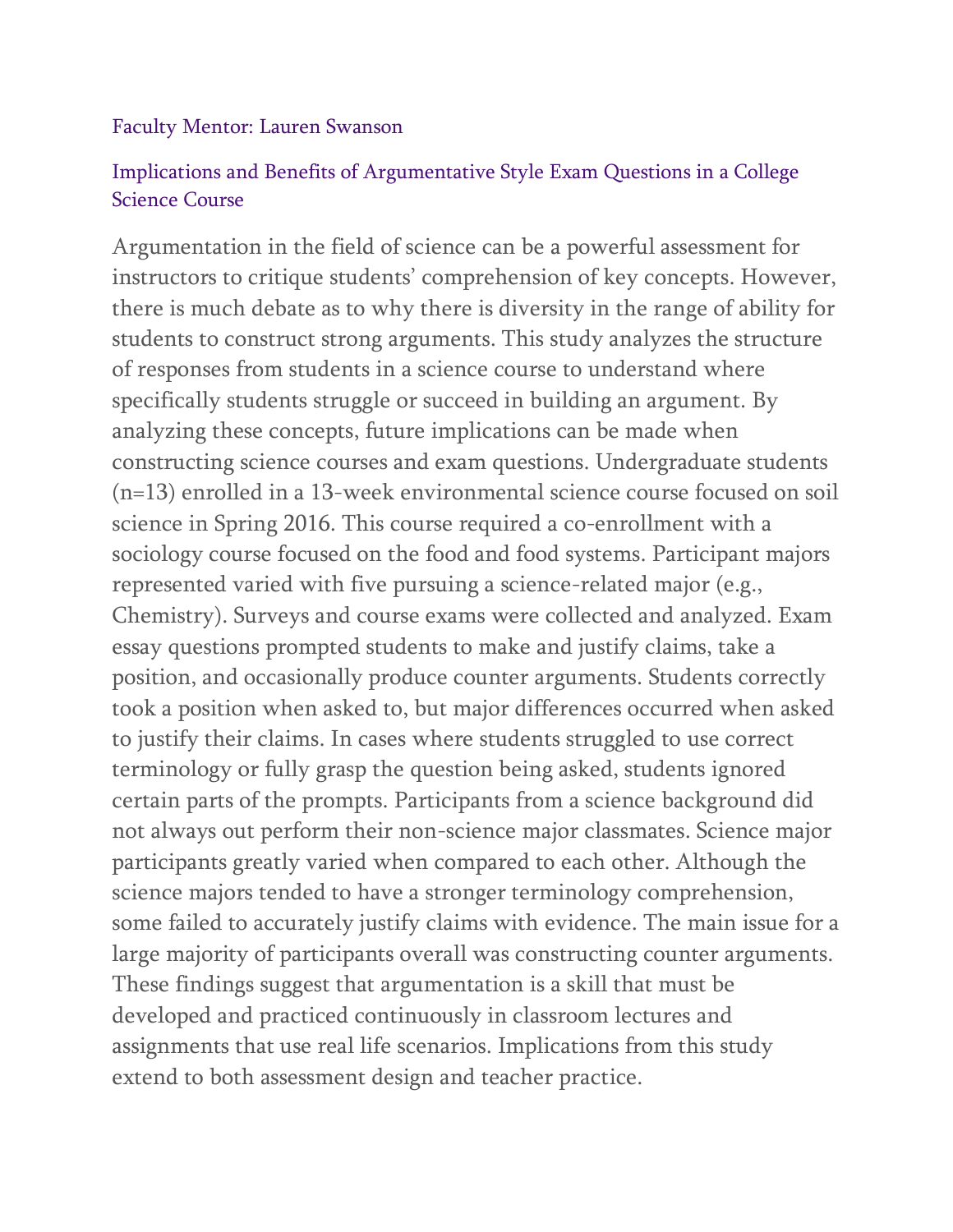# **Dylan Stolte**

#### Perspective in Holy Motors

In the film Holy Motors (2012), there is an unpredictability and uniqueness that is rare in film regardless of country of origin. The film centers around a man who takes on multiple personalities and roles throughout the film, none of which seem to be connected at first glance. The purpose of this presentation is to show, through the use of perspective in the film and an analysis of the film from different perspectives, that the film does not have one definitive meaning and is in fact meant to be a commentary on both the world of show-business and the world itself as a whole. First, through the use of entertainment, one gains a perspective on the world that can be analyzed by studying mise-en-scène. A second perspective can be gained by the use of opposition in the movie. The prior perspectives contribute to the socio-cultural understanding of this film; since the filmmaker is not trying to sell one point but instead a story reflecting the culture of the world we live in, the use of entertainment and opposition come together to form a stage on which the director's perspective on society is shown. A power-point, as well as images and videos taken from the film, will be used in addition to an essay as a means to support said points.

# **Jasmine Tong**

#### The Rise of eSports and its Effect on the Sports Industry

This paper will introduce eSports, or professional video gaming, its rapid rise to popularity, discuss the debate over whether eSports should be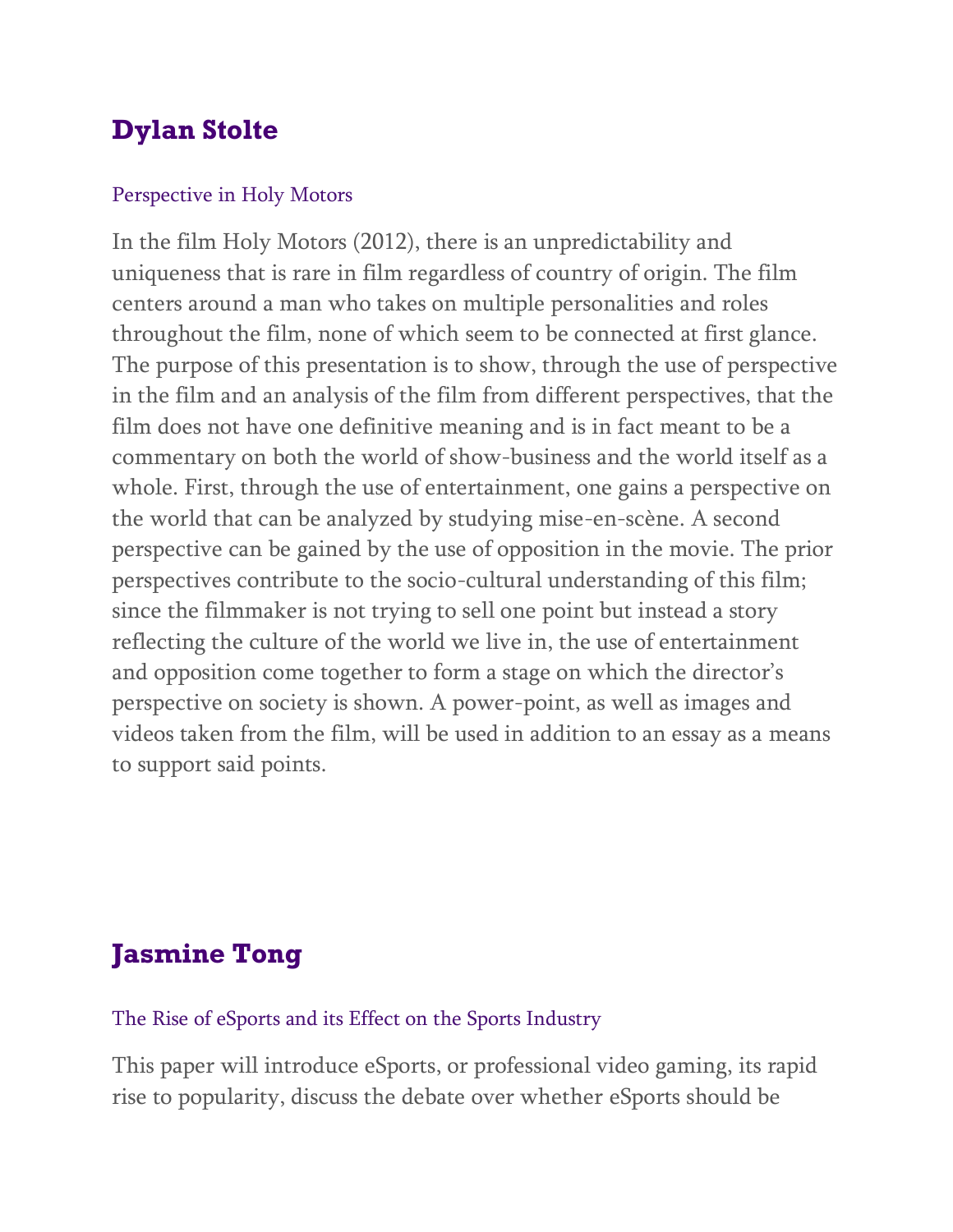classified as a sport, analyze its presence in the United States and globally, and research causes for the current lack of female participation. Research was conducted through a review of literature, qualitative analysis, and quantitative analysis. Qualitatively, professional eSports athletes and several people who work on the business side of eSports were interviewed to find out the current status of the sport, its future, where they want to see eSports long-term, its revenue potential, and marketability. These interviews were conducted both in-person and over the phone, and consisted of ten pre-set questions that covered these topics. In-person observations were also a part of this project's research, through attendance at the international Dota II eSports tournament in August 2016 to observe the environment and examine areas of growth for the industry. Notes and information were documented, and integrated into the research paper. Quantitatively, a survey of ten questions was conducted through survey monkey for a diverse demographic of people to discover what they know about eSports and whether they consider it a sport. Results from this survey showed that despite its popularity, a significant number of the population had never even heard of eSports, displaying a large segment of the market that has not been reached so far. However, the vast majority of those who did not know what eSports is were older, showing a difference in the preferences of activities by age. The sponsorship and naming right revenue received from large companies also has unlimited potential. This presentation will discuss the topics of whether eSports can be categorized as and considered a sport, the high level of collegiate participation in eSports compared to the level of competition in South Korea, the low amount of female participation in eSports, and why the gender disparity is so high. Viewers of this presentation will obtain a knowledge about eSports and its potential as a large business, a thorough understanding of sports business and how eSports, a new industry, fits in with traditional sports, and will understand traditional sports revenues and demographics. Attendees will also gain knowledge about a quickly rising business and why those who currently work in business or sport management should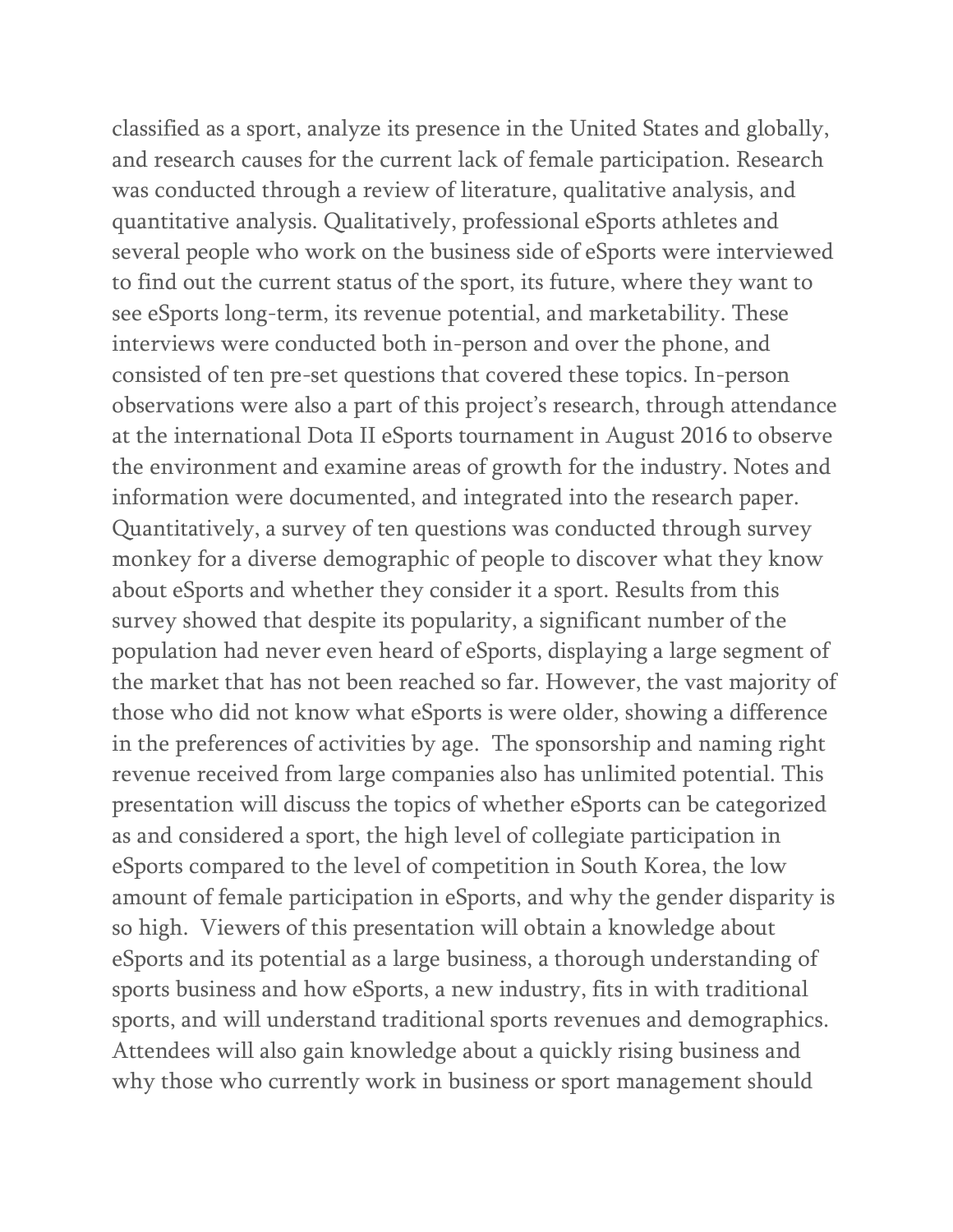look towards eSports to predict future industry trends and revenue sources.

## **Nicoletta Torre**

#### Friendship Project

Research on children's friendships indicates there are developmental and gender differences in the types of characteristics children look for in friends and how they resolve conflict with friends. For example, MacEvoy et al. (2016) found that the characteristics that third through fifth grade children seek in a friendship may include companionship, loyalty, and trust, and these characteristics depend on gender and age. In addition, children who resolve conflicts with positive strategies are more likely to be accepted by their peers whereas children who choose negative strategies are more likely to be rejected by their peers (Joshi, 2008). It is argued that conflict resolution strategies progress from least to the most sophisticated strategy throughout the child's life based on developmental changes (Joshi, 2008). Furthermore, previous studies have been able to detect sex differences within children's friendships. When comparing boys to girls, girls tend to engage in more intimate behavior within their small groups of friends, whereas boys tend to gravitate to less intimate behavior in larger groups (Eder & Hallian, 1978). The present study will examine developmental and gender differences in friendship characteristics, interactional styles, and conflict resolution. As a project for PSYC 345 Developmental Methods, three researchers will interview (on April 11) second and fifth grade students from Lydia Jackson Elementary School in small same-grade focus groups (9 to 12 2nd graders and 9 to 12 5th graders). All researchers have successfully completed the NIH Webbased training course "Protecting Human Research Participants" and have received training in conducting interviews with children. The 15-minute focus group (conducted separately for second and fifth graders) will consist of four focus-group questions with follow-up questions as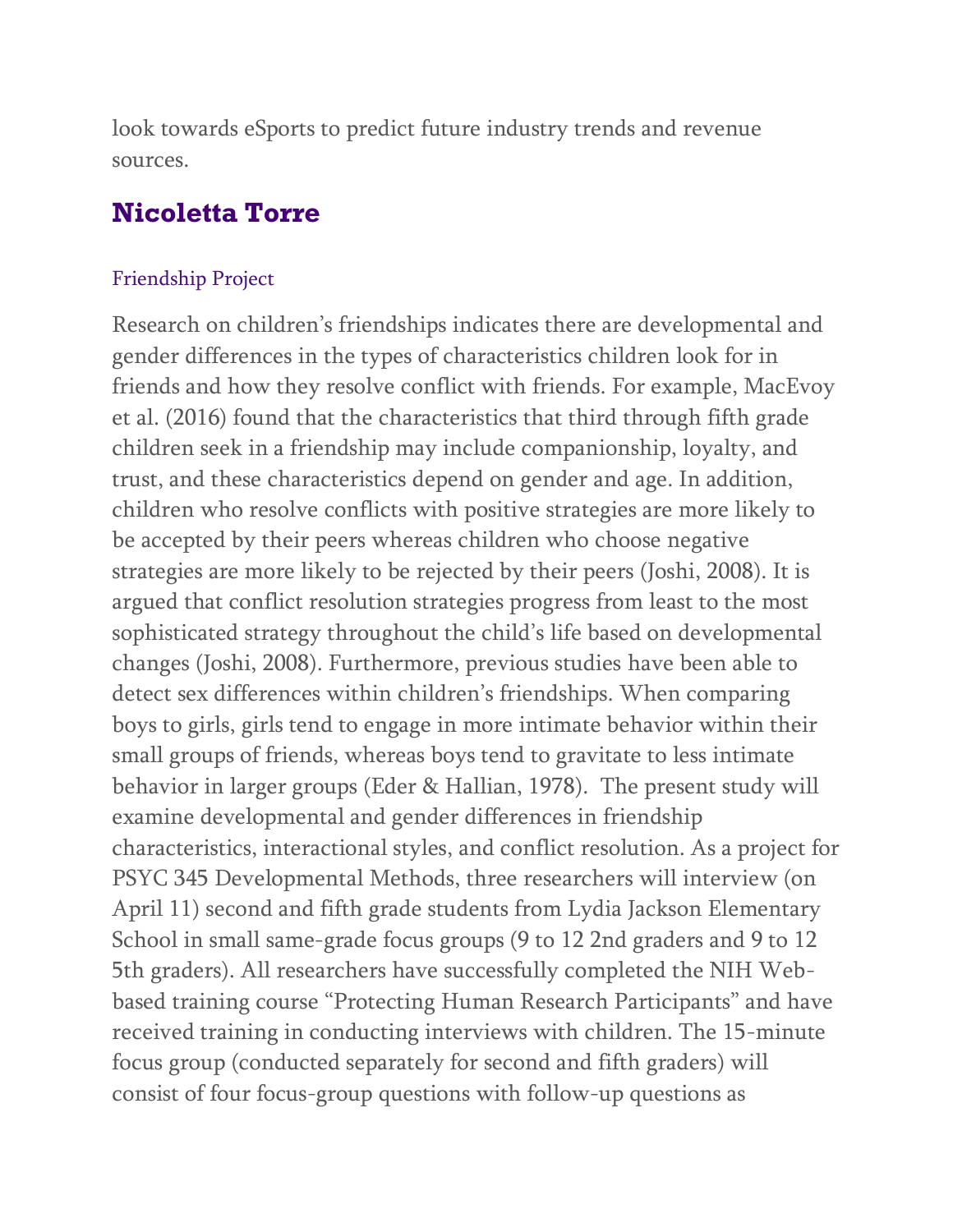necessary: 1. "What do you look for in a friend?"; 2. "How do you spend time with your friends?"; 3. "How do you solve problems with your friends?" 4. "If you had a problem, what is the best thing a friend could do for you?" The researchers will digitally audio-record and hand-write children's responses during the focus group discussion. At the completion of the focus groups, researchers will transcribe the recordings of the focus group discussions to analyze the qualitative data and identify developmental and gender differences in the types of characteristics children look for in a friend, their interactional style with their friends, and how they resolve conflict with their friends.

# **Tucker Vejsicky**

### Law Enforcement Perceptions of the Black Lives Matter Movement

Since 2013, the Black Lives Matter movement has brought to light the conflict between African-American communities and law enforcement agencies across the country. While the movement has given the Black community a platform to voice their opinions on this tension, news outlets and social media platforms have dampened the image of the movement by focusing on its dysfunctions. Therefore, many of those who have not participated in the movement might not view it as a productive way to promote social cohesion between law enforcement and Black communities. The country's perception of the Black Lives Matter movement has been on display in the press and other media in numerous pieces of research, yet the perception of law enforcement employees has received minimal coverage. In this project, I will delve into police employees' perceptions of the Black Lives Matter movement to get a better understanding of how the BLM movement has positively or negatively shaped the relationship between officers and the Black community. Using survey research and a simple random sample, I collected responses from employees at the Forensics Department of a Southern California police department. I hypothesized that the employees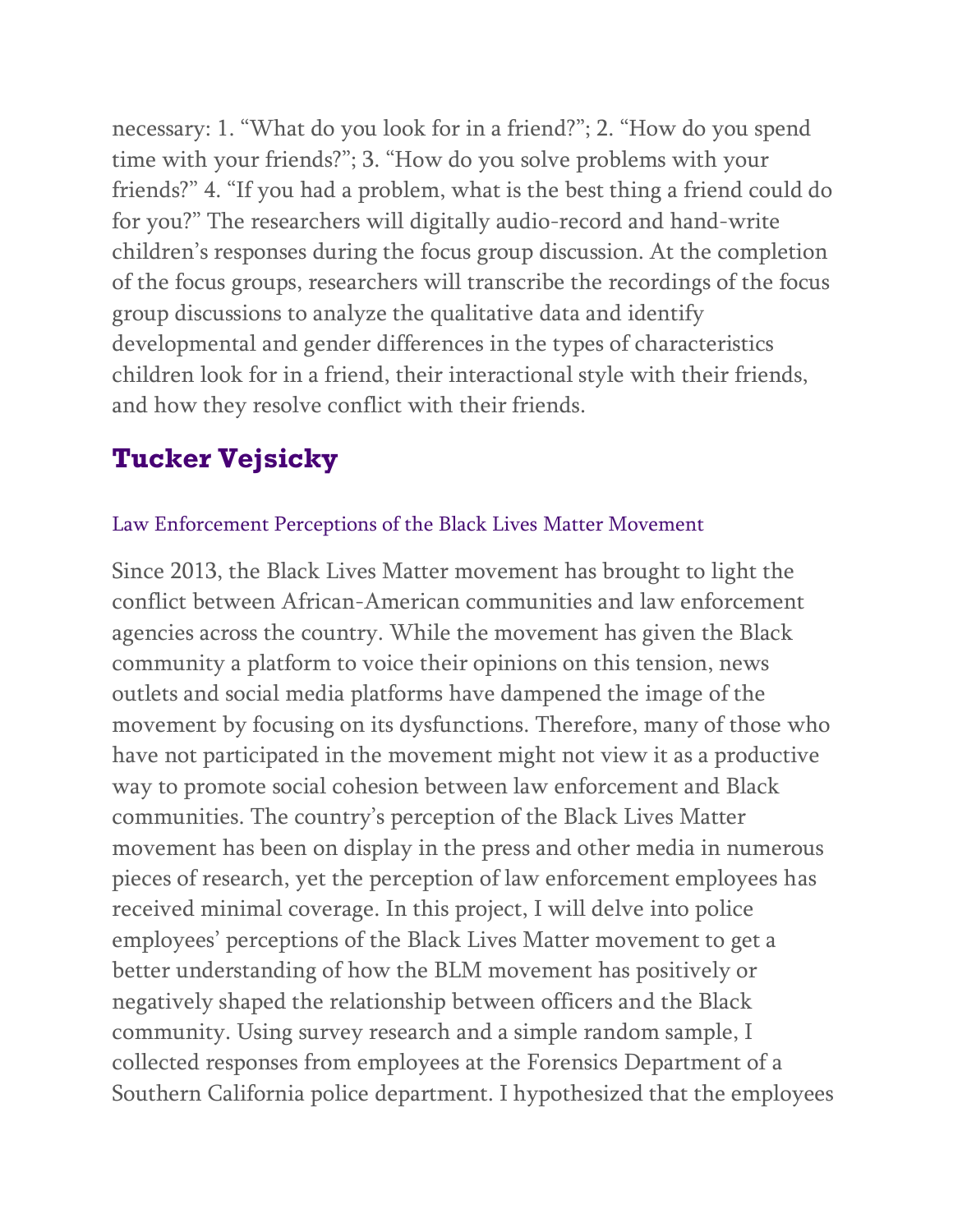would view the BLM movement as an impediment to positive community relations between the Black community and law enforcement agencies. It is to be noted that the conclusions only pertain to the findings in this report, and that they do not allow for a complete generalization across all law enforcement. Although the findings only pertain to one police department, they may provide insight into other law enforcement agencies. The results illustrate that employees perceive that BLM has created a disconnect between communities and law enforcement, but that both police officers and the Black Lives Matter movement are not being proactive enough to create unification and understanding.

# **Matthew Voegtle**

### An Analysis of Mycorrhizal Communities in a SOD Infected Redwood Forest

Sudden Oak Death (SOD) has killed millions of tanoak trees over the past twenty years. The tanoak is a foundation species in the redwood forest, an ecosystem type valued for its uniqueness and biodiversity. As efforts to prevent the transmission of SOD have been largely unsuccessful, current research efforts are focused on understanding the ecological implications of high tanoak die-off in the redwood forest. A critical component of a healthy forest is the interface between root and soil elements, and microorganisms play a significant role in facilitating nutrient transfer from the soil and plant roots. Both bacteria and fungi assist in nutrient cycling between the soil and plant organisms, and fungi which inhabit plant roots are called mycorrhizal fungi. This class of fungi has been shown to create a sort of network between trees in a forest, but relatively little work has looked into the rhizosphere of the redwood forest. However, the tanoak is the main host for a highly diverse subset of mycorrhizal fungi, called ectomycorrhizal fungi (EMF). The loss of tanoak individuals may therefore have an unexpected impact on forest health from the perspective of root fungal communities. We set out to create a pilot study of the redwood forest's rhizosphere from sites suffering from long term,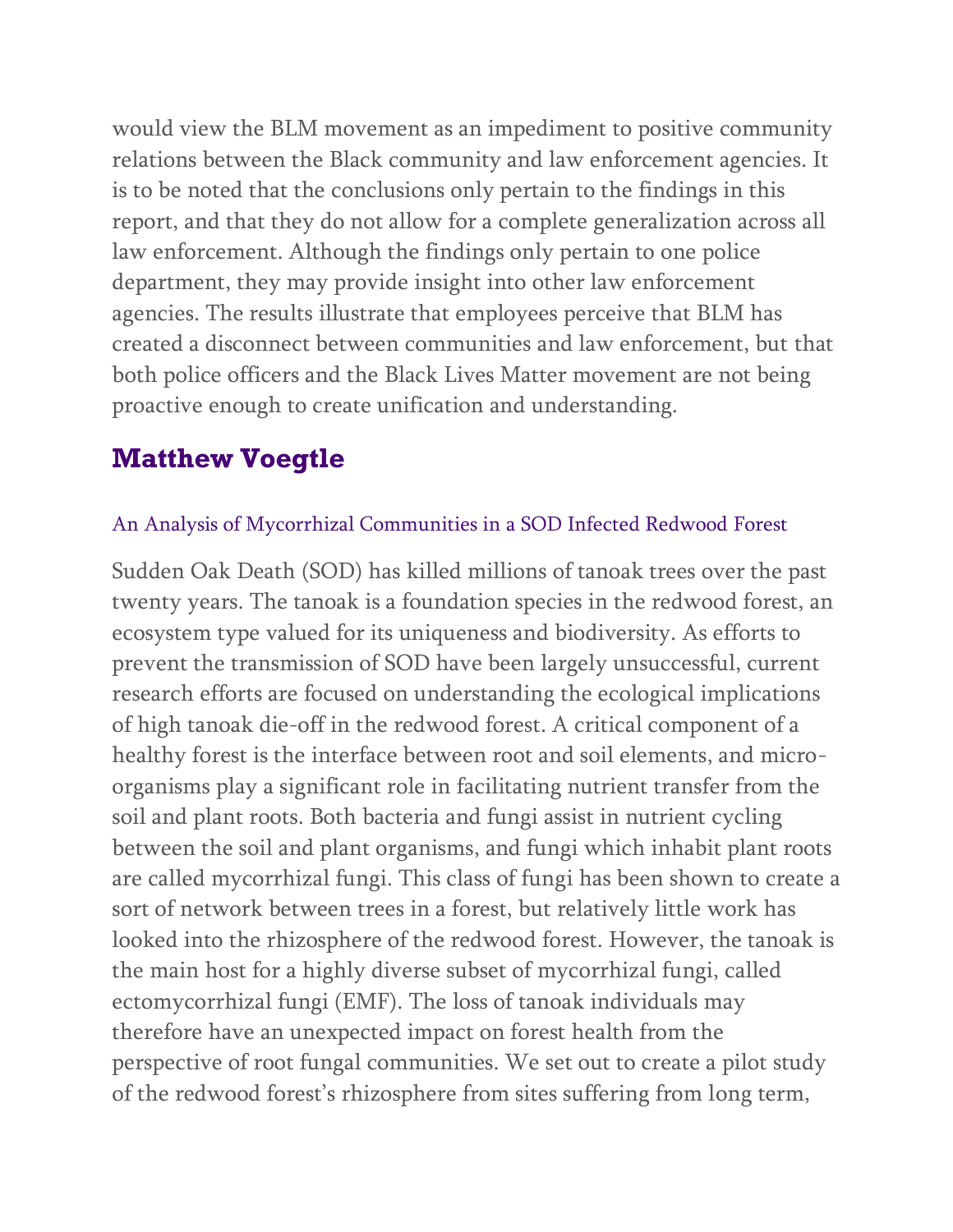moderate length, and short term SOD infection, and three particular types of fungi were studied: EMF, arbuscular mycorrhizal fungi (AMF), and dark septate endophytes (DSE). All sampling was carried out in or near the Los Padres National Forest, in the Big Sur region. For clarity, EMF fungi colonize tanoak roots, while AMF and DSE colonization was studied in redwood roots. The results of this pilot study do show some differences between the long term infection site and the other sites, with a significant reduction in DSE colonization observed in the long term infection site. Additionally, redwood roots from the long term infection site showed a greater probability of containing no fungal structures as compared to the other two sites. These results may reflect a root level response to SOD infection, and could imply a reduction in a redwood tree's ability to uptake soil nutrients.

## **Sasha Weller**

### The Genetic Modification of E. coli

The purpose of this research is to find new mechanisms that affect gene expression under various environmental conditions. The presence of genes cheA, cheB, H858 and urvc1 in E. coli are suspected contributors to its resistance to high concentrations of alcohol and bleach. These genes encode for the flagella, pili, fimbriae and cell wall and are hypothesized to enable it to survive in these harsh conditions. We hypothesize that once expressed, these selected genes will enable E. coli to survive harsh conditions of high concentrations of bleach and ethanol. To support our hypothesis, the genes need to be tested for expression under normal conditions, then those expressed need to be isolated to test for resistance in varied concentrations of alcohol and bleach. First, E. coli was grown in two separate normal environmental conditions to test for expression of genes; E. coli was grown at 37°C in an incubator and 37°C in a shaker to test for motility gene expression. Our results, shown via PCR, consistently indicated the expression of the cheA and but not of cheB, H858, and uvrc1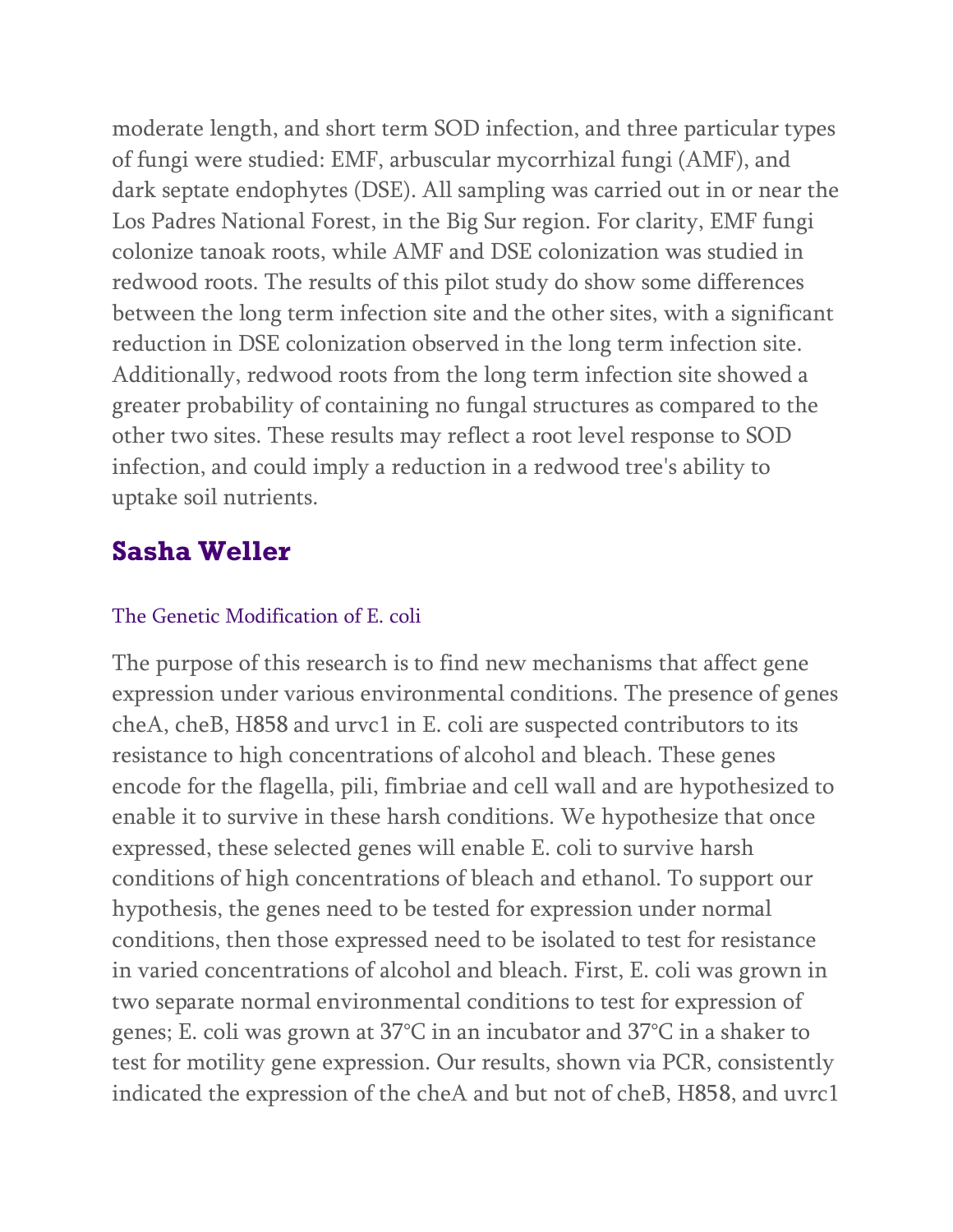in E. coli grown in the incubator. These results demonstrate that this artificial selection could accurately represent what occurs in nature. To confirm differences in expression, mRNA will be isolated and quantified using a nanodrop spectrophotometer. In addition, we will then convert the mRNA to cDNA and quantitate the DNA to confirm upregulation of cheA gene.

# **Jessica Willis**

### The Impact of Family Dynamics on Adolescent Substance Use

Adolescents, aged 10 through 18, with poor family dynamics are most susceptible to engaging in substance use. This review aims to unveil the connections between parental attachment, family cohesion, and deviant peer association, and adolescent substance use—tobacco, alcohol, and cannabis. Literature suggests that youth without a secure attachment, a relatively stable family cohesion, or some parental control, are more inclined to develop a substance use disorder than those with positive family dynamics. Results indicate that deviant peer influence has a positive correlation during adolescence with youth's age, as well as with youth's likelihood to engage in substance use. However, positive parentchild attachments and relationships are found to be protective factors against this finding. This literature's main critique is that it is not highly culturally diverse, but the findings per each ethnicity are consistent throughout the studies. Overall, to protect against substance abuse, parents should become more involved in their adolescents' lives.

# **Katrina Wong**

### Balance Exercises to Reduce the Risk of Falls in an Aging Population

With advancing age, the aging population faces several health issues. Among them, falling remains one of the most prevalent problems. Older adults show a decrease in balance ability, and this is strongly correlated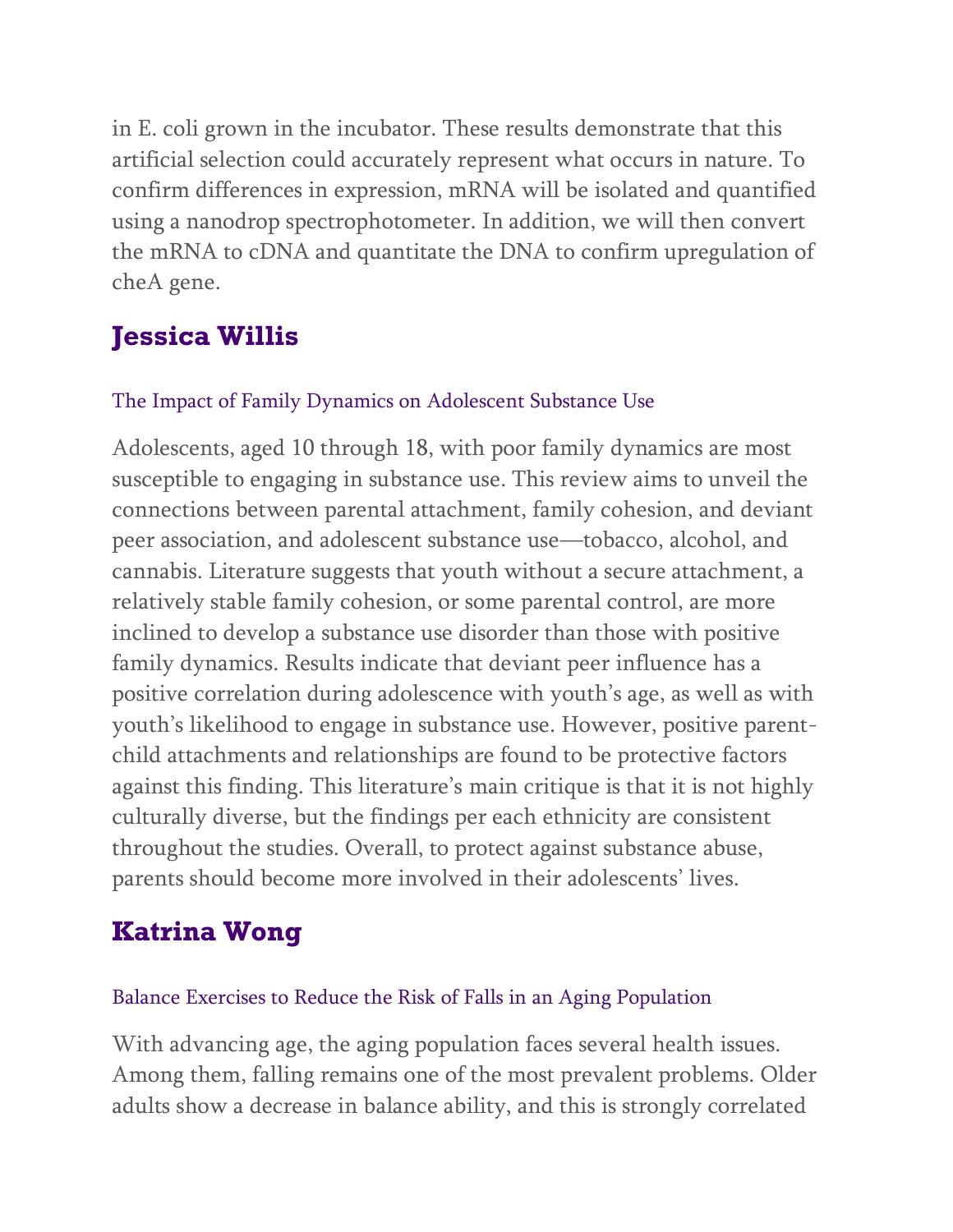with an increased risk of falling. As a result, health professionals have turned to evaluate various interventions to help aging adults reduce their risk of falling. Physical activity programs, such as strength training and Tai Chi, are one of the most common interventions to improve balance; however, there has been a debate over which exercise intervention is the most reliable and optimal to improve balance. The purpose of this community service learning project was to look at the effects of an 8-week task specific balance exercise program on static and dynamic balance in a group of eight community-dwelling adults (60-95 years) at the Whittier Senior Center. The balance exercise class consisted of an exercise and discussion component that met three days a week for an hour and a half. During the exercise portion, participants engaged in balance exercises such as single leg standing, tandem walking, sit-to-stands, and walking with their eyes closed. Exercises were adjusted to each participant's ability level by varying the base of support, speed of exercise, positioning of the arms and head, and number of repetitions per exercise. In addition, topics related to falls were discussed once a week. Topics included how to stand up from a fall, how to fall safely, and environmental modifications to reduce the risk of falls. Throughout the program, anecdotal information was recorded. Following the 8-week balance exercise program, all participants noticed significant improvements in their balance and ability to carry out daily community-dwelling living tasks and activities. Detailed results will be discussed at the conference.

# **Cesar Zamora**

#### Gastropod use of de novo synthesis for secreting antibacterial compounds

Complementary and alternative medicine (CAM) has risen in popularity in recent years due to media, affordability, and anti-vaccination movements, but, most importantly, its rise in popularity is due to bacteria's tendency of becoming resistant to traditional antibiotics. Currently, most infections are targeted through the use of antimicrobial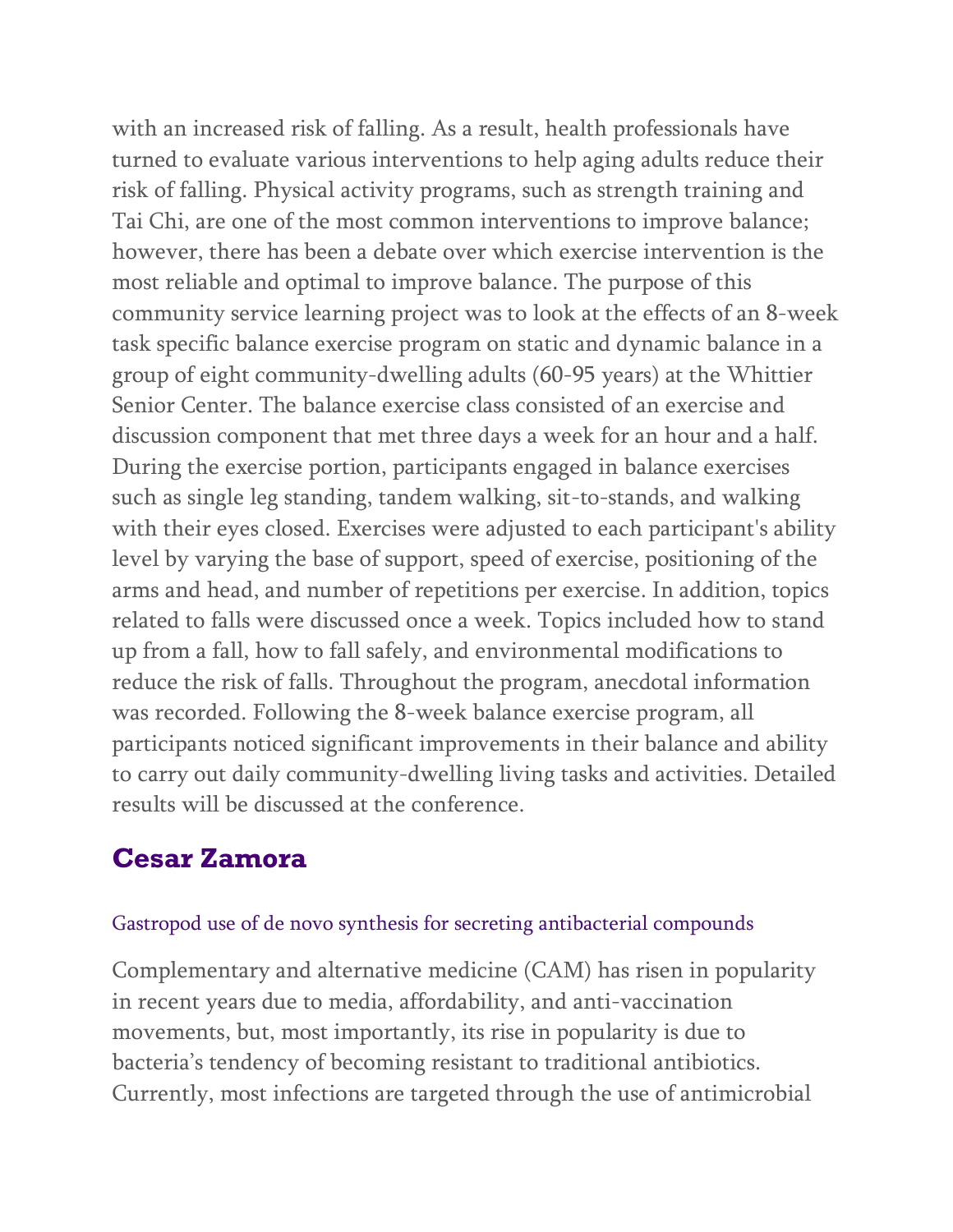drugs either by killing the bacteria/pathogen, or making it difficult to grow in that environment. As a result, most antibiotics are outdated, thus, making drugs less effective or not effective at all. If the drugs are ineffective, it is known as antibiotic resistance which, by definition, is bacteria's ability to resist the effect of antibiotics through its change in suitable environments. As a result, antibiotic resistance has become an epidemic due to the fact that illnesses that were once easily treatable with traditional antibiotics have become dangerous infections that are more difficult to eliminate, which then can result in acquiring a permanent host or spread of the infection. Therefore, this study will focus on Cornu aspersum, the brown garden snail's antibiotic properties. The Cornu aspersum species was selected due to the lack of information and is hoped to contain similar antibacterial properties as the Archachatina marginata whose antibacterial properties have been widely experimented. Subsequently, it is hypothesized that Cornu aspersum will contain antibacterial properties that can be utilized as alternative medicines such as in ointment. In this experiment, six selected bacteria (Streptococcus pyogenes, Bacillus megaterium, Pyogenes aerogenous, Staphylococcus saprophyticus, Enterobacter coli, and a protist unknown) will be utilized to test to see on which type of bacteria the snail's sequestering fluid will be most successful and if it will make a difference whether the bacteria are either gram positive, gram negative, or both. Preliminary results have demonstrated zone of inhibition on agar plates; appropriately a quantitative approach is being developed in order to calculate the minimum inhibition concentration with the use of DI water. More runs will be performed in the near future; however, preliminary studies suggest promising results.

# **Samuel Zanetta**

Ethnography of the Altadena Town and Country Club and Private Space